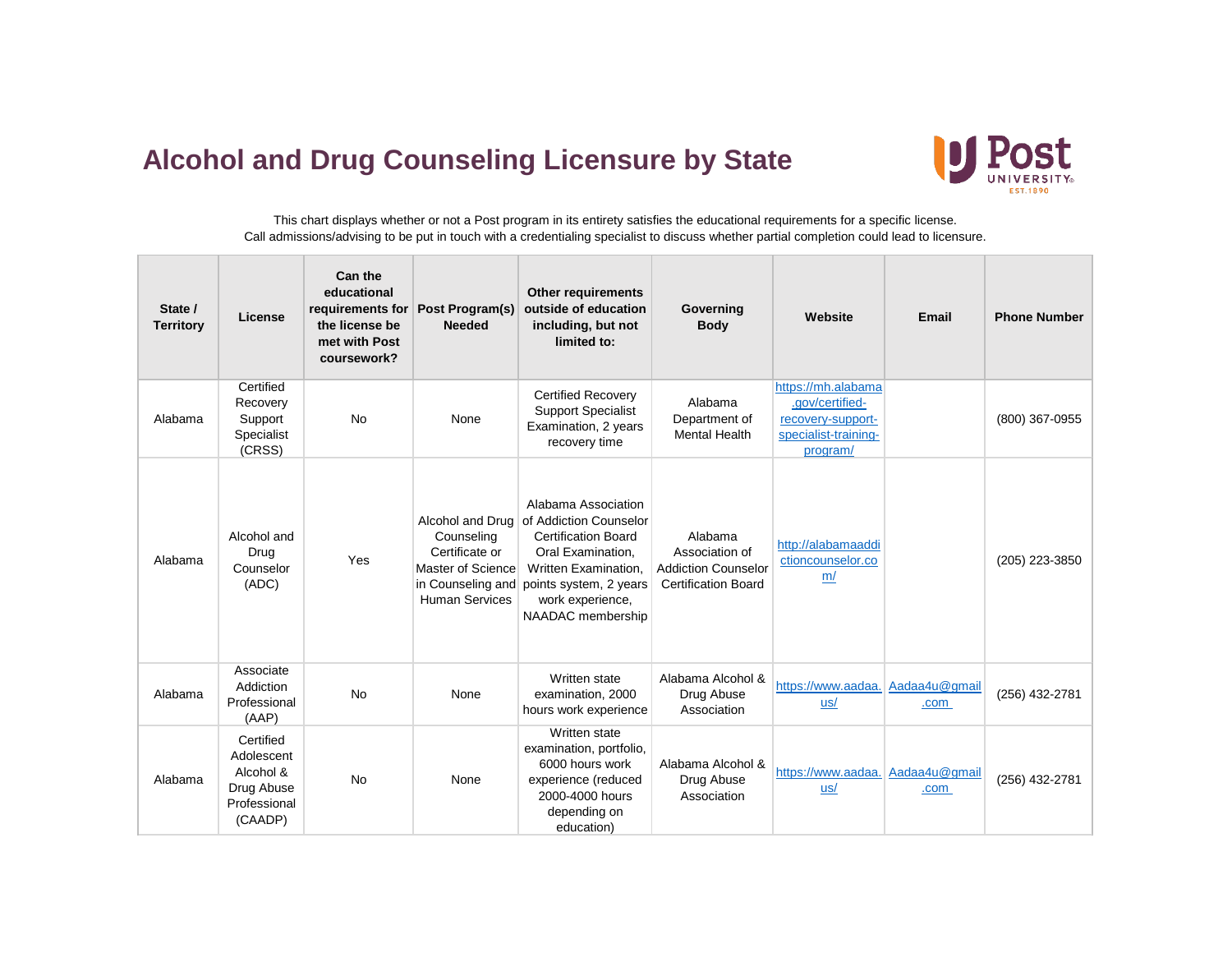| Alabama | Alcohol Drug<br>Counselor<br>(ADC)                   | Yes       | Alcohol and Drug<br>Counseling<br>Certificate or<br>Master of Science<br>in Counseling and<br><b>Human Services</b> | International<br>Certification and<br>Reciprocity<br>Consortium (IC&RC)'s<br>examination, portfolio,<br>6000 hours work<br>experience (reduced<br>2000-4000 hours<br>depending upon<br>education)                                                                                              | Alabama Alcohol &<br>Drug Abuse<br>Association | https://www.aadaa. Aadaa4u@gmail<br>us/ | .com                  | (256) 432-2781 |
|---------|------------------------------------------------------|-----------|---------------------------------------------------------------------------------------------------------------------|------------------------------------------------------------------------------------------------------------------------------------------------------------------------------------------------------------------------------------------------------------------------------------------------|------------------------------------------------|-----------------------------------------|-----------------------|----------------|
| Alabama | Advanced<br>Alcohol &<br>Drug<br>Counselor<br>(AADC) | Yes       | Master of Science<br>in Counseling and<br><b>Human Services</b>                                                     | International<br>Certification &<br>Reciprocity<br>Consortium (IC&RC)'s<br>AADC Examination,<br>2000 hours work<br>experience                                                                                                                                                                  | Alabama Alcohol &<br>Drug Abuse<br>Association | https://www.aadaa. Aadaa4u@gmail<br>us/ | .com                  | (256) 432-2781 |
| Alabama | Certified<br>Clinical<br>Supervisor<br>(CCS)         | <b>No</b> | None                                                                                                                | Hold a ADC, AADC,<br>CCJP, CCDP, or<br><b>CCDPD</b> ; International<br>Certification and<br>Reciprocity<br>Consortium (IC&RC)'s<br>examination; 10000<br>hours work experience<br>(reduced 1000-4000<br>depending upon<br>education), 4000 hours<br>of which must be<br>supervisory experience | Alabama Alcohol &<br>Drug Abuse<br>Association | https://www.aadaa.<br>us/               | Aadaa4u@gmail<br>.com | (256) 432-2781 |
| Alabama | Associate<br>Prevention<br>Specialist<br>(APS)       | No        | None                                                                                                                | 2000 hours work<br>experience or 240<br>direct service hours                                                                                                                                                                                                                                   | Alabama Alcohol &<br>Drug Abuse<br>Association | https://www.aadaa.<br>us/               | Aadaa4u@gmail<br>.com | (256) 432-2781 |
| Alabama | Certified<br>Prevention<br>Specialist<br>(CPS)       | No        | None                                                                                                                | International<br>Certification and<br>Reciprocity<br>Consortium (IC&RC)'s<br>PS Examination, 2000<br>hours work experience                                                                                                                                                                     | Alabama Alcohol &<br>Drug Abuse<br>Association | https://www.aadaa.<br>us/               | Aadaa4u@gmail<br>.com | (256) 432-2781 |
| Alabama | Certified<br>Prevention<br>Manager<br>(CPM)          | No        | None                                                                                                                | International<br>Certification and<br>Reciprocity<br>Consortium (IC&RC)'s<br>PS Examination, 2000<br>hours work experience,<br>3 years supervisory<br>experience                                                                                                                               | Alabama Alcohol &<br>Drug Abuse<br>Association | https://www.aadaa.<br>us/               | Aadaa4u@gmail<br>.com | (256) 432-2781 |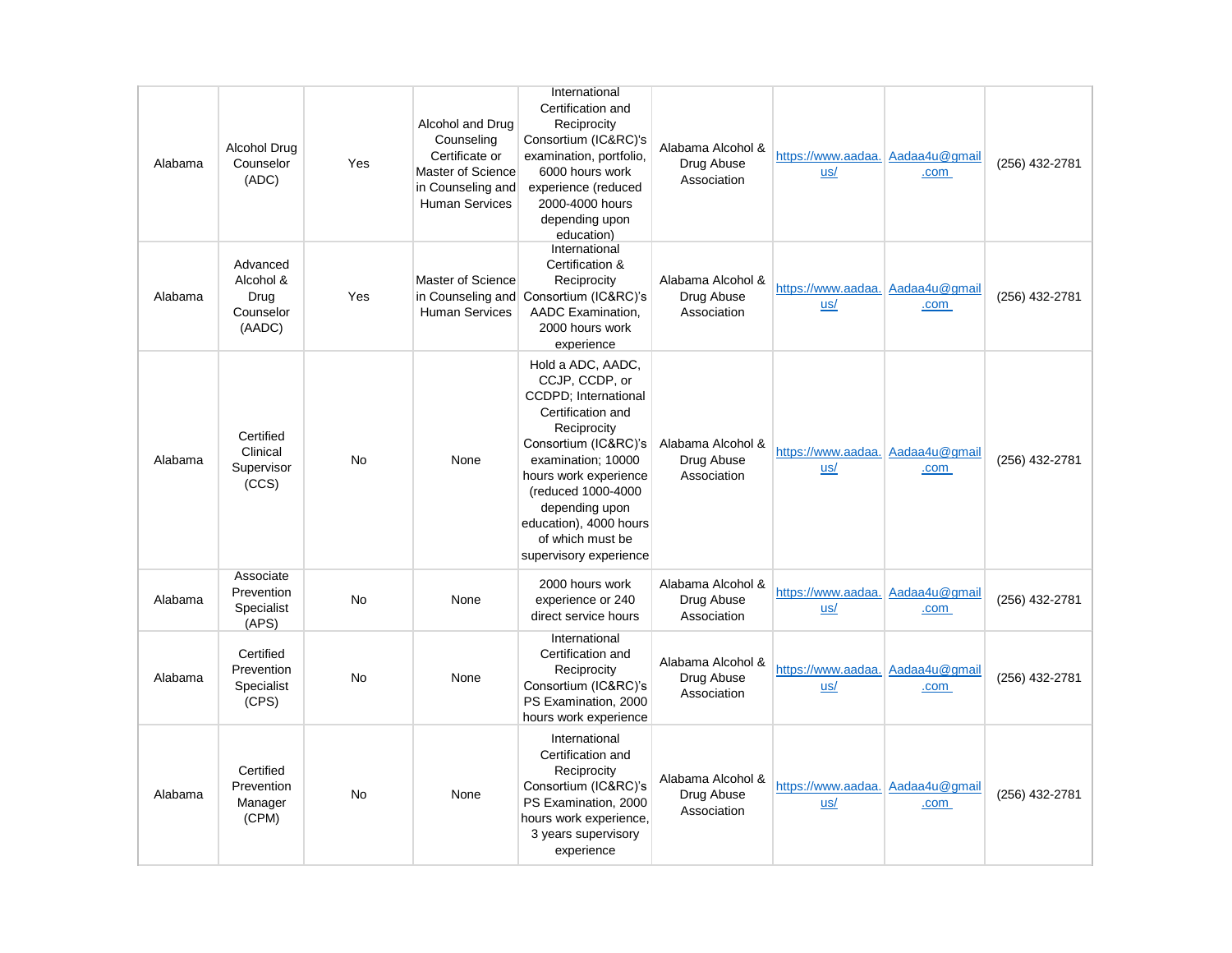| Alabama | Certified<br>Criminal<br>Justice<br>Specialist<br>(CCJP)   | No | None | International<br>Certification and<br>Reciprocity<br>Consortium (IC&RC)'s<br>CCJP Examination,<br>2000 hours work<br>experience                                                                                                                                                                                                                                                         | Alabama Alcohol &<br>Drug Abuse<br>Association              | https://www.aadaa. Aadaa4u@gmail<br>us/           | .com      | (256) 432-2781 |
|---------|------------------------------------------------------------|----|------|-----------------------------------------------------------------------------------------------------------------------------------------------------------------------------------------------------------------------------------------------------------------------------------------------------------------------------------------------------------------------------------------|-------------------------------------------------------------|---------------------------------------------------|-----------|----------------|
| Alaska  | Counselor<br>Technician<br>(CT)                            | No | None | None                                                                                                                                                                                                                                                                                                                                                                                    | Alaska Commission<br>for Behavioral Health<br>Certification | https://akcertificati acbhc@akcertific<br>on.org/ | ation.org | (907)332-4333  |
| Alaska  | Chemical<br>Dependency<br>Counselor I<br>(CDCI)            | No | None | 4000 hours work<br>experience (reduced<br>2000 hours depending<br>upon education)                                                                                                                                                                                                                                                                                                       | Alaska Commission<br>for Behavioral Health<br>Certification | https://akcertificati acbhc@akcertific<br>on.org/ | ation.org | (907)332-4333  |
| Alaska  | Chemical<br>Dependency<br>Counselor II<br>(CDCII)          | No | None | <b>National Certification</b><br>Commission for<br>Addiction<br>Professionals (NCC<br>AP) National Certified<br>Addiction Counselor,<br>Level I (NCAC I), or<br>Level II (NCAC II), or<br><b>National Association</b><br>for Alcoholism and<br>Drug Abuse<br>Counselors (NAADAC)<br><b>Master Addiction</b><br>Counselor (MAC)<br>Examination; 6000<br>hours work experience            | Alaska Commission<br>for Behavioral Health<br>Certification | https://akcertificati acbhc@akcertific<br>on.org/ | ation.org | (907)332-4333  |
| Alaska  | Chemical<br>Dependency<br>Clinical<br>Supervisor<br>(CDCS) | No | None | Hold a CDCII; National<br>Certification<br>Commission for<br>Addiction<br>Professionals (NCC<br>AP) National Certified<br>Addiction Counselor,<br>Level I (NCAC I), or<br>Level II (NCAC II), or<br><b>National Association</b><br>for Alcoholism and<br>Drug Abuse<br>Counselors (NAADAC)<br><b>Master Addiction</b><br>Counselor (MAC)<br>Examination; 10000<br>hours work experience | Alaska Commission<br>for Behavioral Health<br>Certification | https://akcertificati acbhc@akcertific<br>on.org/ | ation.org | (907)332-4333  |
| Alaska  | Administrator<br>(ADM)                                     | No | None | 3 years work<br>experience (2 years at for Behavioral Health<br>a licensed program)                                                                                                                                                                                                                                                                                                     | Alaska Commission<br>Certification                          | https://akcertificati acbhc@akcertific<br>on.org/ | ation.org | (907)332-4333  |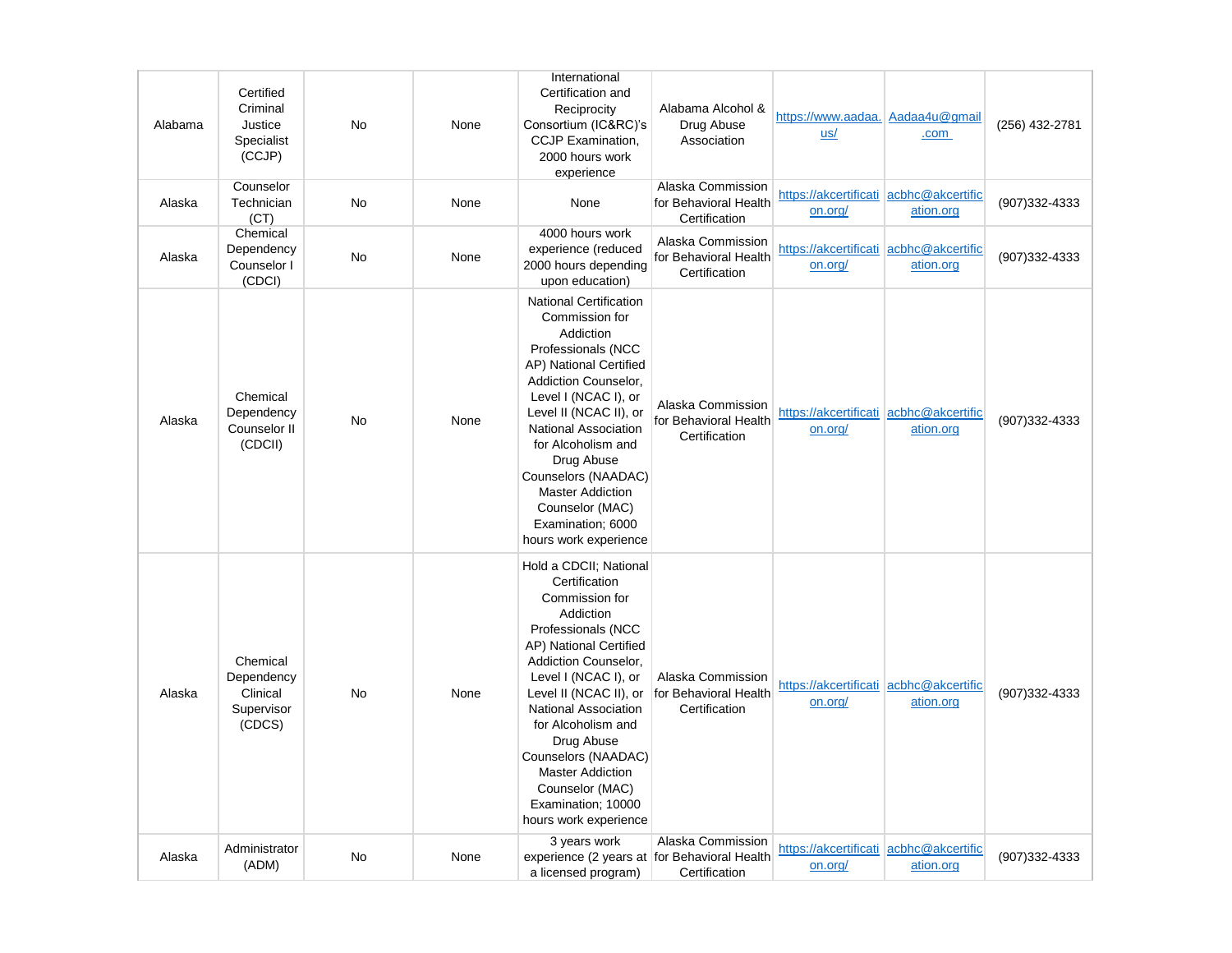| Arizona | Substance<br>Abuse<br>Technician<br>(LSAT)              | No | None | Alcohol and Drug<br>Counselor (ADC) and<br>Advanced Alcohol and<br>Drug Counselor<br>(AADC) Examinations<br>offered by the<br>International<br>Certification and<br>Reciprocity<br>Consortium (IC&RC),<br>or Level I or higher<br>examinations offered<br>by the National<br>Association for<br>Alcoholism and Drug<br>Abuse Counselors<br>(NAADAC); 6400                                                                                                                                                                                                                                | Arizona State Board<br>of Behavioral Health<br>Examiners | https://azbbhe.us/ | information@azb<br>bhe.us | (602) 542-1882 |
|---------|---------------------------------------------------------|----|------|------------------------------------------------------------------------------------------------------------------------------------------------------------------------------------------------------------------------------------------------------------------------------------------------------------------------------------------------------------------------------------------------------------------------------------------------------------------------------------------------------------------------------------------------------------------------------------------|----------------------------------------------------------|--------------------|---------------------------|----------------|
| Arizona | Associate<br>Substance<br>Abuse<br>Counselor<br>(LASAC) | No | None | hours work experience<br>Advanced Alcohol and<br>Drug Counselor (ADC)<br>Examination offered by<br>the International<br>Certification and<br>Reciprocity<br>Consortium (IC&RC),<br>or Level II or higher<br>examinations offered<br>by the National<br>Association for<br>Alcoholism and Drug<br><b>Abuse Counselors</b><br>(NAADAC), or<br><b>Examination for Master</b><br><b>Addictions Counselors</b><br>offered by the National<br><b>Board for Certified</b><br>Counselors (NBCC);<br>1600 hours direct<br>client contact work<br>experience (waived<br>with a master's<br>degree) | Arizona State Board<br>of Behavioral Health<br>Examiners | https://azbbhe.us/ | information@azb<br>bhe.us | (602) 542-1882 |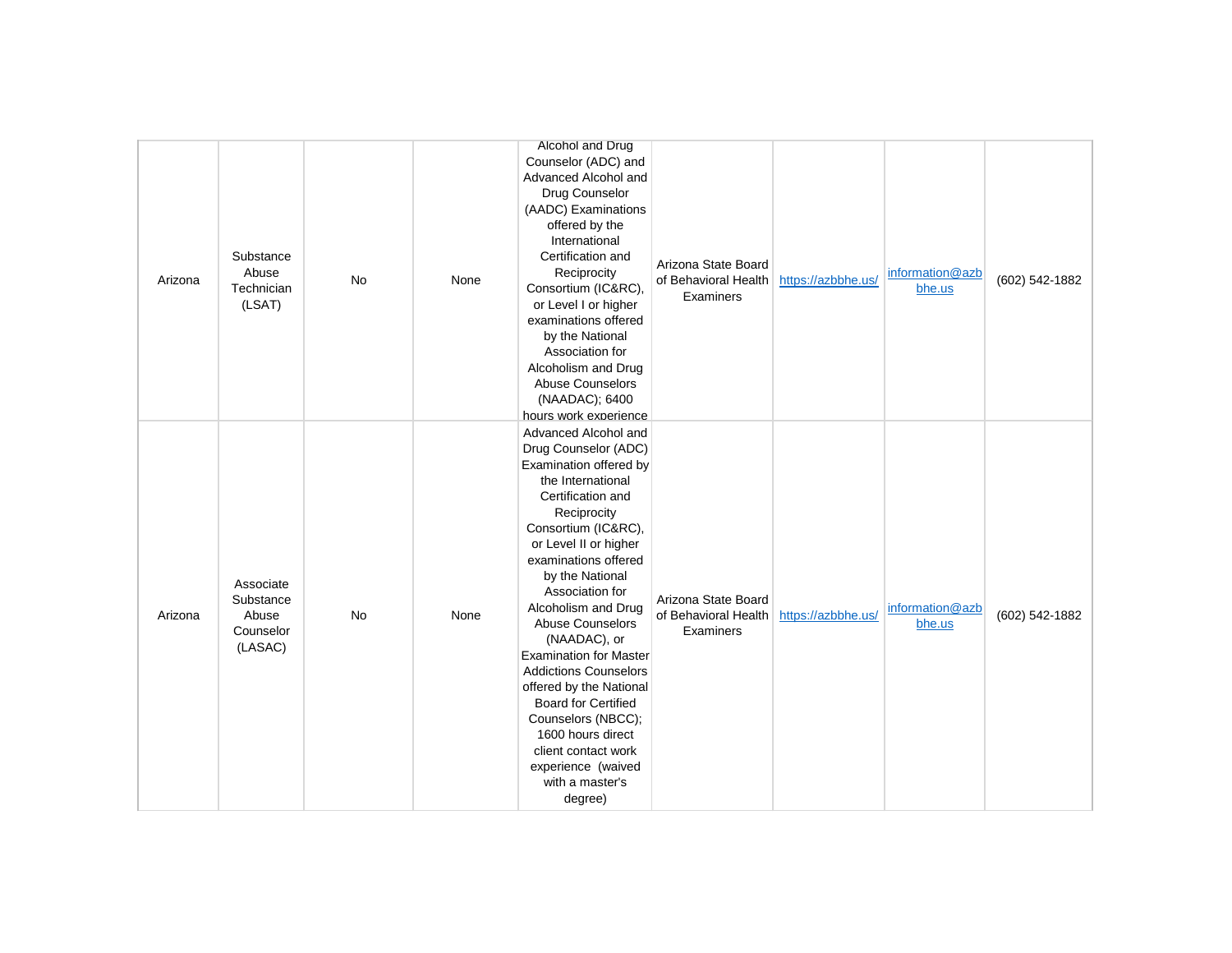| Arizona | Independent<br>Substance<br>Abuse<br>Counselor<br>(LISAC) | No  | None                                                                                                                | Advanced Alcohol and<br>Drug Counselor<br>(AADC) Examination<br>offered by the<br>International<br>Certification and<br>Reciprocity<br>Consortium (IC&RC),<br>or Level II or higher<br>examinations offered<br>by the National<br>Association for<br>Alcoholism and Drug<br><b>Abuse Counselors</b><br>(NAADAC), or<br><b>Examination for Master</b><br><b>Addictions Counselors</b><br>(MAC) offered by the<br>National Board for<br><b>Certified Counselors</b><br>(NBCC); 1600 hours<br>direct client contact<br>work experience | Arizona State Board<br>of Behavioral Health<br>Examiners         | https://azbbhe.us/                         | information@azb<br>bhe.us | (602) 542-1882 |
|---------|-----------------------------------------------------------|-----|---------------------------------------------------------------------------------------------------------------------|-------------------------------------------------------------------------------------------------------------------------------------------------------------------------------------------------------------------------------------------------------------------------------------------------------------------------------------------------------------------------------------------------------------------------------------------------------------------------------------------------------------------------------------|------------------------------------------------------------------|--------------------------------------------|---------------------------|----------------|
| Arizona | Certified<br>Addiction<br>Counselor<br>(CAC)              | Yes | Alcohol and Drug<br>Counseling<br>Certificate or<br>Master of Science<br>in Counseling and<br><b>Human Services</b> | International<br>Certification and<br>Reciprocity<br>Consortium (IC&RC)<br>examination, 4000<br>hours work experience                                                                                                                                                                                                                                                                                                                                                                                                               | Arizona Board for<br>Certification of<br>Addiction<br>Counselors | https://abcac.org/h abcac@abcac.or<br>ome/ | $\mathbf{q}$              | (602) 753-8145 |
| Arizona | Certified<br>Alcohol and<br>Drug<br>Counselor<br>(CADAC)  | No  | None                                                                                                                | International<br>Certification and<br>Reciprocity<br>Consortium (IC&RC)<br>examination, 6000<br>hours work experience<br>(reduced 2000 hours<br>depending upon<br>education)                                                                                                                                                                                                                                                                                                                                                        | Arizona Board for<br>Certification of<br>Addiction<br>Counselors | https://abcac.org/h abcac@abcac.or<br>ome/ | $\mathbf{q}$              | (602) 753-8145 |
| Arizona | Advanced<br>Alcohol and<br>Drug<br>Counselor<br>(AADC)    | Yes | Master of Science<br>in Counseling and<br><b>Human Services</b>                                                     | International<br>Certification and<br>Reciprocity<br>Consortium (IC&RC)<br>examination, 2000<br>hours work experience                                                                                                                                                                                                                                                                                                                                                                                                               | Arizona Board for<br>Certification of<br>Addiction<br>Counselors | https://abcac.org/h abcac@abcac.or<br>ome/ | g                         | (602) 753-8145 |
| Arizona | Certified<br>Prevention<br>Specialist<br>(CPS)            | No  | None                                                                                                                | International<br>Certification and<br>Reciprocity<br>Consortium (IC&RC)'s<br>PS Examination, 2000<br>hours work experience                                                                                                                                                                                                                                                                                                                                                                                                          | Arizona Board for<br>Certification of<br>Addiction<br>Counselors | https://abcac.org/h abcac@abcac.or<br>ome/ | $\mathbf{g}$              | (602) 753-8145 |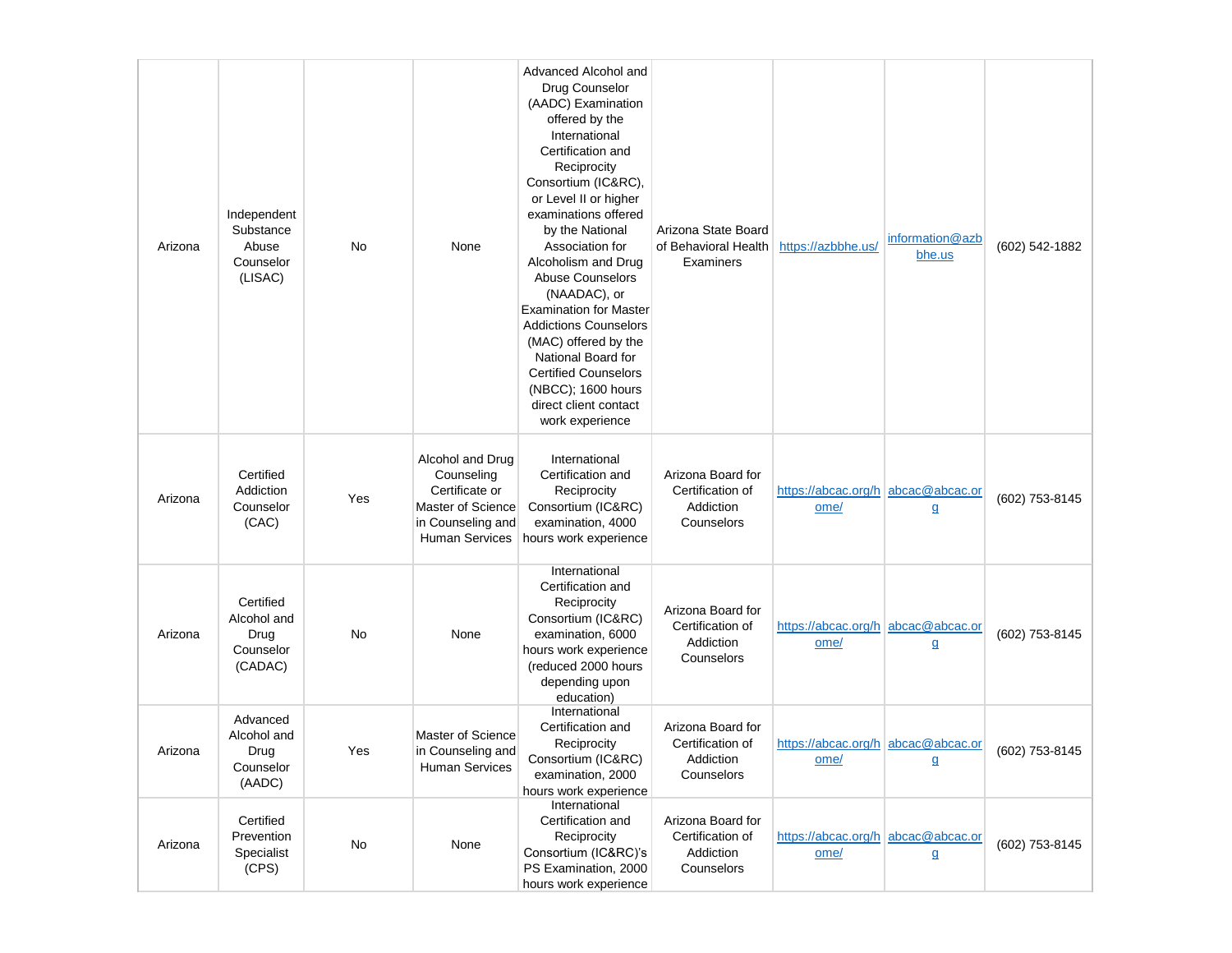| Arizona  | <b>Certified Peer</b><br>Recovery<br>Specialist<br>(CPRS)                         | No        | None                                                            | International<br>Certification and<br>Reciprocity<br>Consortium (IC&RC)'s<br>PRS Examination.<br>1000 hours volunteer<br>or work experience                                                                                                                                     | Arizona Board for<br>Certification of<br>Addiction<br>Counselors                    | https://abcac.org/h abcac@abcac.or<br>ome/  | $\mathbf{q}$          | (602) 753-8145 |
|----------|-----------------------------------------------------------------------------------|-----------|-----------------------------------------------------------------|---------------------------------------------------------------------------------------------------------------------------------------------------------------------------------------------------------------------------------------------------------------------------------|-------------------------------------------------------------------------------------|---------------------------------------------|-----------------------|----------------|
| Arizona  | Clinical<br>Supervisor<br>(CS)                                                    | <b>No</b> | None                                                            | International<br>Certification &<br>Reciprocity<br>Consortium (IC&RC)<br>International Written<br>CS Examination; hold<br>a credential; 10000<br>hours work experience<br>(reduced 1000-4000<br>hours depending upon<br>experience and<br>education), 4000<br>supervisory hours | Arizona Board for<br>Certification of<br>Addiction<br>Counselors                    | https://abcac.org/h abcac@abcac.or<br>ome/  | $\mathbf{q}$          | (602) 753-8145 |
| Arizona  | Certified<br>Criminal<br>Justice<br>Professional<br>(CCJP)                        | <b>No</b> | None                                                            | International<br>Certification and<br>Reciprocity<br>Consortium (IC&RC)'s<br><b>CCJP Examination;</b><br>6000 hours work<br>experience (reduced<br>1000-5000 hours<br>depending upon<br>education or<br>credential)                                                             | Arizona Board for<br>Certification of<br>Addiction<br>Counselors                    | https://abcac.org/h abcac@abcac.or<br>ome/  | $\mathbf{q}$          | (602) 753-8145 |
| Arkansas | Licensed<br>Associate<br>Alcoholism<br>and Drug<br>Abuse<br>Counselor<br>(LAADAC) | <b>No</b> | None                                                            | Written exam, 3 years<br>work experience                                                                                                                                                                                                                                        | Arkansas Board of<br>Examiners of<br>Alcoholism and Drug<br><b>Abuse Counselors</b> | https://www.sbead<br>ac.org/                | sbeadac@gmail<br>com  | (501) 295-1100 |
| Arkansas | Licensed<br>Alcoholism<br>and Drug<br>Abuse<br>Counselor<br>(LADAC)               | Yes       | Master of Science<br>in Counseling and<br><b>Human Services</b> | Written exam, 3 years<br>work experience                                                                                                                                                                                                                                        | Arkansas Board of<br>Examiners of<br>Alcoholism and Drug<br><b>Abuse Counselors</b> | https://www.sbead<br>ac.org/                | sbeadac@gmail.<br>com | (501) 295-1100 |
| Arkansas | Clinical<br>Supervisor<br>(CS)                                                    | <b>No</b> | None                                                            | International<br>Certification &<br>Reciprocity<br>Consortium (IC&RC)<br>International Written<br>CS Examination, 3<br>years work experience                                                                                                                                    | Arkansas Board of<br>Examiners of<br>Alcoholism and Drug<br><b>Abuse Counselors</b> | https://www.sbead sbeadac@gmail.<br>ac.org/ | com                   | (501) 295-1100 |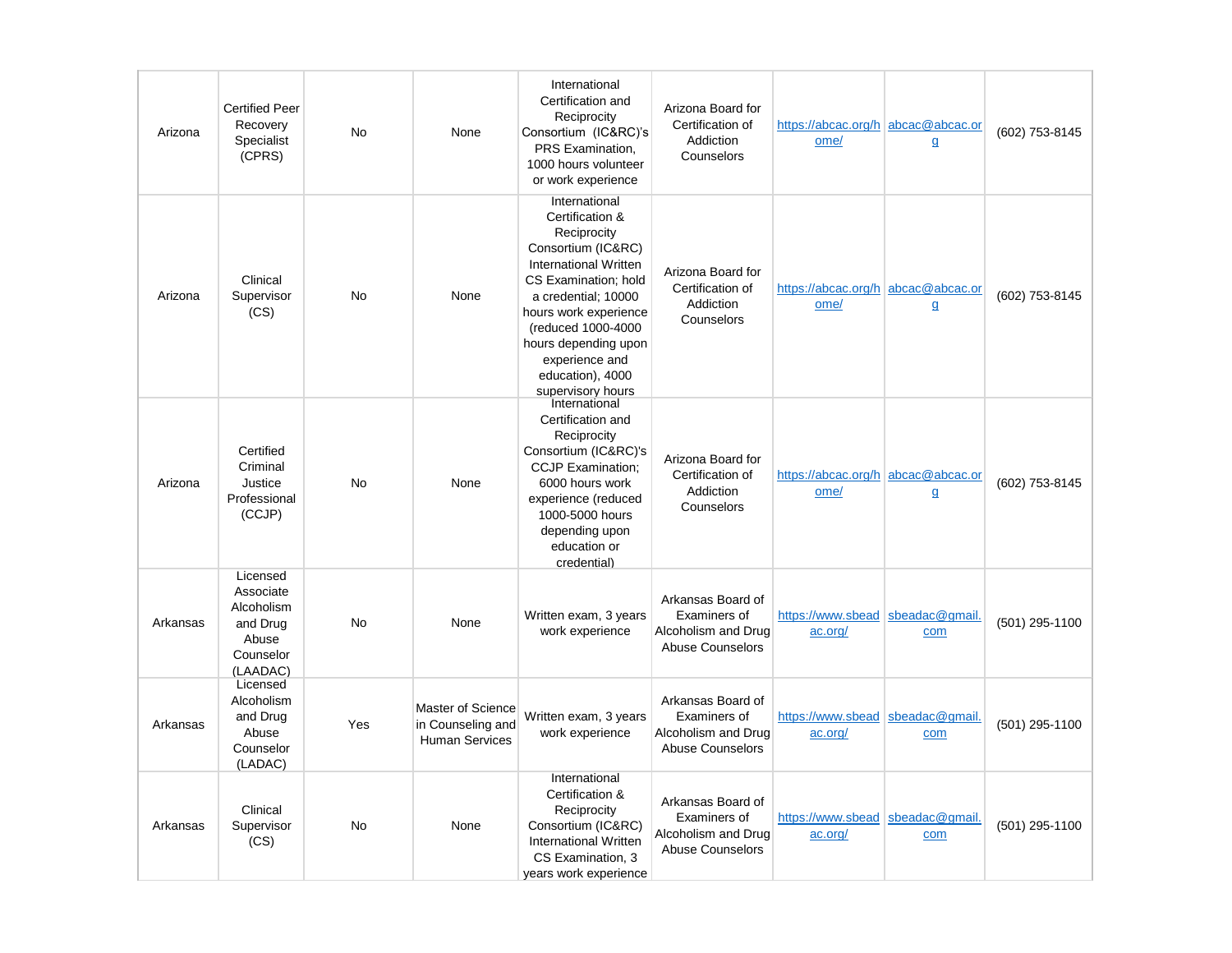| Arkansas   | Certified<br><b>Alcohol Drug</b><br>Counselor<br>(ADC)             | No        | None | 6000 hours work<br>experience (reduced<br>1000-4000 hours<br>depending upon<br>education)                    | Arkansas Substance<br>Abuse Certification<br>Board                                                    | https://asacb.com/                                                                                  | ar.asacb@gmail.<br>com       | (501) 749-4040 |
|------------|--------------------------------------------------------------------|-----------|------|--------------------------------------------------------------------------------------------------------------|-------------------------------------------------------------------------------------------------------|-----------------------------------------------------------------------------------------------------|------------------------------|----------------|
| Arkansas   | Advanced<br>Certified<br>Alcohol Drug<br>Counselor<br>(AADC)       | <b>No</b> | None | 2000 hours work<br>experience                                                                                | Arkansas Substance<br><b>Abuse Certification</b><br>Board                                             | https://asacb.com/                                                                                  | ar.asacb@gmail.<br>com       | (501) 749-4040 |
| Arkansas   | Clinical<br>Supervisor<br>(CS)                                     | <b>No</b> | None | Clinical supervisor<br>examination, 10000<br>hours work experience<br>(reduced by education)                 | Arkansas Substance<br>Abuse Certification<br>Board                                                    | https://asacb.com/                                                                                  | ar.asacb@gmail<br>com        | (501)749-4040  |
| California | Registered<br>Addiction<br>Counselor<br>(RAC)                      | <b>No</b> | None | None                                                                                                         | Licensing and<br>Certification<br>Division, California<br>Department of<br><b>Behavioral Services</b> | https://www.dhcs.c<br>a.gov/provgovpart/<br>Pages/Licensing a<br>nd Certification Di<br>vision.aspx | LCDQuestions@<br>dhcs.ca.gov | (877) 685-8333 |
| California | Registered<br>Intern (i)                                           | <b>No</b> | None | <b>Certified Addiction</b><br><b>Treatment Counselor</b><br>(CATC) Examination,<br>2240 supervision<br>hours | Licensing and<br>Certification<br>Division, California<br>Department of<br><b>Behavioral Services</b> | https://www.dhcs.c<br>a.gov/provgovpart/<br>Pages/Licensing a<br>nd Certification Di<br>vision.aspx | LCDQuestions@<br>dhcs.ca.gov | (877) 685-8333 |
| California | Certified<br>Addiction<br>Treatment<br>Counselor<br>(CATC)         | No        | None | <b>Certified Addiction</b><br><b>Treatment Counselor</b><br>(CATC) Examination,<br>2240 supervision<br>hours | Licensing and<br>Certification<br>Division, California<br>Department of<br><b>Behavioral Services</b> | https://www.dhcs.c<br>a.gov/provgovpart/<br>Pages/Licensing a<br>nd_Certification_Di<br>vision.aspx | LCDQuestions@<br>dhcs.ca.gov | (877) 685-8333 |
| California | Certified<br>Addiction<br>Treatment<br>Counselor I<br>(CATC I)     | <b>No</b> | None | <b>Certified Addiction</b><br><b>Treatment Counselor</b><br>(CATC) Examination,<br>2240 supervision<br>hours | Licensing and<br>Certification<br>Division, California<br>Department of<br><b>Behavioral Services</b> | https://www.dhcs.c<br>a.gov/provgovpart/<br>Pages/Licensing a<br>nd Certification Di<br>vision.aspx | LCDQuestions@<br>dhcs.ca.gov | (877) 685-8333 |
| California | Certified<br>Addiction<br>Treatment<br>Counselor II<br>(CATC II)   | <b>No</b> | None | <b>Certified Addiction</b><br><b>Treatment Counselor</b><br>(CATC) Examination,<br>2240 supervision<br>hours | Licensing and<br>Certification<br>Division, California<br>Department of<br><b>Behavioral Services</b> | https://www.dhcs.c<br>a.gov/provgovpart/<br>Pages/Licensing a<br>nd Certification Di<br>vision.aspx | LCDQuestions@<br>dhcs.ca.gov | (877) 685-8333 |
| California | Certified<br>Addiction<br>Treatment<br>Counselor III<br>(CATC III) | <b>No</b> | None | <b>Certified Addiction</b><br><b>Treatment Counselor</b><br>(CATC) Examination,<br>2240 supervision<br>hours | Licensing and<br>Certification<br>Division, California<br>Department of<br><b>Behavioral Services</b> | https://www.dhcs.c<br>a.gov/provgovpart/<br>Pages/Licensing a<br>nd Certification Di<br>vision.aspx | LCDQuestions@<br>dhcs.ca.gov | (877) 685-8333 |
| California | Certified<br>Addiction<br>Treatment<br>Counselor IV<br>(CATC IV)   | No        | None | <b>Certified Addiction</b><br><b>Treatment Counselor</b><br>(CATC) Examination,<br>2240 supervision<br>hours | Licensing and<br>Certification<br>Division, California<br>Department of<br><b>Behavioral Services</b> | https://www.dhcs.c<br>a.gov/provgovpart/<br>Pages/Licensing_a<br>nd_Certification_Di<br>vision.aspx | LCDQuestions@<br>dhcs.ca.gov | (877) 685-8333 |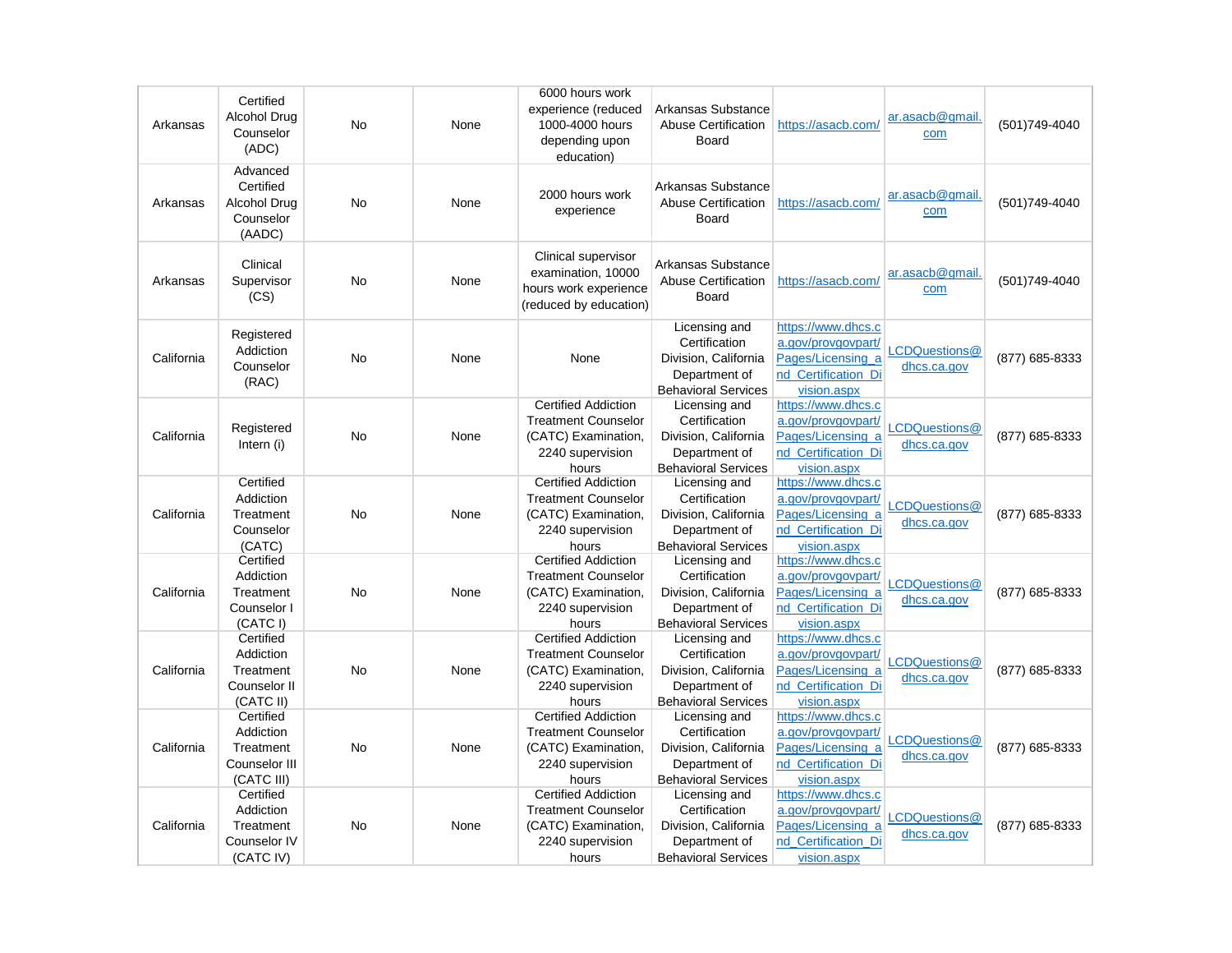|            | Certified                |           |      | <b>Certified Addiction</b> | Licensing and              | https://www.dhcs.c  |               |                |
|------------|--------------------------|-----------|------|----------------------------|----------------------------|---------------------|---------------|----------------|
|            | Addiction                |           |      | <b>Treatment Counselor</b> | Certification              | a.gov/provgovpart/  |               |                |
| California | Treatment                | No        | None | (CATC) Examination,        | Division, California       | Pages/Licensing a   | CDQuestions@  | (877) 685-8333 |
|            | Counselor V              |           |      | 2240 supervision           | Department of              | nd Certification Di | dhcs.ca.gov   |                |
|            | (CATC V)                 |           |      | hours                      | <b>Behavioral Services</b> | vision.aspx         |               |                |
|            | Certified                |           |      | <b>Certified Addiction</b> | Licensing and              | https://www.dhcs.c  |               |                |
|            | Addiction                |           |      | <b>Treatment Counselor</b> | Certification              | a.gov/provgovpart/  |               |                |
| California | Treatment                | <b>No</b> | None | (CATC) Examination,        | Division, California       | Pages/Licensing a   | CDQuestions@  | (877) 685-8333 |
|            | Counselor N              |           |      | 2240 supervision           | Department of              | nd_Certification_Di | dhcs.ca.gov   |                |
|            | (CATC N)                 |           |      | hours                      | <b>Behavioral Services</b> | vision.aspx         |               |                |
|            | Substance                |           |      |                            | Licensing and              | https://www.dhcs.c  |               |                |
|            | Use Disorder             |           |      |                            | Certification              | a.gov/provgovpart/  |               |                |
| California | Registered               | No        | None | None                       | Division, California       | Pages/Licensing a   | LCDQuestions@ | (877) 685-8333 |
|            | Counselor                |           |      |                            | Department of              | nd Certification Di | dhcs.ca.gov   |                |
|            | (SUDRC)                  |           |      |                            | <b>Behavioral Services</b> | vision.aspx         |               |                |
|            |                          |           |      | International              |                            |                     |               |                |
|            | Substance                |           |      | Certification and          | Licensing and              | https://www.dhcs.c  |               |                |
|            | Use Disorder             |           |      | Reciprocity                | Certification              | a.gov/provgovpart/  | LCDQuestions@ |                |
| California | Certified                | No        | None | Consortium (IC&RC)'s       | Division, California       | Pages/Licensing a   | dhcs.ca.gov   | (877) 685-8333 |
|            | Counselor                |           |      | examination, 2080          | Department of              | nd Certification Di |               |                |
|            | (SUDCC)                  |           |      | hours work experience      | <b>Behavioral Services</b> | vision.aspx         |               |                |
|            | Substance                |           |      |                            |                            |                     |               |                |
|            | Use Disorder             |           |      | International              | Licensing and              | https://www.dhcs.c  |               |                |
|            | Certified                |           |      | Certification and          | Certification              | a.gov/provgovpart/  |               |                |
| California | Counselor-               | No        | None | Reciprocity                | Division, California       | Pages/Licensing a   | _CDQuestions@ | (877) 685-8333 |
|            | Advanced                 |           |      | Consortium (IC&RC)'s       | Department of              | nd_Certification_Di | dhcs.ca.gov   |                |
|            | Experience               |           |      | examination, 10000         | <b>Behavioral Services</b> | vision.aspx         |               |                |
|            | (SUDCC II)               |           |      | hours work experience      |                            |                     |               |                |
|            | Substance                |           |      |                            |                            |                     |               |                |
|            | Use Disorder             |           |      |                            |                            |                     |               |                |
|            | Certified                |           |      | International              |                            |                     |               |                |
|            | Counselor-               |           |      | Certification and          | Licensing and              | https://www.dhcs.c  |               |                |
|            | Advanced                 |           |      | Reciprocity                | Certification              | a.gov/provgovpart/  | CDQuestions@  |                |
| California | Experience               | No        | None | Consortium (IC&RC)'s       | Division, California       | Pages/Licensing a   | dhcs.ca.gov   | (877) 685-8333 |
|            |                          |           |      |                            | Department of              | nd_Certification_Di |               |                |
|            | and Bachelor             |           |      | examination, 10000         | <b>Behavioral Services</b> | vision.aspx         |               |                |
|            | Level                    |           |      | hours work experience      |                            |                     |               |                |
|            | Education<br>(SUDCC III) |           |      |                            |                            |                     |               |                |
|            | Substance                |           |      |                            |                            |                     |               |                |
|            | Use Disorder             |           |      |                            |                            |                     |               |                |
|            | Certified                |           |      | International              |                            |                     |               |                |
|            |                          |           |      | Certification and          |                            |                     |               |                |
|            | Counselor-               |           |      | Reciprocity                | Licensing and              | https://www.dhcs.c  |               |                |
|            | Substance                |           |      | Consortium (IC&RC)'s       | Certification              | a.gov/provgovpart/  | CDQuestions@  |                |
| California | Use Disorder             | <b>No</b> | None | examination, 10000         | Division, California       | Pages/Licensing_a   | dhcs.ca.gov   | (877) 685-8333 |
|            | Certified                |           |      | hours work experience.     | Department of              | nd Certification Di |               |                |
|            | Clinical                 |           |      | 2 years under direct       | <b>Behavioral Services</b> | vision.aspx         |               |                |
|            | Supervisor               |           |      | supervision                |                            |                     |               |                |
|            | (SUDCC III-              |           |      |                            |                            |                     |               |                |
|            | CS                       |           |      |                            |                            |                     |               |                |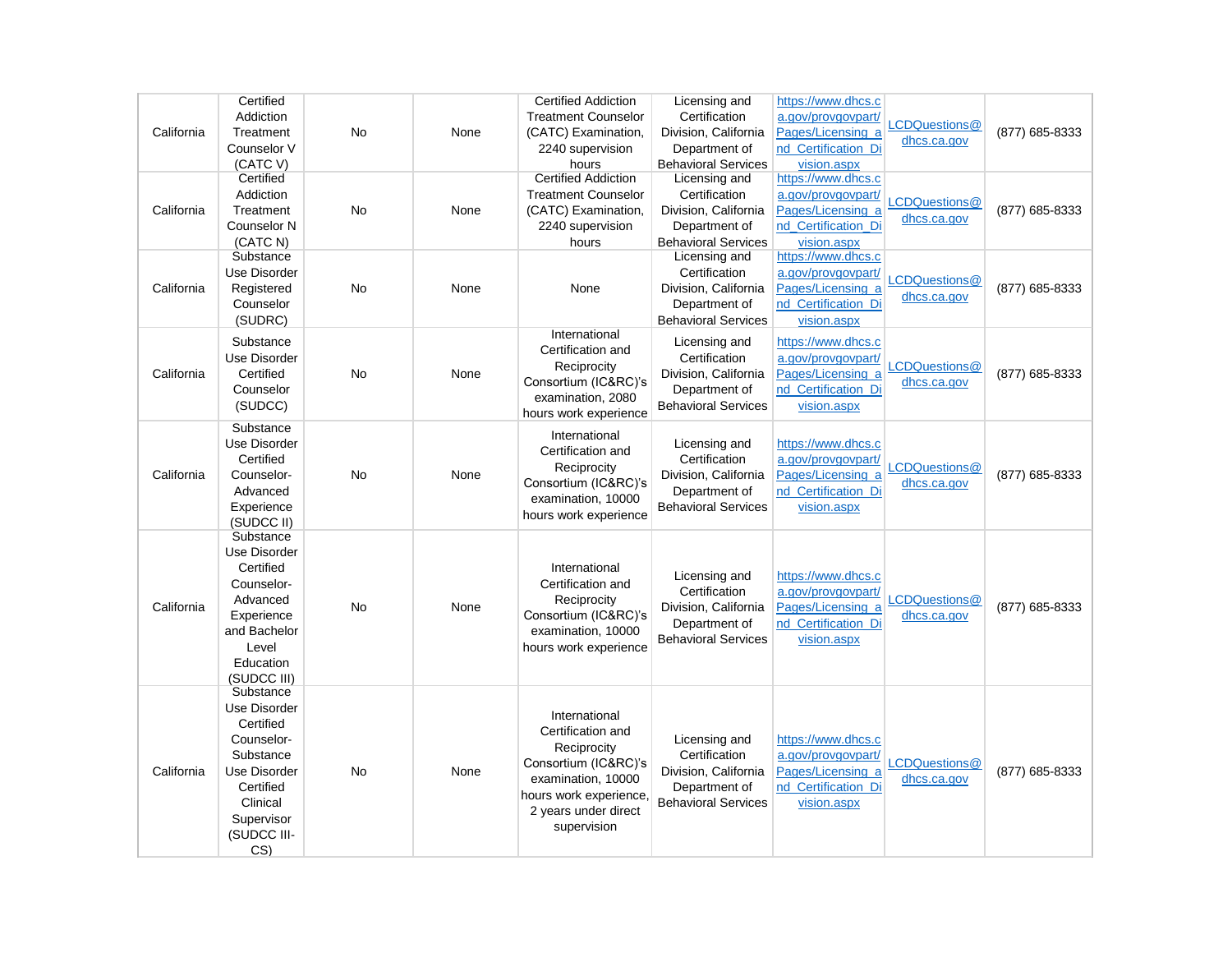| California | Substance<br>Use Disorder<br>Certified<br>Counselor-<br>Advanced<br>Experience<br>and Master<br>Level<br>Education<br>(SUDCC IV) | <b>No</b> | None | International<br>Certification and<br>Reciprocity<br>Consortium (IC&RC)'s<br>examination, 10000<br>hours work experience                                                             | Licensing and<br>Certification<br>Division, California<br>Department of<br><b>Behavioral Services</b> | https://www.dhcs.c<br>a.gov/provgovpart/<br>Pages/Licensing a<br>nd Certification Di<br>vision.aspx | LCDQuestions@<br>dhcs.ca.gov | (877) 685-8333 |
|------------|----------------------------------------------------------------------------------------------------------------------------------|-----------|------|--------------------------------------------------------------------------------------------------------------------------------------------------------------------------------------|-------------------------------------------------------------------------------------------------------|-----------------------------------------------------------------------------------------------------|------------------------------|----------------|
| California | Substance<br>Use Disorder<br>Certified<br>Counselor<br>Clinical<br>Supervisor<br>(SUDCC IV-<br>CS <sub>0</sub>                   | <b>No</b> | None | International<br>Certification and<br>Reciprocity<br>Consortium (IC&RC)'s<br>examination, 10000<br>hours work experience,<br>2 years under direct<br>supervision                     | Licensing and<br>Certification<br>Division, California<br>Department of<br><b>Behavioral Services</b> | https://www.dhcs.c<br>a.gov/provgovpart/<br>Pages/Licensing a<br>nd_Certification_Di<br>vision.aspx | LCDQuestions@<br>dhcs.ca.gov | (877) 685-8333 |
| California | Registered<br><b>Alcohol Drug</b><br>Technician<br>(RADT)                                                                        | No        | None | None                                                                                                                                                                                 | Licensing and<br>Certification<br>Division, California<br>Department of<br><b>Behavioral Services</b> | https://www.dhcs.c<br>a.gov/provgovpart/<br>Pages/Licensing a<br>nd Certification Di<br>vision.aspx | LCDQuestions@<br>dhcs.ca.gov | (877) 685-8333 |
| California | Certified<br><b>Alcohol Drug</b><br>Counselor<br>$(CADC-I)$                                                                      | No        | None | International<br>Certification and<br>Reciprocity<br>Consortium (IC&RC)'s<br>examination, 3000<br>hours work experience                                                              | Licensing and<br>Certification<br>Division, California<br>Department of<br><b>Behavioral Services</b> | https://www.dhcs.c<br>a.gov/provgovpart/<br>Pages/Licensing a<br>nd_Certification_Di<br>vision.aspx | LCDQuestions@<br>dhcs.ca.gov | (877) 685-8333 |
| California | Certified<br>Alcohol Drug<br>Counselor II<br>(CADC-II)                                                                           | No        | None | International<br>Certification and<br>Reciprocity<br>Consortium (IC&RC)'s<br>examination, 6000<br>hours work experience<br>(decreased by 2000)<br>hours with a bachelor's<br>degree) | Licensing and<br>Certification<br>Division, California<br>Department of<br><b>Behavioral Services</b> | https://www.dhcs.c<br>a.gov/provgovpart/<br>Pages/Licensing_a<br>nd Certification Di<br>vision.aspx | LCDQuestions@<br>dhcs.ca.gov | (877) 685-8333 |
| California | Certified<br>Alcohol Drug<br>Counselor III<br>(CADC-III)                                                                         | No        | None | International<br>Certification and<br>Reciprocity<br>Consortium (IC&RC)'s<br>examination, 4000<br>hours work experience                                                              | Licensing and<br>Certification<br>Division, California<br>Department of<br><b>Behavioral Services</b> | https://www.dhcs.c<br>a.gov/provgovpart/<br>Pages/Licensing a<br>nd Certification Di<br>vision.aspx | LCDQuestions@<br>dhcs.ca.gov | (877) 685-8333 |
| California | Licensed<br>Advanced<br><b>Alcohol Drug</b><br>Counselor<br>(LAADC)                                                              | No        | None | International<br>Certification and<br>Reciprocity<br>Consortium (IC&RC)'s<br>examination, 4000<br>hours work experience                                                              | Licensing and<br>Certification<br>Division, California<br>Department of<br><b>Behavioral Services</b> | https://www.dhcs.c<br>a.gov/provgovpart/<br>Pages/Licensing a<br>nd Certification Di<br>vision.aspx | LCDQuestions@<br>dhcs.ca.gov | (877) 685-8333 |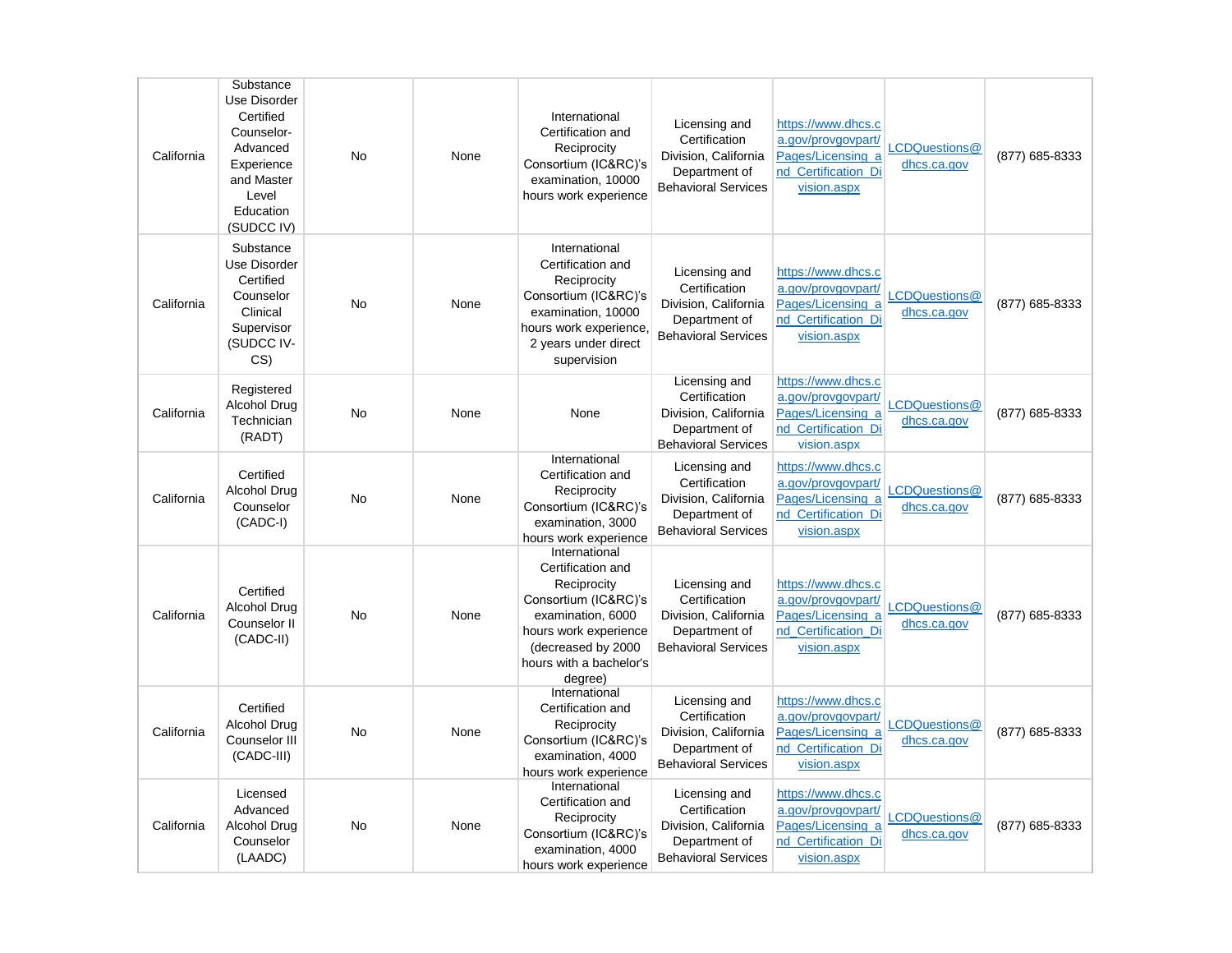| California | Licensed<br>Advanced<br>Alcohol Drug<br>Counselor<br>Supervisor<br>(LAADC-S) | <b>No</b> | None | International<br>Certification and<br>Reciprocity<br>Consortium (IC&RC)'s<br>examination, 4000<br>hours work experience<br>(2080 hours after<br>graduation from a<br>master's program)                                                                                          | Licensing and<br>Certification<br>Division, California<br>Department of<br><b>Behavioral Services</b> | https://www.dhcs.c<br>a.gov/provgovpart/<br>Pages/Licensing a<br>nd_Certification_Di<br>vision.aspx | LCDQuestions@<br>dhcs.ca.gov                  | (877) 685-8333 |
|------------|------------------------------------------------------------------------------|-----------|------|---------------------------------------------------------------------------------------------------------------------------------------------------------------------------------------------------------------------------------------------------------------------------------|-------------------------------------------------------------------------------------------------------|-----------------------------------------------------------------------------------------------------|-----------------------------------------------|----------------|
| Colorado   | Certified<br>Addiction<br>Technician<br>(CAT)                                | No        | None | <b>National Certification</b><br>Commission for<br>Addiction<br>Professionals (NCC<br>AP) National Certified<br>Addiction Counselor,<br>Level I (NCAC I)<br>Examination; Colorado<br>Jurisprduence<br>Examination; 1000<br>hours direct with client<br>supervision experience   | Colorado State<br><b>Board of Addiction</b><br>Counselor<br>Examiners                                 | https://dpo.colorad dora_mentalheal<br>o.gov/AddictionCo<br>unselor                                 | thboard@state.c<br>$0.$ us                    | (303) 894-7800 |
| Colorado   | Certified<br>Addiction<br>Specialist<br>(CAS)                                | <b>No</b> | None | <b>National Certification</b><br>Commission for<br>Addiction<br>Professionals (NCC<br>AP) National Certified<br>Addiction Counselor,<br>Level II (NCAC II)<br>Examination; Colorado<br>Jurisprduence<br>Examination; 2000<br>hours direct with client<br>supervision experience | Colorado State<br><b>Board of Addiction</b><br>Counselor<br>Examiners                                 | https://dpo.colorad dora_mentalheal<br>o.gov/AddictionCo<br>unselor                                 | thboard@state.c<br>o.us                       | (303) 894-7800 |
| Colorado   | Licensed<br>Addiction<br>Counselor<br>(LAC)                                  | <b>No</b> | None | <b>National Association</b><br>for Alcoholism and<br>Drug Abuse<br>Counselors (NAADAC)<br><b>Master Addiction</b><br>Counselor (MAC)<br>Examination, Colorado<br>Jurisprduence<br>Examination, 3000<br>hours supervision<br>experience                                          | Colorado State<br><b>Board of Addiction</b><br>Counselor<br>Examiners                                 | https://dpo.colorad<br>o.gov/AddictionCo<br>unselor                                                 | dora_mentalheal<br>thboard@state.c<br>$0.$ us | (303) 894-7800 |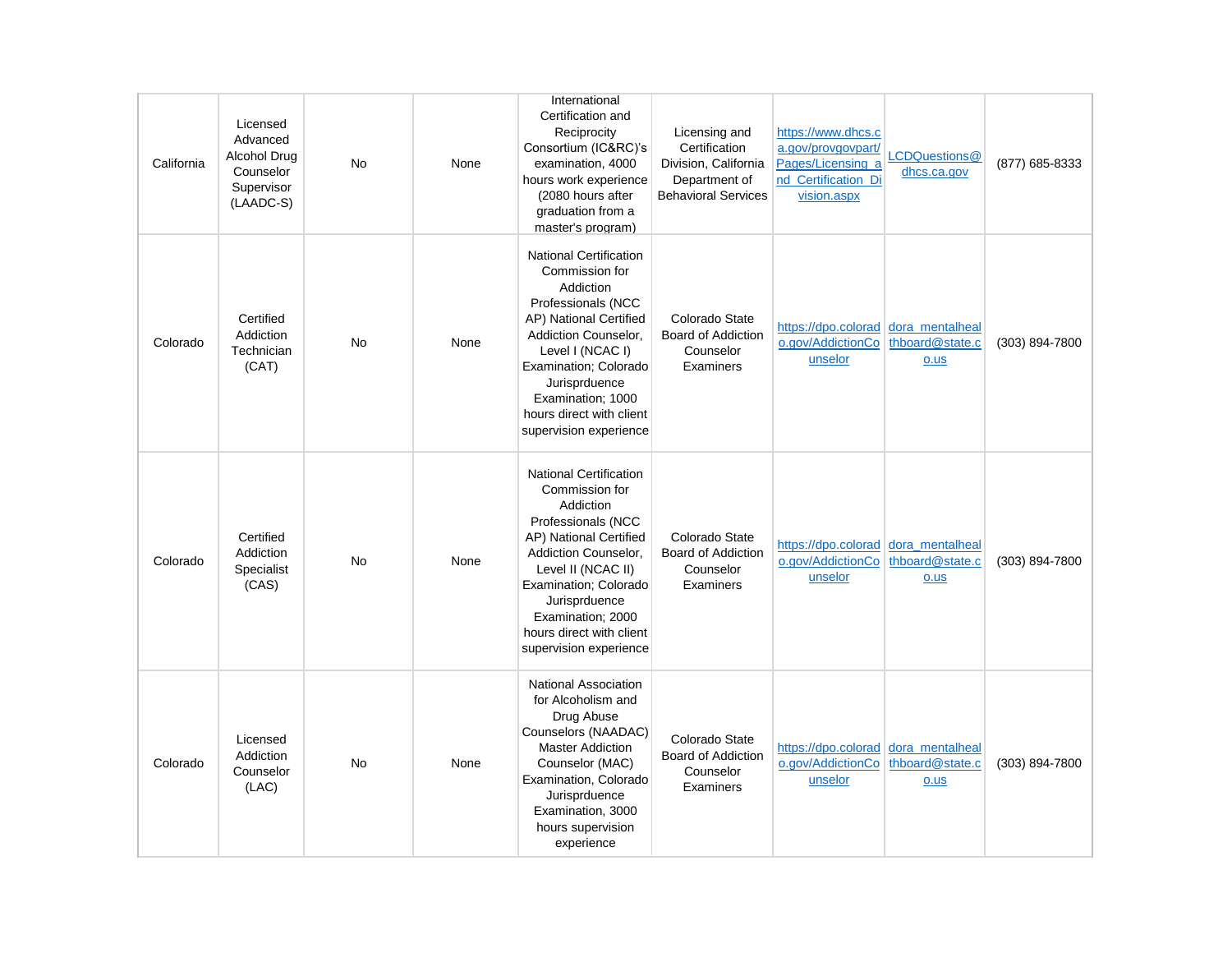| Colorado    | Certified<br>Prevention<br>Specialist<br>(CPS)          | <b>No</b> | None                                                                                                                | International<br>Certification and<br>Reciprocity<br>Consortium (IC&RC)'s<br>PS Examination, 2000<br>hours work experience                                                                                                                                                   | <b>Colorado Providers</b><br>Association                          | https://www.coprov<br>idersassociation.or<br>$q$ /                                                                  | cert@coprovider<br>sassociation.org |                |
|-------------|---------------------------------------------------------|-----------|---------------------------------------------------------------------------------------------------------------------|------------------------------------------------------------------------------------------------------------------------------------------------------------------------------------------------------------------------------------------------------------------------------|-------------------------------------------------------------------|---------------------------------------------------------------------------------------------------------------------|-------------------------------------|----------------|
| Colorado    | Colorado Peer<br>and Family<br>Specialist<br>(CPFS)     | <b>No</b> | None                                                                                                                | International<br>Certification &<br>Reciprocity<br>Consortium (IC&RC)<br>PRS examination, 500<br>hours work/volunteer<br>experience, lived<br>experience                                                                                                                     | <b>Colorado Providers</b><br>Association                          | https://www.coprov<br>idersassociation.or<br>$q$ /                                                                  | cert@coprovider<br>sassociation.org |                |
| Connecticut | Certified<br>Alcohol and<br>Drug<br>Counselor<br>(CADC) | Yes       | Alcohol and Drug<br>Counseling<br>Certificate or<br>Master of Science<br>in Counseling and<br><b>Human Services</b> | International<br>Certification<br><b>Examination for</b><br>Alcohol and other Drug<br>Abuse Counselors of<br>the International<br>Certification &<br>Reciprocity<br>Consortium/Alcohol &<br>Other Drug Abuse, Inc.<br>(IC&RC/AODA), 3<br>years supervised work<br>experience | <b>Connecticut State</b><br>Department of<br><b>Public Health</b> | https://portal.ct.gov<br>/DPH/Practitioner-<br>Licensing--<br><b>Investigations/Alco</b><br>hol-Drug-<br>Counselor/ | oplc.dph@ct.gov                     | (860) 509-7603 |
| Connecticut | Licensed<br>Alcohol and<br>Drug<br>Counselor<br>(LADC)  | Yes       | Master of Science<br>in Counseling and<br><b>Human Services</b>                                                     | International<br>Certification<br>Examination for<br>Alcohol and other Drug<br>Abuse Counselors of<br>the International<br>Certification &<br>Reciprocity<br>Consortium/Alcohol &<br>Other Drug Abuse, Inc.<br>(IC&RC/AODA), 3<br>years supervised work<br>experience        | <b>Connecticut State</b><br>Department of<br><b>Public Health</b> | https://portal.ct.gov<br>/DPH/Practitioner-<br>Licensing--<br><b>Investigations/Alco</b><br>hol-Drug-<br>Counselor/ | oplc.dph@ct.gov                     | (860) 509-7603 |
| Connecticut | Advanced<br>Alcohol and<br>Drug<br>Counselor<br>(AADC)  | No        | None                                                                                                                | International<br>Certification &<br>Reciprocity<br>Consortium (IC&RC)'s<br>AADC Examination.<br>4000 hours work<br>experience                                                                                                                                                | Connecticut<br><b>Certification Board</b>                         | https://www.ctcertb info@ctcertboard<br>oard.org/                                                                   | .org                                | (203) 440-9595 |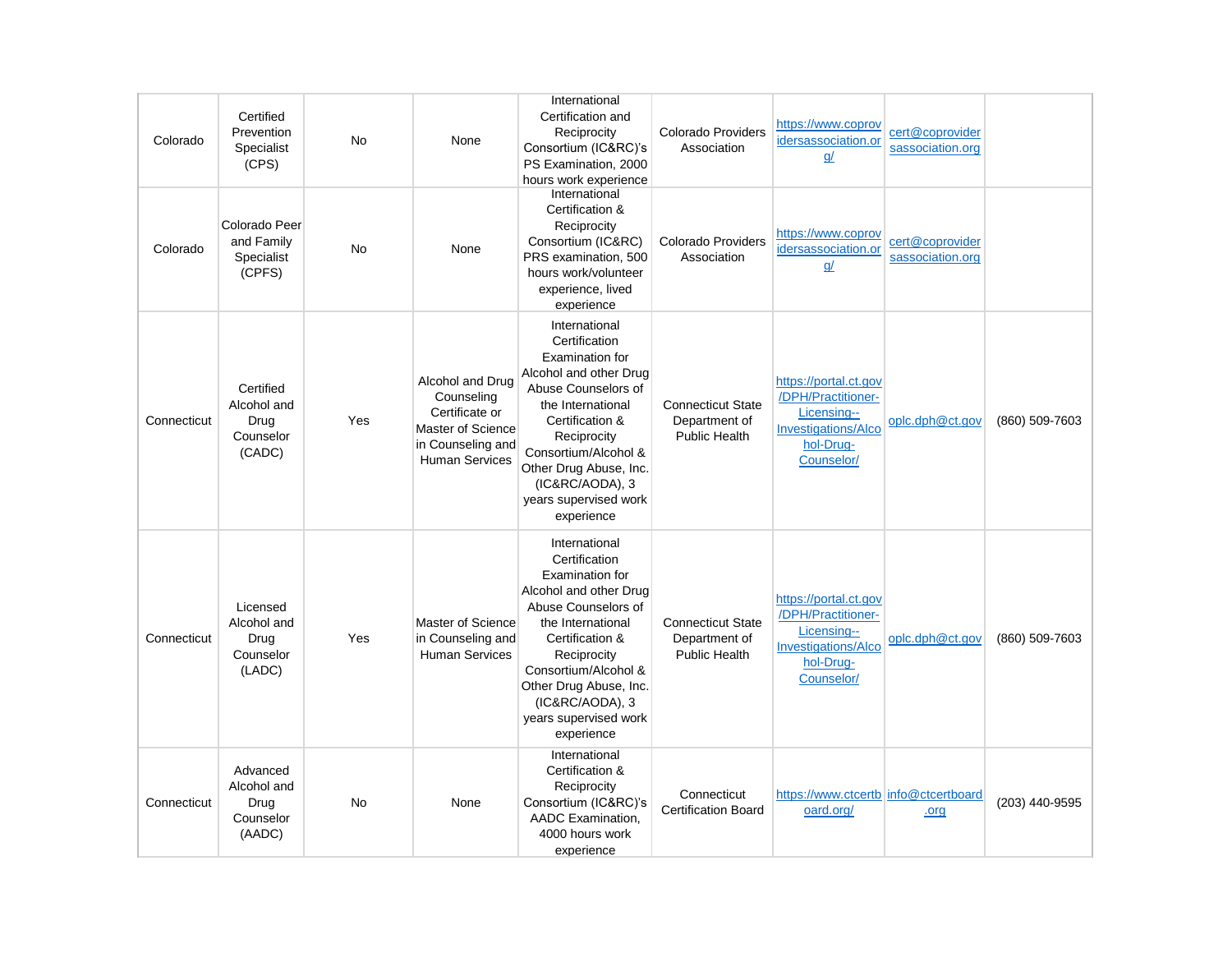| Connecticut | Certified<br>Addiction<br>Counselor<br>(CAC)                                  | <b>No</b> | None                                                            | International<br>Certification &<br>Reciprocity<br>Consortium (IC&RC)'s<br>ADC Examination.<br>6000 hours work<br>experience (reduced<br>1000-3000 hours<br>depending on<br>education), writing<br>sample                                                          | Connecticut<br><b>Certification Board</b>                                         | https://www.ctcertb info@ctcertboard<br>oard.org/                        | .org                   | (203) 440-9595 |
|-------------|-------------------------------------------------------------------------------|-----------|-----------------------------------------------------------------|--------------------------------------------------------------------------------------------------------------------------------------------------------------------------------------------------------------------------------------------------------------------|-----------------------------------------------------------------------------------|--------------------------------------------------------------------------|------------------------|----------------|
| Connecticut | Certified<br>Clinical<br>Supervisor<br>(CCS)                                  | No        | None                                                            | Hold a AADC or CAC:<br>International<br>Certification and<br>Reciprocity<br>Consortium (IC&RC)'s<br><b>CCS Examination:</b><br>10000 hours work<br>experience (reduced<br>1000-4000 hours<br>depending upon<br>education), 4000 of<br>which must be<br>supervisory | Connecticut<br><b>Certification Board</b>                                         | https://www.ctcertb info@ctcertboard<br>oard.org/                        | .org                   | (203) 440-9595 |
| Connecticut | Certified<br>Prevention<br>Specialist<br>(CPS)                                | <b>No</b> | None                                                            | International<br>Certification and<br>Reciprocity<br>Consortium (IC&RC)'s<br>PS Examination, 2000<br>hours work experience                                                                                                                                         | Connecticut<br><b>Certification Board</b>                                         | https://www.ctcertb info@ctcertboard<br>oard.org/                        | .org                   | (203) 440-9595 |
| Connecticut | <b>Certified Peer</b><br>Recovery<br>Specialist<br>(CPRS)                     | No        | None                                                            | International<br>Certification &<br>Reciprocity<br>Consortium (IC&RC)<br>PRS examination, 500<br>hours work/volunteer<br>experience, lived<br>experience                                                                                                           | Connecticut<br><b>Certification Board</b>                                         | https://www.ctcertblinfo@ctcertboard<br>oard.org/                        | .org                   | (203) 440-9595 |
| Connecticut | Specialty<br>Certificate of<br>Competency<br>in Problem<br>Gambling<br>(SCPG) | No        | None                                                            | None                                                                                                                                                                                                                                                               | Connecticut<br><b>Certification Board</b>                                         | https://www.ctcertb info@ctcertboard<br>oard.org/                        | .org                   | (203) 440-9595 |
| Delaware    | Licensed<br>Chemical<br>Dependency<br>Professional<br>(LCDP)                  | Yes       | Master of Science<br>in Counseling and<br><b>Human Services</b> | Hold an alcohol and<br>drug counseling<br>certification, 3200<br>hours work experience                                                                                                                                                                             | Delaware Board of<br>Mental Health and<br>Chemical<br>Dependency<br>Professionals | https://dpr.delawar customerservice.<br>e.gov/boards/profc<br>ounselors/ | dpr@delaware.g<br>$ov$ | (302) 744-4500 |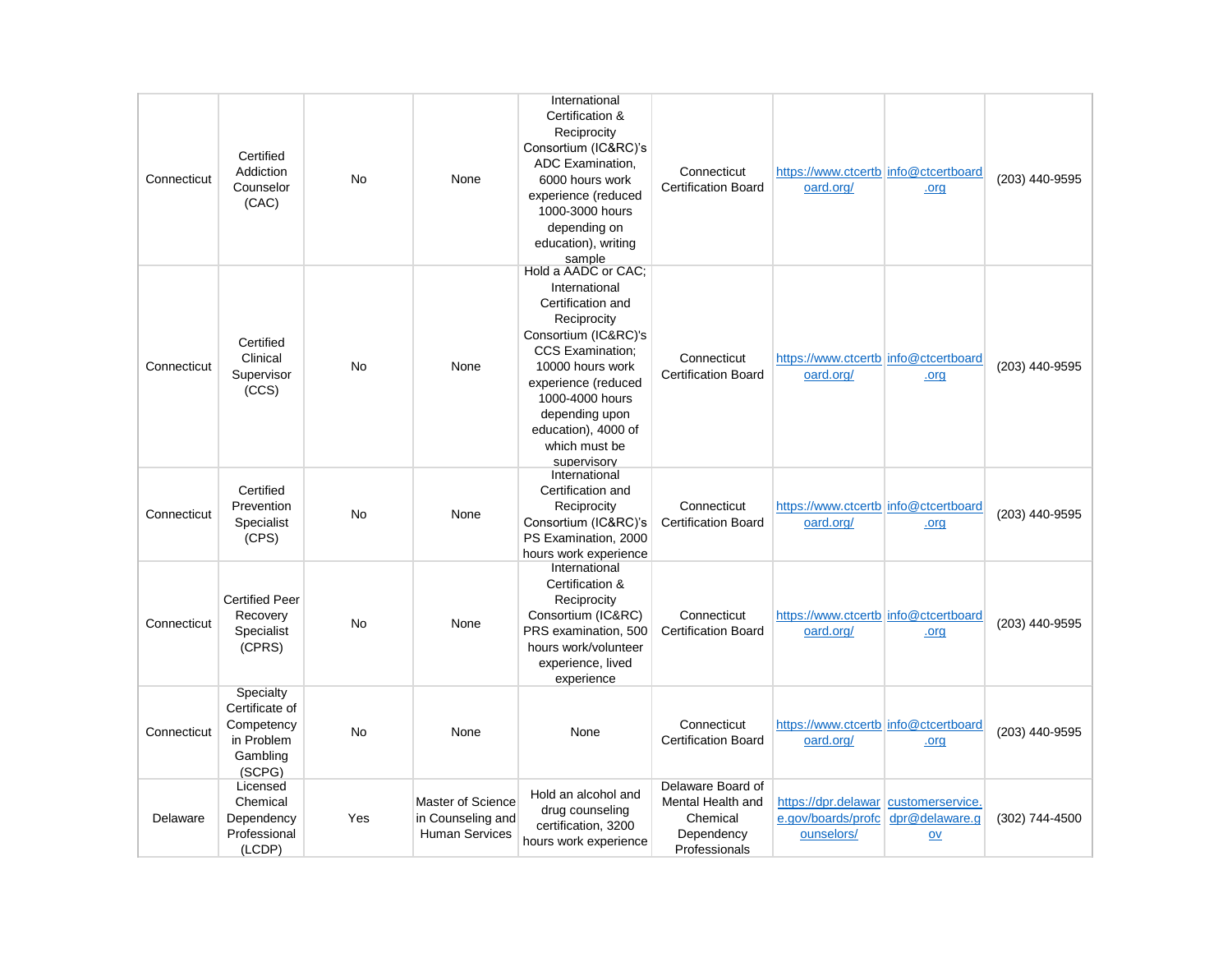| Delaware | Certified<br>Advanced<br>Alcohol and<br>Drug<br>Counselor<br>(CAADC) | Yes       | Master of Science<br>in Counseling and<br><b>Human Services</b> | International<br>Certification &<br>Reciprocity<br>Consortium (IC&RC)'s<br>AADC Examination, 1<br>year full-time or 2000<br>hours part-time work<br>experience                                                                             | Delaware<br><b>Certification Board</b> | https://www.decert info@decertboar<br>board.org/ | d.org                    | (717) 540-4456 |
|----------|----------------------------------------------------------------------|-----------|-----------------------------------------------------------------|--------------------------------------------------------------------------------------------------------------------------------------------------------------------------------------------------------------------------------------------|----------------------------------------|--------------------------------------------------|--------------------------|----------------|
| Delaware | Certified<br>Alcohol and<br>Drug<br>Counselor<br>(CADC)              | <b>No</b> | None                                                            | International<br>Certification &<br>Reciprocity<br>Consortium (IC&RC)'s<br>ADC Examination, 2<br>years full-time or 4000<br>hours part-time work<br>experience                                                                             | Delaware<br><b>Certification Board</b> | https://www.decert info@decertboar<br>board.org/ | d.org                    | (717) 540-4456 |
| Delaware | Certified<br>Prevention<br>Specialist<br>(CPS)                       | No        | None                                                            | International<br>Certification and<br>Reciprocity<br>Consortium (IC&RC)'s<br>PS Examination, 1<br>year full-time or 2000<br>hours part-time work<br>experience                                                                             | Delaware<br><b>Certification Board</b> | https://www.decert<br>board.org/                 | info@decertboar<br>d.org | (717) 540-4456 |
| Delaware | Certified<br>Clinical<br>Supervision<br>(CCS)                        | <b>No</b> | None                                                            | Hold a CADC,<br>CAADC, CCDP, or<br><b>CCDPD</b> ; International<br>Certification and<br>Reciprocity<br>Consortium (IC&RC)'s<br>CS Examination;<br>10000 hours work<br>experience, 4000<br>hours of which must be<br>supervisory experience | Delaware<br><b>Certification Board</b> | https://www.decert info@decertboar<br>board.org/ | d.org                    | (717) 540-4456 |
| Delaware | <b>Certified Peer</b><br>Recovery<br>Specialist<br>(CPRS)            | <b>No</b> | None                                                            | International<br>Certification and<br>Reciprocity<br>Consortium (IC&RC)'s<br>PRS Examination,<br>1000 hours volunteer<br>or work experience                                                                                                | Delaware<br><b>Certification Board</b> | https://www.decert<br>board.org/                 | info@decertboar<br>d.org | (717) 540-4456 |
| Delaware | Certified<br>Supervisor of<br>Peer<br><b>Specialists</b><br>(CSPS)   | <b>No</b> | None                                                            | 2 years full-time or<br>4000 hours part-time<br>work experience                                                                                                                                                                            | Delaware<br><b>Certification Board</b> | https://www.decert info@decertboar<br>board.org/ | d.org                    | (717) 540-4456 |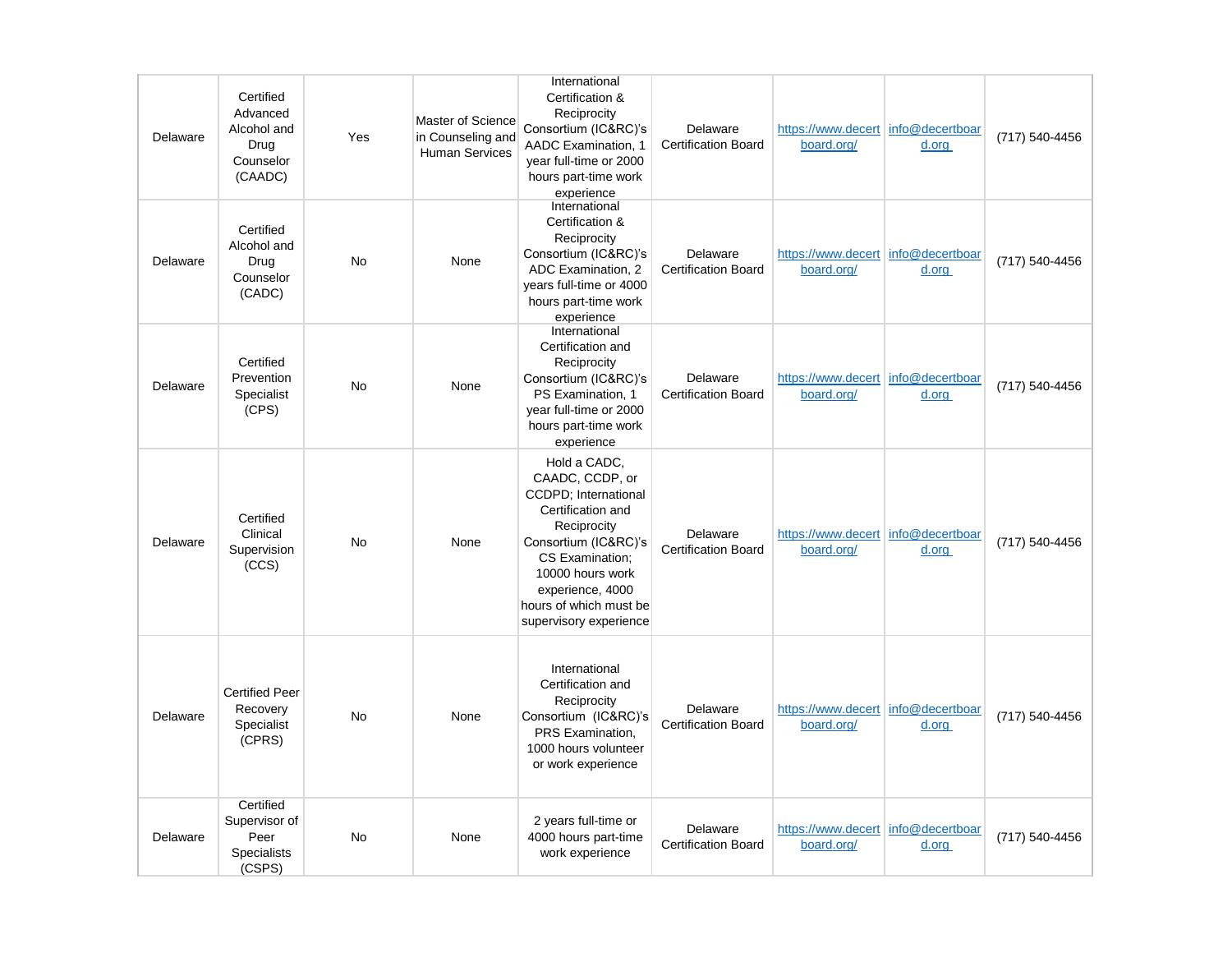| District of<br>Columbia | Addiction<br>Counselor I<br>(CAC I)                                   | No        | None | <b>National Association</b><br>for Alcoholism and<br>Drug Abuse<br>Counselors (NAADAC)<br>examination, 500<br>hours work experience | DC Board of<br>Professional<br>Counseling                                    | https://dchealth.dc.<br>qov/service/addicti<br>on-counselors-<br>licensing | dcbopc@dc.gov | (202) 442-5955 |
|-------------------------|-----------------------------------------------------------------------|-----------|------|-------------------------------------------------------------------------------------------------------------------------------------|------------------------------------------------------------------------------|----------------------------------------------------------------------------|---------------|----------------|
| District of<br>Columbia | Addiction<br>Counselor II<br>(CAC II)                                 | <b>No</b> | None | <b>National Association</b><br>for Alcoholism and<br>Drug Abuse<br>Counselors (NAADAC)<br>examination, 180<br>hours work experience | DC Board of<br>Professional<br>Counseling                                    | https://dchealth.dc.<br>gov/service/addicti<br>on-counselors-<br>licensing | dcbopc@dc.gov | (202) 442-5955 |
| District of<br>Columbia | <b>Certified Peer</b><br>Recovery<br>Specialist<br>(CPRS)             | No        | None | International<br>Certification &<br>Reciprocity<br>Consortium (IC&RC)<br>PRS examination, 500<br>hours work/volunteer<br>experience | District of Columbia<br>Addiction<br>Professional<br>Consortium Board        | http://dcapcboard.o info@dcapcboar<br>rq/                                  | d.org         | (202) 675-2008 |
| District of<br>Columbia | Certified<br>Addiction<br>Counselor<br>(CAC)                          | No        | None | No information listed.                                                                                                              | District of Columbia<br>Addiction<br>Professional<br><b>Consortium Board</b> | http://dcapcboard.o info@dcapcboar<br><u>rg/</u>                           | d.org         | (202) 675-2008 |
| District of<br>Columbia | Certified<br>Alcohol and<br>Drug<br>Counselor<br>(CADC)               | <b>No</b> | None | No information listed.                                                                                                              | District of Columbia<br>Addiction<br>Professional<br><b>Consortium Board</b> | http://dcapcboard.o info@dcapcboar<br>rg/                                  | d.org         | (202) 675-2008 |
| District of<br>Columbia | Advanced<br>Certified<br>Alcohol and<br>Drug<br>Counselor<br>(ACADC)  | No        | None | No information listed.                                                                                                              | District of Columbia<br>Addiction<br>Professional<br><b>Consortium Board</b> | http://dcapcboard.o info@dcapcboar<br>rq/                                  | d.org         | (202) 675-2008 |
| District of<br>Columbia | Certified<br>Clinical<br>Supervisor<br>(CCS)                          | No        | None | No information listed.                                                                                                              | District of Columbia<br>Addiction<br>Professional<br><b>Consortium Board</b> | http://dcapcboard.o info@dcapcboar<br>rq/                                  | d.org         | (202) 675-2008 |
| District of<br>Columbia | Certified<br>Prevention<br>Specialist or<br>Professional<br>(CPS/CPP) | No        | None | No information listed.                                                                                                              | District of Columbia<br>Addiction<br>Professional<br><b>Consortium Board</b> | http://dcapcboard.o info@dcapcboar<br><u>rg/</u>                           | d.org         | (202) 675-2008 |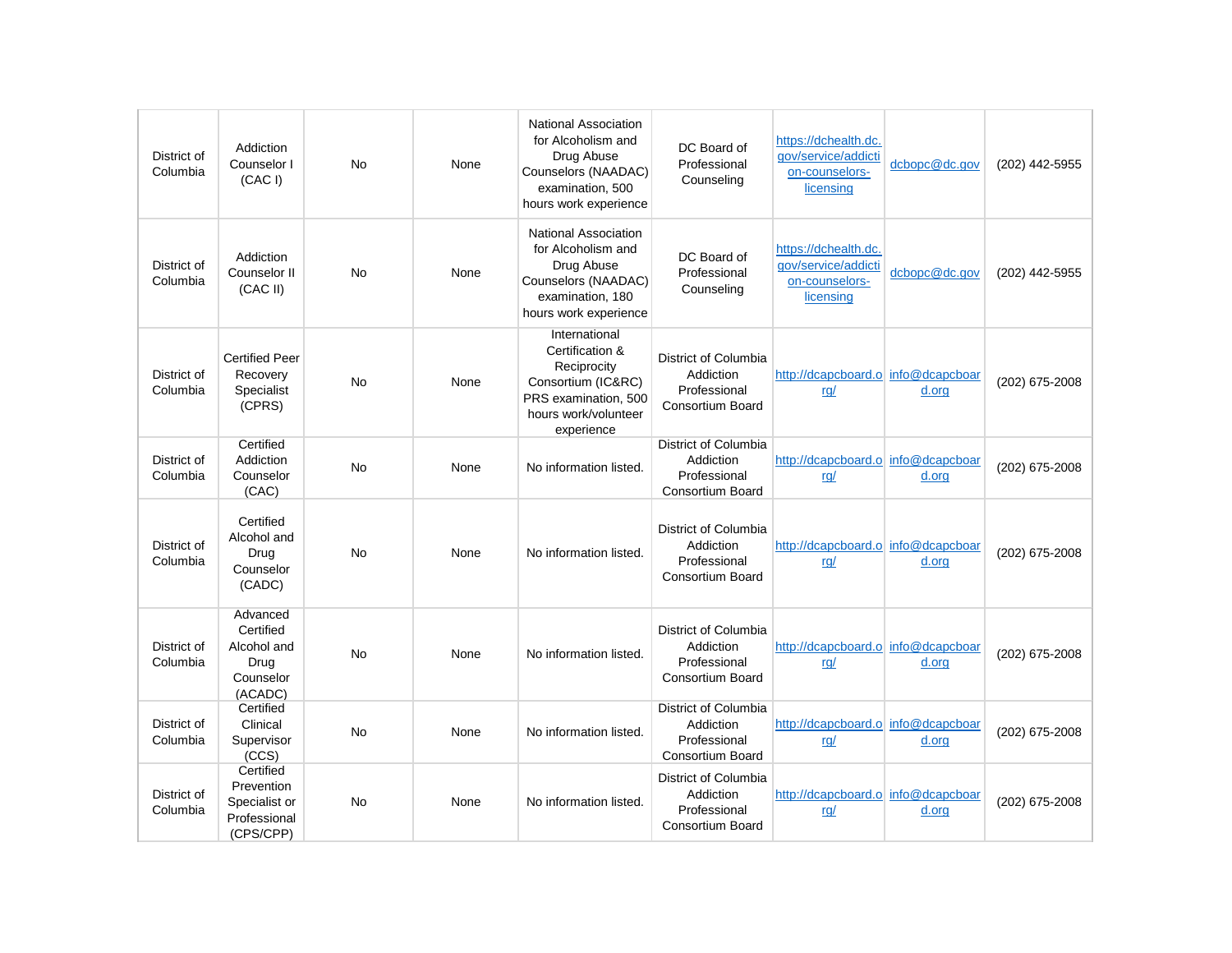| District of<br>Columbia | Certified<br>Criminal<br>Justice<br>Specialist or<br>Professional<br>(CCJS/CCJP) | <b>No</b> | None                                                                                                                | No information listed.                                                                                                                                                                                     | District of Columbia<br>Addiction<br>Professional<br><b>Consortium Board</b> | http://dcapcboard.o info@dcapcboar<br>rq/ | d.org | (202) 675-2008 |
|-------------------------|----------------------------------------------------------------------------------|-----------|---------------------------------------------------------------------------------------------------------------------|------------------------------------------------------------------------------------------------------------------------------------------------------------------------------------------------------------|------------------------------------------------------------------------------|-------------------------------------------|-------|----------------|
| Florida                 | Master's Level<br>Certified<br>Addiction<br>Professional<br>(MCAP)               | Yes       | Master of Science<br>in Counseling and<br><b>Human Services</b>                                                     | Florida Master's Level<br><b>Certified Addiction</b><br>Professional<br>Examination, 4000<br>hours work experience                                                                                         | <b>Florida Certification</b><br>Board                                        | https://flcertificatio<br>nboard.org/     |       | (850) 222-6314 |
| Florida                 | Certified<br>Addiction<br>Professional<br>(CAP)                                  | Yes       | Master of Science<br>in Counseling and<br><b>Human Services</b>                                                     | <b>Florida Certified</b><br><b>Addiction Professional</b><br>Examination, 6000<br>hours work experience                                                                                                    | <b>Florida Certification</b><br>Board                                        | https://flcertificatio<br>nboard.org/     |       | (850) 222-6314 |
| Florida                 | Certified<br>Addiction<br>Counselor<br>(CAC)                                     | Yes       | Alcohol and Drug<br>Counseling<br>Certificate or<br>Master of Science<br>in Counseling and<br><b>Human Services</b> | International<br>Certification &<br>Reciprocity<br>Consortium (IC&RC)'s<br>ADC Examination,<br>6000 hours work<br>experience (reduced<br>1000-4000 hours<br>depending on<br>education)                     | <b>Florida Certification</b><br>Board                                        | https://flcertificatio<br>nboard.org/     |       | (850) 222-6314 |
| Florida                 | Certified<br>Prevention<br>Professional<br>(CPP)                                 | <b>No</b> | None                                                                                                                | International<br>Certification &<br>Reciprocity<br>Consortium (IC&RC)'s<br><b>Prevention Specialist</b><br>Examination, 6000<br>hours work experience<br>(reduced 2000 hours<br>depending on<br>education) | <b>Florida Certification</b><br>Board                                        | https://flcertificatio<br>nboard.org/     |       | (850) 222-6314 |
| Florida                 | Certified<br>Prevention<br>Specialist<br>(CPS)                                   | No        | None                                                                                                                | International<br>Certification &<br>Reciprocity<br>Consortium (IC&RC)'s<br><b>Prevention Specialist</b><br>Examination, 2000<br>hours work experience                                                      | <b>Florida Certification</b><br>Board                                        | https://flcertificatio<br>nboard.org/     |       | (850) 222-6314 |
| Florida                 | Certified<br>Recovery<br>Peer<br>Specialist<br>(CRPS)                            | No        | None                                                                                                                | <b>Certified Recovery</b><br>Peer Specialist<br>Examination, 500<br>hours work/volunteer<br>experience, lived<br>experience                                                                                | <b>Florida Certification</b><br>Board                                        | https://flcertificatio<br>nboard.org/     |       | (850) 222-6314 |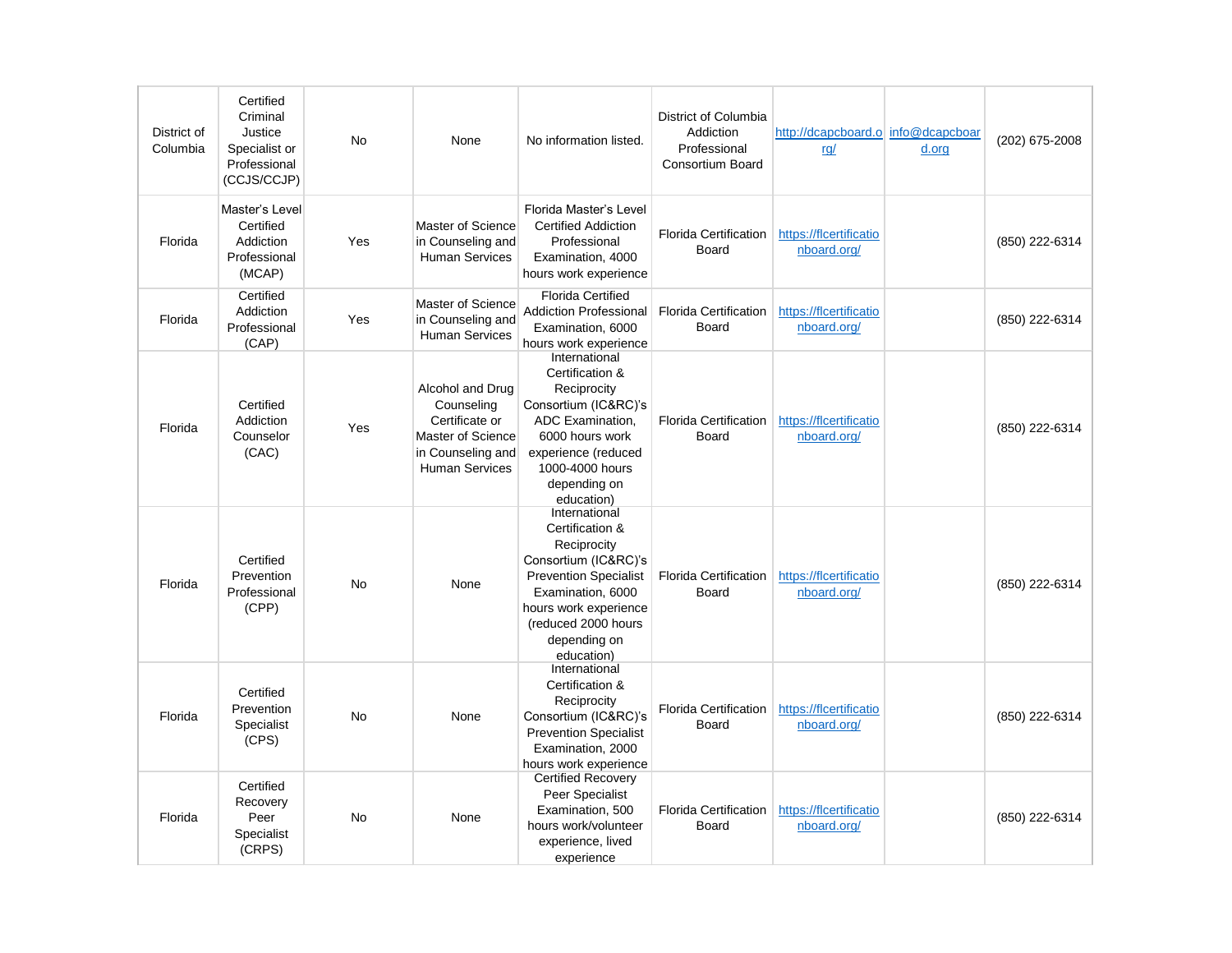| Florida | Certified<br>Recovery<br>Support<br>Specialist<br>(CRSS)             | <b>No</b> | None | <b>Certified Recovery</b><br><b>Support Specialist</b><br>Examination, 1000<br>hours work/volunteer<br>experience                                                                   | <b>Florida Certification</b><br>Board                                          | https://flcertificatio<br>nboard.org/              |              | (850) 222-6314 |
|---------|----------------------------------------------------------------------|-----------|------|-------------------------------------------------------------------------------------------------------------------------------------------------------------------------------------|--------------------------------------------------------------------------------|----------------------------------------------------|--------------|----------------|
| Florida | Certified<br>Recovery<br>Residence<br>Administrator<br>(CRR)         | <b>No</b> | None | <b>Certified Recovery</b><br>Residence<br>Administrator<br>Examination, 1000<br>hours work/volunteer<br>experience                                                                  | <b>Florida Certification</b><br>Board                                          | https://flcertificatio<br>nboard.org/              |              | (850) 222-6314 |
| Georgia | Certified<br>Alcohol and<br>Drua<br>Counselor I<br>(CADCI)           | <b>No</b> | None | International<br>Certification &<br>Reciprocity<br>Consortium (IC&RC)'s<br>ADC Examination,<br>6000 hours of work<br>experience                                                     | The Alcohol and<br>Drug Abuse<br><b>Certification Board</b><br>of Georgia, Inc | https://adacbga.org info@adacbga.or                | $\mathbf{q}$ | (770) 825-0481 |
| Georgia | Certified<br>Alcohol and<br>Drug<br>Counselor II<br>(CADCII)         | <b>No</b> | None | International<br>Certification &<br>Reciprocity<br>Consortium (IC&RC)'s<br>AADC Examination,<br>4000 hours work<br>experience                                                       | The Alcohol and<br>Drug Abuse<br><b>Certification Board</b><br>of Georgia, Inc | https://adacbga.org info@adacbga.or                | $\mathbf{q}$ | (770) 825-0481 |
| Georgia | Certified<br>Advanced<br>Alcohol and<br>Drug<br>Counselor<br>(CAADC) | <b>No</b> | None | International<br>Certification &<br>Reciprocity<br>Consortium (IC&RC)'s<br>AADC Examination.<br>4000 hours work<br>experience                                                       | The Alcohol and<br>Drug Abuse<br><b>Certification Board</b><br>of Georgia, Inc | https://adacbga.org info@adacbga.or                | $\mathbf{g}$ | (770) 825-0481 |
| Guam    | Certified<br>Substance<br>Abuse<br>Counselor<br>(CSAC)               | <b>No</b> | None | No information listed.                                                                                                                                                              |                                                                                |                                                    |              |                |
| Hawaii  | Certified<br>Substance<br>Abuse<br>Counselor<br>(CSAC)               | <b>No</b> | None | International<br>Certification and<br>Reciprocity<br>Consortium (IC&RC)'s<br>examination, 6000<br>hours work experience<br>(reduced 2000-4000<br>hours depending upon<br>education) | Hawaii Department<br>of Health, Alcohol<br>and Drug Abuse<br><b>Division</b>   | https://health.hawa<br>ii.gov/substance-<br>abuse/ |              | (808) 692-7506 |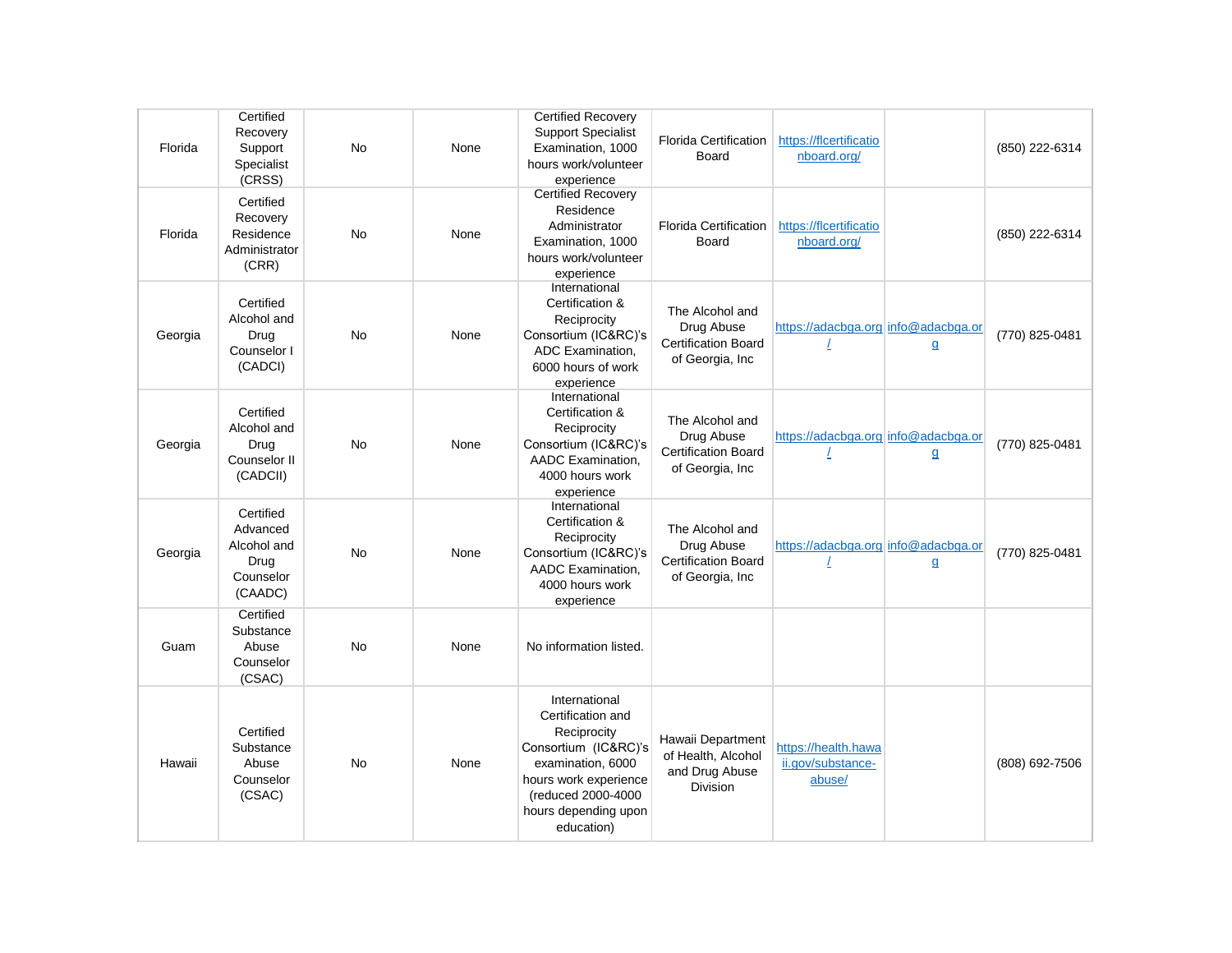| Hawaii | Certified<br>Prevention<br>Specialist<br>(CPS)                           | <b>No</b> | None                                                            | International<br>Certification &<br>Reciprocity<br>Consortium (IC&RC)<br>International Written<br><b>Prevention Specialist</b><br>Examination, 2000<br>hours work experience                                                                                                                                            | Hawaii Department<br>of Health, Alcohol<br>and Drug Abuse<br><b>Division</b> | https://health.hawa<br>ii.gov/substance-<br>abuse/     |    | (808) 692-7506 |
|--------|--------------------------------------------------------------------------|-----------|-----------------------------------------------------------------|-------------------------------------------------------------------------------------------------------------------------------------------------------------------------------------------------------------------------------------------------------------------------------------------------------------------------|------------------------------------------------------------------------------|--------------------------------------------------------|----|----------------|
| Hawaii | Certified<br>Clinical<br>Supervisor<br>(CCS)                             | <b>No</b> | None                                                            | International<br>Certification &<br>Reciprocity<br>Consortium (IC&RC)<br>International Written<br><b>Clinical Supervisor</b><br>Examination; hold a<br>CSAC, CCJP, or<br>CCDP-D; 6000 hours<br>work experience<br>(reduced 1000-6000<br>hours depending upon<br>experience and<br>education), 4000<br>supervisory hours | Hawaii Department<br>of Health, Alcohol<br>and Drug Abuse<br><b>Division</b> | https://health.hawa<br>ii.gov/substance-<br>abuse/     |    | (808) 692-7506 |
| Hawaii | Certified<br>Criminal<br>Justice<br>Addictions<br>Professional<br>(CCJP) | <b>No</b> | None                                                            | International<br>Certification &<br>Reciprocity<br>Consortium (IC&RC)<br><b>Criminal Justice</b><br>Addictions<br>Professional<br>Examination, 6000<br>hours work experience<br>(reduced 1000-6000<br>hours depending upon<br>education)                                                                                | Hawaii Department<br>of Health, Alcohol<br>and Drug Abuse<br><b>Division</b> | https://health.hawa<br>ii.gov/substance-<br>abuse/     |    | (808) 692-7506 |
| Hawaii | Certified<br>Substance<br>Abuse<br>Program<br>Administrator<br>(CSAPA)   | <b>No</b> | None                                                            | 3 years work<br>experience as a<br>substance abuse<br>program administrator                                                                                                                                                                                                                                             | Hawaii Department<br>of Health, Alcohol<br>and Drug Abuse<br>Division        | https://health.hawa<br>ii.gov/substance-<br>abuse/     |    | (808) 692-7506 |
| Idaho  | Advanced<br>Certified<br>Alcohol/Drug<br>Counselor<br>(ACADC)            | Yes       | Master of Science<br>in Counseling and<br><b>Human Services</b> | International<br>Certification &<br>Reciprocity<br>Consortium (IC&RC)<br>examination, 2000<br>hours work experience                                                                                                                                                                                                     | Idaho Board of<br>Alcohol/Drug<br>Counselor<br>Certification, Inc.           | https://www.ibadcc ibadcc@ibadcc.o<br>.org/index.shtml | rg | (952) 855-8827 |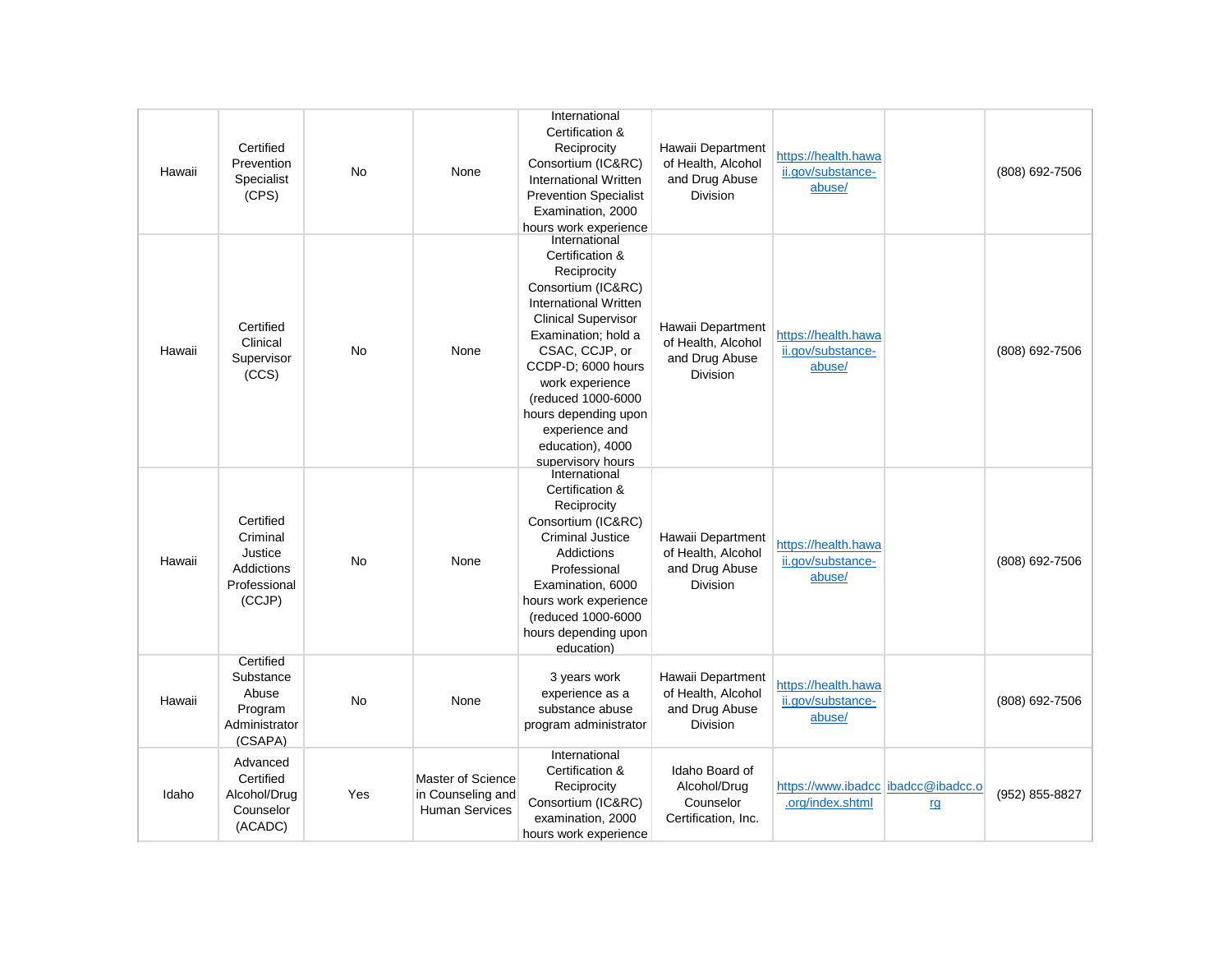|                 |                                                                       |           |                                                                 | International                                                                                                                                                                  |                                                                                          |                                                          |           |                |
|-----------------|-----------------------------------------------------------------------|-----------|-----------------------------------------------------------------|--------------------------------------------------------------------------------------------------------------------------------------------------------------------------------|------------------------------------------------------------------------------------------|----------------------------------------------------------|-----------|----------------|
| Idaho           | Certified<br>Alcohol/Drug<br>Counselor<br>(CADC)                      | Yes       | Master of Science<br>in Counseling and<br><b>Human Services</b> | Certification &<br>Reciprocity<br>Consortium (IC&RC)<br>examination, 6000<br>hours work experience<br>(reduced 2000-4000<br>hours depending on<br>experience and<br>education) | Idaho Board of<br>Alcohol/Drug<br>Counselor<br>Certification, Inc.                       | https://www.ibadcc   ibadcc@ibadcc.o<br>.org/index.shtml | rg        | (952) 855-8827 |
| Idaho           | Certified<br>Clinical<br>Supervisor<br>(CCS)                          | No        | None                                                            | No information listed.                                                                                                                                                         | Idaho Board of<br>Alcohol/Drug<br>Counselor<br>Certification, Inc.                       | https://www.ibadcc   ibadcc@ibadcc.o<br>.org/index.shtml | rg        | (952) 855-8827 |
| Idaho           | <b>Certified Peer</b><br>Recovery<br>Coach<br>(CPRC)                  | <b>No</b> | None                                                            | International<br>Certification &<br>Reciprocity<br>Consortium (IC&RC)<br>examination, 500<br>hours work experience                                                             | Idaho Board of<br>Alcohol/Drug<br>Counselor<br>Certification, Inc.                       | https://www.ibadcc   ibadcc@ibadcc.o<br>.org/index.shtml | rg        | (952) 855-8827 |
| Idaho           | Certified<br>Prevention<br>Specialist<br>(CPS)                        | No        | None                                                            | International<br>Certification &<br>Reciprocity<br>Consortium (IC&RC)<br>examination, 2000<br>hours work experience                                                            | Idaho Board of<br>Alcohol/Drug<br>Counselor<br>Certification, Inc.                       | https://www.ibadcc ibadcc@ibadcc.o<br>.org/index.shtml   | rg        | (952) 855-8827 |
| Idaho           | Certified<br>Recovery<br>Coach (CRC)                                  | No        | None                                                            | International<br>Certification &<br>Reciprocity<br>Consortium (IC&RC)<br>examination, 500<br>hours work experience                                                             | Idaho Board of<br>Alcohol/Drug<br>Counselor<br>Certification, Inc.                       | https://www.ibadcc ibadcc@ibadcc.o<br>.org/index.shtml   | rg        | (952) 855-8827 |
| Idaho           | Recovery<br>Coach<br>Supervisor                                       | <b>No</b> | None                                                            | No information listed.                                                                                                                                                         | Idaho Board of<br>Alcohol/Drug<br>Counselor<br>Certification. Inc.                       | https://www.ibadcc   ibadcc@ibadcc.o<br>.org/index.shtml | <u>rq</u> | (952) 855-8827 |
| <b>Illinois</b> | Adolescent<br>Treatment<br>Endorsement<br>(ATE)                       | <b>No</b> | None                                                            | Hold a credential,<br>examination, 2000<br>hours work experience                                                                                                               | Illinois Alcohol and<br>Other Drug Abuse<br>Professional<br>Certification<br>Association | http://www.iaodapc info@iaodapca.o<br>a.org/             | rg        | (217) 698-8110 |
| <b>Illinois</b> | Certified<br>Associate<br><b>Addictions</b><br>Professional<br>(CAAP) | <b>No</b> | None                                                            | <b>Certified Associate</b><br>Addictions<br>Professional<br>Examination                                                                                                        | Illinois Alcohol and<br>Other Drug Abuse<br>Professional<br>Certification<br>Association | http://www.iaodapc info@iaodapca.o<br>a.org/             | <u>rg</u> | (217) 698-8110 |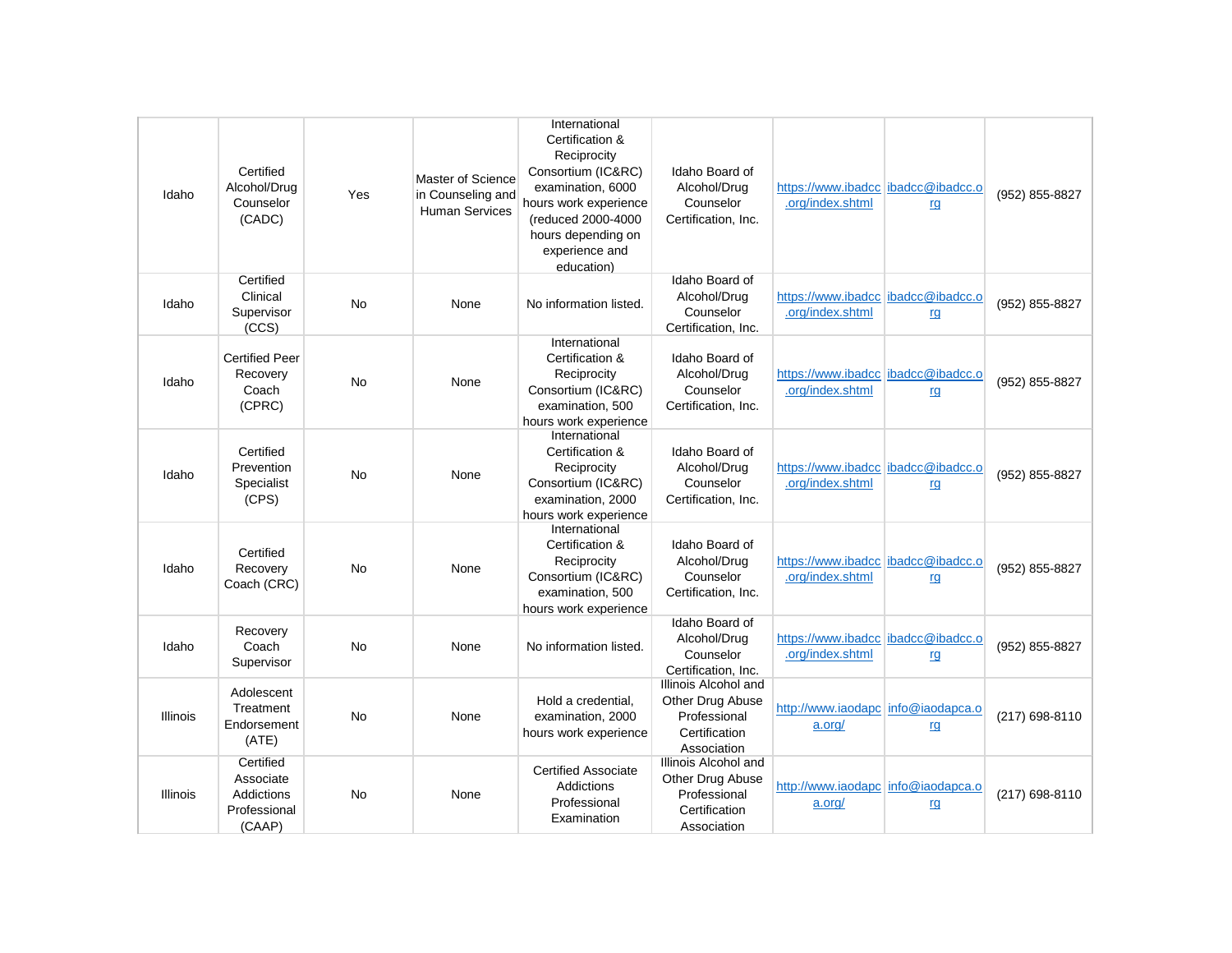| <b>Illinois</b> | Criminal<br>Justice<br>Professional<br>(CCJP)                                | <b>No</b> | None | International<br>Certification &<br>Reciprocity<br>Consortium (IC&RC)'s<br>ADC Examination.<br><b>Criminal Justice</b><br>Professional<br>Examination, 6000<br>hours work experience<br>(reduced up to 5000<br>hours depending on<br>education)                                   | Illinois Alcohol and<br>Other Drug Abuse<br>Professional<br>Certification<br>Association | http://www.iaodapc info@iaodapca.o<br>a.org/ | rg | (217) 698-8110 |
|-----------------|------------------------------------------------------------------------------|-----------|------|-----------------------------------------------------------------------------------------------------------------------------------------------------------------------------------------------------------------------------------------------------------------------------------|------------------------------------------------------------------------------------------|----------------------------------------------|----|----------------|
| <b>Illinois</b> | Counselor<br>(CADC)                                                          | <b>No</b> | None | <b>CADC Illinois</b><br>Examination, 4000<br>hours work experience<br>(reduced 1000-2000<br>hours depending upon<br>education)                                                                                                                                                    | Illinois Alcohol and<br>Other Drug Abuse<br>Professional<br>Certification<br>Association | http://www.iaodapc info@iaodapca.o<br>a.org/ | rg | (217) 698-8110 |
| Illinois        | Certified<br>Reciprocal<br>Alcohol and<br>Other Drug<br>Counselor<br>(CRADC) | No        | None | International<br>Certification &<br>Reciprocity<br>Consortium (IC&RC)'s<br>ADC Examination,<br>6000 hours of work<br>experience (reduced<br>1000-2000 hours<br>depending upon<br>education)                                                                                       | Illinois Alcohol and<br>Other Drug Abuse<br>Professional<br>Certification<br>Association | http://www.iaodapc info@iaodapca.o<br>a.org/ | rg | (217) 698-8110 |
| <b>Illinois</b> | Certified<br>Supervisor<br>Alcohol and<br>Other Drug<br>Counselor<br>(CSADC) | No        | None | International<br>Certification &<br>Reciprocity<br>Consortium (IC&RC)'s<br><b>ADC Examination:</b><br>International<br>Certification &<br>Reciprocity<br>Consortium (IC&RC)'s<br>CS Examination:<br>10000 hours of work<br>experience, 4000<br>hours of which as a<br>supervisor) | Illinois Alcohol and<br>Other Drug Abuse<br>Professional<br>Certification<br>Association | http://www.iaodapc info@iaodapca.o<br>a.org/ | rg | (217) 698-8110 |
| Illinois        | Certified<br>Advanced<br>Alcohol and<br>Other Drug<br>Counselor<br>(CAADC)   | No        | None | International<br>Certification &<br>Reciprocity<br>Consortium (IC&RC)'s<br>AADC Examination.<br>2000 hours work<br>experience                                                                                                                                                     | Illinois Alcohol and<br>Other Drug Abuse<br>Professional<br>Certification<br>Association | http://www.iaodapc info@iaodapca.o<br>a.org/ | rg | (217) 698-8110 |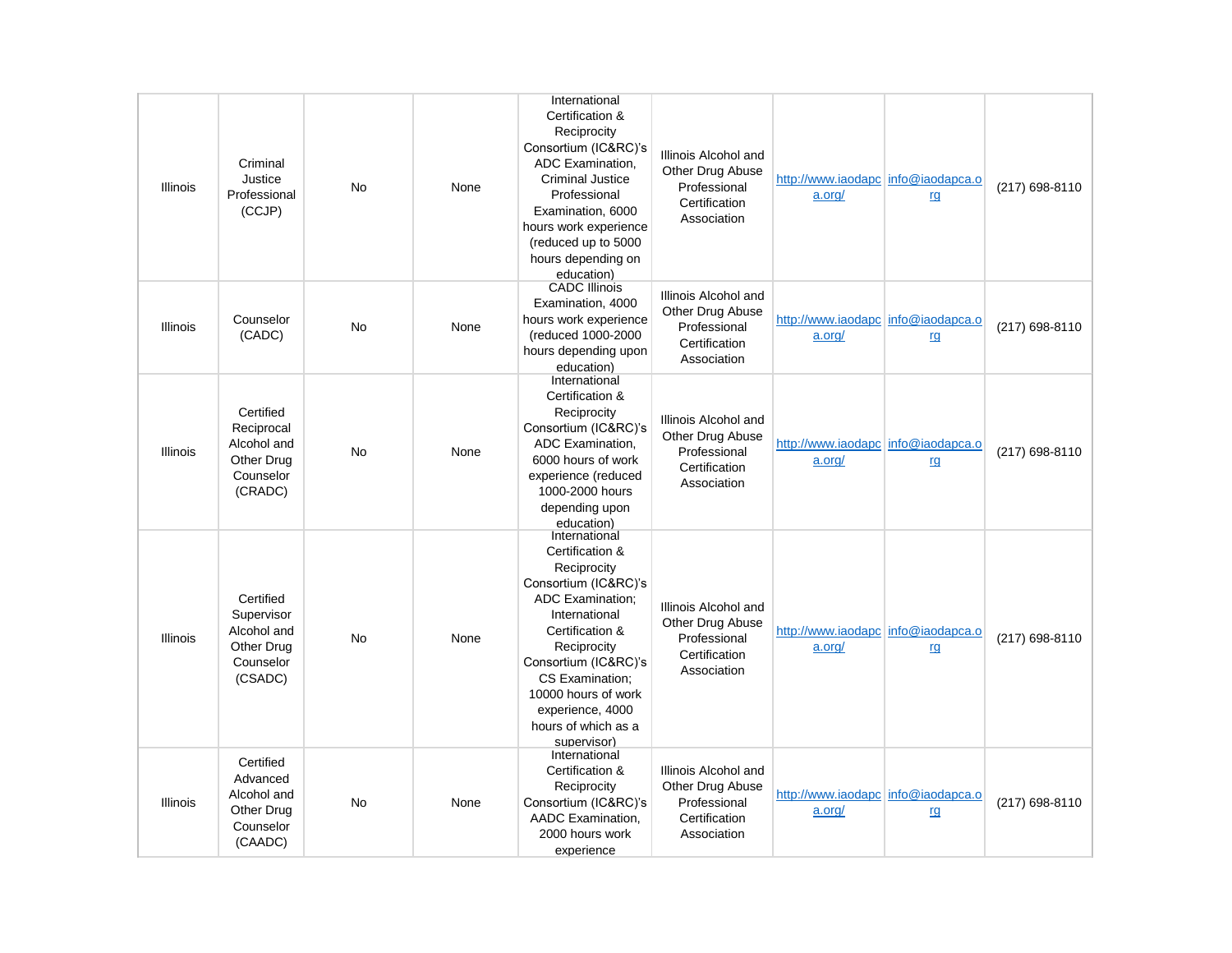| <b>Illinois</b> | Family<br>Partnership<br>Professional<br>(CFPP)                                                              | <b>No</b> | None                                                                                                                | <b>CFPP Written</b><br>Examination, 2000<br>hours work experince                                                                                                                                                                                           | Illinois Alcohol and<br>Other Drug Abuse<br>Professional<br>Certification<br>Association | http://www.iaodapc info@iaodapca.o<br>a.org/ | rg        | (217) 698-8110 |
|-----------------|--------------------------------------------------------------------------------------------------------------|-----------|---------------------------------------------------------------------------------------------------------------------|------------------------------------------------------------------------------------------------------------------------------------------------------------------------------------------------------------------------------------------------------------|------------------------------------------------------------------------------------------|----------------------------------------------|-----------|----------------|
| <b>Illinois</b> | Medication<br>Assisted<br><b>Addiction Tx</b><br>Professional<br>(MAATP)                                     | <b>No</b> | None                                                                                                                | International<br>Certification<br>Examination for<br>Alcohol and other Drug<br>Abuse Counselors of<br>the International<br>Certification &<br>Reciprocity<br>Consortium/Alcohol &<br>Other Drug Abuse, Inc.<br>(IC&RC/AODA), 2000<br>hours work experience | Illinois Alcohol and<br>Other Drug Abuse<br>Professional<br>Certification<br>Association | http://www.iaodapc info@iaodapca.o<br>a.org/ | rg        | (217) 698-8110 |
| <b>Illinois</b> | Co-Occurring<br>Substance<br>use and<br><b>Mental Health</b><br>Disorder<br>Professional<br>(CODP I)         | <b>No</b> | None                                                                                                                | CADC Examination,<br>2000 hours work<br>experience (reduced<br>500 hours depending<br>upon education)                                                                                                                                                      | Illinois Alcohol and<br>Other Drug Abuse<br>Professional<br>Certification<br>Association | http://www.iaodapc info@iaodapca.o<br>a.org/ | rg        | (217) 698-8110 |
| <b>Illinois</b> | Co-Occurring<br>Substance<br>use and<br><b>Mental Health</b><br><b>Disorder</b><br>Professional<br>(CODP II) | <b>No</b> | None                                                                                                                | <b>AOD Advanced</b><br><b>Examination for CODP</b><br>II Level, 4000 hours<br>work experience<br>(reduced 1000 hours<br>depending upon<br>education)                                                                                                       | Illinois Alcohol and<br>Other Drug Abuse<br>Professional<br>Certification<br>Association | http://www.iaodapc info@iaodapca.o<br>a.org/ | <u>rq</u> | (217) 698-8110 |
| Illinois        | National<br>Certified<br>Recovery<br>Specialist<br>(NCRS)                                                    | Yes       | Alcohol and Drug<br>Counseling<br>Certificate or<br>Master of Science<br>in Counseling and<br><b>Human Services</b> | <b>NCRS Examination,</b><br>1000 hours work<br>experience or 2000<br>hours volunteer<br>experience                                                                                                                                                         | Illinois Alcohol and<br>Other Drug Abuse<br>Professional<br>Certification<br>Association | http://www.iaodapc info@iaodapca.o<br>a.org/ | rg        | (217) 698-8110 |
| Illinois        | Certified<br>Prevention<br>Specialist<br>(CPS)                                                               | No        | None                                                                                                                | <b>Prevention Specialist</b><br>Examination, 2000<br>hours work experience                                                                                                                                                                                 | Illinois Alcohol and<br>Other Drug Abuse<br>Professional<br>Certification<br>Association | http://www.iaodapc info@iaodapca.o<br>a.org/ | rg        | (217) 698-8110 |
| Illinois        | Certified<br>Senior<br>Prevention<br>Specialist<br>(CSPS)                                                    | No        | None                                                                                                                | <b>Prevention Specialist</b><br>Examination, 8000<br>hours work experience                                                                                                                                                                                 | Illinois Alcohol and<br>Other Drug Abuse<br>Professional<br>Certification<br>Association | http://www.iaodapc info@iaodapca.o<br>a.org/ | rg        | (217) 698-8110 |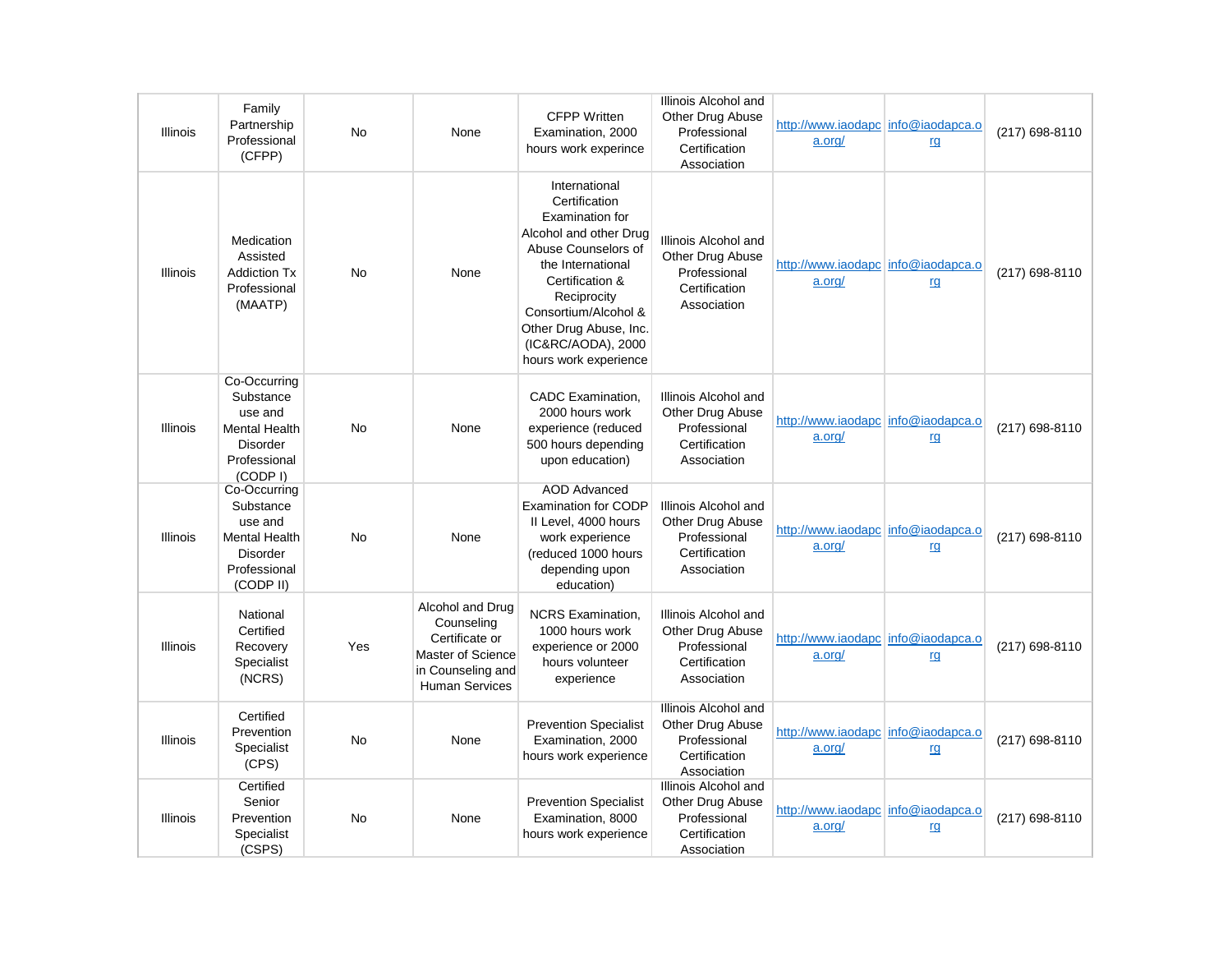| Illinois        | <b>Certified Peer</b><br>Recovery<br>Specialist<br>(CPRS)    | No        | None                                                            | International<br>Certification &<br>Reciprocity<br>Consortium (IC&RC)'s<br>Peer Recovery<br>Examination, 2000<br>hours work experience                                                                                                                                                                                                                                                           | Illinois Alcohol and<br>Other Drug Abuse<br>Professional<br>Certification<br>Association | http://www.iaodapc info@iaodapca.o<br>a.org/                                                                            | rg | (217) 698-8110 |
|-----------------|--------------------------------------------------------------|-----------|-----------------------------------------------------------------|--------------------------------------------------------------------------------------------------------------------------------------------------------------------------------------------------------------------------------------------------------------------------------------------------------------------------------------------------------------------------------------------------|------------------------------------------------------------------------------------------|-------------------------------------------------------------------------------------------------------------------------|----|----------------|
| Illinois        | Recovery<br>Support<br>Specialist<br>(CRSS)                  | No        | None                                                            | <b>CRSS Written</b><br>Examination, 2000<br>hours work experience                                                                                                                                                                                                                                                                                                                                | Illinois Alcohol and<br>Other Drug Abuse<br>Professional<br>Certification<br>Association | http://www.iaodapc info@iaodapca.o<br>a.org/                                                                            | rg | (217) 698-8110 |
| <b>Illinois</b> | CRSS-<br>Employment<br>Endorsement<br>$(CRSS-E)$             | <b>No</b> | None                                                            | Hold CRSS, 1000<br>hours work experience                                                                                                                                                                                                                                                                                                                                                         | Illinois Alcohol and<br>Other Drug Abuse<br>Professional<br>Certification<br>Association | http://www.iaodapc info@iaodapca.o<br>a.org/                                                                            | rg | (217) 698-8110 |
| Illinois        | Registered<br><b>Dual Disorder</b><br>Professional<br>(RDDP) | <b>No</b> | None                                                            | Hold a mental health<br>counseling license,<br><b>RDDP</b> Examination                                                                                                                                                                                                                                                                                                                           | Illinois Alcohol and<br>Other Drug Abuse<br>Professional<br>Certification<br>Association | http://www.iaodapc info@iaodapca.o<br>a.org/                                                                            | rg | (217) 698-8110 |
| <b>Illinois</b> | Veterans<br>Support<br>Specialist<br>(CVSS)                  | <b>No</b> | None                                                            | <b>CVSS Examination,</b><br>2000 hours work<br>experience                                                                                                                                                                                                                                                                                                                                        | Illinois Alcohol and<br>Other Drug Abuse<br>Professional<br>Certification<br>Association | http://www.iaodapc info@iaodapca.o<br>a.org/                                                                            | rg | (217) 698-8110 |
| Illinois        | Gender<br>Competent<br>Endorsement<br>(GCE)                  | No        | None                                                            | <b>GCE Examination:</b><br>2000 hours work<br>experience                                                                                                                                                                                                                                                                                                                                         | Illinois Alcohol and<br>Other Drug Abuse<br>Professional<br>Certification<br>Association | http://www.iaodapc info@iaodapca.o<br>a.org/                                                                            | rg | (217) 698-8110 |
| Indiana         | Licensed<br>Addictions<br>Counselor<br>(LAC)                 | Yes       | Master of Science<br>in Counseling and<br><b>Human Services</b> | Alcohol & Drug<br>Counselors (ADC)<br>Examination<br>administered by the<br>International<br>Certification and<br>Reciprocity<br>Consortium (IC&RC)<br>or National Certified<br>Addiction Counselor II and Human Services<br>(NCAC II)<br>administered by the<br>NAADAC-National<br>Certification<br>Commission<br>for Addiction<br>Professionals<br>(NAADAC-NCC AP), 2<br>years work experience | <b>Behavioral Health</b><br>Licensing Board                                              | https://www.in.gov/<br>pla/professions/be<br>havioral-health-and-pla8@pla.IN.gov<br>human-services-<br>licensing-board/ |    | (317) 234-2054 |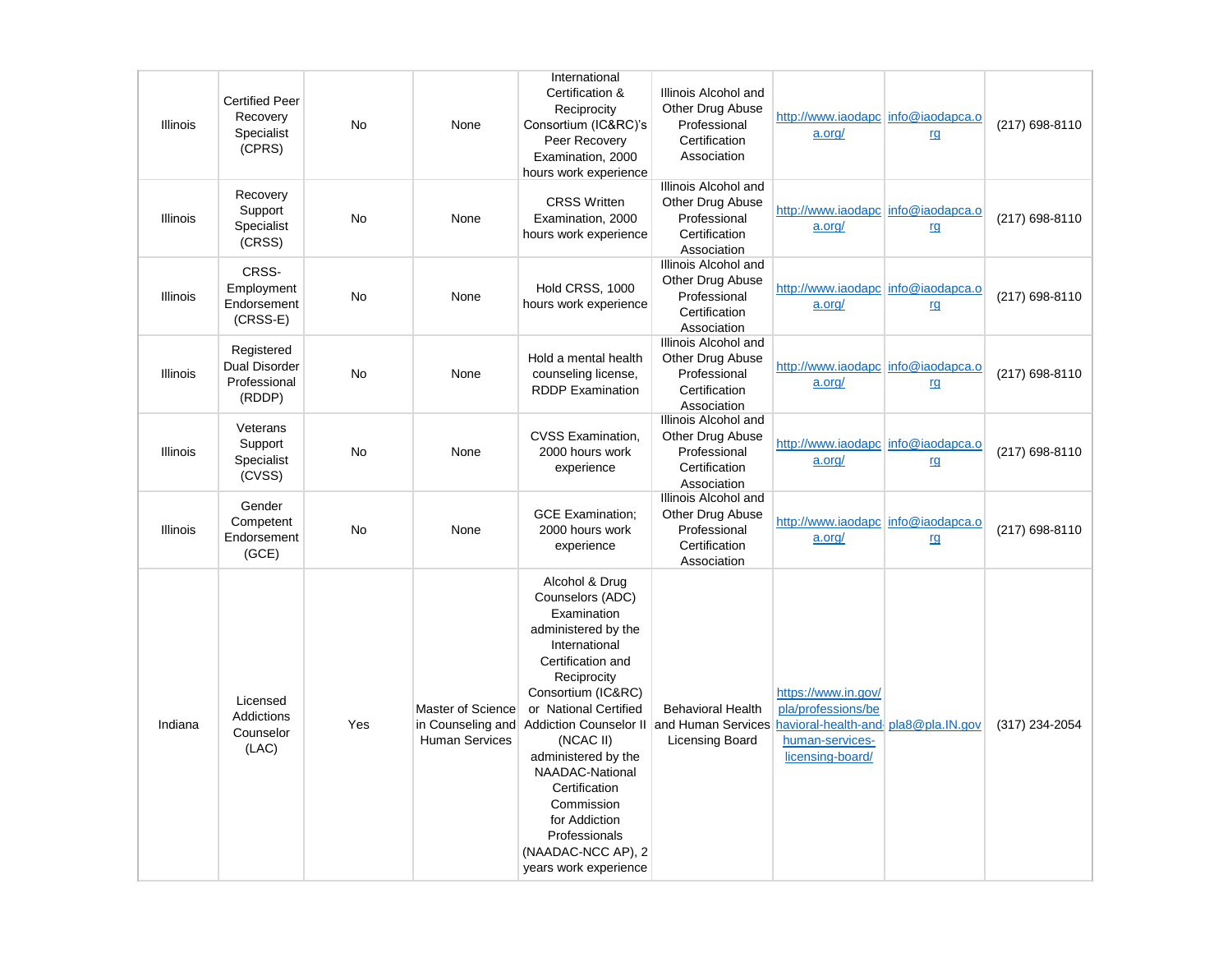| Indiana | Licensed<br>Clinical<br><b>Addictions</b><br>Counselor<br>(LCAC)               | Yes | Master of Science<br>in Counseling and<br><b>Human Services</b> | Advanced Alcohol &<br>Drug Counselors<br>(AADC) Examination<br>administered by the<br>International<br>Certification and<br>Reciprocity<br>Consortium (IC&RC)<br>or Master Addiction<br>Counselor (MAC)<br>examination<br>administered by the<br>NAADAC-National<br>Certification<br>Commission for<br>Addiction<br>Professionals<br>(NAADAC-NCC AP), 2<br>years work experience | <b>Behavioral Health</b><br>and Human Services<br><b>Licensing Board</b> | https://www.in.gov/<br>pla/professions/be<br>havioral-health-and-pla8@pla.IN.gov<br>human-services-<br>licensing-board/ |                 | (317) 234-2054   |
|---------|--------------------------------------------------------------------------------|-----|-----------------------------------------------------------------|----------------------------------------------------------------------------------------------------------------------------------------------------------------------------------------------------------------------------------------------------------------------------------------------------------------------------------------------------------------------------------|--------------------------------------------------------------------------|-------------------------------------------------------------------------------------------------------------------------|-----------------|------------------|
| Indiana | <b>Board</b><br>Certified in<br>Problem<br>Gambling<br>(BCPG)                  | No  | None                                                            | Hold a license or<br><b>CADAC II</b>                                                                                                                                                                                                                                                                                                                                             | Indiana Counselors<br>Association of<br>Alcohol and Drug<br>Abuse        | https://icaada.org/                                                                                                     | info@icaada.org | (317) 923-8800   |
| Indiana | Certified<br>Alcohol and<br>Drug<br>Addiction<br>Consultant I<br>(CADAC I)     | Yes | Master of Science<br>in Counseling and<br><b>Human Services</b> | International<br>Certification &<br>Reciprocity<br>Consortium (IC&RC)'s<br>ADC Examination,<br>2000 hours of work<br>experience (reduced<br>1000 hours depending<br>upon education), 3<br>vears recovery                                                                                                                                                                         | Indiana Counselors<br>Association of<br>Alcohol and Drug<br>Abuse        | https://icaada.org/                                                                                                     | info@icaada.org | (317) 923-8800   |
| Indiana | Certified<br>Alcohol and<br>Drug<br>Addiction<br>Consultant II<br>(CADAC II)   | Yes | Master of Science<br>in Counseling and<br><b>Human Services</b> | International<br>Certification &<br>Reciprocity<br>Consortium (IC&RC)'s<br>ADC Examination,<br>6000 hours of work<br>experience (reduced<br>1000-4000 hours<br>depending upon<br>education)                                                                                                                                                                                      | Indiana Counselors<br>Association of<br>Alcohol and Drug<br>Abuse        | https://icaada.org/                                                                                                     | info@icaada.org | (317) 923-8800   |
| Indiana | Certified<br>Alcohol and<br>Drug<br>Addiction<br>Consultant III<br>(CADAC III) | No  | None                                                            | Hold a CADAC II,<br>International<br>Certification &<br>Reciprocity<br>Consortium (IC&RC)'s<br><b>ADC Examination</b>                                                                                                                                                                                                                                                            | Indiana Counselors<br>Association of<br>Alcohol and Drug<br>Abuse        | https://icaada.org/                                                                                                     | info@icaada.org | $(317)$ 923-8800 |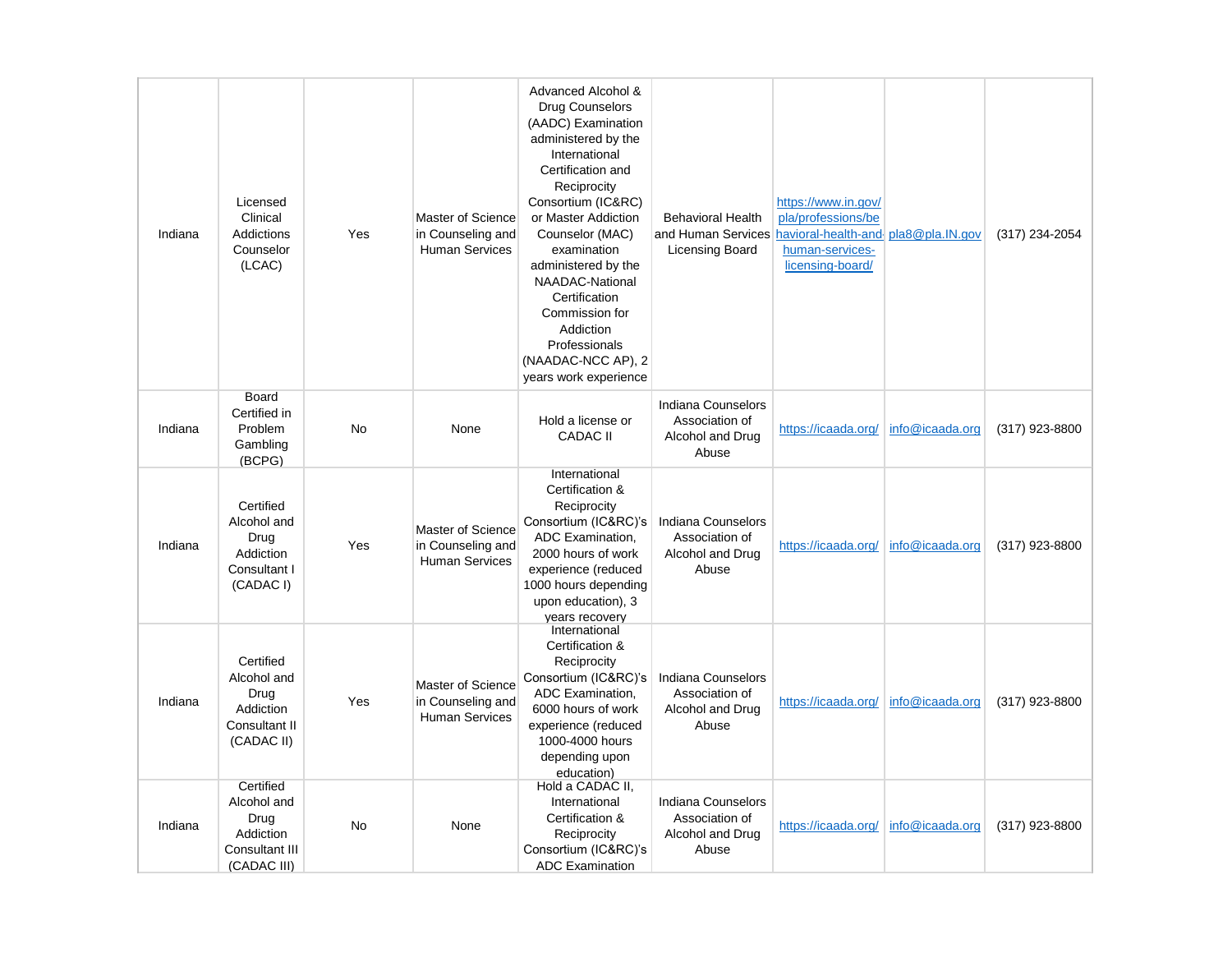| Indiana | Certified<br>Alcohol and<br>Drug<br>Addiction<br>Consultant IV<br>(CADAC IV) | Yes       | Master of Science<br><b>Human Services</b> | International<br>Certification &<br>Reciprocity<br>in Counseling and Consortium (IC&RC)'s<br>AADC Examination.<br>100 hours work<br>experience                                  | Indiana Counselors<br>Association of<br>Alcohol and Drug<br>Abuse | https://icaada.org/ | info@icaada.org | (317) 923-8800 |
|---------|------------------------------------------------------------------------------|-----------|--------------------------------------------|---------------------------------------------------------------------------------------------------------------------------------------------------------------------------------|-------------------------------------------------------------------|---------------------|-----------------|----------------|
| Indiana | Certified<br>Alcohol and<br>Drug<br>Addiction<br>Consultant V<br>(CADAC V)   | No        | None                                       | None                                                                                                                                                                            | Indiana Counselors<br>Association of<br>Alcohol and Drug<br>Abuse | https://icaada.org/ | info@icaada.org | (317) 923-8800 |
| Indiana | Certified<br>Addiction<br>Peer<br>Recovery<br>Coach I<br>(CAPRC I)           | <b>No</b> | None                                       | International<br>Certification &<br>Reciprocity<br>Consortium (IC&RC)'s<br>Peer Recovery<br>Examination, 1 year<br>personal recovery                                            | Indiana Counselors<br>Association of<br>Alcohol and Drug<br>Abuse | https://icaada.org/ | info@icaada.org | (317) 923-8800 |
| Indiana | Certified<br>Addiction<br>Peer<br>Recovery<br>Coach II<br>(CAPRC II)         | <b>No</b> | None                                       | International<br>Certification &<br>Reciprocity<br>Consortium (IC&RC)'s<br>Peer Recovery<br>Examination, 1 year<br>personal recovery, 500<br>hours work/volunteer<br>experience | Indiana Counselors<br>Association of<br>Alcohol and Drug<br>Abuse | https://icaada.org/ | info@icaada.org | (317) 923-8800 |
| Indiana | CAPRC-<br><b>Mental Health</b><br>I (CAPRC I-<br>MH)                         | No        | None                                       | Hold a CAPRC I                                                                                                                                                                  | Indiana Counselors<br>Association of<br>Alcohol and Drug<br>Abuse | https://icaada.org/ | info@icaada.org | (317) 923-8800 |
| Indiana | CAPRC-<br><b>Mental Health</b><br>II (CAPRC II-<br>MH)                       | No        | None                                       | Hold a CAPRC II                                                                                                                                                                 | Indiana Counselors<br>Association of<br>Alcohol and Drug<br>Abuse | https://icaada.org/ | info@icaada.org | (317) 923-8800 |
| Indiana | CAPRC-<br>Gambling<br>Support I<br>(CAPRC I-<br>GS)                          | No        | None                                       | Hold a CAPRC I                                                                                                                                                                  | Indiana Counselors<br>Association of<br>Alcohol and Drug<br>Abuse | https://icaada.org/ | info@icaada.org | (317) 923-8800 |
| Indiana | CAPRC-<br>Gambling<br>Support II<br>(CAPRC II-<br>GS)                        | No        | None                                       | Hold a CAPRC II                                                                                                                                                                 | Indiana Counselors<br>Association of<br>Alcohol and Drug<br>Abuse | https://icaada.org/ | info@icaada.org | (317) 923-8800 |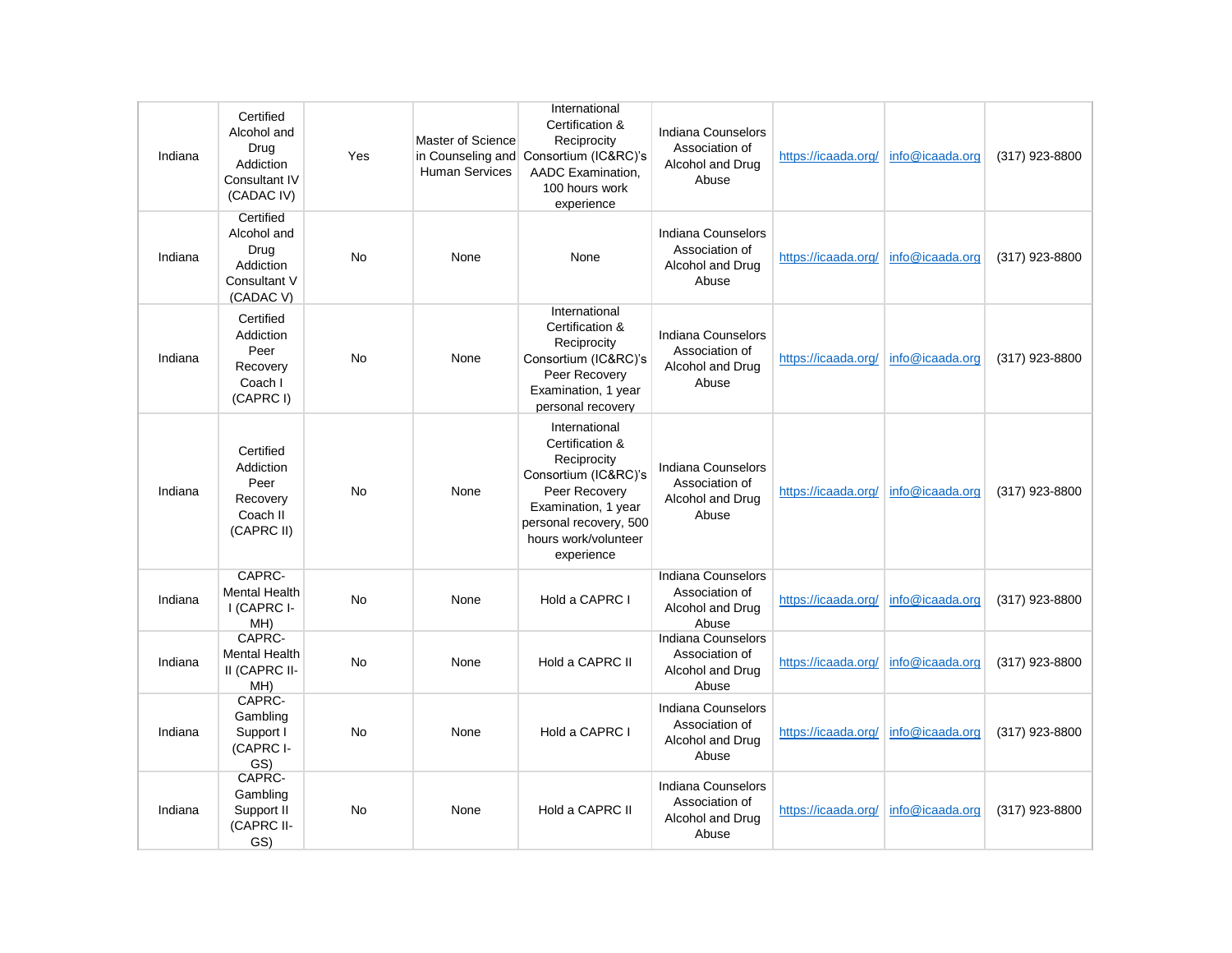| Indiana | Certified<br>Addiction<br>Recovery<br>Coach<br>(CARC)                            | No | None | International<br>Certification &<br>Reciprocity<br>Consortium (IC&RC)'s<br>Peer Recovery<br>Examination                                                                                                                                                           | Indiana Counselors<br>Association of<br>Alcohol and Drug<br>Abuse | https://icaada.org/                 | info@icaada.org | (317) 923-8800 |
|---------|----------------------------------------------------------------------------------|----|------|-------------------------------------------------------------------------------------------------------------------------------------------------------------------------------------------------------------------------------------------------------------------|-------------------------------------------------------------------|-------------------------------------|-----------------|----------------|
| Indiana | <b>CARC-Mental</b><br>Health (CARC-<br>MH)                                       | No | None | Hold a CARC                                                                                                                                                                                                                                                       | Indiana Counselors<br>Association of<br>Alcohol and Drug<br>Abuse | https://icaada.org/                 | info@icaada.org | (317) 923-8800 |
| Indiana | CARC-<br>Gambling<br>Support<br>(CARC-GS)                                        | No | None | Hold a CARC                                                                                                                                                                                                                                                       | Indiana Counselors<br>Association of<br>Alcohol and Drug<br>Abuse | https://icaada.org/                 | info@icaada.org | (317) 923-8800 |
| Indiana | Certified<br>Criminal<br>Justice<br>Specialist<br>(CCJP)                         | No | None | International<br>Certification and<br>Reciprocity<br>Consortium (IC&RC)'s<br><b>CCJP Examination;</b><br>the AADC<br>examination; 6000<br>hours work experience<br>(reduced 1000-4000<br>hours depending upon<br>education or<br>credential)                      | Indiana Counselors<br>Association of<br>Alcohol and Drug<br>Abuse | https://icaada.org/                 | info@icaada.org | (317) 923-8800 |
| Indiana | Certified<br>Clinical<br>Supervisor<br>(CCS)                                     | No | None | Hold a credential;<br>International<br>Certification and<br>Reciprocity<br>Consortium (IC&RC)'s<br><b>CCS Examination:</b><br>10000 hours work<br>experience (reduced<br>1000-4000 hours<br>depending upon<br>education), 4000 of<br>which must be<br>supervisory | Indiana Counselors<br>Association of<br>Alcohol and Drug<br>Abuse | https://icaada.org/                 | info@icaada.org | (317) 923-8800 |
| Indiana | Certified<br>Prevention<br>Specialist<br>(CPS)                                   | No | None | International<br>Certification and<br>Reciprocity<br>Consortium (IC&RC)'s<br>PS Examination, 2000<br>hours work experience                                                                                                                                        | Indiana Counselors<br>Association of<br>Alcohol and Drug<br>Abuse | https://icaada.org/                 | info@icaada.org | (317) 923-8800 |
| Indiana | Certified<br>Supervisor of<br>Peer<br>Recovery-<br>Peer<br>Recovery<br>(CSPR-PR) | No | None | Hold a CAPRC II or<br>similar, International<br>Certification &<br>Reciprocity<br>Consortium (IC&RC)'s<br>Peer Recovery<br>Examination, 4000<br>hours work experience                                                                                             | Indiana Counselors<br>Association of<br>Alcohol and Drug<br>Abuse | https://icaada.org/ info@icaada.org |                 | (317) 923-8800 |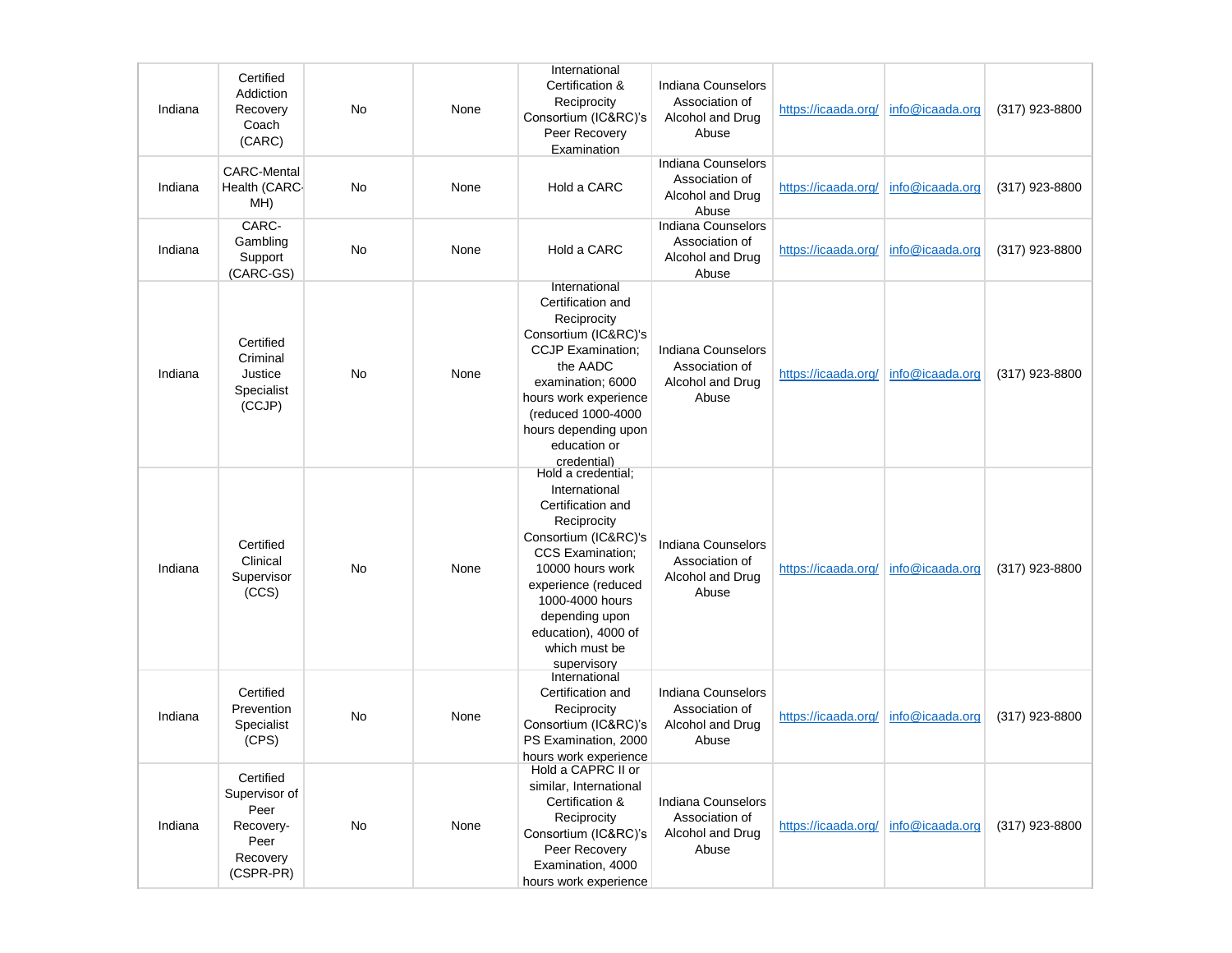| Indiana | Certified<br>Supervisor of<br>Peer<br>Recovery-<br>Clinical<br>(CSPR-CL) | No        | None | Hold a license, a<br>CAPRC II or similar:<br>International<br>Certification &<br>Reciprocity<br>Consortium (IC&RC)'s<br>Peer Recovery<br>Examination; 4000<br>hours work experience         | Indiana Counselors<br>Association of<br>Alcohol and Drug<br>Abuse | https://icaada.org/                   | info@icaada.org | (317) 923-8800   |
|---------|--------------------------------------------------------------------------|-----------|------|---------------------------------------------------------------------------------------------------------------------------------------------------------------------------------------------|-------------------------------------------------------------------|---------------------------------------|-----------------|------------------|
| Indiana | Medication<br>Assisted<br>Treatment<br>Specialist<br>(MATS)              | No        | None | <b>MATS Examination</b>                                                                                                                                                                     | Indiana Counselors<br>Association of<br>Alcohol and Drug<br>Abuse | https://icaada.org/                   | info@icaada.org | (317) 923-8800   |
| lowa    | Certified<br>Alcohol and<br>Drug<br>Counselor<br>(CADC)                  | <b>No</b> | None | International<br>Certification &<br>Reciprocity<br>Consortium (IC&RC)'s<br>ADC Examination.<br>3000 hours of work<br>experience (reduced<br>2000 hours depending<br>upon education)         | lowa Board of<br>Certification                                    | https://iowabc.org/                   | info@iowabc.org | $(515)$ 965-5509 |
| lowa    | International<br>Alcohol and<br>Drug<br>Counselor<br>(IADC)              | <b>No</b> | None | International<br>Certification &<br>Reciprocity<br>Consortium (IC&RC)'s<br>ADC Examination.<br>6000 hours of work<br>experience (reduced<br>1000-4000 hours<br>depending upon<br>education) | lowa Board of<br>Certification                                    | https://iowabc.org/                   | info@iowabc.org | (515) 965-5509   |
| lowa    | International<br>Advanced<br>Alcohol and<br>Drug<br>Counselor<br>(IAADC) | <b>No</b> | None | International<br>Certification &<br>Reciprocity<br>Consortium (IC&RC)'s<br>AADC Examination,<br>2000 hours work<br>experience                                                               | lowa Board of<br>Certification                                    | https://iowabc.org/ info@iowabc.org   |                 | $(515)$ 965-5509 |
| lowa    | Certified<br>Prevention<br>Specialist<br>(CPS)                           | <b>No</b> | None | International<br>Certification and<br>Reciprocity<br>Consortium (IC&RC)'s<br>PS Examination, 2000<br>hours work experience                                                                  | lowa Board of<br>Certification                                    | https://iowabc.org/ info@iowabc.org   |                 | (515) 965-5509   |
| lowa    | Advanced<br>Certified<br>Prevention<br>Specialist<br>(ACPS)              | No        | None | International<br>Certification and<br>Reciprocity<br>Consortium (IC&RC)'s<br>PS Examination, 6000<br>hours work experience                                                                  | lowa Board of<br>Certification                                    | https://iowabc.org/   info@iowabc.org |                 | $(515)$ 965-5509 |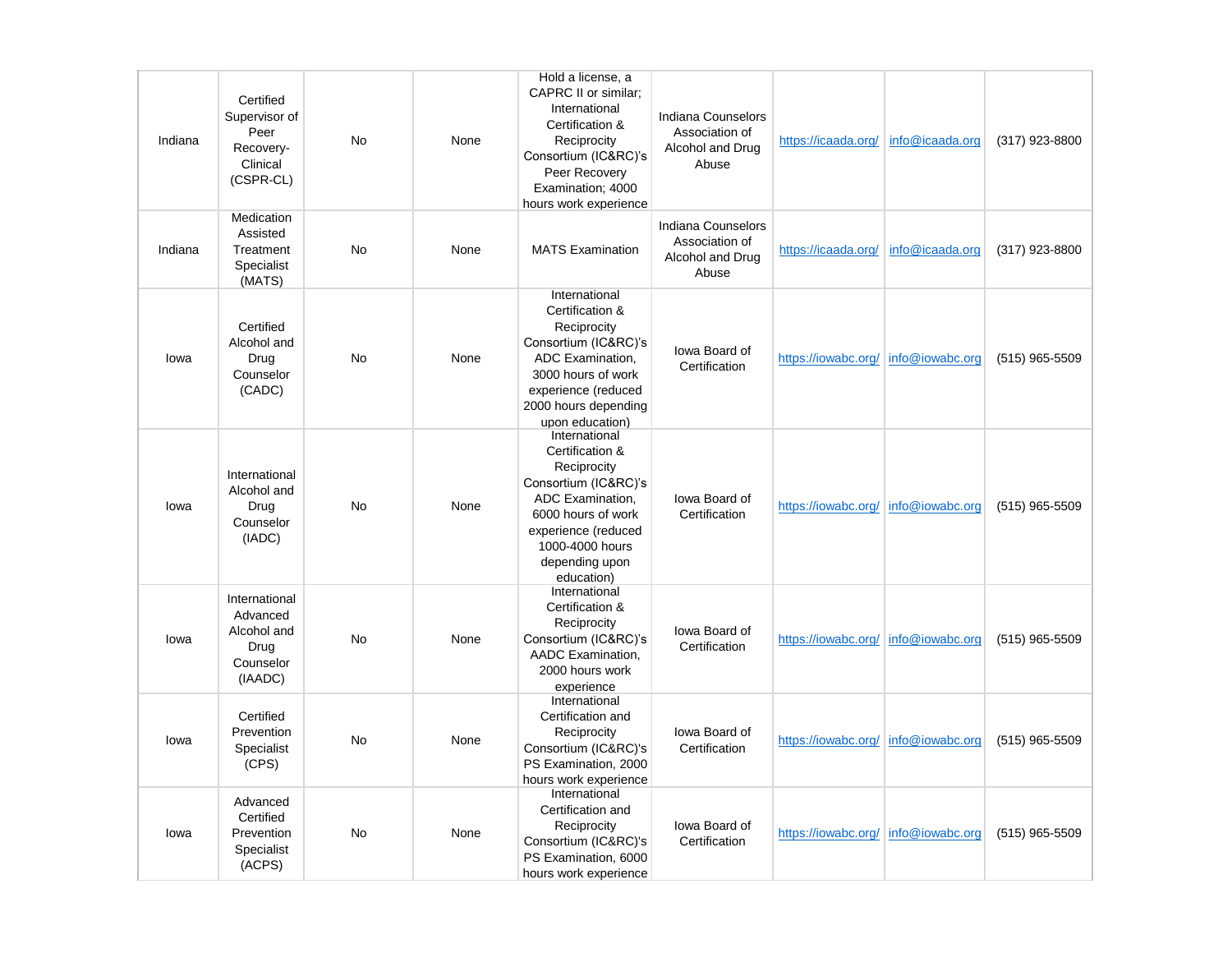| lowa | Certified<br>Criminal<br>Justice<br>Professional<br>(CCJP)               | <b>No</b> | None | International<br>Certification and<br>Reciprocity<br>Consortium (IC&RC)'s<br><b>CCJP Examination (if</b><br>not already earned);<br>the IADC or IAADC<br>examination; 6000<br>hours work experience<br>(reduced 1000-4000<br>hours depending upon<br>education or<br>credential) | lowa Board of<br>Certification | https://iowabc.org/   info@iowabc.org |                 | (515) 965-5509   |
|------|--------------------------------------------------------------------------|-----------|------|----------------------------------------------------------------------------------------------------------------------------------------------------------------------------------------------------------------------------------------------------------------------------------|--------------------------------|---------------------------------------|-----------------|------------------|
| lowa | Certified Co-<br>Occurring<br><b>Disorders</b><br>Professional<br>(CCDP) | No        | None | International<br>Certification and<br>Reciprocity<br>Consortium (IC&RC)'s<br><b>Certified Co-Occurring</b><br><b>Disorders</b><br>Examination, 6000<br>hours work experience                                                                                                     | lowa Board of<br>Certification | https://iowabc.org/ info@iowabc.org   |                 | $(515)$ 965-5509 |
| lowa | Certified<br>Clinical<br>Supervisor<br>(CCS)                             | <b>No</b> | None | International<br>Certification and<br>Reciprocity<br>Consortium (IC&RC)'s<br>CCS Examination,<br>10000 hours work<br>experience (reduced<br>1000-4000 hours<br>depending upon<br>education)                                                                                      | lowa Board of<br>Certification | https://jowabc.org/                   | info@iowabc.org | $(515)$ 965-5509 |
| lowa | Certified<br>Treatment<br>Assistant<br>(CTA)                             | <b>No</b> | None | 500 hours work<br>experience                                                                                                                                                                                                                                                     | lowa Board of<br>Certification | https://iowabc.org/   info@iowabc.org |                 | (515) 965-5509   |
| lowa | <b>Certified Peer</b><br>Recovery<br>Specialist<br>(PRS)                 | <b>No</b> | None | International<br>Certification and<br>Reciprocity<br>Consortium (IC&RC)'s<br>PR Examination, 500<br>hours work experience                                                                                                                                                        | lowa Board of<br>Certification | https://iowabc.org/ info@iowabc.org   |                 | $(515)$ 965-5509 |
| lowa | Certified<br><b>Family Peer</b><br>Support<br>Specialist<br>(FPSS)       | <b>No</b> | None | Iowa Peer Support<br><b>Training Program</b><br>Examination, 500<br>hours work experience                                                                                                                                                                                        | lowa Board of<br>Certification | https://iowabc.org/ info@iowabc.org   |                 | (515) 965-5509   |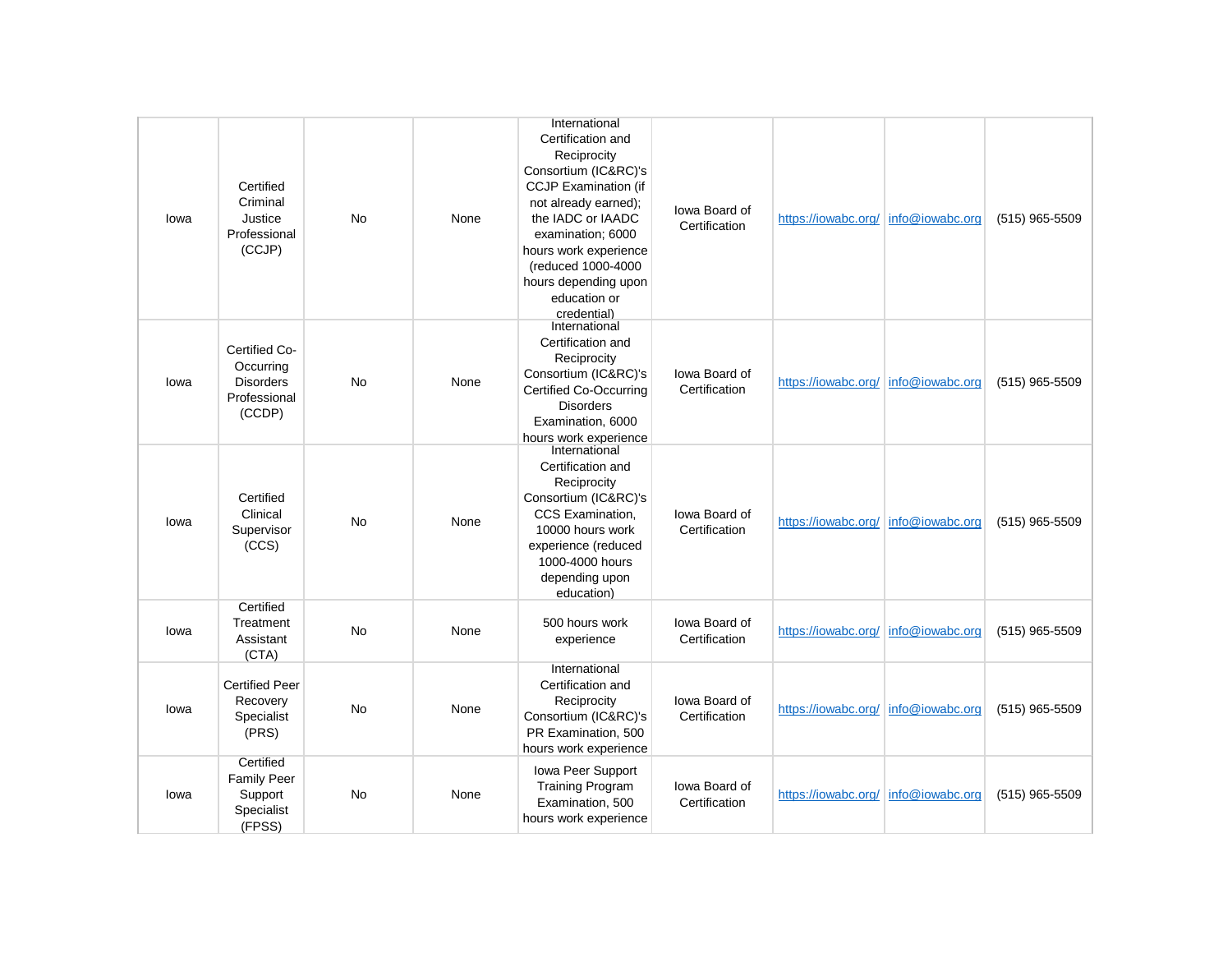| Kansas   | Licensed<br>Addiction<br>Counselor<br>(LAC)                                 | <b>No</b> | None | <b>National Certification</b><br>Commission for<br>Addiction<br>Professionals (NCC<br>AP) National Certified<br>Addiction Counselor,<br>Level II (NCAC II)<br>Examination                                   | Kansas Behavioral<br><b>Sciences Regulatory</b><br>Board | https://ksbsrb.ks.g<br>ov/ |            | (785) 296-3240 |
|----------|-----------------------------------------------------------------------------|-----------|------|-------------------------------------------------------------------------------------------------------------------------------------------------------------------------------------------------------------|----------------------------------------------------------|----------------------------|------------|----------------|
| Kansas   | Licensed<br>Master's<br>Addiction<br>Counselor<br>(LMAC)                    | <b>No</b> | None | <b>National Certification</b><br>Commission for<br>Addiction<br>Professionals (NCC<br>AP) National Certified<br>Addiction Counselor.<br>Level II (NCAC II)<br>Examination                                   | Kansas Behavioral<br><b>Sciences Regulatory</b><br>Board | https://ksbsrb.ks.g<br>ov/ |            | (785) 296-3240 |
| Kansas   | Licensed<br>Clinical<br>Addiction<br>Counselor<br>(LCAC)                    | <b>No</b> | None | <b>National Certification</b><br>Commission for<br>Addiction<br>Professionals (NCC<br>AP) Master Addiction<br>Counselor (MAC)<br>Examination, Maryland<br>Law Examination,<br>4000 hours work<br>experience | Kansas Behavioral<br><b>Sciences Regulatory</b><br>Board | https://ksbsrb.ks.g<br>ov/ |            | (785) 296-3240 |
| Kentucky | Registered<br>Alcohol and<br>Drug Peer<br>Support<br>Specialist<br>(RADPSS) | <b>No</b> | None | International<br>Certification &<br>Reciprocity<br>Consortium (IC&RC)'s<br>Peer Recovery<br>Examination, 500<br>hours work experience,<br>1 year in recovery                                                | Kentucky Board<br>of Alcohol and Drug<br>Counselors      | https://adc.ky.gov/        | ADC@ky.gov | (502) 782-8814 |
| Kentucky | Certified<br>Alcohol and<br>Drug<br>Counselor<br>Associate 1<br>(CADCA1)    | <b>No</b> | None | 4 hours work<br>experience per month<br>under supervision                                                                                                                                                   | Kentucky Board<br>of Alcohol and Drug<br>Counselors      | https://adc.ky.gov/        | ADC@ky.gov | (502) 782-8814 |
| Kentucky | Certified<br>Alcohol and<br>Drug<br>Counselor<br>Associate 2<br>(CADCA2)    | No        | None | Hold a CADCA1 for 8<br>months, 400 hours<br>work experience                                                                                                                                                 | Kentucky Board<br>of Alcohol and Drug<br>Counselors      | https://adc.ky.gov/        | ADC@ky.gov | (502) 782-8814 |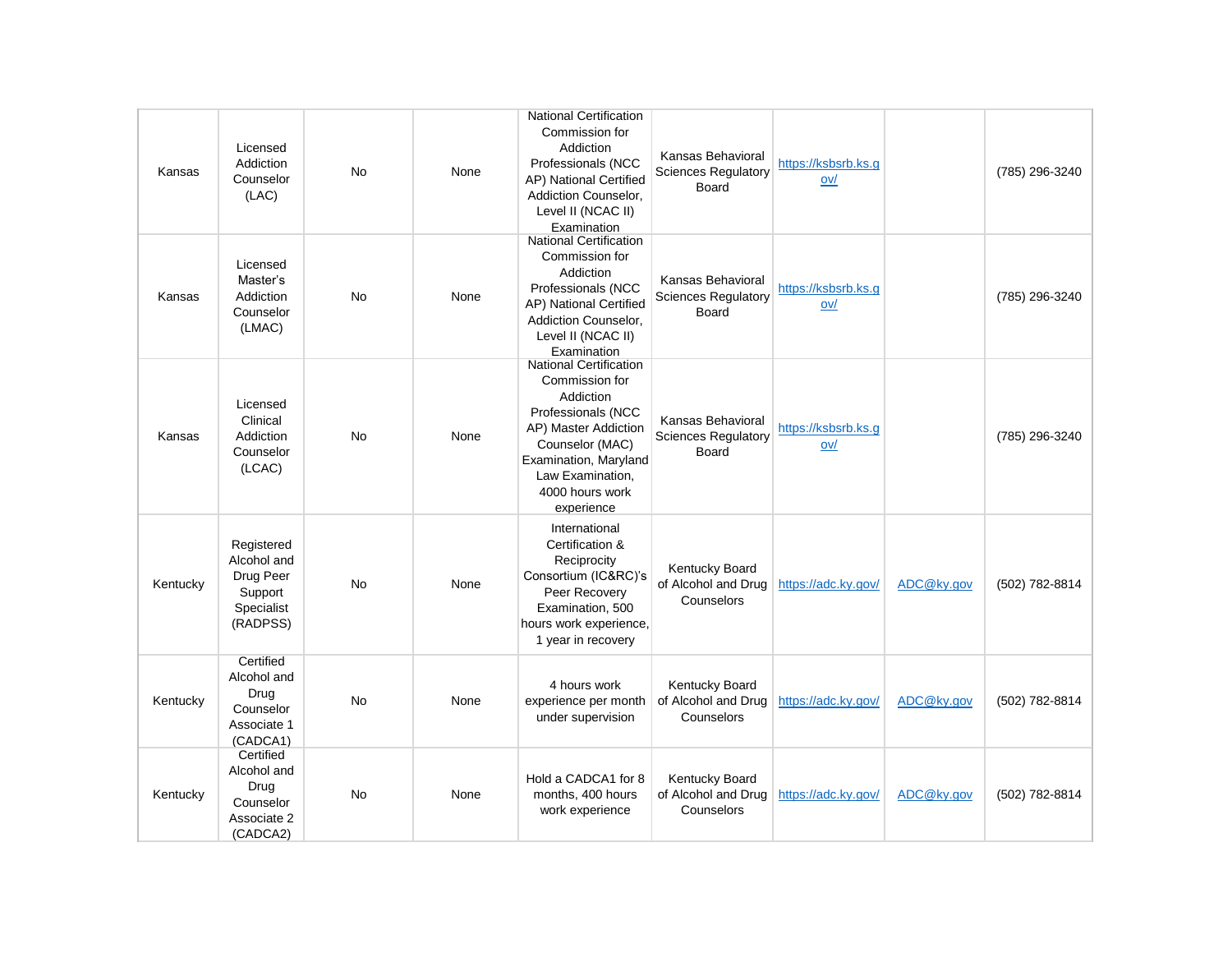| Kentucky  | Certified<br>Alcohol and<br>Drug<br>Counselor<br>(CADC)                   | <b>No</b> | None                                                                                                                | International<br>Certification &<br>Reciprocity<br>Consortium (IC&RC)'s<br>ADC Examination,<br>6000 hours work<br>experience                   | Kentucky Board<br>of Alcohol and Drug<br>Counselors                       | https://adc.ky.gov/                         | ADC@ky.gov | (502) 782-8814   |
|-----------|---------------------------------------------------------------------------|-----------|---------------------------------------------------------------------------------------------------------------------|------------------------------------------------------------------------------------------------------------------------------------------------|---------------------------------------------------------------------------|---------------------------------------------|------------|------------------|
| Kentucky  | Licensed<br>Alcohol and<br>Drug<br>Counselor<br>(LADC)                    | No        | None                                                                                                                | International<br>Certification &<br>Reciprocity<br>Consortium (IC&RC)'s<br>ADC Examination,<br>2000 hours work<br>experience                   | Kentucky Board<br>of Alcohol and Drug<br>Counselors                       | https://adc.ky.gov/                         | ADC@ky.gov | (502) 782-8814   |
| Kentucky  | Licensure as<br>a Clinical<br>Alcohol and<br>Drug<br>Counselor<br>(LCADC) | No        | None                                                                                                                | International<br>Certification &<br>Reciprocity<br>Consortium (IC&RC)'s<br>AADC Examination,<br>2000 hours work<br>experience                  | Kentucky Board<br>of Alcohol and Drug<br>Counselors                       | https://adc.ky.gov/                         | ADC@ky.gov | (502) 782-8814   |
| Kentucky  | Board<br>Approved<br>Supervisor                                           | No        | None                                                                                                                | Hold a CADC or<br>LADC, 2 years work<br>experience (reduced 1<br>year depending upon<br>credential)                                            | Kentucky Board<br>of Alcohol and Drug<br>Counselors                       | https://adc.ky.gov/                         | ADC@kv.gov | (502) 782-8814   |
| Kentucky  | Certified<br>Prevention<br>Specialist<br>(CPS)                            | No        | None                                                                                                                | International<br>Certification and<br>Reciprocity<br>Consortium (IC&RC)'s<br>PS Examination, 2000<br>hours work experience                     | Kentucky<br><b>Certification Board</b><br>for Prevention<br>Professionals | http://kyprevention. kcbpp@yahoo.c<br>$org$ | om         |                  |
| Louisiana | Licensed<br>Addiction<br>Counselor<br>(LAC)                               | Yes       | Master of Science<br>in Counseling and<br><b>Human Services</b>                                                     | International<br>Certification &<br>Reciprocity<br>Consortium (IC&RC)'s<br>ADC Examination,<br>2000 hours work<br>experience                   | Louisiana Addictive<br><b>Disorder Regulatory</b><br>Authority            | http://la-adra.org/                         |            | (225) 361-0698   |
| Louisiana | Certified<br>Addiction<br>Counselor<br>(CAC)                              | Yes       | Master of Science<br><b>Human Services</b>                                                                          | International<br>Certification &<br>Reciprocity<br>in Counseling and Consortium (IC&RC)'s<br>ADC Examination,<br>6000 hours work<br>experience | Louisiana Addictive<br><b>Disorder Regulatory</b><br>Authority            | http://la-adra.org/                         |            | (225) 361-0698   |
| Louisiana | Registered<br>Addiction<br>Counselor<br>(RAC)                             | Yes       | Alcohol and Drug<br>Counseling<br>Certificate or<br>Master of Science<br>in Counseling and<br><b>Human Services</b> | International<br>Certification &<br>Reciprocity<br>Consortium (IC&RC)'s<br>ADC Examination,<br>6000 hours work<br>experience                   | Louisiana Addictive<br><b>Disorder Regulatory</b><br>Authority            | http://la-adra.org/                         |            | $(225)$ 361-0698 |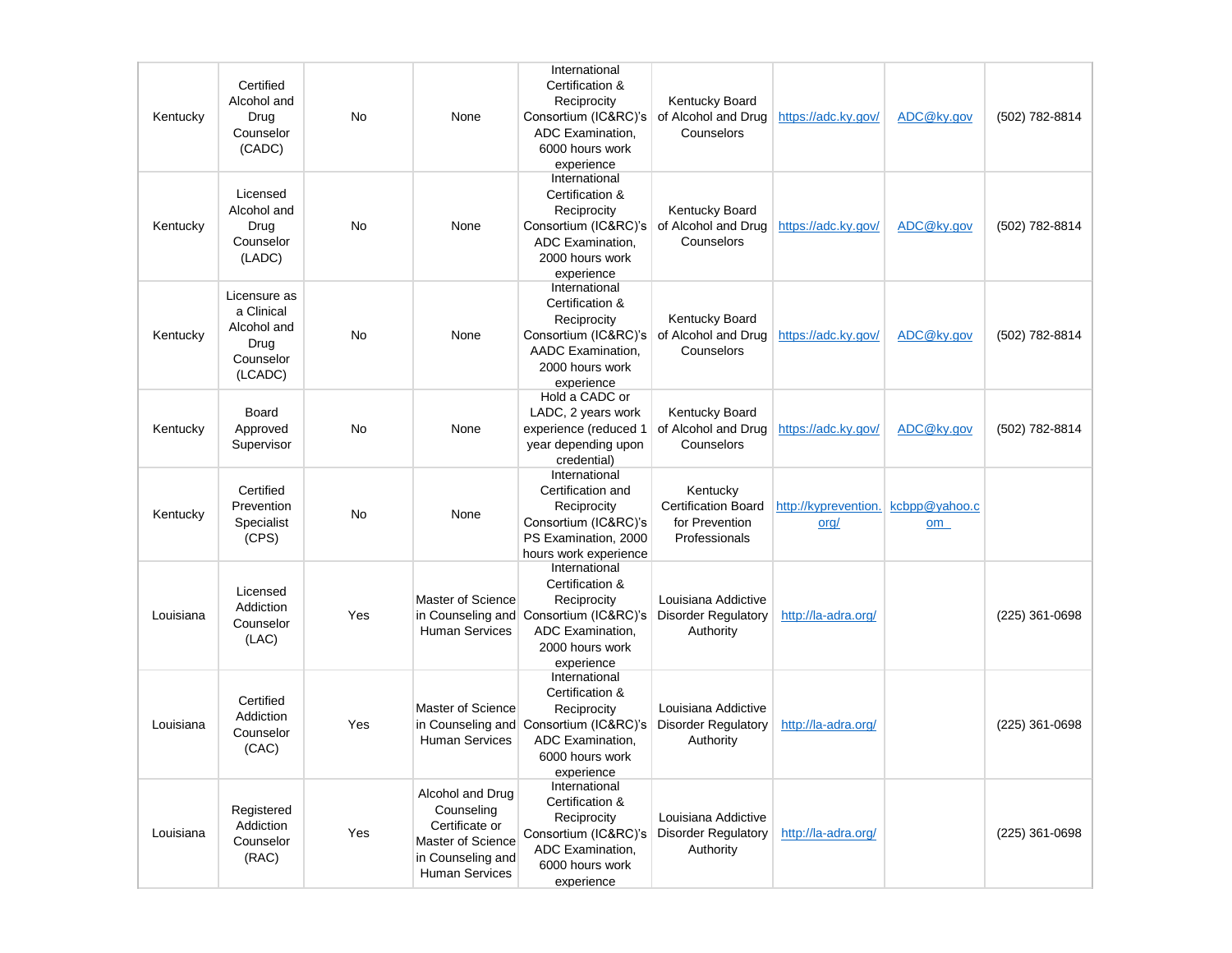| Louisiana | Addiction<br>Treatment<br>Assistant<br>(ATA)               | <b>No</b> | None                                                            | Support role within the<br>therapeutic<br>environment under the<br>direct supervision of a<br>licensed, certified,<br>and/or registered<br>addiction counselor                                                 | Louisiana Addictive<br><b>Disorder Regulatory</b><br>Authority | http://la-adra.org/                                                                          |           | (225) 361-0698   |
|-----------|------------------------------------------------------------|-----------|-----------------------------------------------------------------|----------------------------------------------------------------------------------------------------------------------------------------------------------------------------------------------------------------|----------------------------------------------------------------|----------------------------------------------------------------------------------------------|-----------|------------------|
| Louisiana | Certified<br>Clinical<br>Supervisor<br>(CCS)               | <b>No</b> | None                                                            | Hold a credential;<br>International<br>Certification and<br>Reciprocity<br>Consortium (IC&RC)'s<br>CS Examination;<br>10000 hours work<br>experience, 4000<br>hours of which must be<br>supervisory experience | Louisiana Addictive<br><b>Disorder Regulatory</b><br>Authority | http://la-adra.org/                                                                          |           | $(225)$ 361-0698 |
| Louisiana | Certified<br>Prevention<br>Professional<br>(CPP)           | <b>No</b> | None                                                            | International<br>Certification and<br>Reciprocity<br>Consortium (IC&RC)'s<br>PS Examination, 2000<br>hours work experience                                                                                     | Louisiana Addictive<br><b>Disorder Regulatory</b><br>Authority | http://la-adra.org/                                                                          |           | (225) 361-0698   |
| Louisiana | Registered<br>Preventionist<br>(RP)                        | <b>No</b> | None                                                            | None                                                                                                                                                                                                           | Louisiana Addictive<br><b>Disorder Regulatory</b><br>Authority | http://la-adra.org/                                                                          |           | (225) 361-0698   |
| Louisiana | Certified<br>Compulsive<br>Gambling<br>Counselor<br>(CCGC) | No        | None                                                            | Hold another<br>credential, examination                                                                                                                                                                        | Louisiana Addictive<br><b>Disorder Regulatory</b><br>Authority | http://la-adra.org/                                                                          |           | (225) 361-0698   |
| Louisiana | Licensed<br>Prevention<br>Professional<br>(LPP)            | <b>No</b> | None                                                            | 1 year work experience Disorder Regulatory                                                                                                                                                                     | Louisiana Addictive<br>Authority                               | http://la-adra.org/                                                                          |           | (225) 361-0698   |
| Maine     | Alcohol &<br>Drug<br>Counseling<br>Aide (ADCA)             | No        | None                                                            | Be employed at an<br>agency.                                                                                                                                                                                   | Maine State Board<br>of Alcohol & Drug<br>Counselors           | https://www.maine.<br>gov/pfr/professiona alcoholdrug.lic@<br>llicensing/professio<br>ns/adc | maine.gov | (207) 624-8603   |
| Maine     | Certified<br>Alcohol &<br>Drug<br>Counselor<br>(CADC)      | Yes       | Master of Science<br>in Counseling and<br><b>Human Services</b> | International<br>Certification &<br>Reciprocity<br>Consortium (IC&RC)'s<br><b>ADC Examination</b>                                                                                                              | Maine State Board<br>of Alcohol & Drug<br>Counselors           | https://www.maine.<br>gov/pfr/professiona alcoholdrug.lic@<br>llicensing/professio<br>ns/adc | maine.gov | (207) 624-8603   |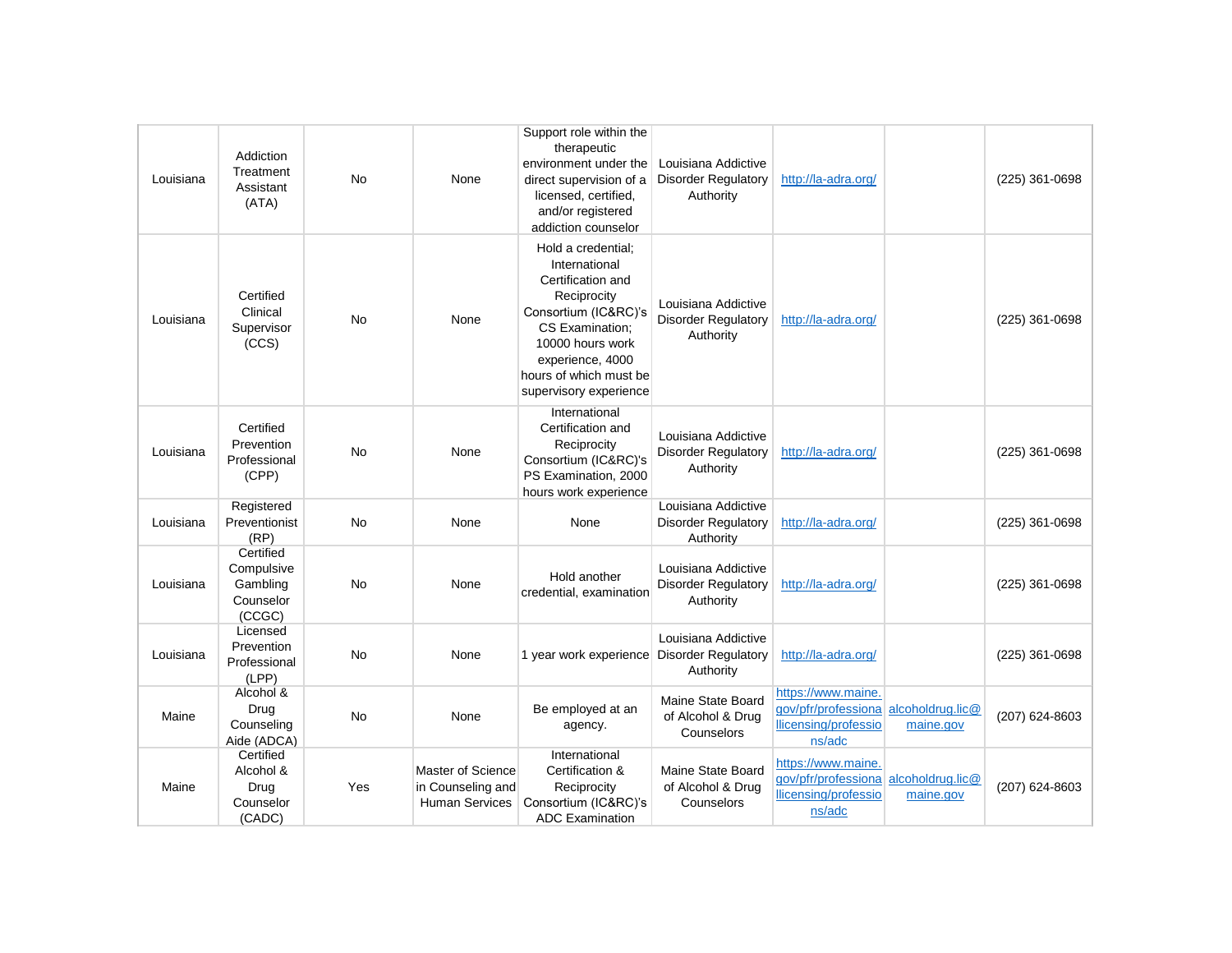| Maine    | Licensed<br>Alcohol &<br>Drug<br>Counselor<br>(LADC)                      | Yes | Master of Science<br>in Counseling and<br><b>Human Services</b> | International<br>Certification &<br>Reciprocity<br>Consortium (IC&RC)'s<br><b>ADC Examination:</b><br>International<br>Certification &<br>Reciprocity<br>Consortium (IC&RC)'s<br><b>AADC</b> Examination;<br>4000 hours work<br>experience (reduced<br>2000-2500 hours<br>depending upon<br>education) | Maine State Board<br>of Alcohol & Drug<br>Counselors              | https://www.maine.<br>gov/pfr/professiona alcoholdrug.lic@<br>llicensing/professio<br>ns/adc | maine.gov                                     | (207) 624-8603 |
|----------|---------------------------------------------------------------------------|-----|-----------------------------------------------------------------|--------------------------------------------------------------------------------------------------------------------------------------------------------------------------------------------------------------------------------------------------------------------------------------------------------|-------------------------------------------------------------------|----------------------------------------------------------------------------------------------|-----------------------------------------------|----------------|
| Maine    | Certified<br>Clinical<br>Supervisor<br>(CCS)                              | No  | None                                                            | Hold an LADC;<br>International<br>Certification and<br>Reciprocity<br>Consortium (IC&RC)'s<br>CS Examination; 4000<br>hours work experience<br>(reduced 2000-3000<br>hours depending upon<br>education)                                                                                                | Maine State Board<br>of Alcohol & Drug<br>Counselors              | https://www.maine.<br>gov/pfr/professiona alcoholdrug.lic@<br>llicensing/professio<br>ns/adc | maine.gov                                     | (207) 624-8603 |
| Maine    | Certified<br>Prevention<br>Specialist (PS-<br>C)                          | No  | None                                                            | International<br>Certification and<br>Reciprocity<br>Consortium (IC&RC)'s<br>PS Examination, 2000<br>hours work experience                                                                                                                                                                             | <b>Maine Prevention</b><br><b>Certification Board</b>             | https://mainepreve<br>ntioncertification.or<br><u>q/</u>                                     | info@maineprev<br>entioncertificatio<br>n.org | (207) 626-3615 |
| Maryland | Certified<br>Supervised<br>Counselor-<br>Alcohol and<br>Drug (CSC-<br>AD) | No  | None                                                            | <b>National Certification</b><br>Commission for<br>Addiction<br>Professionals (NCC<br>AP) National Certified<br>Addiction Counselor,<br>Level I (NCAC I)<br>Examination; Maryland<br>Law Examination;<br>1000 hours work<br>experience                                                                 | Maryland Board of<br>Professional<br>Counselors and<br>Therapists | https://health.maryl<br>and.gov/bopc/Pag<br>es/index.aspx                                    |                                               | (410) 764-4732 |
| Maryland | Certified<br>Associate<br>Counselor-<br>Alcohol and<br>Drug (CAC-<br>AD)  | No  | None                                                            | <b>National Certification</b><br>Commission for<br>Addiction<br>Professionals (NCC<br>AP) National Certified<br>Addiction Counselor,<br>Level II (NCAC II)<br>Examination; Maryland<br>Law Examination;<br>1000 hours work<br>experience                                                               | Maryland Board of<br>Professional<br>Counselors and<br>Therapists | https://health.maryl<br>and.gov/bopc/Pag<br>es/index.aspx                                    |                                               | (410) 764-4732 |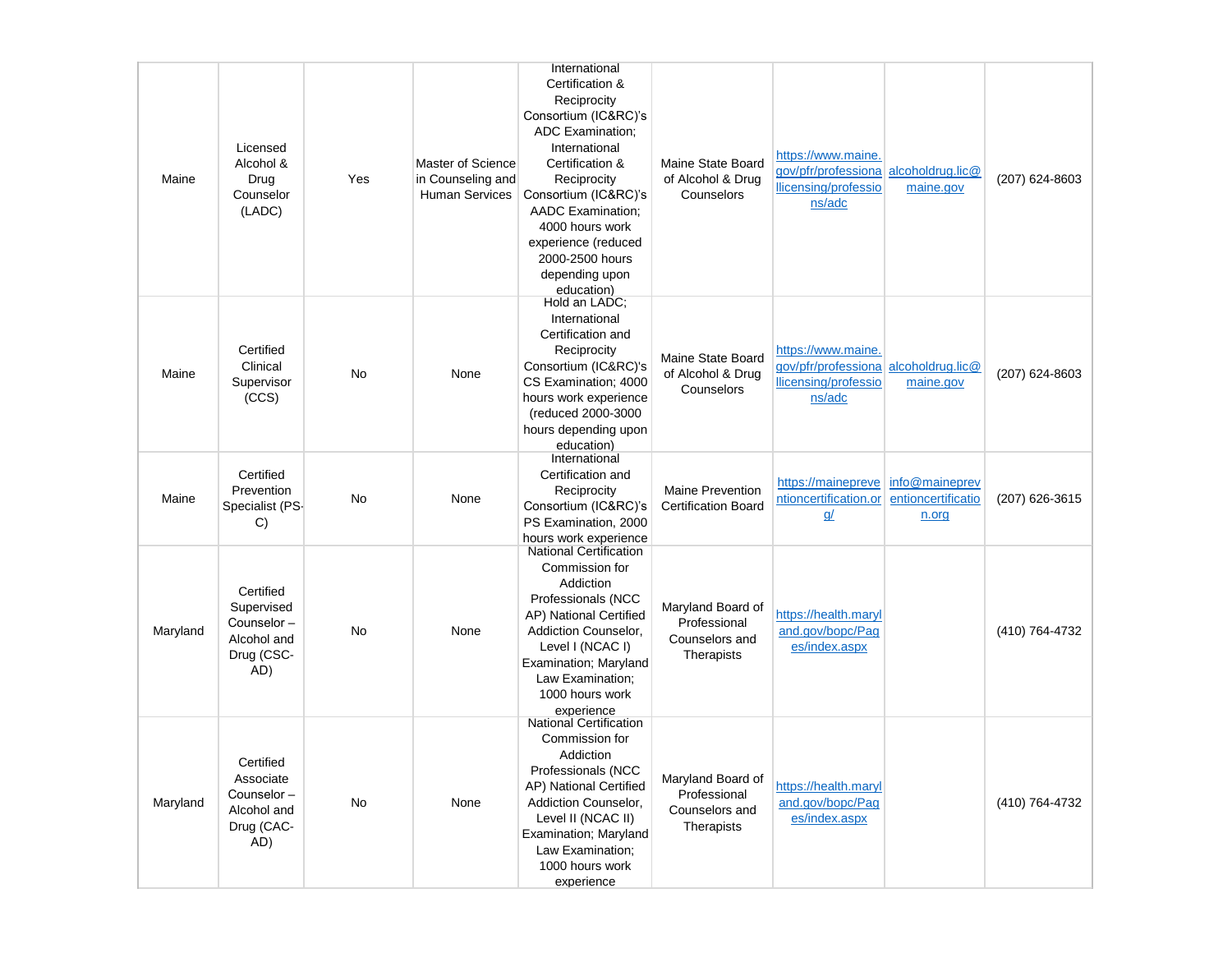| Maryland | Licensed<br>Graduate<br>Alcohol and<br>Drug<br>Counselor<br>(LGADC)      | <b>No</b> | None | <b>National Certification</b><br>Commission for<br>Addiction<br>Professionals (NCC<br>AP) Master Addiction<br>Counselor (MAC)<br>Examination; Maryland<br>Law Examination;<br>1000 hours work<br>experience | Maryland Board of<br>Professional<br>Counselors and<br>Therapists                                        | https://health.maryl<br>and.gov/bopc/Pag<br>es/index.aspx |    | (410) 764-4732 |
|----------|--------------------------------------------------------------------------|-----------|------|-------------------------------------------------------------------------------------------------------------------------------------------------------------------------------------------------------------|----------------------------------------------------------------------------------------------------------|-----------------------------------------------------------|----|----------------|
| Maryland | Licensed<br>Clinical<br>Alcohol and<br>Drug<br>Counselor<br>(LCADC)      | <b>No</b> | None | <b>National Certification</b><br>Commission for<br>Addiction<br>Professionals (NCC<br>AP) Master Addiction<br>Counselor (MAC)<br>Examination; Maryland<br>Law Examination; 2<br>years work experience       | Maryland Board of<br>Professional<br>Counselors and<br>Therapists                                        | https://health.maryl<br>and.gov/bopc/Pag<br>es/index.aspx |    | (410) 764-4732 |
| Maryland | <b>Certified Peer</b><br>Recovery<br>Specialist-<br>Family (CPRS-<br>F)  | No        | None | Hold a CPRS, 50<br>hours work experience Health Professionals                                                                                                                                               | <b>Maryland Addiction</b><br>and Behavioral<br><b>Certification Board</b>                                | https://mapcb.word admin@mapcb.c<br>press.com/            | om | (866) 537-5340 |
| Maryland | Certified<br>Chemical<br>Dependency<br>Counselor<br>(CCDC)               | <b>No</b> | None | International<br>Certification &<br>Reciprocity<br>Consortium (IC&RC)'s<br>ADC Examination.<br>6000 hours work<br>experience (reduced<br>1000-4000 hours<br>depending on<br>education)                      | <b>Maryland Addiction</b><br>and Behavioral<br><b>Health Professionals</b><br><b>Certification Board</b> | https://mapcb.word admin@mapcb.c<br>press.com/            | om | (866) 537-5340 |
| Maryland | Certified Co-<br>Occurring<br><b>Disorders</b><br>Professional<br>(CCDP) | No        | None | International<br>Certification and<br>Reciprocity<br>Consortium (IC&RC)'s<br>Certified Co-Occurring<br><b>Disorders</b><br>Examination, 4000<br>hours work experience                                       | <b>Maryland Addiction</b><br>and Behavioral<br><b>Health Professionals</b><br><b>Certification Board</b> | https://mapcb.word admin@mapcb.c<br>press.com/            | om | (866) 537-5340 |
| Maryland | Certified<br>Criminal<br>Justice<br>Professional<br>(CCJP)               | <b>No</b> | None | International<br>Certification and<br>Reciprocity<br>Consortium (IC&RC)'s<br><b>CCJP Examination:</b><br>6000 hours work<br>experience (reduced<br>1000-5000 hours<br>depending upon<br>education)          | <b>Maryland Addiction</b><br>and Behavioral<br><b>Health Professionals</b><br><b>Certification Board</b> | https://mapcb.word admin@mapcb.c<br>press.com/            | om | (866) 537-5340 |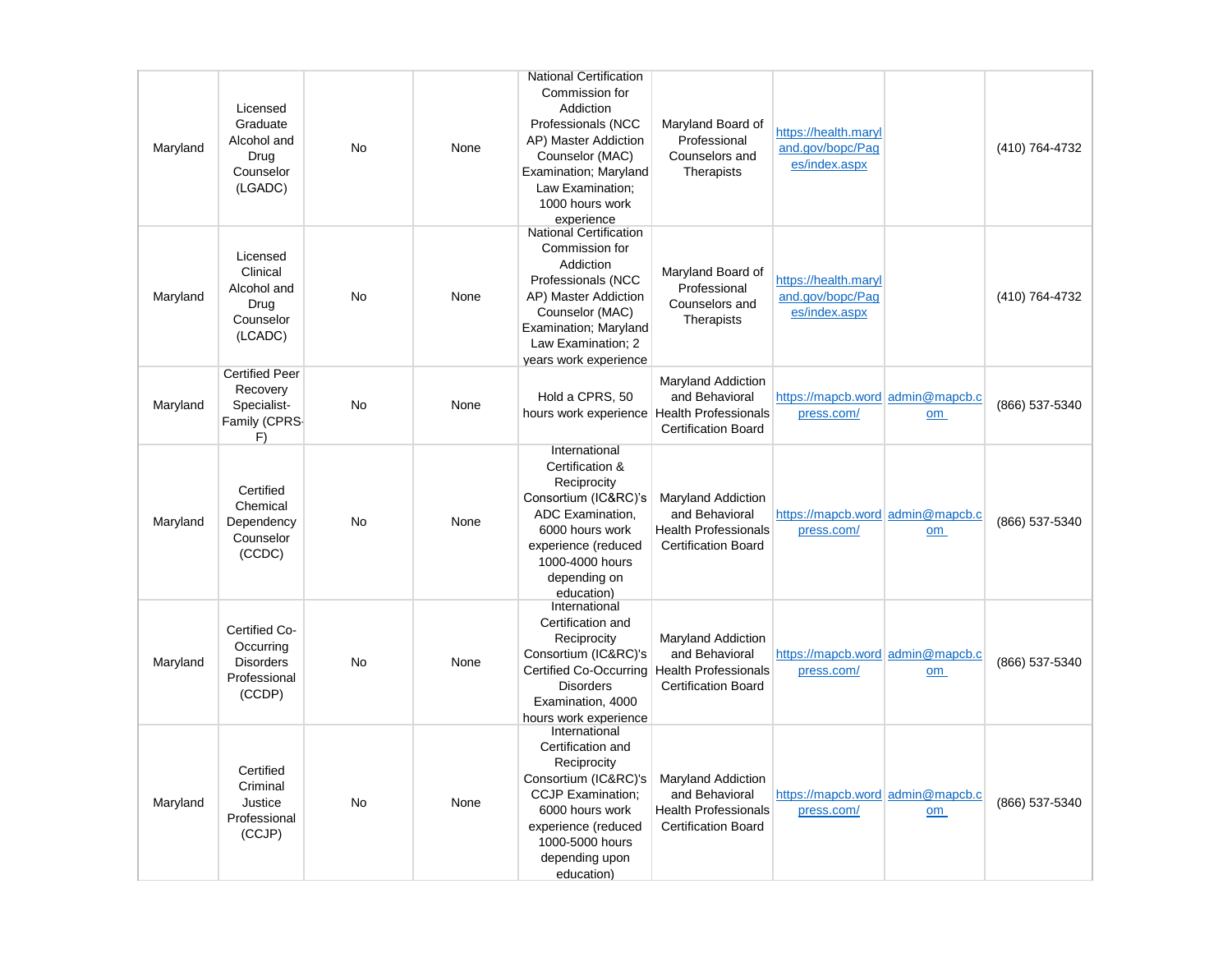| Maryland           | Certified<br>Clinical<br>Supervisor<br>(CCS)                         | <b>No</b> | None | Hold a credential;<br>International<br>Certification and<br>Reciprocity<br>Consortium (IC&RC)'s<br><b>CCS Examination:</b><br>10000 hours work<br>experience (reduced<br>1000-4000 hours<br>depending upon<br>education), 4000 of<br>which must be<br>supervisory | <b>Maryland Addiction</b><br>and Behavioral<br><b>Health Professionals</b><br><b>Certification Board</b> | https://mapcb.word admin@mapcb.c<br>press.com/                                                   | om                               | (866) 537-5340 |
|--------------------|----------------------------------------------------------------------|-----------|------|-------------------------------------------------------------------------------------------------------------------------------------------------------------------------------------------------------------------------------------------------------------------|----------------------------------------------------------------------------------------------------------|--------------------------------------------------------------------------------------------------|----------------------------------|----------------|
| Maryland           | <b>Certified Peer</b><br>Recovery<br>Specialist<br>(CPRS)            | No        | None | International<br>Certification &<br>Reciprocity<br>Consortium (IC&RC)<br>PRS examination, 500<br>hours work/volunteer<br>experience, lived<br>experience                                                                                                          | Maryland Addiction<br>and Behavioral<br><b>Health Professionals</b><br><b>Certification Board</b>        | https://mapcb.word admin@mapcb.c<br>press.com/                                                   | om                               | (866) 537-5340 |
| Maryland           | Certified<br>Prevention<br>Profession<br>(CPP)                       | No        | None | International<br>Certification and<br>Reciprocity<br>Consortium (IC&RC)'s<br>PS Examination, 4000<br>hours work experience                                                                                                                                        | Maryland<br>Association of<br>Prevention<br>Professionals and<br>Advocates                               | http://www.mappa<br>md.org/                                                                      | mdamericorpsfell<br>ow@yahoo.com |                |
| Maryland           | Certified<br>Prevention<br>Specialist<br>(CPS)                       | <b>No</b> | None | International<br>Certification and<br>Reciprocity<br>Consortium (IC&RC)'s<br>PS Examination, 2000<br>hours work experience                                                                                                                                        | Maryland<br>Association of<br>Prevention<br>Professionals and<br>Advocates                               | http://www.mappa<br>md.org/                                                                      | mdamericorpsfell<br>ow@yahoo.com |                |
| Maryland           | Associate<br>Prevention<br>Specialist<br>(APS)                       | No        | None | 2000 hours work<br>experience                                                                                                                                                                                                                                     | Maryland<br>Association of<br>Prevention<br>Professionals and<br>Advocates                               | http://www.mappa<br>md.org/                                                                      | mdamericorpsfell<br>ow@yahoo.com |                |
| Massachu-<br>setts | Licensed<br>Alcohol and<br>Drug<br>Counselor<br>Assistant<br>(LADCA) | No        | None | International<br>Certification &<br>Reciprocity<br>Consortium (IC&RC)'s Substance Addiction<br>examination, 2000<br>hours work experience                                                                                                                         | Massachusetts<br>Bureau of<br>Services                                                                   | https://www.mass.<br>gov/ladc-and-<br>substance-use-<br>disorder-treatment-<br>program-licensing |                                  | (781) 774-6627 |
| Massachu-<br>setts | Licensed<br>Alcohol and<br>Drug<br>Counselor II<br>(LADC II)         | <b>No</b> | None | International<br>Certification &<br>Reciprocity<br>Consortium (IC&RC)'s Substance Addiction<br>examination, 6000<br>hours work experience                                                                                                                         | Massachusetts<br>Bureau of<br>Services                                                                   | https://www.mass.<br>gov/ladc-and-<br>substance-use-<br>disorder-treatment-<br>program-licensing |                                  | (781) 774-6627 |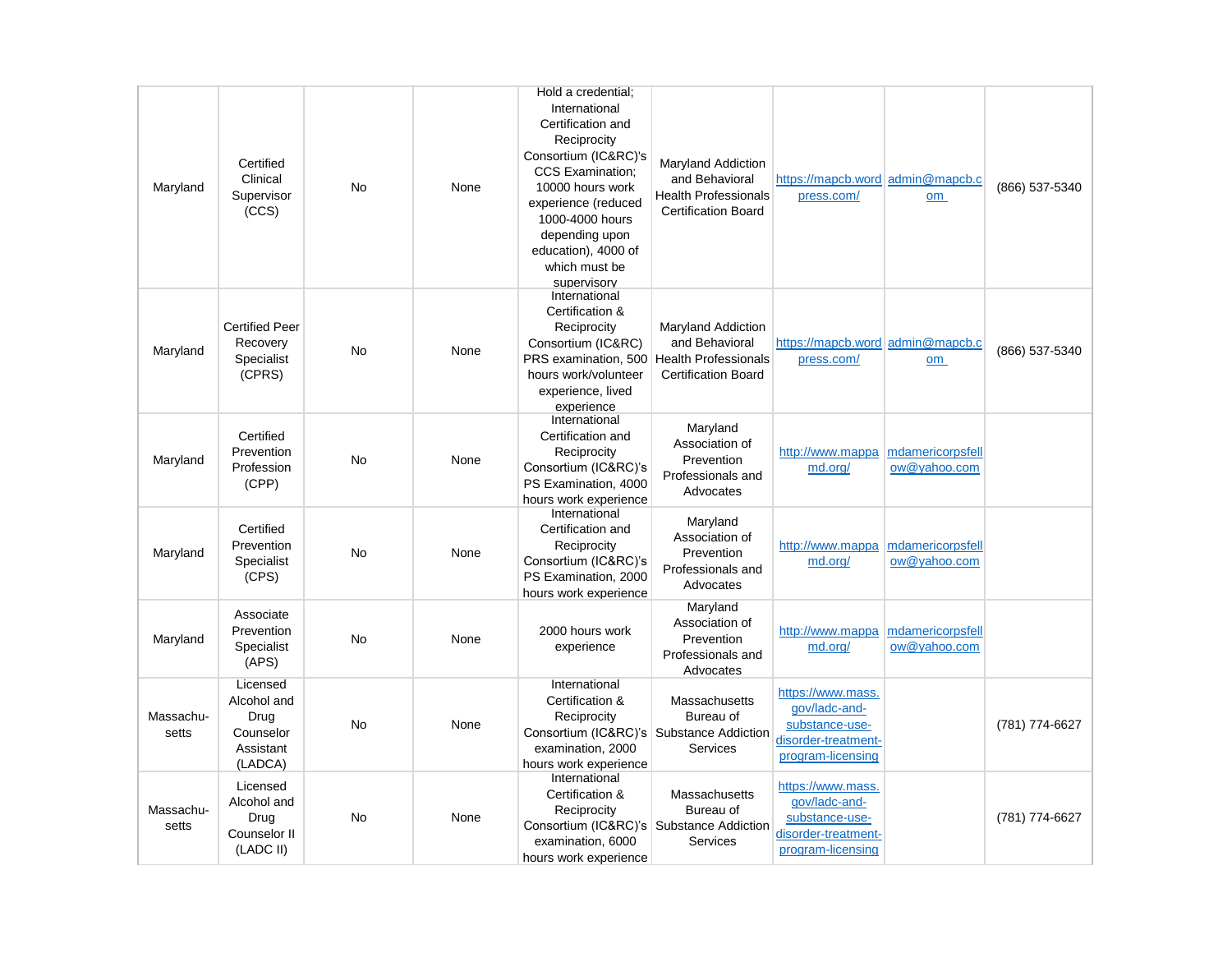| Massachu-<br>setts | Licensed<br>Alcohol and<br>Drug<br>Counselor I<br>(LADC I)               | <b>No</b> | None | International<br>Certification &<br>Reciprocity<br>Consortium (IC&RC)'s Substance Addiction<br>examination, 6000<br>hours work experience                                                                        | Massachusetts<br>Bureau of<br>Services                                         | https://www.mass.<br>qov/ladc-and-<br>substance-use-<br>disorder-treatment-<br>program-licensing |                    | (781) 774-6627 |
|--------------------|--------------------------------------------------------------------------|-----------|------|------------------------------------------------------------------------------------------------------------------------------------------------------------------------------------------------------------------|--------------------------------------------------------------------------------|--------------------------------------------------------------------------------------------------|--------------------|----------------|
| Massachu-<br>setts | Certified<br>Addiction<br>Recovery<br>Coach<br>(CARC)                    | <b>No</b> | None | International<br>Certification &<br>Reciprocity<br>Consortium (IC&RC)'s<br>examination, 500<br>hours work experience                                                                                             | Massachusetts<br>Board of Substance<br>Abuse Counselor<br>Certification        | https://www.mbsac<br>c.com/                                                                      | mbsacc@aol.co<br>m | (508) 842-8707 |
| Massachu-<br>setts | Certified<br>Prevention<br>Specialist<br>(CPS)                           | No        | None | International<br>Certification &<br>Reciprocity<br>Consortium (IC&RC)'s<br><b>Prevention Specialists</b><br>(CPS) Examination, 1<br>year work experience                                                         | Massachusetts<br><b>Board of Substance</b><br>Abuse Counselor<br>Certification | https://www.mbsac   mbsacc@aol.co<br>c.com/                                                      | m                  | (508) 842-8707 |
| Massachu-<br>setts | Certified Co-<br>Occurring<br><b>Disorders</b><br>Professional<br>(CCDP) | No        | None | International<br>Certification &<br>Reciprocity<br>Consortium (IC&RC)'s<br>Co-Occurring<br><b>Disorders Professional</b><br>- Diplomate (CCDP/D)<br>Examination, 2000<br>hours work experience                   | Massachusetts<br>Board of Substance<br>Abuse Counselor<br>Certification        | https://www.mbsac   mbsacc@aol.co<br>c.com/                                                      | m                  | (508) 842-8707 |
| Massachu-<br>setts | Certified<br>Alcoholism<br>Counselor<br>(CAC)                            | <b>No</b> | None | International<br>Certification &<br>Reciprocity<br>Consortium (IC&RC)'s<br>Alcohol and Drug<br><b>Abuse Counselors</b><br>(ADC) Examination, 2<br>vears work experience                                          | Massachusetts<br>Board of Substance<br>Abuse Counselor<br>Certification        | https://www.mbsac   mbsacc@aol.co<br>c.com/                                                      | m                  | (508) 842-8707 |
| Massachu-<br>setts | Certified<br>Alcohol/Drug<br>Abuse<br>Counselor<br>(CADC)                | No        | None | International<br>Certification &<br>Reciprocity<br>Consortium (IC&RC)'s<br>Alcohol and Drug<br><b>Abuse Counselors</b><br>(ADC) Examination,<br>2000-6000 hours work<br>experience (depending<br>upon education) | Massachusetts<br>Board of Substance<br>Abuse Counselor<br>Certification        | https://www.mbsac   mbsacc@aol.co<br>c.com/                                                      | m                  | (508) 842-8707 |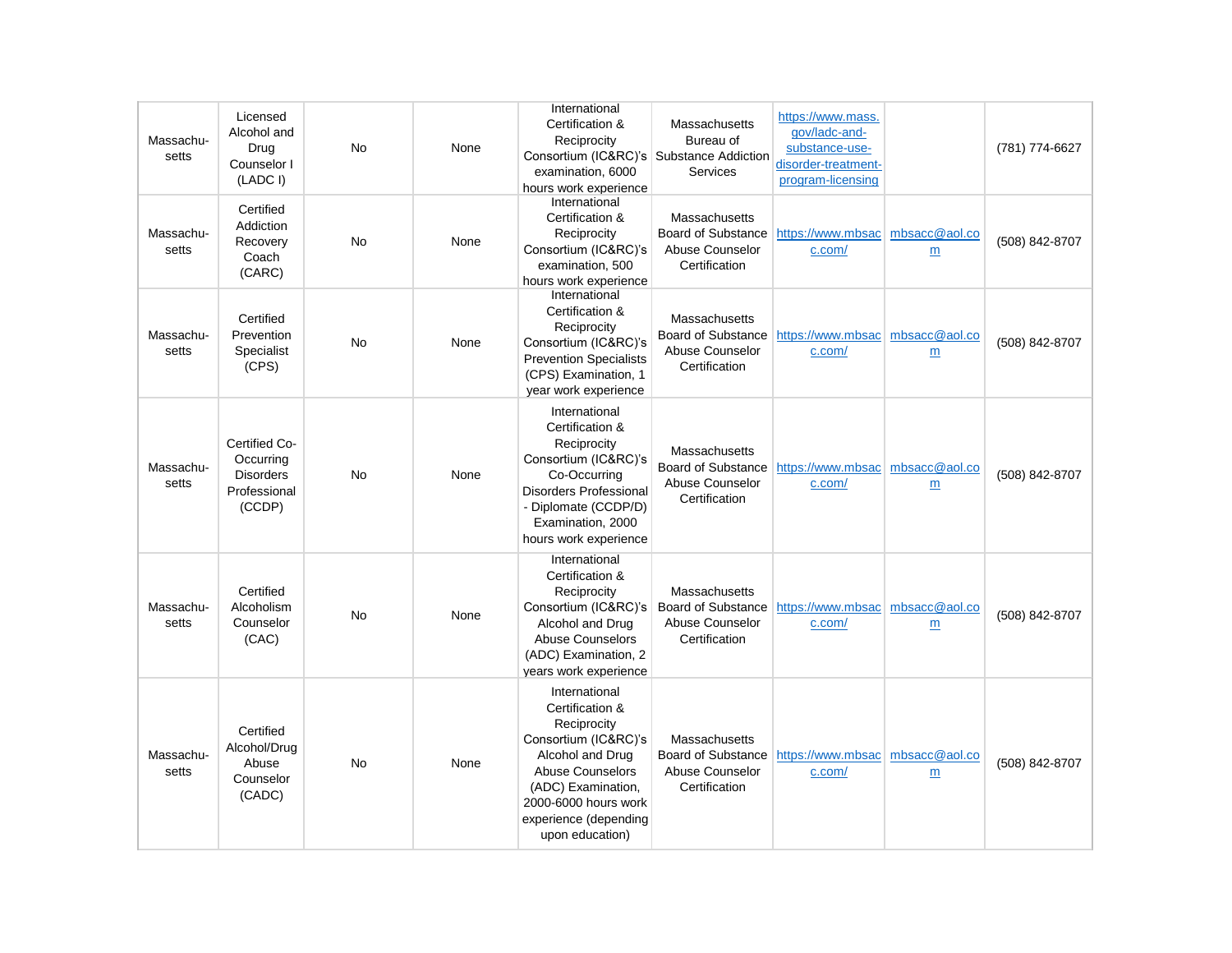| Massachu-<br>setts | Certified<br>Alcohol &<br>Drug Abuse<br>Counselor-<br>Advanced<br>Level (CADC-<br>$\vert \vert$ | <b>No</b> | None                                                                                                                | International<br>Certification &<br>Reciprocity<br>Consortium (IC&RC)'s<br>Advanced Alcohol &<br><b>Drug Counselors</b><br>(AADC) Examination,<br>1 year work experience                            | Massachusetts<br><b>Board of Substance</b><br>Abuse Counselor<br>Certification | https://www.mbsac<br>c.com/                 | mbsacc@aol.co<br>m | (508) 842-8707 |
|--------------------|-------------------------------------------------------------------------------------------------|-----------|---------------------------------------------------------------------------------------------------------------------|-----------------------------------------------------------------------------------------------------------------------------------------------------------------------------------------------------|--------------------------------------------------------------------------------|---------------------------------------------|--------------------|----------------|
| Massachu-<br>setts | Certified<br>Criminal<br>Justice<br><b>Addictions</b><br>Professional<br>(CCJP)                 | No        | None                                                                                                                | International<br>Certification &<br>Reciprocity<br>Consortium (IC&RC)'s<br><b>Certified Criminal</b><br><b>Justice Addictions</b><br>Professional (CCJP)<br>Examination, 3 years<br>work experience | Massachusetts<br>Board of Substance<br>Abuse Counselor<br>Certification        | https://www.mbsac mbsacc@aol.co<br>c.com/   | $\underline{m}$    | (508) 842-8707 |
| Massachu-<br>setts | Certified<br>Clinical<br>Supervisor<br>(CCS)                                                    | <b>No</b> | None                                                                                                                | International<br>Certification &<br>Reciprocity<br>Consortium (IC&RC)'s<br><b>Clinical Supervisor</b><br>Examination, 5 years<br>counseling experience,<br>2 years supervision<br>experience        | Massachusetts<br>Board of Substance<br>Abuse Counselor<br>Certification        | https://www.mbsac   mbsacc@aol.co<br>c.com/ | m                  | (508) 842-8707 |
| Michigan           | Certified<br>Advanced<br>Alcohol and<br>Drug<br>Counselor<br>(CAADC)                            | Yes       | Master of Science<br>in Counseling and<br><b>Human Services</b>                                                     | International<br>Certification &<br>Reciprocity<br>Consortium (IC&RC)'s<br>AADC Examination,<br>2000 hours work<br>experience                                                                       | Michigan<br><b>Certification Board</b><br>for Addiction<br>Professionals       | http://www.mcbap.<br>com/                   | info@mcbap.co<br>m | (517) 347-0891 |
| Michigan           | Certified<br>Alcohol and<br>Drug<br>Counselor<br>(CADC)                                         | Yes       | Alcohol and Drug<br>Counseling<br>Certificate or<br>Master of Science<br>in Counseling and<br><b>Human Services</b> | International<br>Certification &<br>Reciprocity<br>Consortium (IC&RC)'s<br>ADC Examination,<br>6000 hours work<br>experience (reduced<br>1000-2000 hours<br>depending upon<br>education)            | Michigan<br><b>Certification Board</b><br>for Addiction<br>Professionals       | http://www.mcbap.<br>com/                   | info@mcbap.co<br>m | (517) 347-0891 |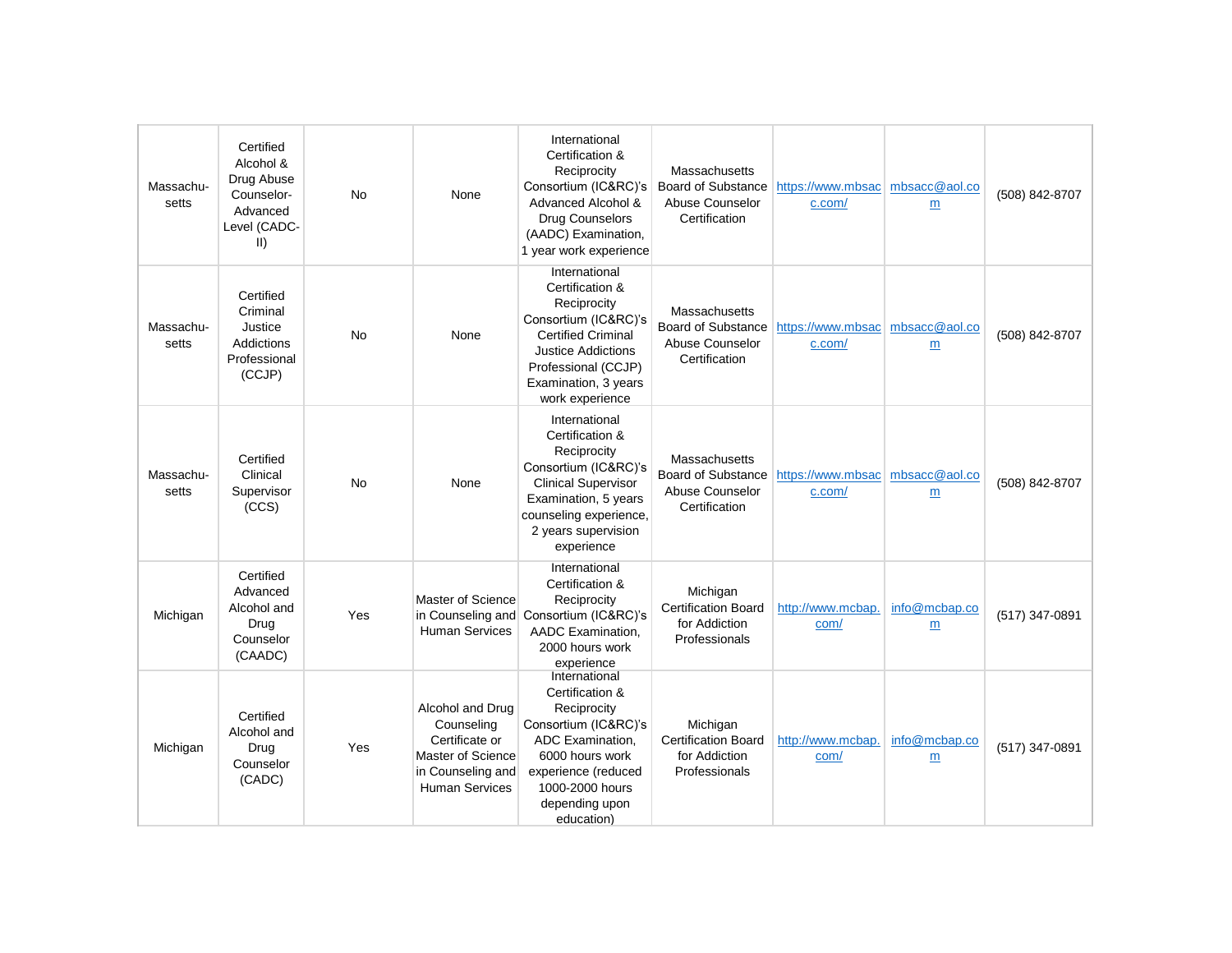| Michigan  | Certified<br>Clinical<br>Supervisor<br>(CCS)                             | <b>No</b> | None                                                            | International<br>Certification and<br>Reciprocity<br>Consortium (IC&RC)'s<br>CS Examination:<br>10000 hours work<br>experience (reduced<br>1000-4000 hours<br>depending upon<br>education), 4000 hours<br>of which must be<br>supervisory experience | Michigan<br><b>Certification Board</b><br>for Addiction<br>Professionals | http://www.mcbap.<br>com/                        | info@mcbap.co<br>m               | (517) 347-0891 |
|-----------|--------------------------------------------------------------------------|-----------|-----------------------------------------------------------------|------------------------------------------------------------------------------------------------------------------------------------------------------------------------------------------------------------------------------------------------------|--------------------------------------------------------------------------|--------------------------------------------------|----------------------------------|----------------|
| Michigan  | Certified<br>Prevention<br>Specialist<br>(CPS)                           | <b>No</b> | None                                                            | International<br>Certification and<br>Reciprocity<br>Consortium (IC&RC)'s<br>PS Examination, 2000<br>hours work experience                                                                                                                           | Michigan<br><b>Certification Board</b><br>for Addiction<br>Professionals | http://www.mcbap.<br>com/                        | info@mcbap.co<br>$\underline{m}$ | (517) 347-0891 |
| Michigan  | Certified<br>Prevention<br>Consultant-<br>Reciprocal<br>$(CPC-R)$        | <b>No</b> | None                                                            | International<br>Certification and<br>Reciprocity<br>Consortium (IC&RC)'s<br>PS Examination, 8000<br>hours work experience<br>(reduced 2000-4000<br>hours depending upon<br>education)                                                               | Michigan<br><b>Certification Board</b><br>for Addiction<br>Professionals | http://www.mcbap.<br>com/                        | info@mcbap.co<br>m               | (517) 347-0891 |
| Michigan  | <b>Certified Peer</b><br>Recovery<br>Mentor<br>(CPRM)                    | <b>No</b> | None                                                            | International<br>Certification &<br>Reciprocity<br>Consortium (IC&RC)'s<br>Peer Recovery<br>Examination, 500<br>hours work experience                                                                                                                | Michigan<br><b>Certification Board</b><br>for Addiction<br>Professionals | http://www.mcbap.<br>com/                        | info@mcbap.co<br>m               | (517) 347-0891 |
| Michigan  | Certified<br>Criminal<br>Justice<br>Professional<br>Michigan<br>(CCJP-M) | <b>No</b> | None                                                            | 4000 hours work<br>experience                                                                                                                                                                                                                        | Michigan<br><b>Certification Board</b><br>for Addiction<br>Professionals | http://www.mcbap.<br>com/                        | info@mcbap.co<br>m               | (517) 347-0891 |
| Minnesota | Licensed<br>Alcohol and<br>Drug<br>Counselor<br>(LADC)                   | Yes       | Master of Science<br>in Counseling and<br><b>Human Services</b> | International<br>Certification &<br>Reciprocity<br>Consortium (IC&RC)'s<br>ADC Examination,<br>2000 hours work<br>experience                                                                                                                         | Minnesota Board of<br>Behavioral Health &<br>Therapy                     | https://mn.gov/boa<br>rds/behavioral-<br>health/ | bbht.board@stat<br>e.mn.us       | (651) 201-2756 |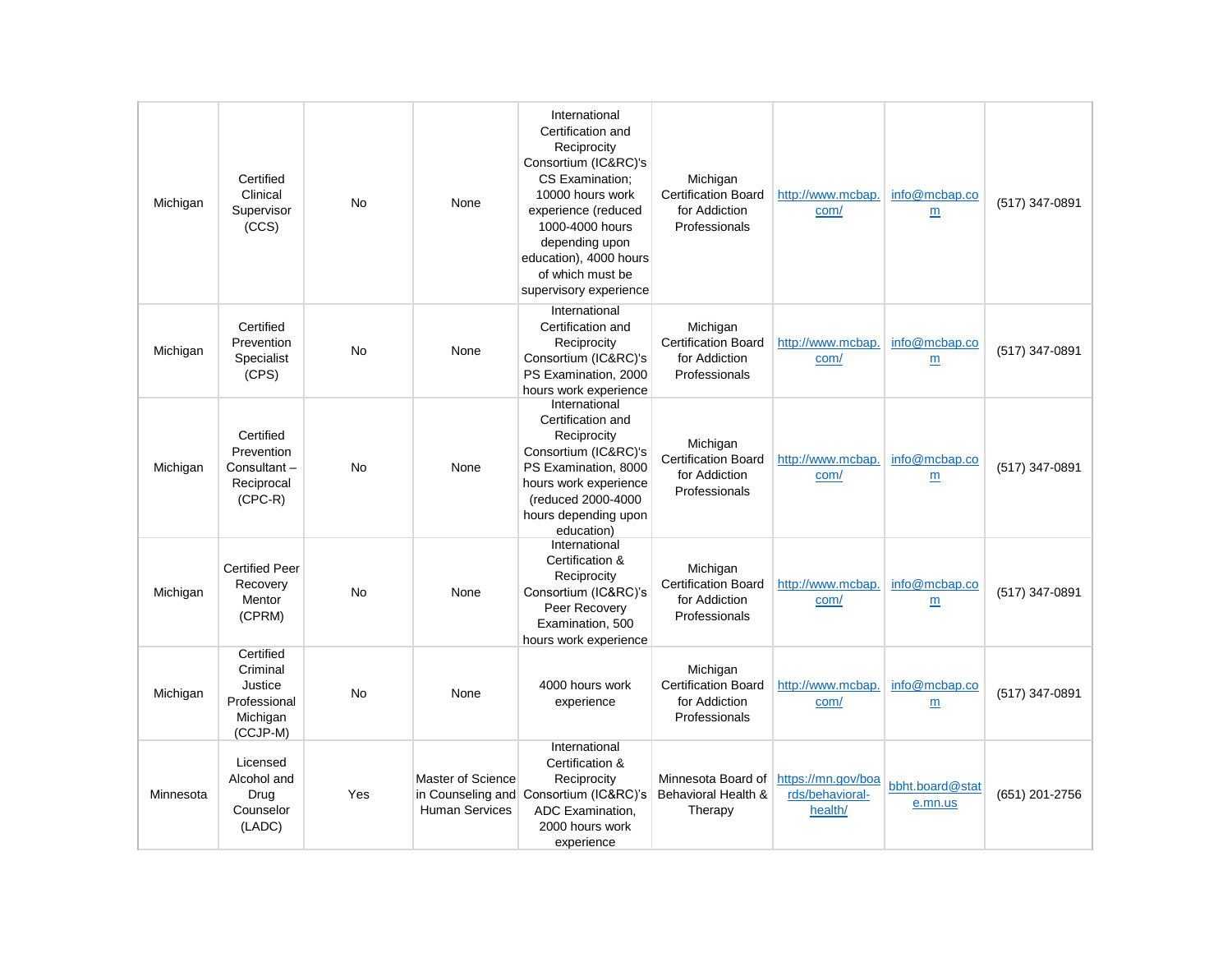| Minnesota | Licensed<br>Alcohol and<br>Drug<br>Counselor-<br>Supervisor<br>$(LADC-S)$               | <b>No</b> | None                                                                                                                | 3 years work<br>experience                                                                                                                                                                                                                                | Minnesota Board of<br>Behavioral Health &<br>Therapy | https://mn.gov/boa<br>rds/behavioral-<br>health/ | bbht.board@stat<br>e.mn.us | (651) 201-2756 |
|-----------|-----------------------------------------------------------------------------------------|-----------|---------------------------------------------------------------------------------------------------------------------|-----------------------------------------------------------------------------------------------------------------------------------------------------------------------------------------------------------------------------------------------------------|------------------------------------------------------|--------------------------------------------------|----------------------------|----------------|
| Minnesota | Alcohol &<br>Drug<br>Counselor<br>(ADC-MN)                                              | Yes       | Alcohol and Drug<br>Counseling<br>Certificate or<br>Master of Science<br>in Counseling and<br><b>Human Services</b> | International<br>Certification &<br>Reciprocity<br>Consortium (IC&RC)'s<br><b>ADC Examination</b>                                                                                                                                                         | Minnesota<br><b>Certification Board</b>              | https://www.mcboa mcb@mcboard.o<br>rd.org/       | rg                         | (763) 434-9787 |
| Minnesota | Alcohol &<br>Drug<br>Counselor<br>Reciprocal<br>(ADCR-MN)                               | Yes       | Alcohol and Drug<br>Counseling<br>Certificate or<br>Master of Science<br>in Counseling and<br><b>Human Services</b> | International<br>Certification &<br>Reciprocity<br>Consortium (IC&RC)'s<br>ADC Examination,<br>6000 hours work<br>experience (reduced<br>1000-4000 hours<br>depending on<br>education)                                                                    | Minnesota<br><b>Certification Board</b>              | https://www.mcboa mcb@mcboard.o<br>rd.org/       | <u>rg</u>                  | (763) 434-9787 |
| Minnesota | Advanced<br>Alcohol &<br>Drug<br>Counselor<br>Reciprocal<br>(AADCR-MN)                  | Yes       | Master of Science<br><b>Human Services</b>                                                                          | International<br>Certification &<br>Reciprocity<br>in Counseling and Consortium (IC&RC)'s<br>AADC Examination,<br>2000 hours work<br>experience                                                                                                           | Minnesota<br><b>Certification Board</b>              | https://www.mcboa mcb@mcboard.o<br>rd.org/       | rg                         | (763) 434-9787 |
| Minnesota | Certified<br>Clinical<br>Supervisor<br>Reciprocal<br>(CCSR)                             | <b>No</b> | None                                                                                                                | Hold an ADCR-MN or<br>AADCR-MN.<br>International<br>Certification and<br>Reciprocity<br>Consortium (IC&RC)'s<br><b>CCJAP</b> Examination,<br>2000 hours work<br>experience                                                                                | Minnesota<br><b>Certification Board</b>              | https://www.mcboa mcb@mcboard.o<br>rd.org/       | rg                         | (763) 434-9787 |
| Minnesota | Certified<br>Criminal<br>Justice<br>Addictions<br>Professional<br>Reciprocal<br>(CCJPR) | <b>No</b> | None                                                                                                                | Hold a credential:<br>International<br>Certification and<br>Reciprocity<br>Consortium (IC&RC)'s<br>CS Examination;<br>10000 hours work<br>experience (reduced<br>2000-4000 hours<br>depending upon<br>education), 4000 of<br>which must be<br>supervisory | Minnesota<br><b>Certification Board</b>              | https://www.mcboa mcb@mcboard.o<br>rd.org/       | rg                         | (763) 434-9787 |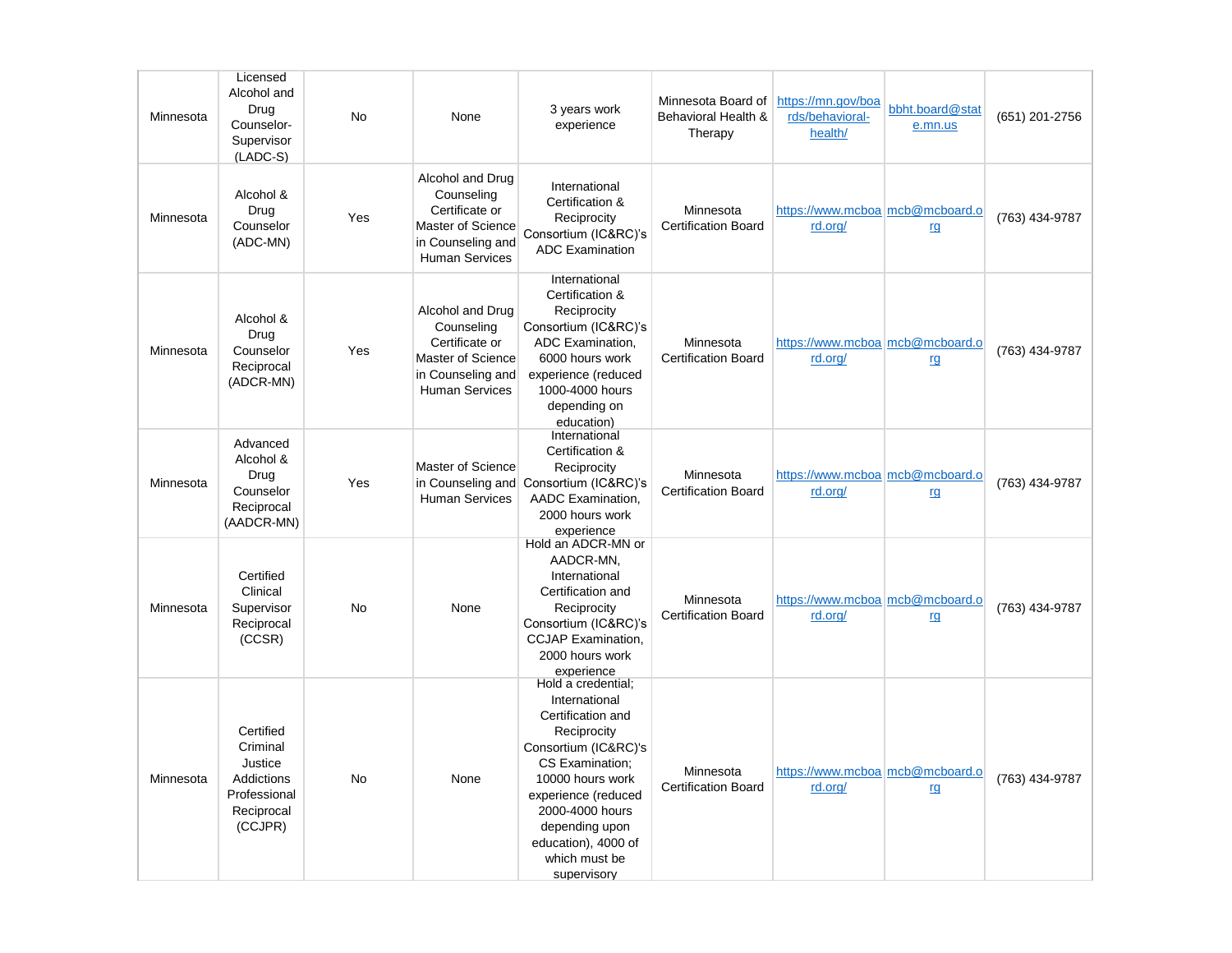| Minnesota   | <b>Certified Peer</b><br>Recovery<br>Specialist<br>(CPRS)                             | <b>No</b> | None                                                                                                                | International<br>Certification and<br>Reciprocity<br>Consortium (IC&RC)'s<br><b>PR Examination</b>                                                                                                            | Minnesota<br><b>Certification Board</b>                                                                         | https://www.mcboa mcb@mcboard.o<br>rd.org/                                                      | rg                   | (763) 434-9787    |
|-------------|---------------------------------------------------------------------------------------|-----------|---------------------------------------------------------------------------------------------------------------------|---------------------------------------------------------------------------------------------------------------------------------------------------------------------------------------------------------------|-----------------------------------------------------------------------------------------------------------------|-------------------------------------------------------------------------------------------------|----------------------|-------------------|
| Minnesota   | <b>Certified Peer</b><br>Recovery<br>Specialist<br>Reciprocal<br>(CPRSR)              | <b>No</b> | None                                                                                                                | International<br>Certification and<br>Reciprocity<br>Consortium (IC&RC)'s<br>PR Examination, 500<br>hours volunteer/work<br>experience                                                                        | Minnesota<br><b>Certification Board</b>                                                                         | https://www.mcboa mcb@mcboard.o<br>rd.org/                                                      | rg                   | (763) 434-9787    |
| Minnesota   | Certified<br>Prevention<br>Professional<br>(CPP)                                      | <b>No</b> | None                                                                                                                | None                                                                                                                                                                                                          | Minnesota<br><b>Certification Board</b>                                                                         | https://www.mcboa mcb@mcboard.o<br>rd.org/                                                      | rg                   | (763) 434-9787    |
| Minnesota   | Certified<br>Prevention<br>Professional<br>Advanced<br>(CPPA)                         | <b>No</b> | None                                                                                                                | International<br>Certification and<br>Reciprocity<br>Consortium (IC&RC)'s<br>PS Examination, 240<br>hours work experience                                                                                     | Minnesota<br><b>Certification Board</b>                                                                         | https://www.mcboa mcb@mcboard.o<br>rd.org/                                                      | rg                   | (763) 434-9787    |
| Minnesota   | Certified<br>Prevention<br>Professional<br>Reciprocal<br>(CPPR)                       | <b>No</b> | None                                                                                                                | International<br>Certification and<br>Reciprocity<br>Consortium (IC&RC)'s<br>PS Examination, 2000<br>hours work experience                                                                                    | Minnesota<br><b>Certification Board</b>                                                                         | https://www.mcboa mcb@mcboard.o<br>rd.org/                                                      | rg                   | (763) 434-9787    |
| Minnesota   | <b>Certified Peer</b><br>Recovery<br>Specialist<br>Approved<br>Supervisor<br>(CPRSAS) | <b>No</b> | None                                                                                                                | Hold an appropriate<br>certification or<br>licensure                                                                                                                                                          | Minnesota<br><b>Certification Board</b>                                                                         | https://www.mcboa mcb@mcboard.o<br>rd.org/                                                      | rg                   | (763) 434-9787    |
| Mississippi | Certified<br>Addictions<br>Therapist<br>(CAT)                                         | Yes       | Master of Science<br>in Counseling and<br><b>Human Services</b>                                                     | <b>DMH Addictions</b><br>Therapist course and<br>examination, 2 years<br>work experience                                                                                                                      | Mississippi<br>Department of<br>Mental Health-<br>Division of<br>Professional<br>Licensure and<br>Certification | http://www.dmh.ms<br>.gov/providers/prof<br>essional-licensure-<br>and-certification-<br>place/ | place@dmh.ms.<br>gov | $(601)359 - 1288$ |
| Mississippi | Certified<br>Alcohol and<br>Drug<br>Counselor<br>(CADC)                               | Yes       | Alcohol and Drug<br>Counseling<br>Certificate or<br>Master of Science<br>in Counseling and<br><b>Human Services</b> | International<br>Certification &<br>Reciprocity<br>Consortium (IC&RC)'s<br><b>ADC Examination:</b><br>Written case; 6000<br>hours work experience<br>(reduced 1000-4000<br>hours depending upon<br>education) | Mississippi<br>Association of<br>Addiction<br>Professionals                                                     | https://msaap.net/                                                                              |                      | $(601)321 - 2085$ |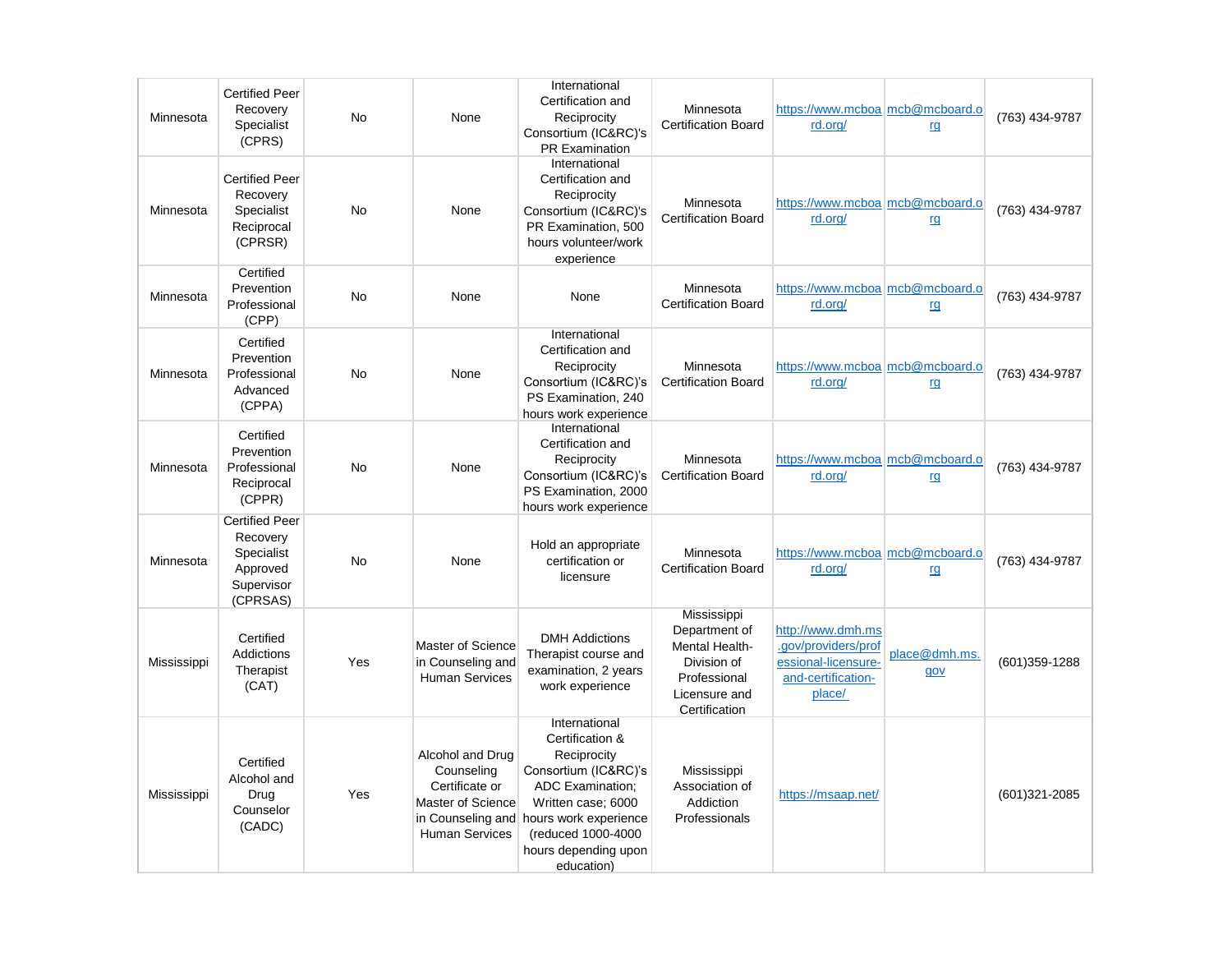| Mississippi | Certified<br>Alcohol and<br>Drug<br>Counselor I<br>$(CADC-I)$        | Yes       | Master of Science<br><b>Human Services</b>                      | International<br>Certification &<br>Reciprocity<br>in Counseling and Consortium (IC&RC)'s<br><b>ADC Examination:</b><br>Written case; 8000<br>hours work experience                                                                                  | Mississippi<br>Association of<br>Addiction<br>Professionals | https://msaap.net/ | $(601)321 - 2085$ |
|-------------|----------------------------------------------------------------------|-----------|-----------------------------------------------------------------|------------------------------------------------------------------------------------------------------------------------------------------------------------------------------------------------------------------------------------------------------|-------------------------------------------------------------|--------------------|-------------------|
| Mississippi | Certified<br>Alcohol and<br>Drug<br>Counselor II<br>(CADC-II)        | Yes       | Master of Science<br>in Counseling and<br><b>Human Services</b> | International<br>Certification &<br>Reciprocity<br>Consortium (IC&RC)'s<br><b>ADC Examination;</b><br>Written case; 10000<br>hours work experience                                                                                                   | Mississippi<br>Association of<br>Addiction<br>Professionals | https://msaap.net/ | $(601)321 - 2085$ |
| Mississippi | Certified<br>Advanced<br>Alcohol and<br>Drug<br>Counselor<br>(CAADC) | Yes       | Master of Science<br>in Counseling and<br><b>Human Services</b> | International<br>Certification &<br>Reciprocity<br>Consortium (IC&RC)'s<br><b>AADC Examination;</b><br>Written case; 4000<br>hours work experience                                                                                                   | Mississippi<br>Association of<br>Addiction<br>Professionals | https://msaap.net/ | (601)321-2085     |
| Mississippi | Certified<br>Clinical<br>Supervisor<br>(CCS)                         | No        | None                                                            | International<br>Certification and<br>Reciprocity<br>Consortium (IC&RC)'s<br>CS Examination;<br>10000 hours work<br>experience (reduced<br>1000-2000 hours<br>depending upon<br>education), 4000 hours<br>of which must be<br>supervisory experience | Mississippi<br>Association of<br>Addiction<br>Professionals | https://msaap.net/ | $(601)321 - 2085$ |
| Mississippi | Certified<br>Criminal<br>Justice<br>Associate<br>(CCJA)              | No        | None                                                            | International<br>Certification and<br>Reciprocity<br>Consortium (IC&RC)'s<br><b>CCJP Examination,</b><br>2000 hours work<br>experience                                                                                                               | Mississippi<br>Association of<br>Addiction<br>Professionals | https://msaap.net/ | $(601)321 - 2085$ |
| Mississippi | Associate<br>Prevention<br>Specialist<br>(APS)                       | <b>No</b> | None                                                            | 2000 hours work<br>experience                                                                                                                                                                                                                        | Mississippi<br>Association of<br>Addiction<br>Professionals | https://msaap.net/ | $(601)321 - 2085$ |
| Mississippi | Certified<br>Prevention<br>Specialist<br>(CPS)                       | No        | None                                                            | International<br>Certification and<br>Reciprocity<br>Consortium (IC&RC)'s<br>PS Examination, 2000<br>hours work experience                                                                                                                           | Mississippi<br>Association of<br>Addiction<br>Professionals | https://msaap.net/ | $(601)321 - 2085$ |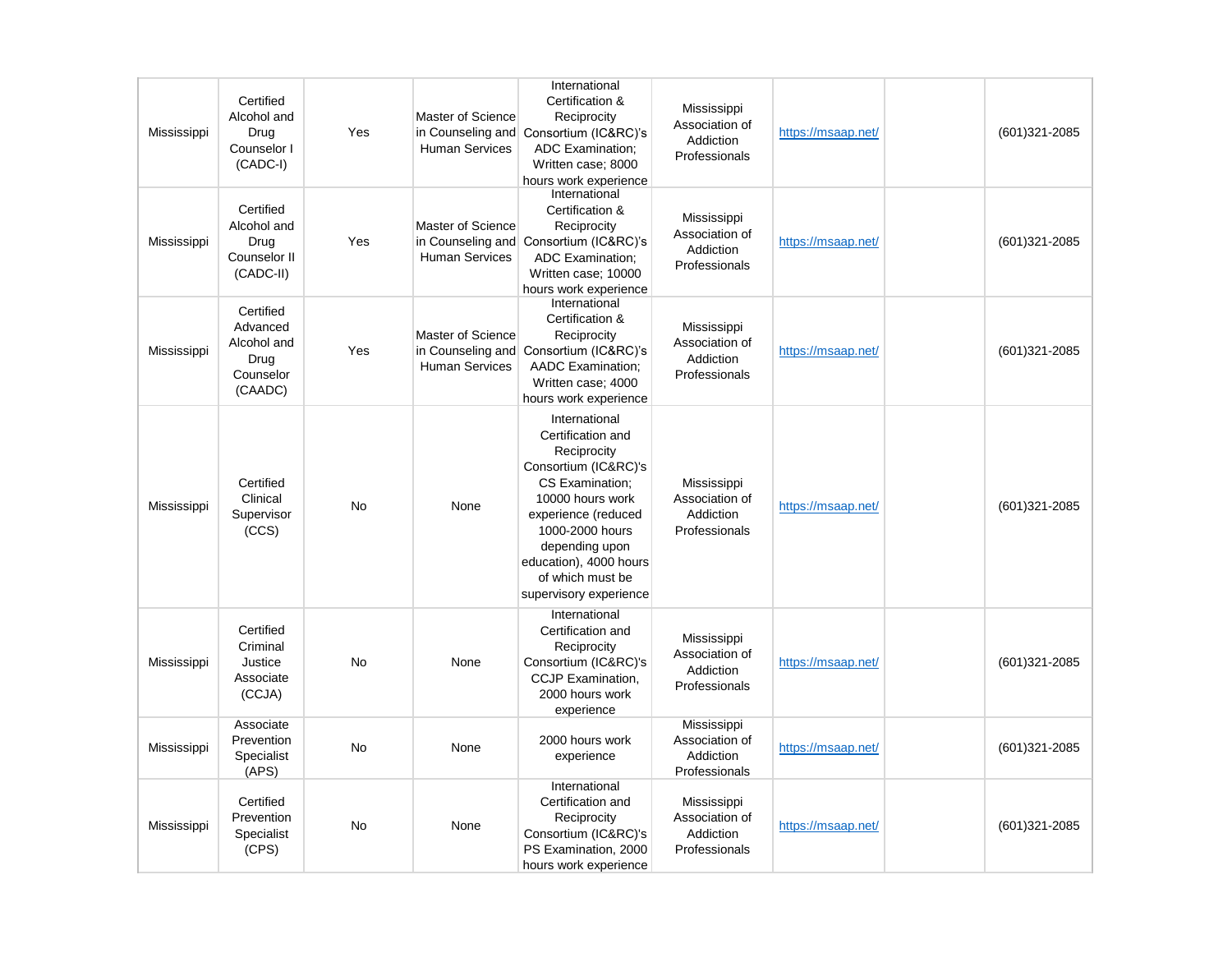| Mississippi | Certified<br>Prevention<br>Specialist<br>Manager<br>(CPM)                         | No        | None | International<br>Certification and<br>Reciprocity<br>Consortium (IC&RC)'s<br>PS Examination, 4000<br>hours of which must be<br>supervisory experience                                                                      | Mississippi<br>Association of<br>Addiction<br>Professionals | https://msaap.net/                      |                         | $(601)321 - 2085$ |
|-------------|-----------------------------------------------------------------------------------|-----------|------|----------------------------------------------------------------------------------------------------------------------------------------------------------------------------------------------------------------------------|-------------------------------------------------------------|-----------------------------------------|-------------------------|-------------------|
| Missouri    | Missouri<br>Associate<br>Alcohol Drug<br>Counselor I<br>(MAADCI)                  | <b>No</b> | None | 160 hours work<br>experience (reduced<br>160 hours depending<br>upon education)                                                                                                                                            | Missouri<br><b>Credentialing Board</b>                      | https://missouricb.<br>com/credentials/ | help@missouric<br>b.com | (573) 616-2300    |
| Missouri    | Missouri<br>Associate<br>Alcohol Drug<br>Counselor II<br>(MAADCII)                | <b>No</b> | None | 2000 hours work<br>experience (reduced<br>1000-2000 hours<br>depending upon<br>education)                                                                                                                                  | Missouri<br><b>Credentialing Board</b>                      | https://missouricb.<br>com/credentials/ | help@missouric<br>b.com | (573) 616-2300    |
| Missouri    | Certified<br>Alcohol &<br>Drug<br>Counselor<br>(CADC)                             | No        | None | International<br>Certification &<br>Reciprocity<br>Consortium (IC&RC)'s<br>ADC Examination,<br>4000 hours work<br>experience (reduced<br>1000-3000 hours<br>depending upon<br>education)                                   | Missouri<br><b>Credentialing Board</b>                      | https://missouricb.<br>com/credentials/ | help@missouric<br>b.com | (573) 616-2300    |
| Missouri    | Certified<br>Reciprocal<br>Alcohol &<br>Drug<br>Counselor<br>(CRADC)              | No        | None | International<br>Certification &<br>Reciprocity<br>Consortium (IC&RC)'s<br><b>ADC Examination (if</b><br>not already a CADC),<br>6000 hours work<br>experience (reduced<br>1000-4000 hours<br>depending upon<br>education) | Missouri<br><b>Credentialing Board</b>                      | https://missouricb<br>com/credentials/  | help@missouric<br>b.com | (573) 616-2300    |
| Missouri    | Certified<br>Reciprocal<br>Advanced<br>Alcohol &<br>Drug<br>Counselor<br>(CRAADC) | No        | None | International<br>Certification &<br>Reciprocity<br>Consortium (IC&RC)'s<br>AADC Examination.<br>2000 hours work<br>experience                                                                                              | Missouri<br><b>Credentialing Board</b>                      | https://missouricb.<br>com/credentials/ | help@missouric<br>b.com | (573) 616-2300    |
| Missouri    | Registered<br><b>Alcohol Drug</b><br>Counselor-<br>Provisional<br>(RADC-P)        | No        | None | 6000 hours work<br>experience (reduced<br>2000 hours depending<br>upon education)                                                                                                                                          | Missouri<br><b>Credentialing Board</b>                      | https://missouricb.<br>com/credentials/ | help@missouric<br>b.com | (573) 616-2300    |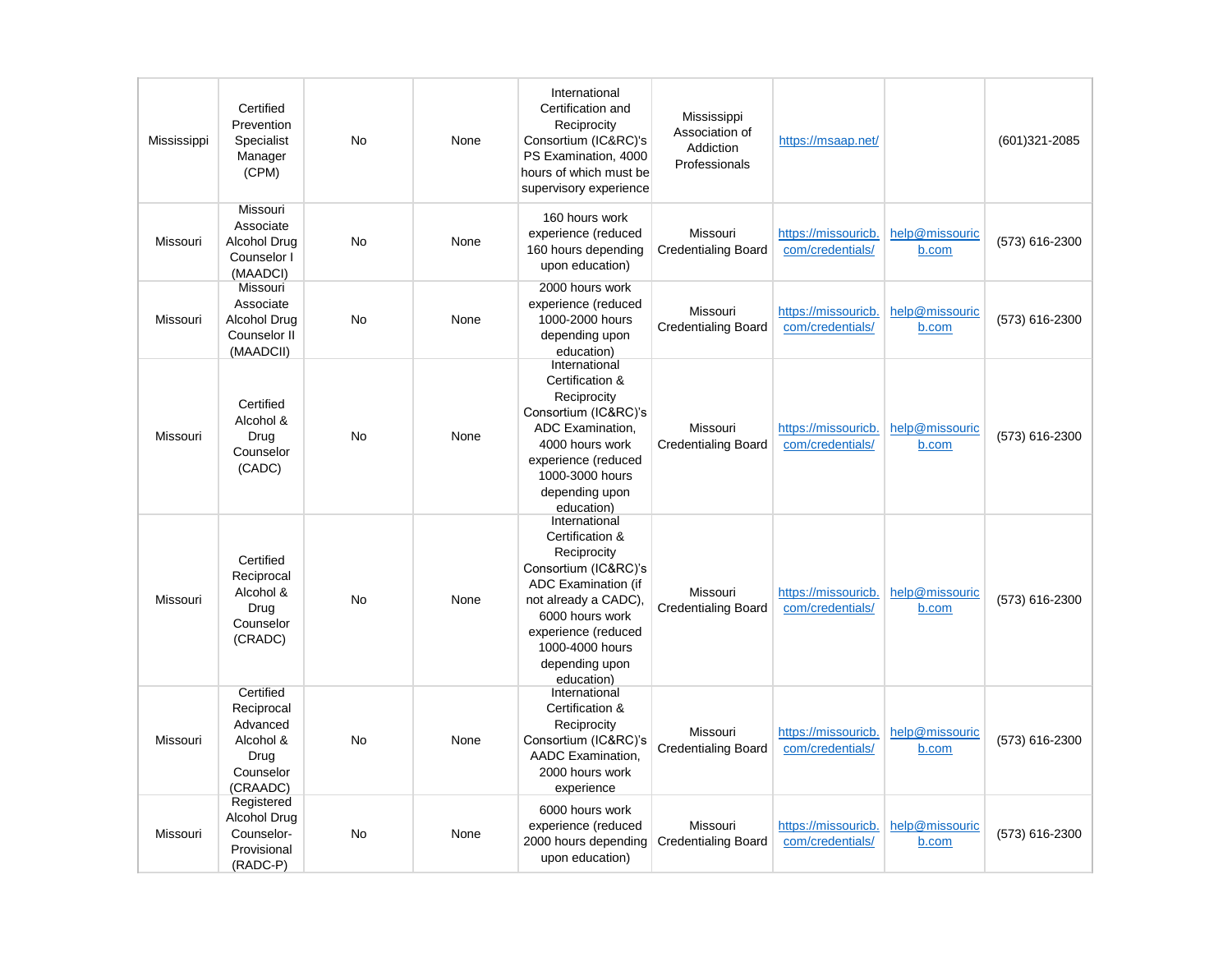| Missouri | Missouri<br>Prevention<br>Specialist<br>(MPS)                 | <b>No</b> | None | None                                                                                                                                                                              | Missouri<br><b>Credentialing Board</b> | https://missouricb.<br>com/credentials/ | help@missouric<br>b.com | (573) 616-2300 |
|----------|---------------------------------------------------------------|-----------|------|-----------------------------------------------------------------------------------------------------------------------------------------------------------------------------------|----------------------------------------|-----------------------------------------|-------------------------|----------------|
| Missouri | Certified<br>Reciprocal<br>Prevention<br>Specialist<br>(CRPS) | <b>No</b> | None | International<br>Certification and<br>Reciprocity<br>Consortium (IC&RC)'s<br>PS Examination, 4000<br>hours work experience<br>(reduced 2000 hours<br>depending upon<br>education) | Missouri<br><b>Credentialing Board</b> | https://missouricb.<br>com/credentials/ | help@missouric<br>b.com | (573) 616-2300 |
| Missouri | Missouri<br>Advanced<br>Prevention<br>Specialist<br>(MAPS)    | <b>No</b> | None | Hold a CRPS, 10000<br>hours work experience<br>(reduced 2000-4000<br>hours depending upon<br>education)                                                                           | Missouri<br><b>Credentialing Board</b> | https://missouricb.<br>com/credentials/ | help@missouric<br>b.com | (573) 616-2300 |
| Missouri | Certified<br>Reciprocal<br>Peer<br>Recovery<br>(CRPR)         | <b>No</b> | None | Hold a CPS.<br>International<br>Certification &<br>Reciprocity<br>Consortium (IC&RC)'s<br>Peer Recovery<br>Examination, 2000<br>hours work experience                             | Missouri<br><b>Credentialing Board</b> | https://missouricb.<br>com/credentials/ | help@missouric<br>b.com | (573) 616-2300 |
| Missouri | <b>Certified Peer</b><br>Specialist<br>(CPS)                  | <b>No</b> | None | Be in personal<br>recovery, CPS online<br>examination                                                                                                                             | Missouri<br><b>Credentialing Board</b> | https://missouricb.<br>com/credentials/ | help@missouric<br>b.com | (573) 616-2300 |
| Missouri | Missouri<br>Recovery<br>Support<br>Specialist<br>(MRSS)       | <b>No</b> | None | 1000 hours work<br>experience                                                                                                                                                     | Missouri<br><b>Credentialing Board</b> | https://missouricb.<br>com/credentials/ | help@missouric<br>b.com | (573) 616-2300 |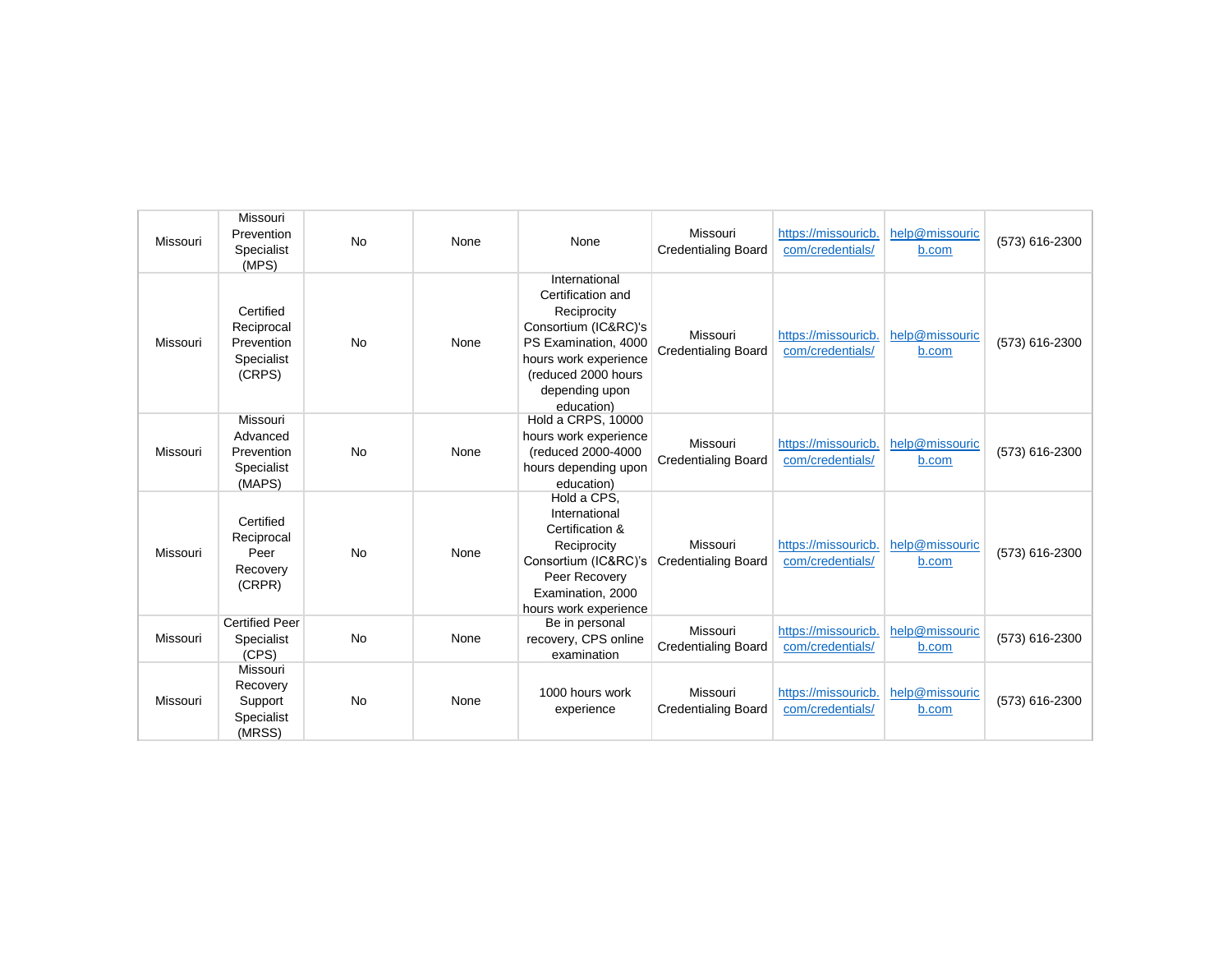| Montana  | Licensed<br>Addiction<br>Counselor<br>(LAC)                    | <b>No</b> | None                                                                   | Pass one of the<br>following exams:<br>National Association of<br>Alcoholism and Drug<br><b>Abuse Counselors</b><br>Certification<br>Commission (NCC)<br>Level 1 or 2<br>examination,<br><b>Northwest Certified II</b><br>or III examination.<br>Southwest Certification<br>Examination, Internatio<br>nal Certification and<br>Reciprocity<br>Consortium (IC&RC)<br>Alcohol and Drug<br>Counselor (ADC)<br>Examination, or<br>Advanced Alcohol and<br>Drug Counselor<br>(AADC) Examination;<br>1000 hours work<br>experience | Montana Board of<br><b>Behavioral Health</b>                                          | https://boards.bsd.<br>dli.mt.gov/behavior<br>al-health/                              | dlibsdhelp@mt.q<br>$ov$                        | (406) 444-6880 |
|----------|----------------------------------------------------------------|-----------|------------------------------------------------------------------------|-------------------------------------------------------------------------------------------------------------------------------------------------------------------------------------------------------------------------------------------------------------------------------------------------------------------------------------------------------------------------------------------------------------------------------------------------------------------------------------------------------------------------------|---------------------------------------------------------------------------------------|---------------------------------------------------------------------------------------|------------------------------------------------|----------------|
| Montana  | Supervisor                                                     | <b>No</b> | None                                                                   | Hold a license, 3 years<br>experience in lieu of<br>educational<br>requirements                                                                                                                                                                                                                                                                                                                                                                                                                                               | Montana Board of<br><b>Behavioral Health</b>                                          | https://boards.bsd.<br>dli.mt.gov/behavior<br>al-health/                              | dlibsdhelp@mt.g<br>$ov$                        | (406) 444-6880 |
| Nebraska | Licensed<br>Alcohol and<br>Drug<br>Counselor<br>(LADC)         | Yes       | Master of Science<br>in Counseling and<br><b>Human Services</b>        | International<br>Certification &<br>Reciprocity<br>Consortium (IC&RC)'s<br><b>ADC Examination:</b><br>Written case; 6000<br>hours work experience                                                                                                                                                                                                                                                                                                                                                                             | Nebraska Office of<br>Behavioral Health &<br><b>Consumer Services</b>                 | https://dhhs.ne.gov<br>/licensure/Pages/A<br>Icohol-and-Drug-<br>Counselor.aspx       | <b>DHHS.Licensure</b><br>2117@nebraska.<br>gov | (402) 471-2117 |
| Nevada   | Certified<br>Alcohol and<br>Drug Abuse C<br>ounselor<br>(CADC) | Yes       | <b>Master of Science</b><br>in Counseling and<br><b>Human Services</b> | International<br>Certification &<br>Reciprocity<br>Consortium (IC&RC)'s<br>AADC Examination;<br>Oral examination;<br>4000 hours work<br>experience (reduced<br>2500 hours depending<br>upon education)                                                                                                                                                                                                                                                                                                                        | Nevada State Board<br>of Examiners for<br>Alcohol, Drug and<br>Gambling<br>Counselors | https://alcohol.nv.g<br>ov/Licensure/ADB<br>C/General_Informa st@adgc.nv.gov<br>tion/ | licensingspeciali                              | (775) 689-0563 |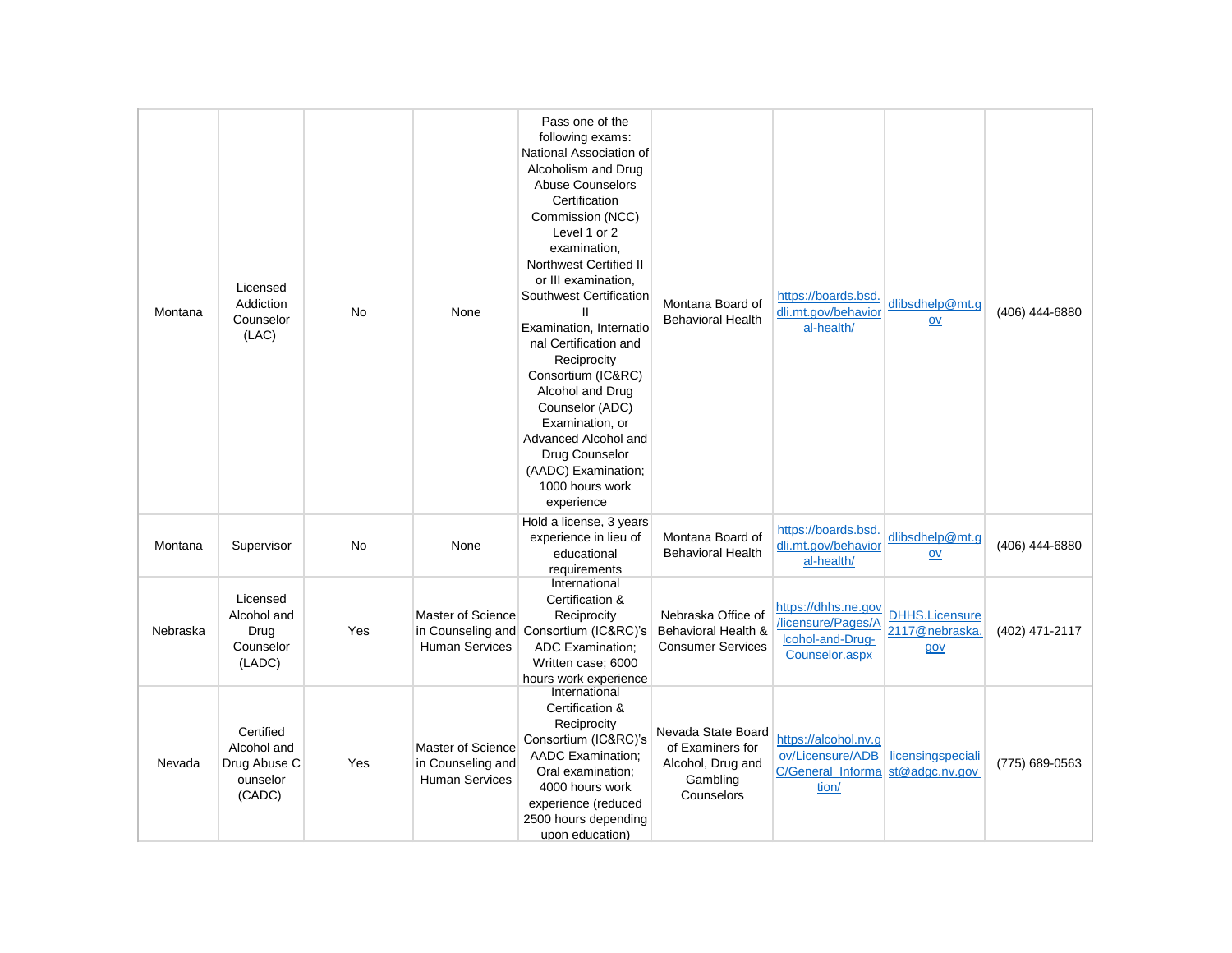| Nevada                  | Licensed<br>Alcohol and<br>Drug Abuse C<br>ounselor<br>(LADC)              | Yes | Master of Science<br>in Counseling and<br><b>Human Services</b>                                                  | International<br>Certification &<br>Reciprocity<br>Consortium (IC&RC)'s<br><b>AADC</b> Examination;<br>oral examination; 4000<br>hours work experience<br>(reduced 2500 hours<br>depending upon<br>education)                                                                                                                     | Nevada State Board<br>of Examiners for<br>Alcohol, Drug and<br>Gambling<br>Counselors            | https://alcohol.nv.g<br>ov/Licensure/ADB<br>C/General Informa<br>tion/                | licensingspeciali<br>st@adgc.nv.gov | (775) 689-0563 |
|-------------------------|----------------------------------------------------------------------------|-----|------------------------------------------------------------------------------------------------------------------|-----------------------------------------------------------------------------------------------------------------------------------------------------------------------------------------------------------------------------------------------------------------------------------------------------------------------------------|--------------------------------------------------------------------------------------------------|---------------------------------------------------------------------------------------|-------------------------------------|----------------|
| Nevada                  | Licensed<br>Clinical<br>Alcohol and<br>Drug Abuse C<br>ounselor<br>(LCADC) | Yes | Master of Science<br>in Counseling and<br><b>Human Services</b>                                                  | International<br>Certification &<br>Reciprocity<br>Consortium (IC&RC)'s<br><b>AADC</b> Examination;<br>oral examination;<br>National Board for<br><b>Certified Counselors</b><br>(NBCC)'s NCMHCE<br>Examination; 4000<br>hours work experience<br>(split between clinical<br>mental health and<br>alcohol and drug<br>counseling) | Nevada State Board<br>of Examiners for<br>Alcohol, Drug and<br>Gambling<br>Counselors            | https://alcohol.nv.g<br>ov/Licensure/ADB<br>C/General Informa st@adgc.nv.gov<br>tion/ | licensingspeciali                   | (775) 689-0563 |
| <b>New</b><br>Hampshire | Certified<br>Recovery<br>Support<br>Worker<br>(CRSW)                       | No  | None                                                                                                             | International<br>Certification and<br>Reciprocity<br>Consortium (IC&RC)'s<br>PR Examination, 500<br>hours experience                                                                                                                                                                                                              | New Hampshire<br><b>Board of Licensing</b><br>for Alcohol and<br>Other Drug Use<br>Professionals | https://www.dhhs.n<br>h.gov/dcbcs/bdas/li<br>censing.htm                              | nhladc@oplc.nh.<br>gov              | (603) 271-2152 |
| <b>New</b><br>Hampshire | Licensed Drua<br>and Alcohol<br>Counselor<br>(LDAC)                        | Yes | Master of Science<br>in Counseling and<br><b>Human Services</b>                                                  | International<br>Certification and<br>Reciprocity<br>Consortium (IC&RC)'s<br>ADC Examination,<br>6000 hours work<br>experience (reduced<br>1000-2000 hours<br>depending upon<br>education), written<br>case study                                                                                                                 | New Hampshire<br><b>Board of Licensing</b><br>for Alcohol and<br>Other Drug Use<br>Professionals | https://www.dhhs.n<br>h.gov/dcbcs/bdas/li<br>censing.htm                              | nhladc@oplc.nh.<br>gov              | (603) 271-2152 |
| <b>New</b><br>Hampshire | Master<br><b>Licensed Drug</b><br>and Alcohol<br>Counselor<br>(MLDAC)      | Yes | Master of Science<br>in Counseling and<br><b>Human Services</b><br>and Professional<br>Counseling<br>Certificate | International<br>Certification and<br>Reciprocity<br>Consortium (IC&RC)'s<br>AADC Examination.<br>3000 hours work<br>experince                                                                                                                                                                                                    | New Hampshire<br>Board of Licensing<br>for Alcohol and<br>Other Drug Use<br>Professionals        | https://www.dhhs.n<br>h.gov/dcbcs/bdas/li<br>censing.htm                              | nhladc@oplc.nh.<br>gov              | (603) 271-2152 |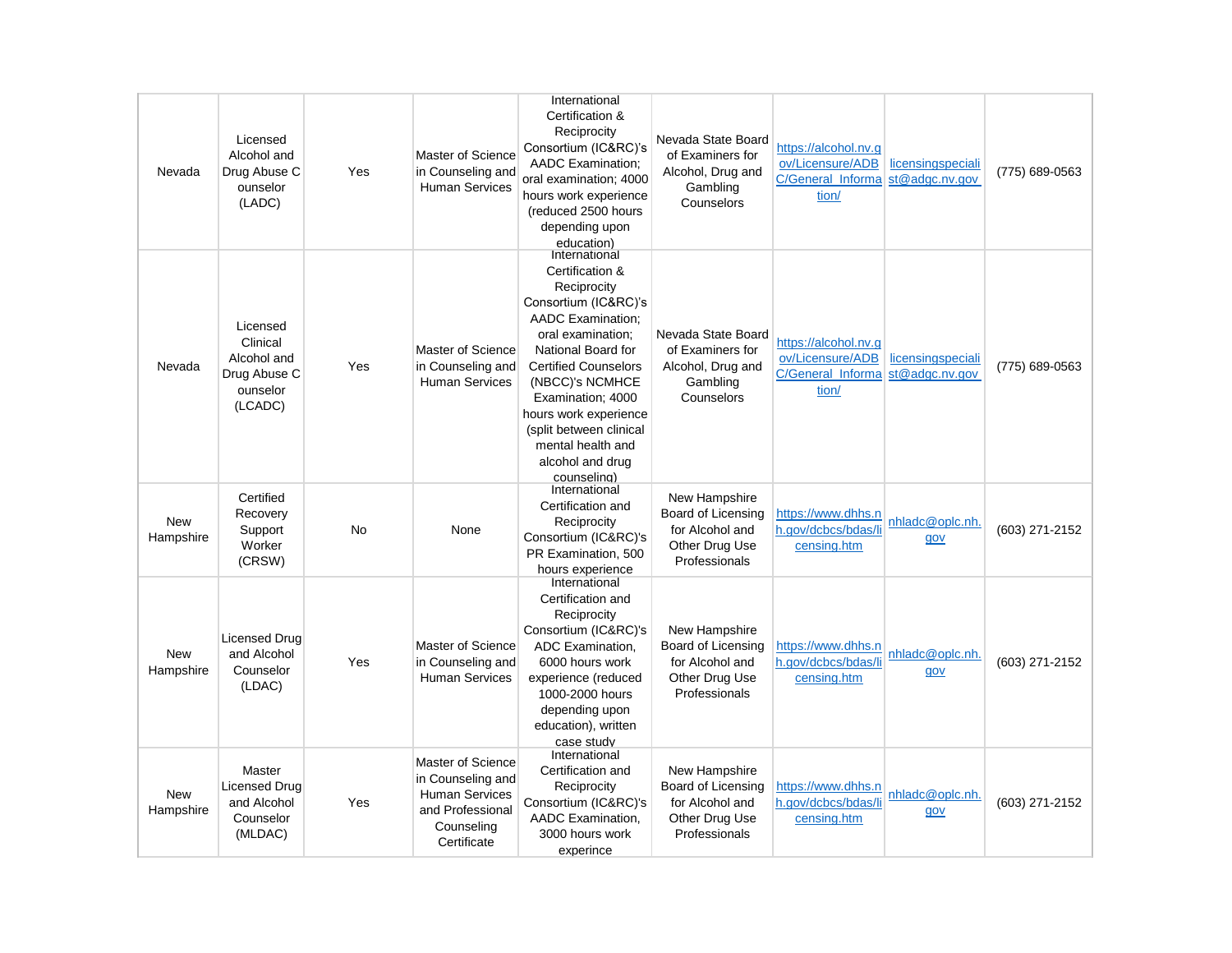| <b>New</b><br>Hampshire | Licensed<br>Clinical<br>Supervisor<br>(LCS)                         | <b>No</b> | None | International<br>Certification and<br>Reciprocity<br>Consortium (IC&RC)'s<br>CS Examination;<br>10000 hours<br>counseling experience,<br>4000 hours<br>supervising experience     | New Hampshire<br><b>Board of Licensing</b><br>for Alcohol and<br>Other Drug Use<br>Professionals | https://www.dhhs.n<br>h.gov/dcbcs/bdas/li<br>censing.htm   | nhladc@oplc.nh.<br>gov         | (603) 271-2152 |
|-------------------------|---------------------------------------------------------------------|-----------|------|-----------------------------------------------------------------------------------------------------------------------------------------------------------------------------------|--------------------------------------------------------------------------------------------------|------------------------------------------------------------|--------------------------------|----------------|
| <b>New</b><br>Hampshire | Certified<br>Prevention<br>Specialist<br>(CPS)                      | <b>No</b> | None | International<br>Certification and<br>Reciprocity<br>Consortium (IC&RC)'s<br>PS Examination, 4000<br>hours work experience<br>(reduced 2000 hours<br>depending upon<br>education) | New Hampshire<br>Prevention<br><b>Certification Board</b>                                        | http://nhpreventcer nhpreventcert@q<br>t.org/              | mail.com                       | (603) 573-3302 |
| New Jersey              | Certified<br>Alcohol and<br>Drug<br>Counselor<br>(CADC)             | <b>No</b> | None | Written examination.<br>oral examination, 2<br>years work experience                                                                                                              | New Jersey Alcohol<br>and Drug Counselor<br>Committee                                            | https://www.njcons<br>umeraffairs.gov/ad<br>$\overline{c}$ | MFTinquiries@d<br>ca.njoag.gov | (973) 504-6369 |
| New Jersey              | Licensed<br>Clinical<br>Alcohol and<br>Drug<br>Counselor<br>(LCADC) | No        | None | Written examination.<br>oral examination, 2<br>years work experience                                                                                                              | New Jersey Alcohol<br>and Drug Counselor<br>Committee                                            | https://www.njcons<br>umeraffairs.gov/ad<br>$\overline{c}$ | MFTinquiries@d<br>ca.njoag.gov | (973) 504-6369 |
| New Jersey              | Clinical<br>Supervisor                                              | <b>No</b> | None | Hold an LCADC and<br>CCS or hold an<br><b>LCADC/other license</b><br>with 3 years<br>experience                                                                                   | New Jersey Alcohol<br>and Drug Counselor<br>Committee                                            | https://www.njcons<br>umeraffairs.gov/ad<br>$\overline{c}$ | MFTinguiries@d<br>ca.njoag.gov | (973) 504-6369 |
| New Jersey              | Advanced<br>Alcohol and<br>Drug<br>Counselor<br>(AADC)              | <b>No</b> | None | Must hold an LCADC,<br>International<br>Certification &<br>Reciprocity<br>Consortium (IC&RC)'s<br>AADC Examination.<br>oral examination, 2000<br>hours work experience            | The Addiction<br>Professionals<br><b>Certification Board</b><br>of New Jersey, Inc.              | https://certbd.org/                                        |                                |                |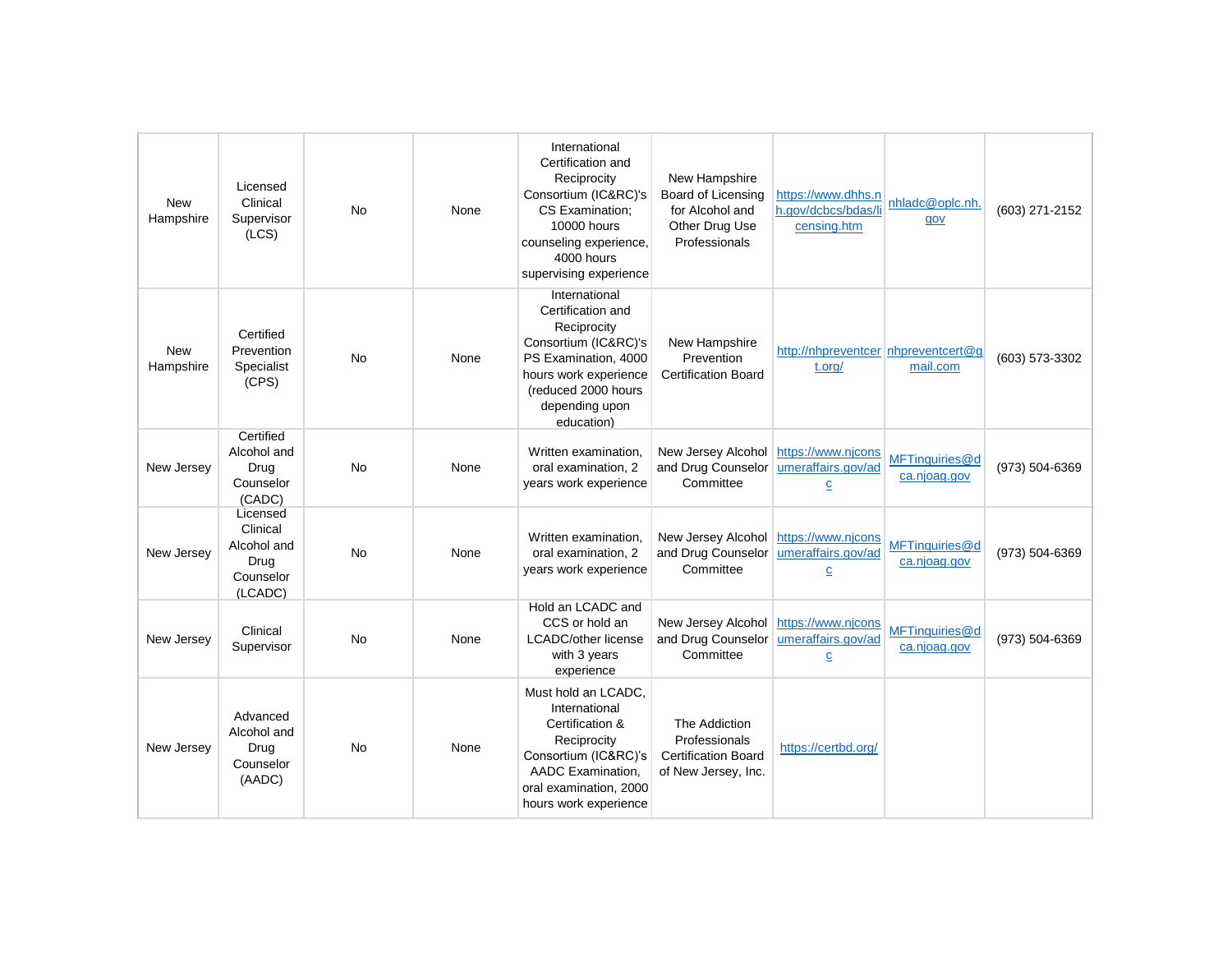| New Jersey | Certified<br>Clinical<br>Supervisor<br>(CCS)               | No        | None | Hold a CADC or<br>LCADC; International<br>Certification and<br>Reciprocity<br>Consortium (IC&RC)'s<br><b>CCS Examination:</b><br>10000 hours work<br>experience, 6000 of<br>which must be<br>supervisory | The Addiction<br>Professionals<br><b>Certification Board</b><br>of New Jersey, Inc. | https://certbd.org/ |  |
|------------|------------------------------------------------------------|-----------|------|----------------------------------------------------------------------------------------------------------------------------------------------------------------------------------------------------------|-------------------------------------------------------------------------------------|---------------------|--|
| New Jersey | <b>Certified Peer</b><br>Recovery<br>Specialist<br>(CPRS)  | <b>No</b> | None | 500 hours work<br>experience                                                                                                                                                                             | The Addiction<br>Professionals<br><b>Certification Board</b><br>of New Jersey, Inc. | https://certbd.org/ |  |
| New Jersey | Chemical<br>Dependence<br>Associate<br>(CDA)               | <b>No</b> | None | 1500 hours work<br>experience                                                                                                                                                                            | The Addiction<br>Professionals<br><b>Certification Board</b><br>of New Jersey, Inc. | https://certbd.org/ |  |
| New Jersey | Certified<br>Tobacco<br>Treatment<br>Specialist<br>(CTTS)  | No        | None | 2000 hours work<br>experience                                                                                                                                                                            | The Addiction<br>Professionals<br><b>Certification Board</b><br>of New Jersey, Inc. | https://certbd.org/ |  |
| New Jersey | Certified<br>Recovery<br>Support<br>Practitioner<br>(CRPS) | No        | None | 500 hours<br>work/volunteer<br>experience, lived<br>experience                                                                                                                                           | The Addiction<br>Professionals<br><b>Certification Board</b><br>of New Jersey, Inc. | https://certbd.org/ |  |
| New Jersey | Associate<br>Prevention<br>Specialist<br>(APS)             | <b>No</b> | None | 2000 hours work<br>experience                                                                                                                                                                            | The Addiction<br>Professionals<br><b>Certification Board</b><br>of New Jersey, Inc. | https://certbd.org/ |  |
| New Jersey | Certified<br>Prevention<br>Specialist<br>(CPS)             | <b>No</b> | None | International<br>Certification and<br>Reciprocity<br>Consortium, Inc.<br>(IC@RC)'s<br>examination, 4000<br>hours work experience                                                                         | The Addiction<br>Professionals<br><b>Certification Board</b><br>of New Jersey, Inc. | https://certbd.org/ |  |
| New Jersey | Certified<br>Criminal<br>Justice<br>Professional<br>(CCJP) | No        | None | International<br>Certification and<br>Reciprocity<br>Consortium (IC&RC)'s<br>examination, 6000<br>hours work experience<br>(reduced 1000-5000<br>depending upon<br>education)                            | The Addiction<br>Professionals<br><b>Certification Board</b><br>of New Jersey, Inc. | https://certbd.org/ |  |
| New Jersey | Criminal<br>Justice<br>Counselor<br>(CJC)                  | No        | None | Attend 8 self-help<br>meetings, 2000 hours<br>work experience                                                                                                                                            | The Addiction<br>Professionals<br><b>Certification Board</b><br>of New Jersey, Inc. | https://certbd.org/ |  |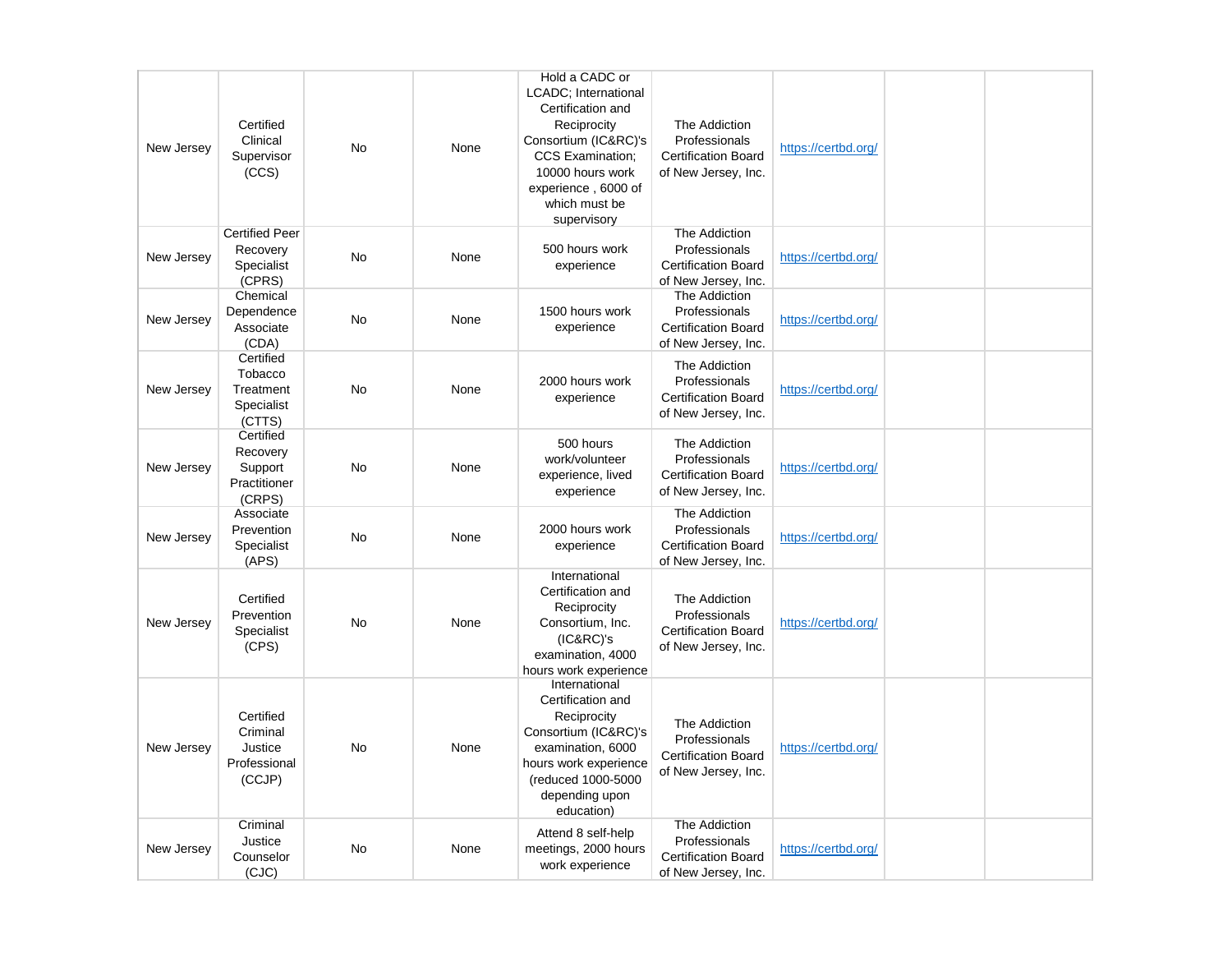| New Mexico        | Licensed<br>Substance<br>Abuse<br>Associate<br>(LSAA)     | Yes       | Master of Science<br>in Counseling and<br><b>Human Services</b><br>and Professional<br>Counseling<br>Certificate    | None                                                                                                                                                                                          | New Mexico<br>Counseling and<br><b>Therapy Practice</b><br><b>Board</b>                                            | http://www.rld.state<br>nm.us/boards/Cou counseling.board<br>nseling and Thera<br>py Practice.aspx | @state.nm.us                    | (505) 476-4622 |
|-------------------|-----------------------------------------------------------|-----------|---------------------------------------------------------------------------------------------------------------------|-----------------------------------------------------------------------------------------------------------------------------------------------------------------------------------------------|--------------------------------------------------------------------------------------------------------------------|----------------------------------------------------------------------------------------------------|---------------------------------|----------------|
| New Mexico        | Licensed<br>Alcohol and<br>Drua<br>Counselor<br>(LADAC)   | Yes       | Master of Science<br>in Counseling and<br><b>Human Services</b><br>and Professional<br>Counseling<br>Certificate    | <b>National Certification</b><br>Commission for<br>Addiction<br>Professionals' Level I<br>(NCAC I), 3000 hours<br>work experience<br>(reduced 1000-2000<br>hours depending uopn<br>education) | New Mexico<br>Counseling and<br><b>Therapy Practice</b><br><b>Board</b>                                            | http://www.rld.state<br>nm.us/boards/Cou counseling.board<br>nseling and Thera<br>py_Practice.aspx | @state.nm.us                    | (505) 476-4622 |
| New Mexico        | Certified<br>Prevention<br>Intern (CPI)                   | <b>No</b> | None                                                                                                                | 1000 hours work<br>experience                                                                                                                                                                 | New Mexico<br>Credentialing Board<br>for Behavioral Health<br>Professionals, Inc.                                  | http://www.nmcbbh info@nmcbbhp.o<br>p.org/home.html                                                | rg                              | (505) 974-5090 |
| <b>New Mexico</b> | Certified<br>Prevention<br>Specialist<br>(CPS)            | <b>No</b> | None                                                                                                                | International<br>Certification and<br>Reciprocity<br>Consortium (IC&RC)'s<br>PS Examination, 2000<br>hours work experience                                                                    | New Mexico<br>Credentialing Board<br>for Behavioral Health<br>Professionals, Inc.                                  | http://www.nmcbbh info@nmcbbhp.o<br>p.org/home.html                                                | rg                              | (505) 974-5090 |
| New Mexico        | Senior<br>Certified<br>Prevention<br>Specialist<br>(SCPS) | No        | None                                                                                                                | Hold a CPS for 5<br>years, 6000 hours<br>supervisory work<br>experience                                                                                                                       | New Mexico<br>Credentialing Board http://www.nmcbbh info@nmcbbhp.o<br>for Behavioral Health<br>Professionals, Inc. | p.org/home.html                                                                                    | rg                              | (505) 974-5090 |
| New Mexico        | Certified<br>Alcohol &<br>Drug<br>Counselor<br>(CADC)     | Yes       | Alcohol and Drug<br>Counseling<br>Certificate or<br>Master of Science<br>in Counseling and<br><b>Human Services</b> | International<br>Certification &<br>Reciprocity<br>Consortium (IC&RC)'s<br>examination, 6000<br>hours work experience<br>(reduced 1000-4000<br>hours depending upon<br>education)             | New Mexico<br>Credentialing Board http://www.nmcbbh info@nmcbbhp.o<br>for Behavioral Health<br>Professionals, Inc. | p.org/home.html                                                                                    | rg                              | (505) 974-5090 |
| New York          | Credentialed<br>Prevention<br>Specialist<br>(CPS)         | No        | None                                                                                                                | International<br>Certification and<br>Reciprocity<br>Consortium, Inc.<br>(IC&RC)'s Examination<br>for Prevention<br>Specialists (PS), 2000<br>hours work experience                           | <b>New York State</b><br>Office of Addiction<br>Services and<br>Supports                                           | https://oasas.ny.go<br>v/providers/profess<br>ional-credentialing                                  | communications<br>@oasas.ny.gov | (518) 473-3460 |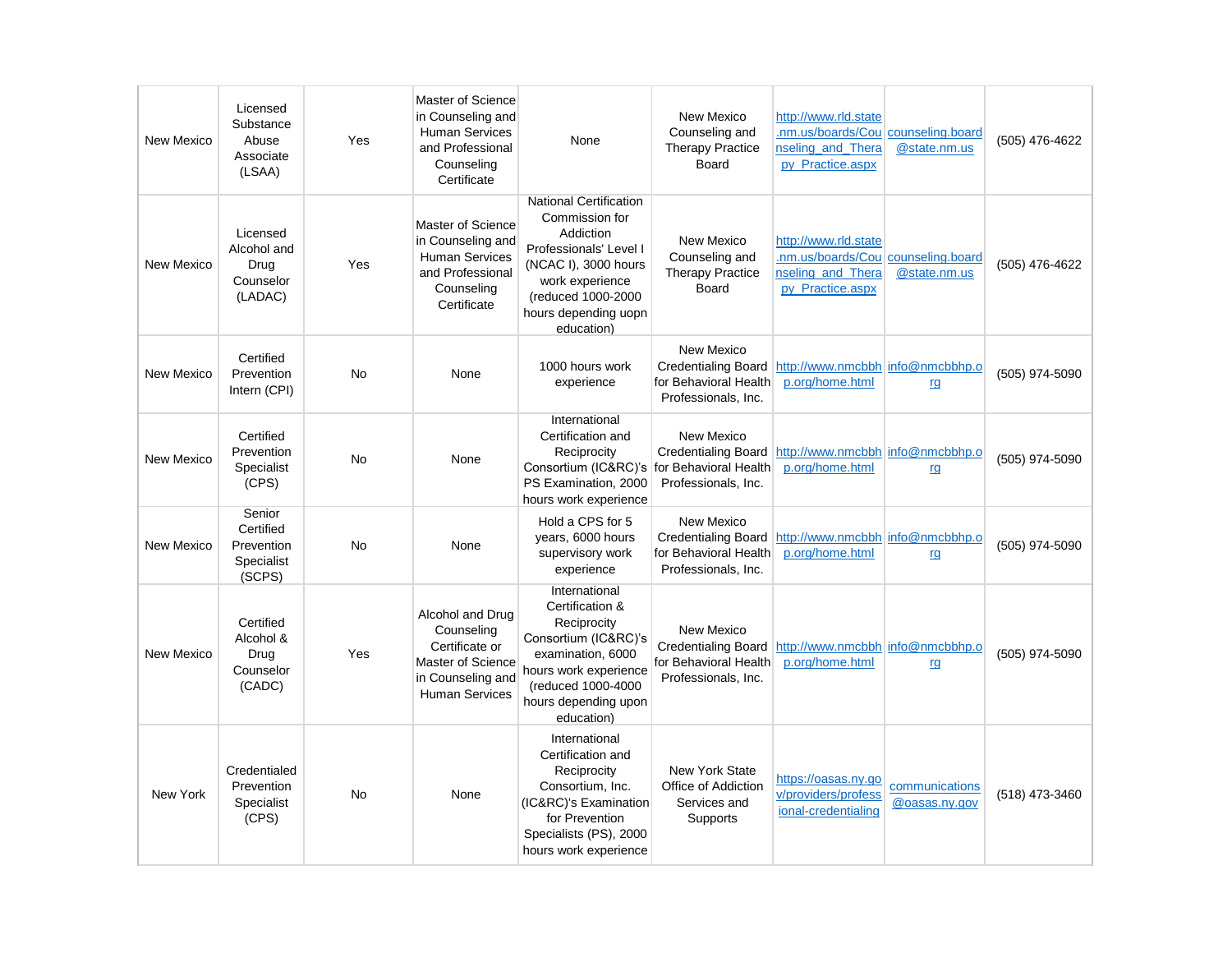| New York | Credentialed<br>Prevention<br>Professional<br>(CPP)                                                      | <b>No</b> | None                                                                                                                | International<br>Certification and<br>Reciprocity<br>Consortium, Inc.<br>(IC&RC)'s Examination<br>for Prevention<br>Specialists (PS), 4000<br>hours work experience                                                                                                                    | <b>New York State</b><br>Office of Addiction<br>Services and<br>Supports | https://oasas.ny.go<br>v/providers/profess<br>ional-credentialing | communications<br>@oasas.ny.gov | (518) 473-3460 |
|----------|----------------------------------------------------------------------------------------------------------|-----------|---------------------------------------------------------------------------------------------------------------------|----------------------------------------------------------------------------------------------------------------------------------------------------------------------------------------------------------------------------------------------------------------------------------------|--------------------------------------------------------------------------|-------------------------------------------------------------------|---------------------------------|----------------|
| New York | Credentialed<br>Alcoholism<br>and<br>Substance<br>Abuse<br>Counselor<br>(CASAC)                          | Yes       | Alcohol and Drug<br>Counseling<br>Certificate or<br>Master of Science<br>in Counseling and<br><b>Human Services</b> | International<br>Certification and<br>Reciprocity<br>Consortium, Inc.<br>(IC&RC)'s Examination<br>for Alcohol and Drug<br>Counselors (ADC),<br>6000 hours work<br>experience (reduced<br>1000-4000 hours<br>depending upon<br>education)                                               | <b>New York State</b><br>Office of Addiction<br>Services and<br>Supports | https://oasas.ny.go<br>v/providers/profess<br>ional-credentialing | communications<br>@oasas.ny.gov | (518) 473-3460 |
| New York | Credentialed<br>Alcoholism<br>and<br>Substance<br>Abuse<br>Counselor 2<br>(CASAC 2)                      | Yes       | Master of Science<br><b>Human Services</b><br>and Professional<br>Counseling<br>Certificate                         | International<br>Certification and<br>Reciprocity<br>Consortium, Inc.<br>in Counseling and (IC&RC)'s Examination<br>for Alcohol and Drug<br>Counselors (ADC),<br>6000 hours work<br>experience (reduced<br>1000-4000 hours<br>depending upon<br>education)                             | <b>New York State</b><br>Office of Addiction<br>Services and<br>Supports | https://oasas.ny.go<br>v/providers/profess<br>ional-credentialing | communications<br>@oasas.ny.gov | (518) 473-3460 |
| New York | Credentialed<br>Alcoholism<br>and<br>Substance<br>Abuse<br>Counselor<br>Advanced<br>Level (CASAC-<br>AC) | <b>No</b> | None                                                                                                                | International<br>Certification and<br>Reciprocity<br>Consortium, Inc.<br>(IC&RC)'s Examination<br>for Alcohol and Drug<br>Counselors (ADC),<br>6000 hours work<br>experience (reduced<br>1000-4000 hours<br>depending upon<br>education), 30 hours<br>clinical supervision<br>training | <b>New York State</b><br>Office of Addiction<br>Services and<br>Supports | https://oasas.ny.go<br>v/providers/profess<br>ional-credentialing | communications<br>@oasas.ny.gov | (518) 473-3460 |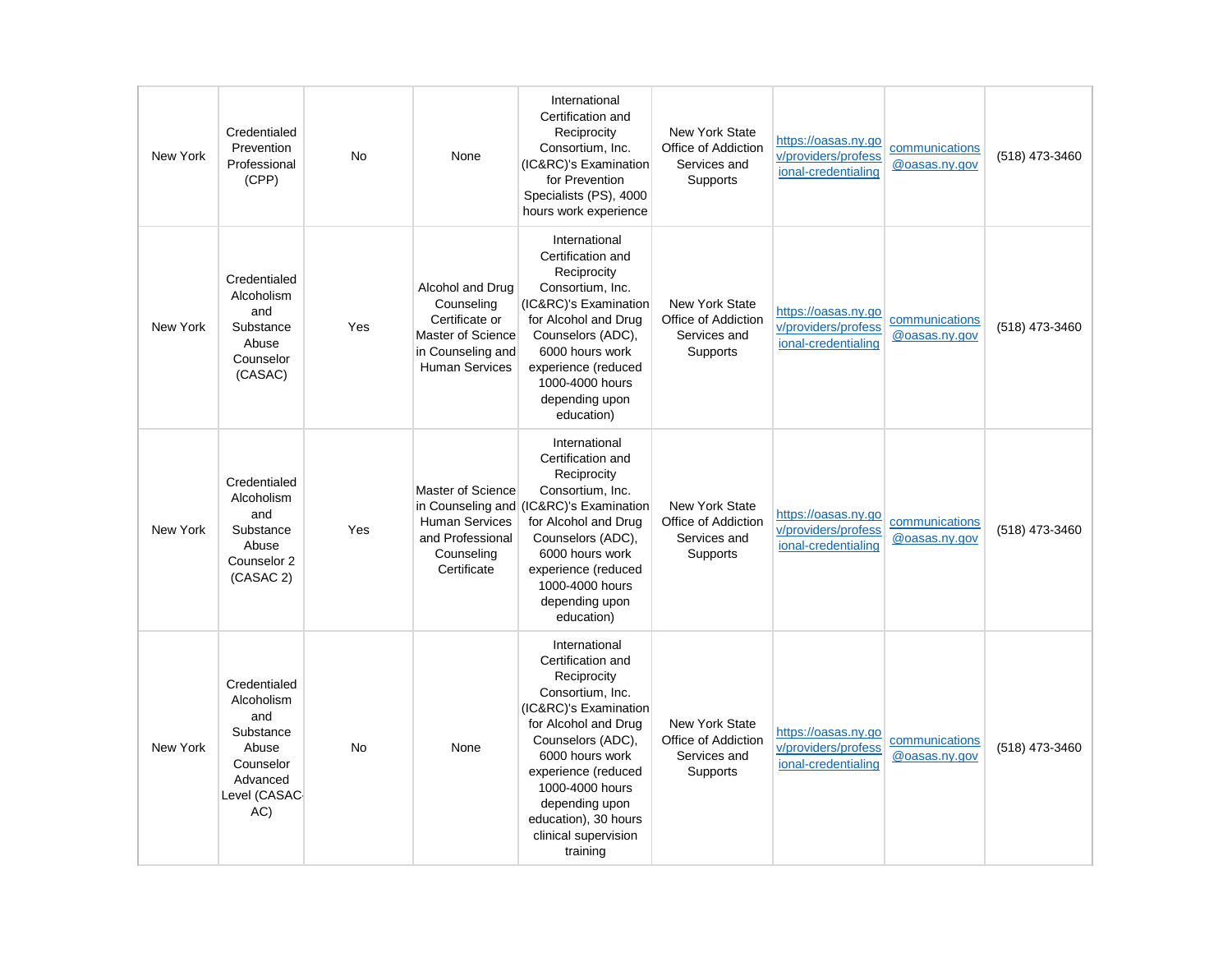| North<br>Carolina        | Certified<br>Alcohol and<br>Drug<br>Counselor<br>(CADC)                         | Yes       | Alcohol and Drug<br>Counseling<br>Certificate or<br>Master of Science<br>in Counseling and<br><b>Human Services</b> | International<br>Certification and<br>Reciprocity<br>Consortium, Inc.<br>(IC&RC)'s Examination<br>for Alcohol and Drug<br>Counselors (ADC),<br>6000 hours work<br>experience (reduced<br>2000 hours depending<br>upon education) | North Carolina<br>Addictions Specialist https://www.ncsap<br>Professional<br><b>Practice Board</b> | pb.org/ | (919) 832-0975 |
|--------------------------|---------------------------------------------------------------------------------|-----------|---------------------------------------------------------------------------------------------------------------------|----------------------------------------------------------------------------------------------------------------------------------------------------------------------------------------------------------------------------------|----------------------------------------------------------------------------------------------------|---------|----------------|
| North<br>Carolina        | Licensed<br>Clinical<br>Addiction<br>Specialist<br>(LCAS)                       | Yes       | Master of Science<br>in Counseling and<br><b>Human Services</b><br>and Professional<br>Counseling<br>Certificate    | International<br>Certification and<br>Reciprocity<br>Consortium (IC&RC)'s<br>AADC Examination,<br>4000 hours work<br>experince                                                                                                   | North Carolina<br>Addictions Specialist https://www.ncsap<br>Professional<br><b>Practice Board</b> | pb.org/ | (919) 832-0975 |
| North<br>Carolina        | Certified<br>Clinical<br>Supervisor<br>(CCS)                                    | <b>No</b> | None                                                                                                                | International<br>Certification and<br>Reciprocity<br>Consortium (IC&RC)'s<br>CS Examination, 4000<br>hours supervising<br>experience                                                                                             | North Carolina<br>Addictions Specialist https://www.ncsap<br>Professional<br><b>Practice Board</b> | pb.org/ | (919) 832-0975 |
| <b>North</b><br>Carolina | Certified<br>Prevention<br>Specialist<br>(CPS)                                  | No        | None                                                                                                                | International<br>Certification and<br>Reciprocity<br>Consortium (IC&RC)'s<br>PS Examination, 3<br>years work experience<br>(reduced 1 year<br>depending upon<br>education)                                                       | North Carolina<br>Addictions Specialist https://www.ncsap<br>Professional<br><b>Practice Board</b> | pb.org/ | (919) 832-0975 |
| North<br>Carolina        | Certified<br>Criminal<br>Justice<br><b>Addictions</b><br>Professional<br>(CCJP) | <b>No</b> | None                                                                                                                | International<br>Certification and<br>Reciprocity<br>Consortium (IC&RC)'s<br>CCJP Examination,<br>2000 hours work<br>experience (reduced<br>1000-5000 hours<br>depending upon<br>education and<br>credential)                    | North Carolina<br>Addictions Specialist https://www.ncsap<br>Professional<br><b>Practice Board</b> | pb.org/ | (919) 832-0975 |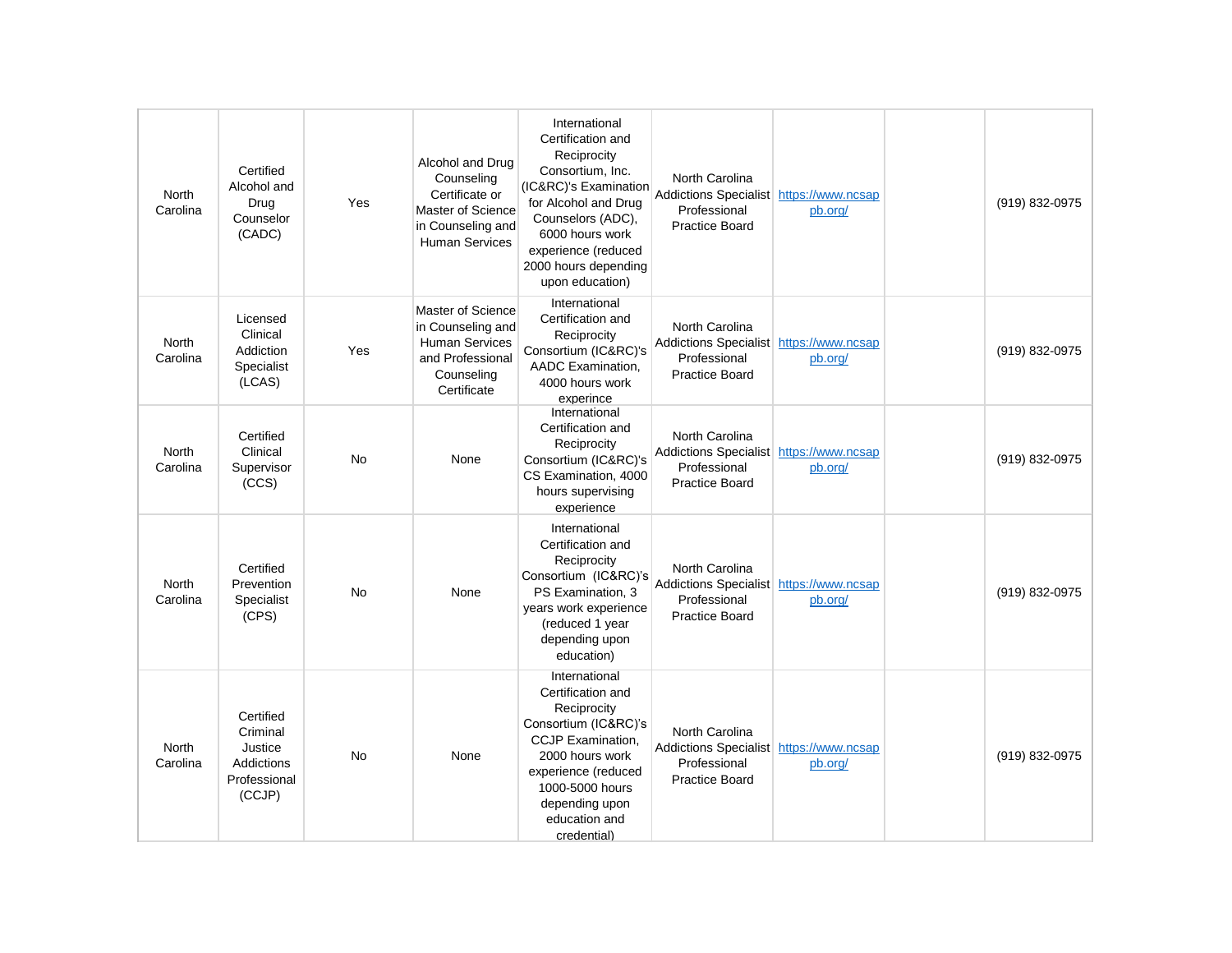| North Dakota | Licensed<br>Addiction<br>Counselor<br>(LAC)                                  | <b>No</b> | None                                                                   | <b>National Certification</b><br>Commission for<br>Addiction<br>Professionals (NCC<br>AP) National Certified<br>Addiction Counselor,<br>Level II (NCAC II)<br>Examination; 960<br>clinical training hours | North Dakota Board<br>of Addiction<br>Counseling<br>Examiners    | https://www.ndbac board@ndbace.o<br>e.org/ | rg                     | (701) 255-1439 |
|--------------|------------------------------------------------------------------------------|-----------|------------------------------------------------------------------------|-----------------------------------------------------------------------------------------------------------------------------------------------------------------------------------------------------------|------------------------------------------------------------------|--------------------------------------------|------------------------|----------------|
| North Dakota | Licensed<br>Master<br>Addiction<br>Counselor<br>(LMAC)                       | <b>No</b> | None                                                                   | National Association<br>for Alcoholism and<br>Drug Abuse<br>Counselors (NAADAC)<br><b>Master Addiction</b><br>Counselor (MAC)<br>Examination, 2000<br>hours work experience                               | North Dakota Board<br>of Addiction<br>Counseling<br>Examiners    | https://www.ndbac board@ndbace.o<br>e.org/ | rg                     | (701) 255-1439 |
| North Dakota | Licensed<br>Addiction<br>Counselors-<br>Clinical<br>Supervisor<br>$(LAC-CS)$ | <b>No</b> | None                                                                   | Hold an LAC, 6000<br>hours work experience                                                                                                                                                                | North Dakota Board<br>of Addiction<br>Counseling<br>Examiners    | https://www.ndbac board@ndbace.o<br>e.org/ | <u>rg</u>              | (701) 255-1439 |
| Ohio         | <b>Ohio Certified</b><br>Prevention<br>Specialist<br>(OCPS)                  | <b>No</b> | None                                                                   | International<br>Certification and<br>Reciprocity<br>Consortium (IC&RC)'s<br>PS Examination. 1<br>year work experience                                                                                    | <b>Ohio Chemical</b><br>Dependency<br>Professionals Board        | https://ocdp.ohio.g<br>ov/                 | info@ocdp.ohio.<br>gov | (614) 387-1110 |
| Ohio         | <b>Ohio Certified</b><br>Prevention<br>Consultant<br>(OCPC)                  | <b>No</b> | None                                                                   | International<br>Certification and<br>Reciprocity<br>Consortium (IC&RC)'s<br>PC Examination, 3<br>years work experience                                                                                   | <b>Ohio Chemical</b><br>Dependency<br><b>Professionals Board</b> | https://ocdp.ohio.g<br>ov/                 | info@ocdp.ohio.<br>gov | (614) 387-1110 |
| Ohio         | Licensed<br>Chemical<br>Dependency<br>Counselor II<br>(LCDCII)               | Yes       | <b>Master of Science</b><br>in Counseling and<br><b>Human Services</b> | International<br>Certification and<br>Reciprocity<br>Consortium (IC&RC)'s<br>ADC Examination. 1<br>year work experience                                                                                   | <b>Ohio Chemical</b><br>Dependency<br>Professionals Board        | https://ocdp.ohio.g<br>ov/                 | info@ocdp.ohio.<br>gov | (614) 387-1110 |
| Ohio         | Licensed<br>Chemical<br>Dependency<br>Counselor III<br>(LCDCIII)             | Yes       | Master of Science<br>in Counseling and<br><b>Human Services</b>        | International<br>Certification and<br>Reciprocity<br>Consortium (IC&RC)'s<br>ADC Examination, 1<br>year work experience                                                                                   | <b>Ohio Chemical</b><br>Dependency<br>Professionals Board        | https://ocdp.ohio.g info@ocdp.ohio.<br>ov/ | gov                    | (614) 387-1110 |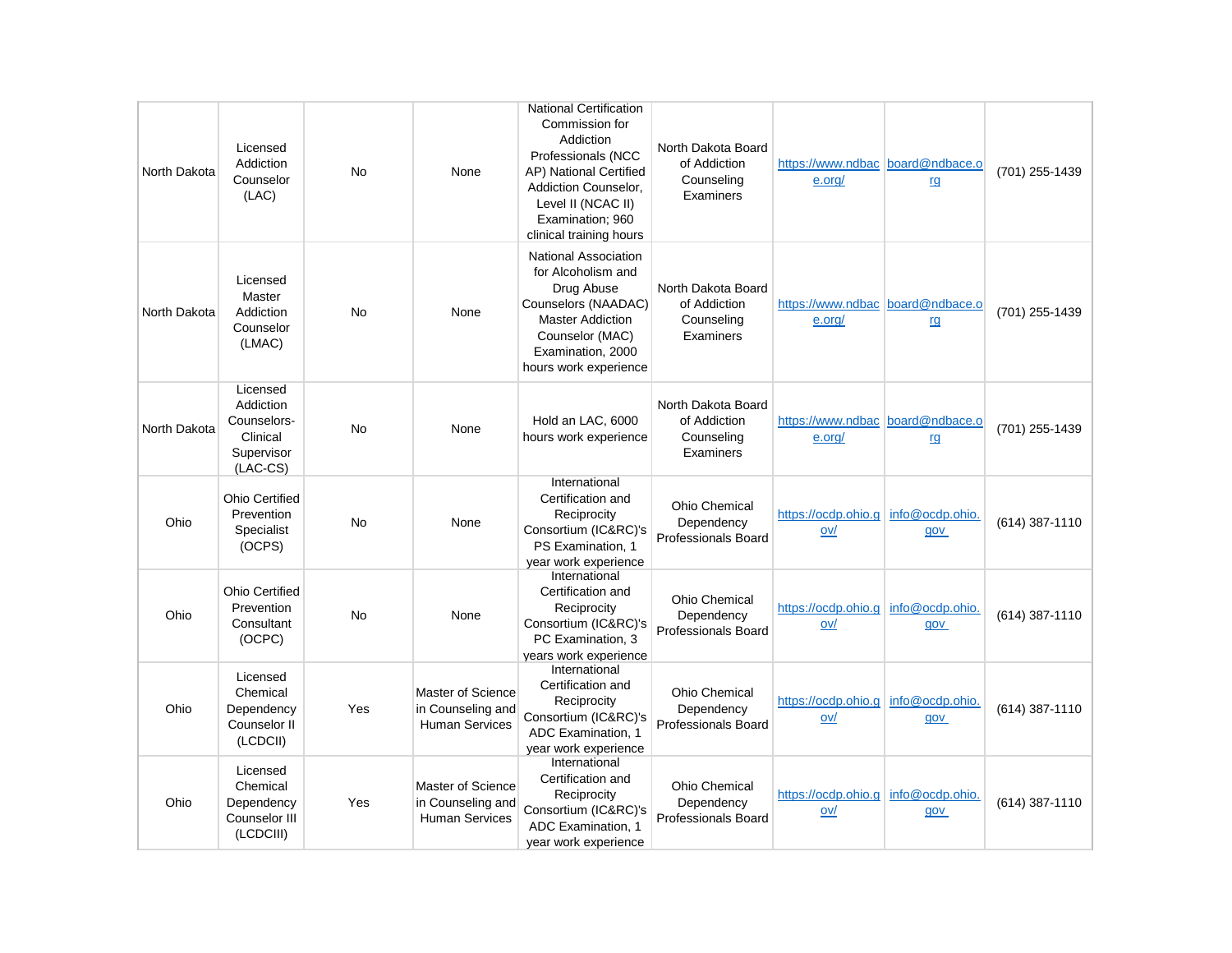| Ohio     | Licensed<br>Independent<br>Chemical<br>Dependency<br>Counselor<br>(LICDC)                              | <b>No</b> | None                                                            | International<br>Certification and<br>Reciprocity<br>Consortium (IC&RC)'s<br>ADC Examination, 1<br>year work experience                                                                                                                                                          | <b>Ohio Chemical</b><br>Dependency<br>Professionals Board                                            | https://ocdp.ohio.g   info@ocdp.ohio.<br>ov/         | gov                    | (614) 387-1110 |
|----------|--------------------------------------------------------------------------------------------------------|-----------|-----------------------------------------------------------------|----------------------------------------------------------------------------------------------------------------------------------------------------------------------------------------------------------------------------------------------------------------------------------|------------------------------------------------------------------------------------------------------|------------------------------------------------------|------------------------|----------------|
| Ohio     | Licensed<br>Independent<br>Chemical<br>Dependency<br>Counselor<br>Clinical<br>Supervisor<br>(LICDC-CS) | No        | None                                                            | International<br>Certification &<br>Reciprocity<br>Consortium (IC&RC)'s<br><b>ADC Examination:</b><br>International<br>Certification &<br>Reciprocity<br>Consortium (IC&RC)'s<br>CS Examination;<br>10000 hours of work<br>experience, 4000<br>hours of which as a<br>supervisor | <b>Ohio Chemical</b><br>Dependency<br><b>Professionals Board</b>                                     | https://ocdp.ohio.g<br>ov/                           | info@ocdp.ohio.<br>gov | (614) 387-1110 |
| Oklahoma | Certified<br>Alcohol and<br>Drug<br>Counselor<br>(CADC)                                                | Yes       | Master of Science<br>in Counseling and<br><b>Human Services</b> | Examination, 2 years<br>work experience                                                                                                                                                                                                                                          | Oklahoma Board of<br><b>Licensed Alcohol</b><br>and Drug<br>Counselors                               | https://www.okdruglinfo@okdrugcou<br>counselors.org/ | nselors.org            | (405) 521-0779 |
| Oklahoma | Licensed<br>Alcohol and<br>Drug<br>Counselor<br>(LADC)                                                 | No        | None                                                            | Examination, 1 year<br>work experience                                                                                                                                                                                                                                           | Oklahoma Board of<br><b>Licensed Alcohol</b><br>and Drug<br>Counselors                               | https://www.okdruglinfo@okdrugcou<br>counselors.org/ | nselors.org            | (405) 521-0779 |
| Oklahoma | Licensed<br>Alcohol and<br>Drug<br>Counselor/Me<br>ntal Health<br>(LADC/MH)                            | No        | None                                                            | Examination, 1 year<br>work experience                                                                                                                                                                                                                                           | Oklahoma Board of<br><b>Licensed Alcohol</b><br>and Drug<br>Counselors                               | https://www.okdrug info@okdrugcou<br>counselors.org/ | nselors.org            | (405) 521-0779 |
| Oklahoma | Certified<br>Prevention<br>Specialist<br>(CPS)                                                         | <b>No</b> | None                                                            | International<br>Certification and<br>Reciprocity<br>Consortium (IC&RC)'s<br>PS Examination, 2000<br>hours work experience                                                                                                                                                       | Oklahoma Drug &<br>Alcohol Professional<br>Counselor<br><b>Certification Board</b>                   | https://www.odapc<br>a.org/                          |                        | (405) 793-1545 |
| Oklahoma | Associate<br>Prevention<br>Specialist<br>(APS)                                                         | <b>No</b> | None                                                            | 2000 hours work<br>experience                                                                                                                                                                                                                                                    | Oklahoma Drug &<br>Alcohol Professional https://www.odapc<br>Counselor<br><b>Certification Board</b> | a.org/                                               |                        | (405) 793-1545 |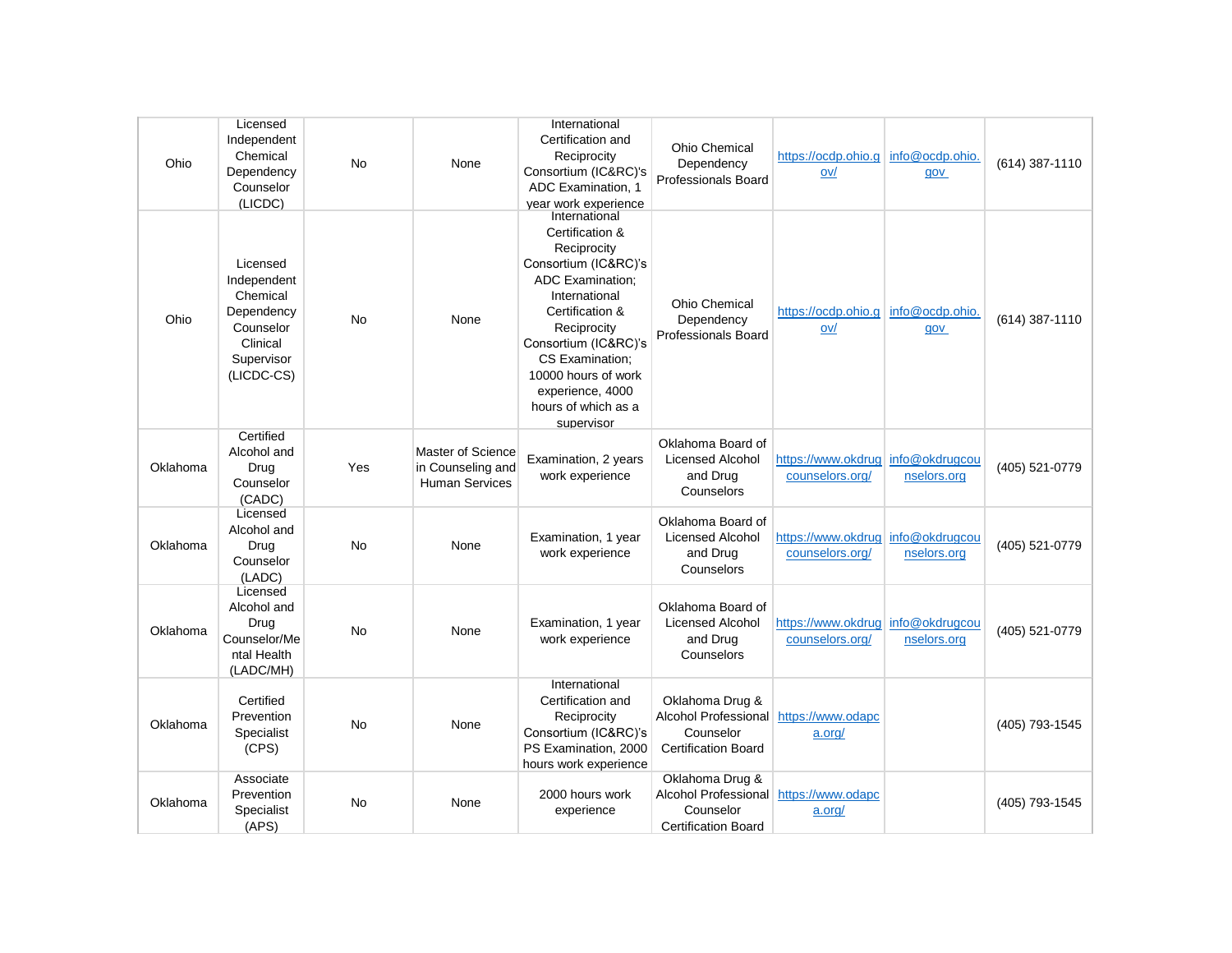| Oregon | Certified<br>Alcohol and<br>Drug<br>Counselor I<br>(CADC I)     | <b>No</b> | None | <b>National Certification</b><br>Commission for<br>Addiction<br>Professionals (NCC<br>AP) National Certified<br>Addiction Counselor.<br>Level I (NCAC I); 1000<br>hours work experience                                            | Mental Health and<br>Addiction<br><b>Certification Board</b><br>of Oregon | https://www.mhacb   mhacbo@mhacb<br>o.org/en/ | o.org | (503) 231-8164 |
|--------|-----------------------------------------------------------------|-----------|------|------------------------------------------------------------------------------------------------------------------------------------------------------------------------------------------------------------------------------------|---------------------------------------------------------------------------|-----------------------------------------------|-------|----------------|
| Oregon | Certified<br>Alcohol and<br>Drug<br>Counselor II<br>(CADC II)   | No        | None | <b>National Certification</b><br>Commission for<br>Addiction<br>Professionals (NCC<br>AP) National Certified<br>Addiction Counselor,<br>Level II (NCAC II);<br>Written Jurisprudence<br>Ethics Exa;, 4000<br>hours work experience | Mental Health and<br>Addiction<br>Certification Board<br>of Oregon        | https://www.mhacb   mhacbo@mhacb<br>o.org/en/ | o.org | (503) 231-8164 |
| Oregon | Certified<br>Alcohol and<br>Drug<br>Counselor III<br>(CADC III) | No        | None | <b>National Association</b><br>for Alcoholism and<br>Drug Abuse<br>Counselors (NAADAC)<br><b>Master Addiction</b><br>Counselor (MAC)<br>Examination, Written<br>Jurisprudence Ethics<br>Exam, 6000 hours<br>work experience        | Mental Health and<br>Addiction<br><b>Certification Board</b><br>of Oregon | https://www.mhacb   mhacbo@mhacb<br>o.org/en/ | o.org | (503) 231-8164 |
| Oregon | Certified<br>Prevention<br>Specialist<br>(CPS)                  | No        | None | International<br>Certification and<br>Reciprocity<br>Consortium (IC&RC)'s<br>PS Examination, 2000<br>hours work experience                                                                                                         | Mental Health and<br>Addiction<br><b>Certification Board</b><br>of Oregon | https://www.mhacb   mhacbo@mhacb<br>o.org/en/ | o.org | (503) 231-8164 |
| Oregon | Certified<br>Recovery<br>Mentor (CRM)                           | <b>No</b> | None | 2 years personal<br>recovery                                                                                                                                                                                                       | Mental Health and<br>Addiction<br><b>Certification Board</b><br>of Oregon | https://www.mhacb mhacbo@mhacb<br>o.org/en/   | o.org | (503) 231-8164 |
| Oregon | Certified<br>Recovery<br>Mentor II<br>(CRM II)                  | No        | None | International<br>Certification and<br>Reciprocity<br>Consortium (IC&RC)'s<br>PR Examination, 500<br>hours work experience                                                                                                          | Mental Health and<br>Addiction<br><b>Certification Board</b><br>of Oregon | https://www.mhacb mhacbo@mhacb<br>o.org/en/   | o.org | (503) 231-8164 |
| Oregon | Certified<br>Gambling<br>Recovery<br>Mentor<br>(CGRM)           | <b>No</b> | None | 2 years personal<br>recovery                                                                                                                                                                                                       | Mental Health and<br>Addiction<br><b>Certification Board</b><br>of Oregon | https://www.mhacb mhacbo@mhacb<br>o.org/en/   | o.org | (503) 231-8164 |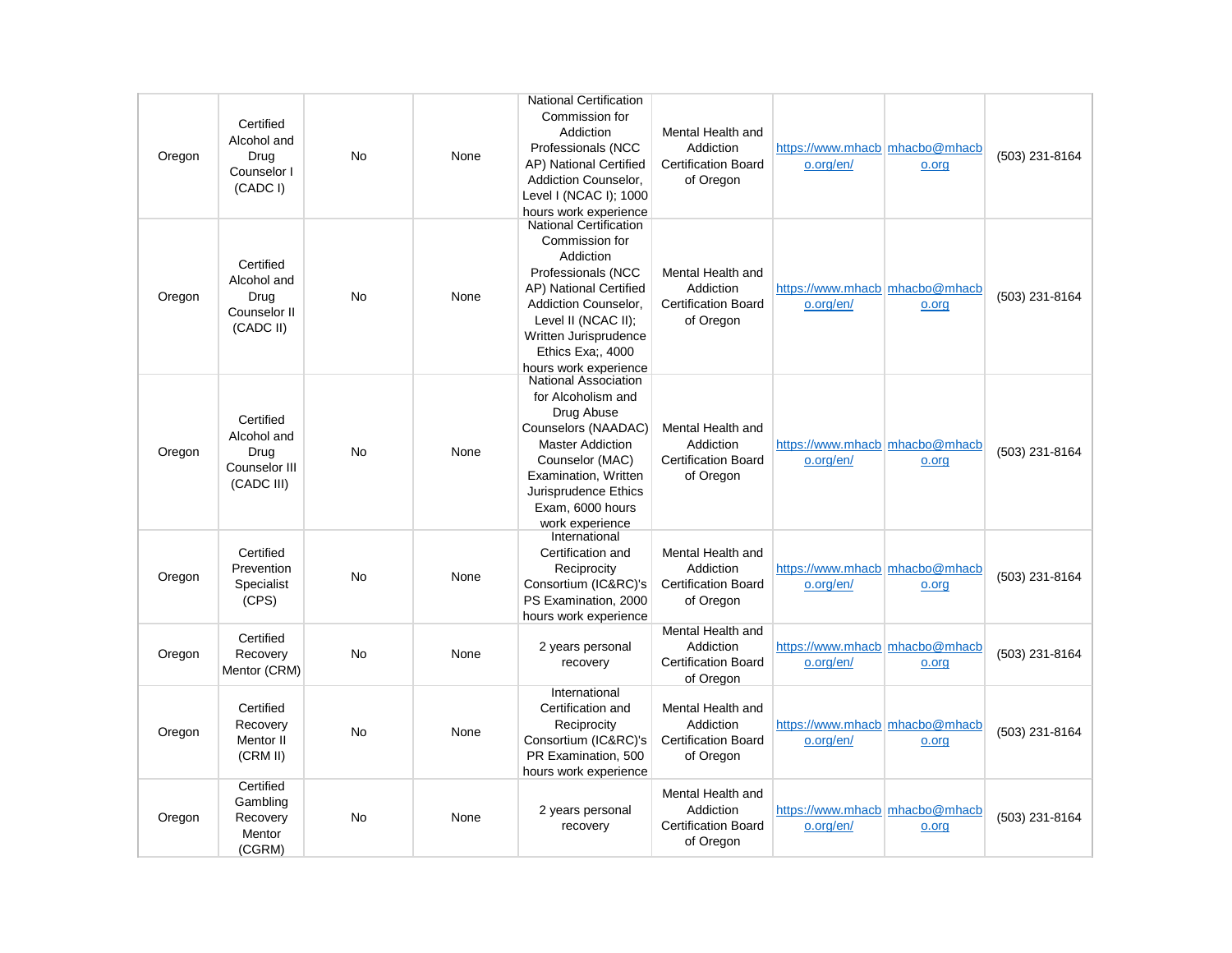| Oregon       | Certified<br>Gambling<br>Addiction<br>Counselor I<br>(CGAC I)   | <b>No</b> | None                                                                                                                | <b>International Gambling</b><br><b>Counselor Certification</b><br>Board's International<br>Certification<br><b>Examination for</b><br><b>Gambling Counselors:</b><br>500 hours work<br>experience | Mental Health and<br>Addiction<br><b>Certification Board</b><br>of Oregon | https://www.mhacb   mhacbo@mhacb<br>o.org/en/    | o.org | (503) 231-8164 |
|--------------|-----------------------------------------------------------------|-----------|---------------------------------------------------------------------------------------------------------------------|----------------------------------------------------------------------------------------------------------------------------------------------------------------------------------------------------|---------------------------------------------------------------------------|--------------------------------------------------|-------|----------------|
| Oregon       | Certified<br>Gambling<br>Addiction<br>Counselor II<br>(CGAC II) | <b>No</b> | None                                                                                                                | International Gambling<br><b>Counselor Certification</b><br>Board's International<br>Certification<br>Examination for<br><b>Gambling Counselors;</b><br>2000 hours work<br>experience              | Mental Health and<br>Addiction<br><b>Certification Board</b><br>of Oregon | https://www.mhacb mhacbo@mhacb<br>o.org/en/      | o.org | (503) 231-8164 |
| Pennsylvania | <b>Certified Peer</b><br>Specialist<br>(CPS)                    | <b>No</b> | None                                                                                                                | <b>Certified Peer</b><br><b>Specialist Examination</b><br>developed by PCB, 12<br>months work<br>experience (reduced<br>12 months depending<br>upon education)                                     | Pennsylvania<br><b>Certification Board</b>                                | https://www.pacert info@pacertboar<br>board.org/ | d.org | (717) 540-4455 |
| Pennsylvania | Certified<br>Recovery<br>Specialist<br>(CRS)                    | <b>No</b> | None                                                                                                                | <b>PCB Examination for</b><br><b>Certified Recovery</b><br>Specialist; 18 months<br>personal, lived<br>experience                                                                                  | Pennsvlvania<br><b>Certification Board</b>                                | https://www.pacert info@pacertboar<br>board.org/ | d.org | (717) 540-4455 |
| Pennsylvania | Certified<br>Recovery<br>Specialist<br>Supervisor<br>(CRSS)     | <b>No</b> | None                                                                                                                | PCB Examination for<br><b>Certified Recovery</b><br>Specialist; 2 years<br>work experience, 1<br>year supervisory<br>experience                                                                    | Pennsylvania<br><b>Certification Board</b>                                | https://www.pacert info@pacertboar<br>board.org/ | d.org | (717) 540-4455 |
| Pennsylvania | Certified<br>Family<br>Recovery<br>Specialist<br>(CFRS)         | No        | None                                                                                                                | Personal experience                                                                                                                                                                                | Pennsylvania<br><b>Certification Board</b>                                | https://www.pacert info@pacertboar<br>board.org/ | d.org | (717) 540-4455 |
| Pennsylvania | <b>Certified Allied</b><br>Addiction<br>Practitioner<br>(CAAP)  | Yes       | Alcohol and Drug<br>Counseling<br>Certificate or<br>Master of Science<br>in Counseling and<br><b>Human Services</b> | <b>PCB Examination for</b><br>CAAPs, 2 years work<br>experience                                                                                                                                    | Pennsylvania<br><b>Certification Board</b>                                | https://www.pacert info@pacertboar<br>board.org/ | d.org | (717) 540-4455 |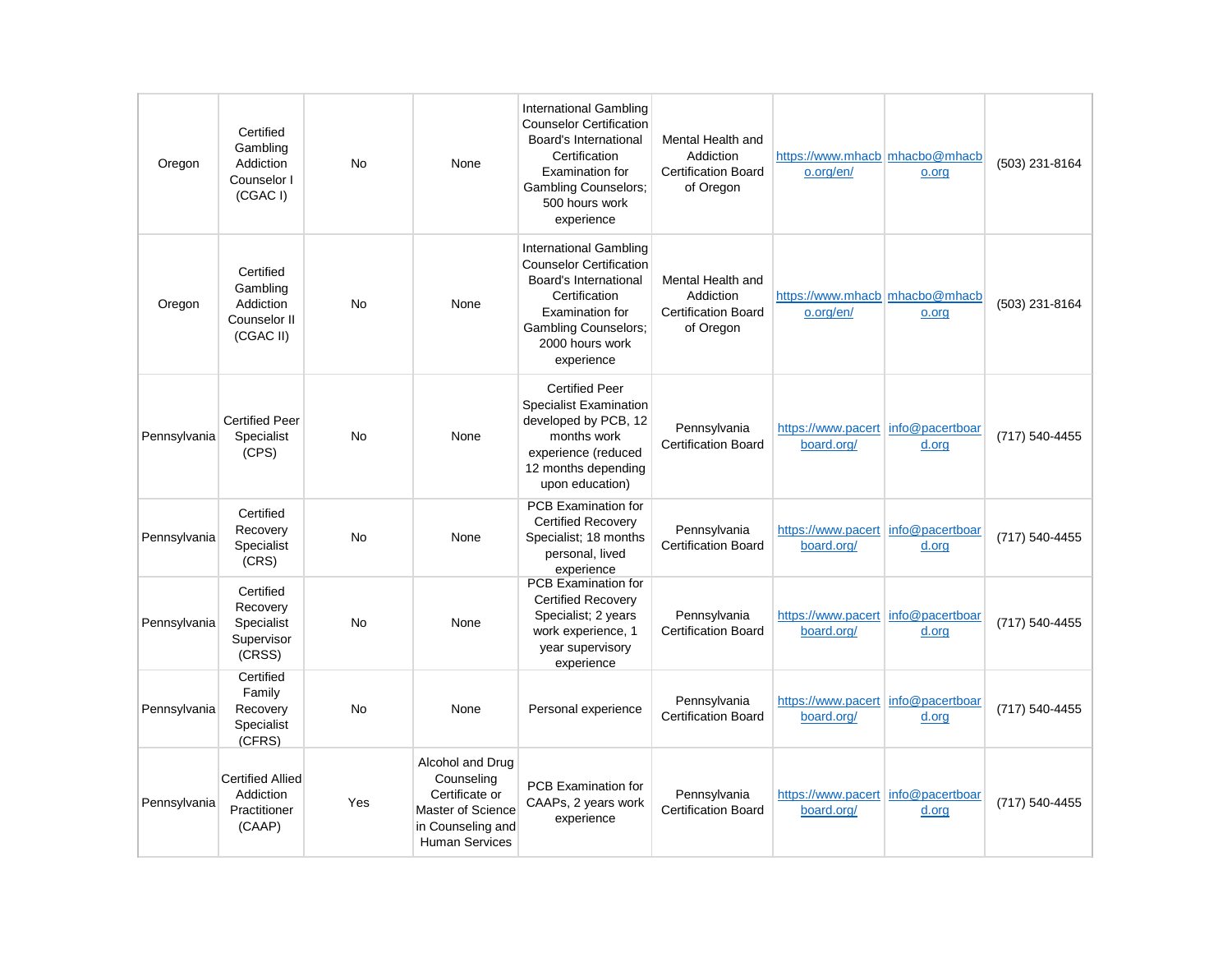| Pennsylvania | Associate<br>Addiction<br>Counselor<br>(AAC)                         | Yes            | Alcohol and Drug<br>Counseling<br>Certificate or<br>Master of Science<br>in Counseling and<br><b>Human Services</b> | 1 year work experience                                                                                                                                                                                                                                     | Pennsylvania<br><b>Certification Board</b> | https://www.pacert info@pacertboar<br>board.org/   | d.org                    | (717) 540-4455 |
|--------------|----------------------------------------------------------------------|----------------|---------------------------------------------------------------------------------------------------------------------|------------------------------------------------------------------------------------------------------------------------------------------------------------------------------------------------------------------------------------------------------------|--------------------------------------------|----------------------------------------------------|--------------------------|----------------|
| Pennsylvania | Certified<br>Associate<br>Addiction<br>Counselor<br>(CAAC)           | Yes            | Alcohol and Drug<br>Counseling<br>Certificate or<br>Master of Science<br>in Counseling and<br><b>Human Services</b> | International<br>Certification and<br>Reciprocity<br>Consortium (IC&RC)'s<br>ADC Examination, 3<br>years work experience                                                                                                                                   | Pennsylvania<br><b>Certification Board</b> | https://www.pacert info@pacertboar<br>board.org/   | d.org                    | (717) 540-4455 |
| Pennsylvania | Certified<br>Alcohol and<br>Drug<br>Counselor<br>(CADC)              | Yes            | Alcohol and Drug<br>Counseling<br>Certificate or<br>Master of Science<br>in Counseling and<br><b>Human Services</b> | International<br>Certification and<br>Reciprocity<br>Consortium (IC&RC)'s<br>ADC Examination, 3<br>years work experience<br>(reduced 1 year<br>depending upon<br>education)                                                                                | Pennsylvania<br><b>Certification Board</b> | https://www.pacert info@pacertboar<br>board.org/   | d.org                    | (717) 540-4455 |
| Pennsylvania | Certified<br>Advanced<br>Alcohol and<br>Drug<br>Counselor<br>(CAADC) | Yes            | Master of Science<br>in Counseling and<br><b>Human Services</b>                                                     | International<br>Certification and<br>Reciprocity<br>Consortium (IC&RC)'s<br>AADC Examination, 1<br>year work experience                                                                                                                                   | Pennsylvania<br><b>Certification Board</b> | https://www.pacert<br>board.org/                   | info@pacertboar<br>d.org | (717) 540-4455 |
| Pennsylvania | Certified<br>Clinical<br>Supervisor<br>(CCS)                         | <b>No</b>      | None                                                                                                                | Hold a CAAC, CAADC,<br>CCDP, CCDPD, or<br>CCJP (not necessary<br>with a master's<br>degree); International<br>Certification and<br>Reciprocity<br>Consortium (IC&RC)'s<br>CS Examination; 5<br>years work<br>experience, 2 years<br>supervisory experience | Pennsylvania<br><b>Certification Board</b> | https://www.pacert info@pacertboar<br>board.org/   | d.org                    | (717) 540-4455 |
| Pennsylvania | Certified<br>Prevention<br>Specialist<br>(CPS)                       | N <sub>0</sub> | None                                                                                                                | International<br>Certification and<br>Reciprocity<br>Consortium (IC&RC)'s<br>PS Examination, 2<br>years work experience                                                                                                                                    | Pennsylvania<br><b>Certification Board</b> | https://www.pacert   info@pacertboar<br>board.org/ | d.org                    | (717) 540-4455 |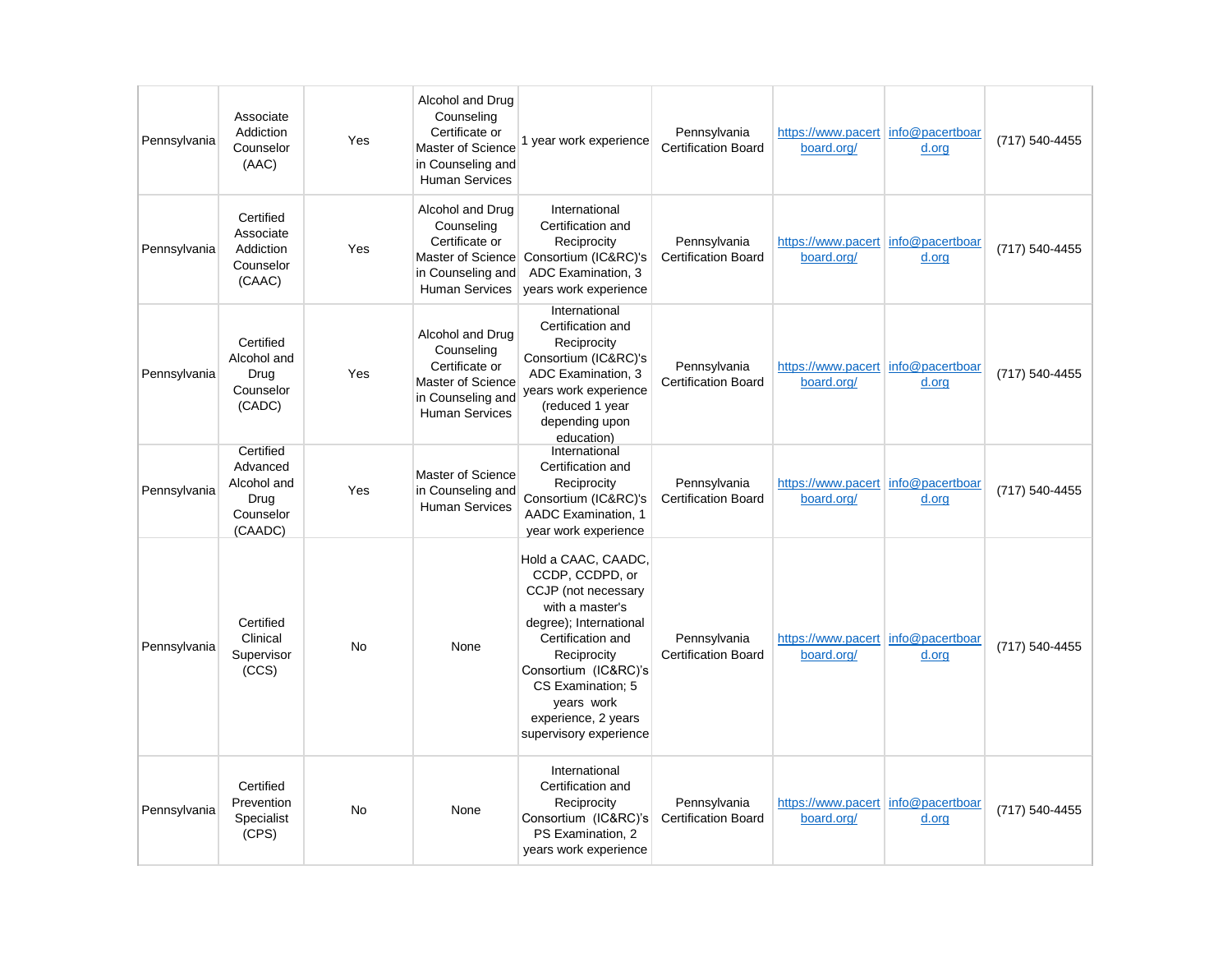| Pennsylvania | Certified<br>Intervention<br>Professional<br>(CIP)                   | No  | None                                                                                                                       | Portfolio, 2 years work<br>experience                                                                                                                                           | Pennsylvania<br>Certification Board                                                           | https://www.pacert<br>board.org/                   | info@pacertboar<br>d.org | (717) 540-4455 |
|--------------|----------------------------------------------------------------------|-----|----------------------------------------------------------------------------------------------------------------------------|---------------------------------------------------------------------------------------------------------------------------------------------------------------------------------|-----------------------------------------------------------------------------------------------|----------------------------------------------------|--------------------------|----------------|
| Puerto Rico  | Certified<br>Addiction<br>Counselor I<br>(CAC I)                     | Yes | Alcohol and Drug<br>Counseling<br>Certificate or<br><b>Master of Science</b><br>in Counseling and<br><b>Human Services</b> | 1 year work experience                                                                                                                                                          | Junta<br>de Certificación para<br>Profesionales en Ad<br>icción y Alcoholismo<br>de P.R. Inc. | http://www.jcpaapr.<br>org/index.html              | info@jcpaapr.org         | (787) 918-3039 |
| Puerto Rico  | Certified<br>Addiction<br>Counselor II<br>(CAC II)                   | Yes | Alcohol and Drug<br>Counseling<br>Certificate or<br>Master of Science<br>in Counseling and<br><b>Human Services</b>        | 4000 hours work<br>experience (reduced<br>2000 hours depending<br>upon education)                                                                                               | Junta<br>de Certificación para<br>Profesionales en Ad<br>icción y Alcoholismo<br>de P.R. Inc. | http://www.jcpaapr.<br>org/index.html              | info@icpaapr.org         | (787) 918-3039 |
| Puerto Rico  | Certified<br>Addiction<br>Counselor III<br>(CAC III)                 | Yes | Alcohol and Drug<br>Counseling<br>Certificate or<br>Master of Science<br>in Counseling and<br><b>Human Services</b>        | 6000 hours work<br>experience (reduced<br>1000-2000 hours<br>depending upon<br>education)                                                                                       | Junta<br>de Certificación para<br>Profesionales en Ad<br>icción y Alcoholismo<br>de P.R. Inc. | http://www.jcpaapr.<br>org/index.html              | info@jcpaapr.org         | (787) 918-3039 |
| Rhode Island | Provisional<br>Alcohol and<br>Drug<br>Counselor<br>(PADC)            | Yes | Alcohol and Drug<br>Counseling<br>Certificate or<br><b>Master of Science</b><br>in Counseling and<br><b>Human Services</b> | 1 year work experience                                                                                                                                                          | Rhode Island<br><b>Certification Board</b>                                                    | https://www.ricertb info@ricertboard.<br>oard.org/ | org                      | (401) 349-3822 |
| Rhode Island | Certified<br>Alcohol and<br>Drug<br>Counselor<br>(CADC)              | Yes | Alcohol and Drug<br>Counseling<br>Certificate or<br>Master of Science<br>in Counseling and<br><b>Human Services</b>        | International<br>Certification and<br>Reciprocity<br>Consortium (IC&RC)'s<br>ADC Examination, 3<br>years work experience<br>(reduced .5-2 years<br>depending upon<br>education) | Rhode Island<br><b>Certification Board</b>                                                    | https://www.ricertb<br>oard.org/                   | info@ricertboard.<br>org | (401) 349-3822 |
| Rhode Island | Certified<br>Advanced<br>Alcohol and<br>Drug<br>Counselor<br>(CAADC) | Yes | Master of Science<br>in Counseling and<br><b>Human Services</b>                                                            | International<br>Certification and<br>Reciprocity<br>Consortium (IC&RC)'s<br><b>AADC Examination, 1</b><br>year work experience                                                 | Rhode Island<br><b>Certification Board</b>                                                    | https://www.ricertb<br>oard.org/                   | info@ricertboard.<br>org | (401) 349-3822 |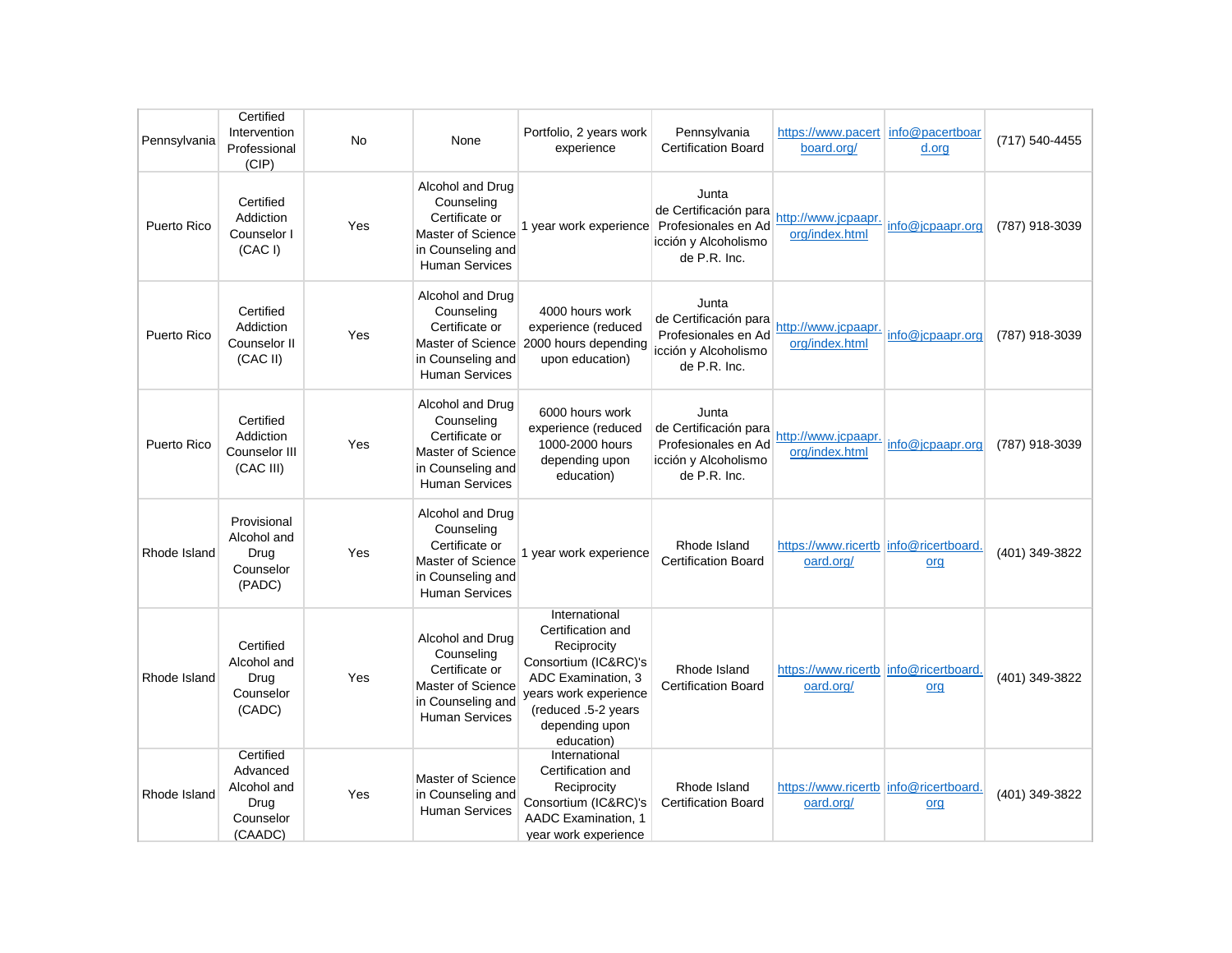| Rhode Island | Certified<br>Clinical<br>Supervisor<br>(CCS)                 | No | None | Hold a CADC,<br>CAADC, CCDP,<br>CCDPD, or CCJP;<br>International<br>Certification and<br>Reciprocity<br>Consortium (IC&RC)'s<br>CS Examination; 5<br>years work<br>experience, 2 years<br>supervisory experience                | Rhode Island<br><b>Certification Board</b> | https://www.ricertb info@ricertboard.<br>oard.org/                | org | (401) 349-3822 |
|--------------|--------------------------------------------------------------|----|------|---------------------------------------------------------------------------------------------------------------------------------------------------------------------------------------------------------------------------------|--------------------------------------------|-------------------------------------------------------------------|-----|----------------|
| Rhode Island | Certified<br>Prevention<br>Specialist<br>(CPS)               | No | None | International<br>Certification and<br>Reciprocity<br>Consortium (IC&RC)'s<br>PS Examination, 1<br>year work experience                                                                                                          | Rhode Island<br><b>Certification Board</b> | https://www.ricertb info@ricertboard.<br>oard.org/                | org | (401) 349-3822 |
| Rhode Island | Associate<br>Prevention<br>Specialist<br>(APS)               | No | None | 200 hours work<br>experience                                                                                                                                                                                                    | Rhode Island<br><b>Certification Board</b> | https://www.ricertb info@ricertboard.<br>oard.org/                | org | (401) 349-3822 |
| Rhode Island | Advanced<br>Prevention<br>Specialist<br>(ACPS)               | No | None | Hold a CPS,<br>International<br>Certification and<br>Reciprocity<br>Consortium (IC&RC)'s<br>PS Examination, 3<br>years work experience                                                                                          | Rhode Island<br><b>Certification Board</b> | https://www.ricertb linfo@ricertboard.<br>oard.org/               | org | (401) 349-3822 |
| Rhode Island | <b>Certified Peer</b><br>Recovery<br>Specialist<br>(CPRS)    | No | None | International<br>Certification and<br>Reciprocity<br>Consortium (IC&RC)'s<br>PRS Examination, 500<br>hours volunteer or<br>work experience                                                                                      | Rhode Island<br><b>Certification Board</b> | https://www.ricertb info@ricertboard.<br>oard.org/                | org | (401) 349-3822 |
| Rhode Island | Student<br>Assistant<br>Counselor<br>(SAC)                   | No | None | 1350 hours in a<br><b>BHDDH</b> (The Rhode<br><b>Island Department of</b><br>Behavioral Health,<br>Developmental<br>Disabilities and<br>Hospitals) Student<br>Assistance Counselor<br>Program within the last<br>five (5) years | Rhode Island<br><b>Certification Board</b> | https://www.ricertb info@ricertboard.<br>oard.org/                | org | (401) 349-3822 |
| Rhode Island | Licensed<br>Chemical<br>Dependency<br>Professional<br>(LCDP) | No | None | Hold an ACDP or<br><b>ACDPII</b>                                                                                                                                                                                                | Rhode Island<br>Department of<br>Health    | https://health.ri.gov<br>/licenses/detail.php<br>?id=282#section1 |     | (401) 222-5960 |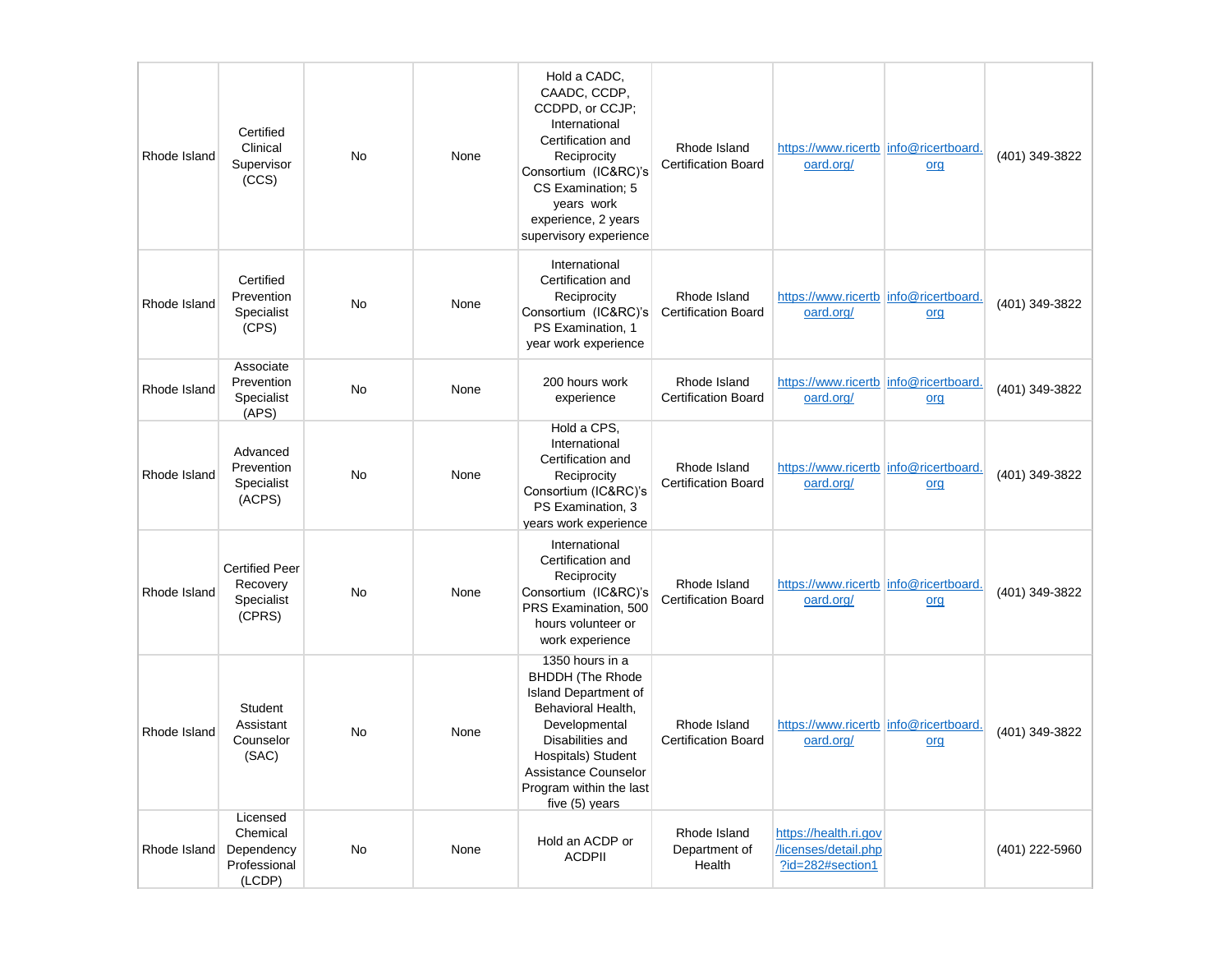| Rhode Island      | Licensed<br>Chemical<br>Dependency<br>Clinical<br>Supervisor<br>(LCDCS) | No        | None                  | Hold an ACDP or<br>ACDPII, and a CDCS                                                                                                                                                                                                                                                                                                                                                  | Rhode Island<br>Department of<br>Health                                                                                                                                                                             | https://health.ri.gov<br>licenses/detail.php<br>?id=282#section1 |                               | (401) 222-5960 |
|-------------------|-------------------------------------------------------------------------|-----------|-----------------------|----------------------------------------------------------------------------------------------------------------------------------------------------------------------------------------------------------------------------------------------------------------------------------------------------------------------------------------------------------------------------------------|---------------------------------------------------------------------------------------------------------------------------------------------------------------------------------------------------------------------|------------------------------------------------------------------|-------------------------------|----------------|
| South<br>Carolina | Licensed<br>Addiction<br>Counselor<br>(LAC)<br>Associate                | <b>No</b> | None                  | Advanced Alcohol &<br>Drug Counselors<br>(AADC) Examination<br>administered by the<br>International<br>Certification and<br>Reciprocity<br>Consortium (IC&RC),<br>or Master Addiction<br>Counselor (MAC)<br>examination<br>administered by the<br>NAADAC-National<br>Certification<br>Commission for<br>Addiction<br>Professionals<br>(NAADAC-NCC AP;<br>1120 hours work<br>experience | South Carolina<br><b>Board of Examiners</b><br>for the Licensure of<br>Professional<br>Counselors,<br>Marriage and Family<br>Therapists,<br>Addiction<br>Counselors and<br>Psycho-Educational<br>Specialists        | https://llr.sc.gov/co   Contact.Counsel<br>u/                    | or@llr.sc.gov                 | (803) 896-4658 |
| South<br>Carolina | Licensed<br>Addiction<br>Counselor<br>(LACS)<br>Supervisor              | <b>No</b> | None                  | Hold an LAC; 3 years<br>work experience, 2 of<br>which must be<br>supervisory                                                                                                                                                                                                                                                                                                          | South Carolina<br><b>Board of Examiners</b><br>for the Licensure of<br>Professional<br>Counselors,<br>Marriage and Family<br>Therapists,<br>Addiction<br>Counselors and<br>Psycho-Educational<br><b>Specialists</b> | https://llr.sc.gov/co   Contact.Counsel<br>u/                    | or@llr.sc.gov                 | (803) 896-4658 |
| South<br>Carolina | Alcohol and<br>Drug<br>Counselor<br>(ADC)                               | Yes       | <b>Human Services</b> | International<br>Certification &<br>Reciprocity<br>Master of Science Consortium (IC&RC)'s<br>in Counseling and ADC Examination, oral<br>interview, 2 years full-<br>time or 4000 hours<br>part-time work<br>experience                                                                                                                                                                 | South Carolina<br>Association of<br>Alcoholism and Drug<br><b>Abuse Counselors</b>                                                                                                                                  | http://scaadac.org/                                              | certification@sca<br>adac.org | (803) 540-7527 |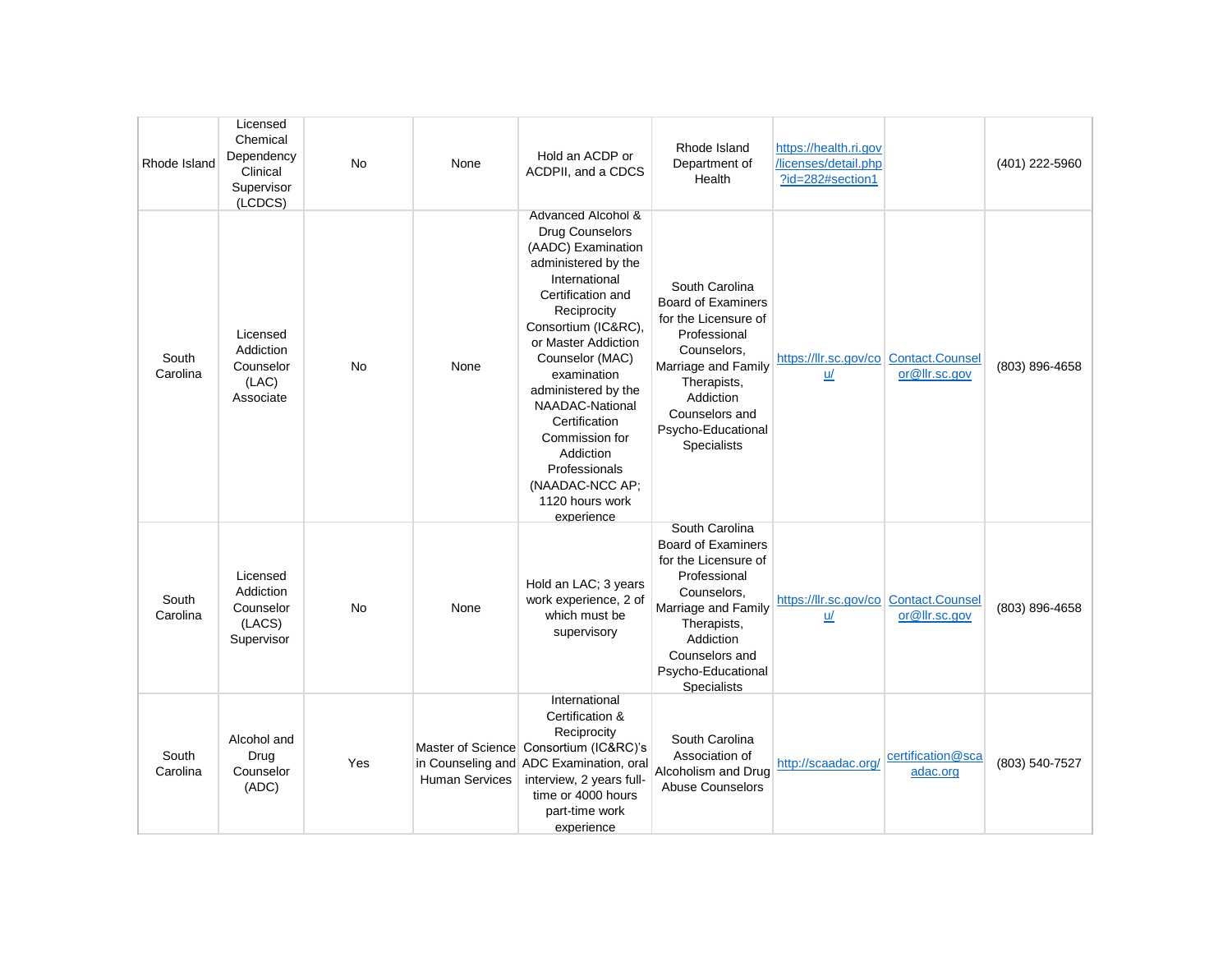| South<br>Carolina | Advanced<br>Alcohol and<br>Drug<br>Counselor<br>(AADC)    | Yes       | in Counseling and<br><b>Human Services</b> | International<br>Certification &<br>Reciprocity<br>Master of Science Consortium (IC&RC)'s<br>AADC Examination,<br>oral interview, 4 years<br>full-time or 8000 hours<br>part-time work<br>experience                     | South Carolina<br>Association of<br>Alcoholism and Drug<br><b>Abuse Counselors</b> | http://scaadac.org/                                       | certification@sca<br>adac.org | (803) 540-7527 |
|-------------------|-----------------------------------------------------------|-----------|--------------------------------------------|--------------------------------------------------------------------------------------------------------------------------------------------------------------------------------------------------------------------------|------------------------------------------------------------------------------------|-----------------------------------------------------------|-------------------------------|----------------|
| South<br>Carolina | Clincal<br>Supervisor<br>(CS)                             | <b>No</b> | None                                       | Hold a AADC;<br>International<br>Certification and<br>Reciprocity<br>Consortium (IC&RC)'s<br>CS Examination; oral<br>interview; 10000 hours<br>work experience, 4000<br>hours of which must be<br>supervisory experience | South Carolina<br>Association of<br>Alcoholism and Drug<br><b>Abuse Counselors</b> | http://scaadac.org/                                       | certification@sca<br>adac.org | (803) 540-7527 |
| South<br>Carolina | <b>Certified Peer</b><br>Support<br>Specialist<br>(CPSS)  | <b>No</b> | None                                       | 1 year lived experience                                                                                                                                                                                                  | South Carolina<br>Association of<br>Alcoholism and Drug<br><b>Abuse Counselors</b> | http://scaadac.org/                                       | certification@sca<br>adac.org | (803) 540-7527 |
| South<br>Carolina | <b>Certified Peer</b><br>Recovery<br>Specialist<br>(CPRS) | <b>No</b> | None                                       | International<br>Certification and<br>Reciprocity<br>Consortium (IC&RC)'s<br>Examination, 500<br>hours volunteer or<br>work experience, 1<br>vear lived experience                                                       | South Carolina<br>Association of<br>Alcoholism and Drug<br><b>Abuse Counselors</b> | http://scaadac.org/                                       | certification@sca<br>adac.org | (803) 540-7527 |
| South Dakota      | Certified<br>Addiction<br>Counselor<br>(CAC)              | <b>No</b> | None                                       | International<br>Certification and<br>Reciprocity<br>Consortium (IC&RC)'s South Dakota Board<br>ADC Examination,<br>8000 hours work<br>experience (reduced<br>2000-6000 hours<br>depending upon<br>education)            | of Addiction and<br>Prevention<br>Professionals                                    | https://dss.sd.gov/li<br>censingboards/bap<br>p/bapp.aspx | bapp@midconet<br>work.com     | (605) 224-1721 |
| South Dakota      | Licensed<br>Addiction<br>Counselor<br>(LAC)               | No        | None                                       | International<br>Certification and<br>Reciprocity<br>Consortium (IC&RC)'s<br>ADC Examination,<br>2000 hours work<br>experience                                                                                           | South Dakota Board<br>of Addiction and<br>Prevention<br>Professionals              | https://dss.sd.gov/li<br>censingboards/bap<br>p/bapp.aspx | bapp@midconet<br>work.com     | (605) 224-1721 |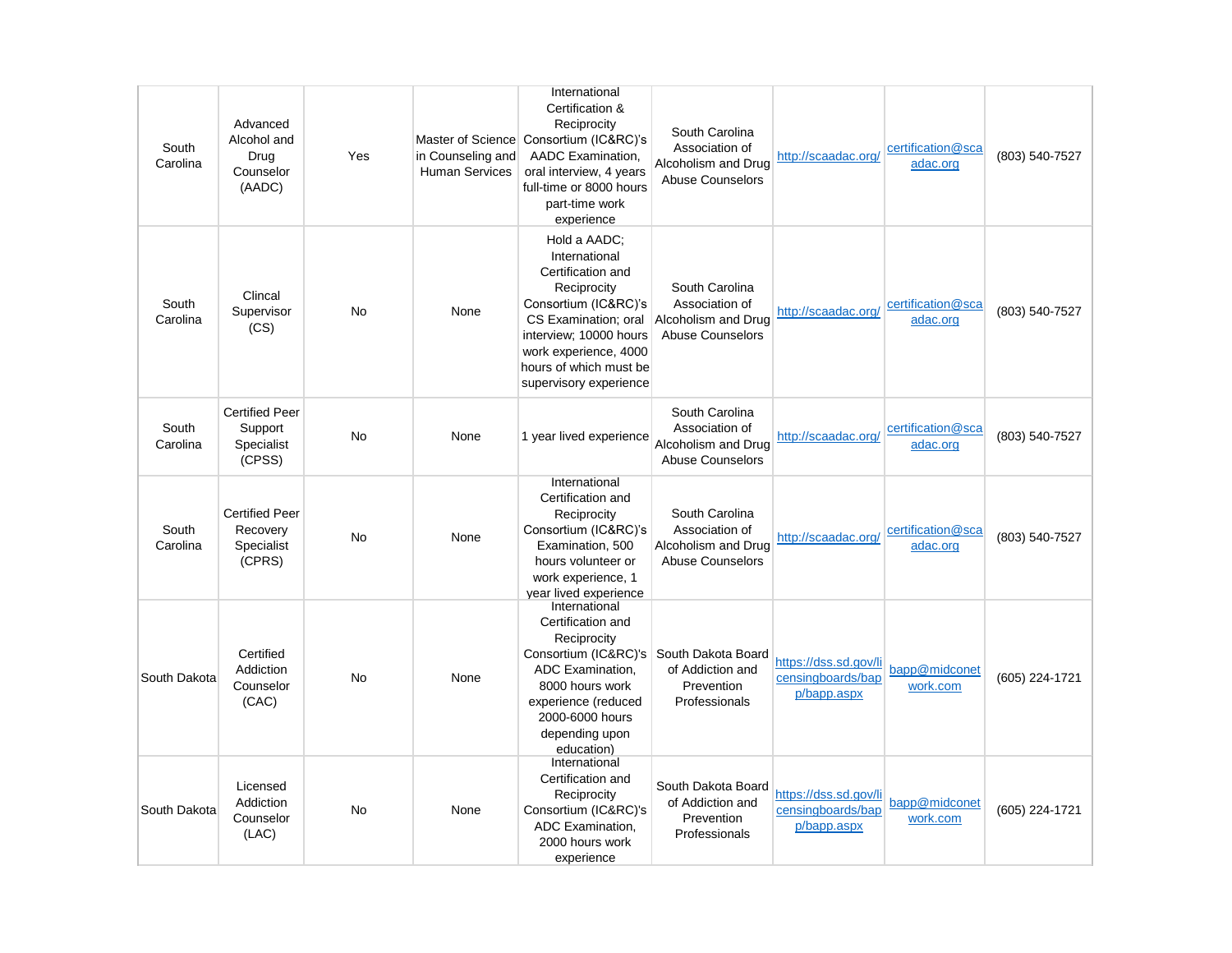| South Dakota | Certified<br>Prevention<br>Specialist<br>(CPS)                 | No  | None                                                                                           | International<br>Certification and<br>Reciprocity<br>Consortium (IC&RC)'s<br>PS Examination, 2000<br>hours work experience                                                                                                                                                                                                                                                                                                                                                    | South Dakota Board<br>of Addiction and<br>Prevention<br>Professionals | https://dss.sd.gov/li<br>censingboards/bap<br>p/bapp.aspx                                                       | bapp@midconet<br>work.com  | (605) 224-1721 |
|--------------|----------------------------------------------------------------|-----|------------------------------------------------------------------------------------------------|-------------------------------------------------------------------------------------------------------------------------------------------------------------------------------------------------------------------------------------------------------------------------------------------------------------------------------------------------------------------------------------------------------------------------------------------------------------------------------|-----------------------------------------------------------------------|-----------------------------------------------------------------------------------------------------------------|----------------------------|----------------|
| Tennessee    | Licensed<br>Alcohol and<br>Drug Abuse<br>Counselor Lev<br>el I | Yes | Alcohol and Drug<br>Counseling<br>Certificate or<br>Master of Science<br><b>Human Services</b> | <b>National Certification</b><br>Commission for<br>Addiction<br>Professionals (NCC<br>AP) National Certified<br>Addiction Counselor,<br>Level I (NCAC I); or<br>National Association<br>for Alcoholism and<br>Drug Abuse<br>in Counseling and Counselors (NAADAC)<br><b>Master Addiction</b><br>Counselor (MAC)<br>Examination;<br>Tennessee<br>jurisprudence<br>examination; and 6000<br>hours work experience                                                               | Tennessee Board of<br>Alcohol & Drug<br><b>Abuse Counselors</b>       | https://www.tn.gov/<br>health/health-<br>program-<br>areas/health-<br>professional-<br>boards/ad-<br>board.html | unit1hrb.health@<br>tn.gov | (615) 741-5735 |
| Tennessee    | Licensed<br>Alcohol and<br>Drug Abuse<br>Counselor<br>Level II | Yes | Master of Science<br><b>Human Services</b>                                                     | <b>National Certification</b><br>Commission for<br>Addiction<br>Professionals (NCC<br>AP) National Certified<br>Addiction Counselor,<br>Level I (NCAC I); or<br><b>National Association</b><br>for Alcoholism and<br>Drug Abuse<br>in Counseling and Counselors (NAADAC)<br><b>Master Addiction</b><br>Counselor (MAC)<br>Examination;<br>Tennessee<br>jurisprudence<br>examination; and 4000<br>hours work experience<br>(reduced 2000 hours<br>depending upon<br>education) | Tennessee Board of<br>Alcohol & Drug<br><b>Abuse Counselors</b>       | https://www.tn.gov/<br>health/health-<br>program-<br>areas/health-<br>professional-<br>boards/ad-<br>board.html | unit1hrb.health@<br>tn.gov | (615) 741-5735 |
| Tennessee    | Qualified<br>Clinical<br>Supervisor<br>(QCS)                   | No  | None                                                                                           | Hold an LPC/MHSP, 5<br>years experience                                                                                                                                                                                                                                                                                                                                                                                                                                       | Tennessee Board of<br>Alcohol & Drug<br>Abuse Counselors              | https://www.tn.gov/<br>health/health-<br>program-<br>areas/health-<br>professional-<br>boards/ad-<br>board.html | unit1hrb.health@<br>tn.gov | (615) 741-5735 |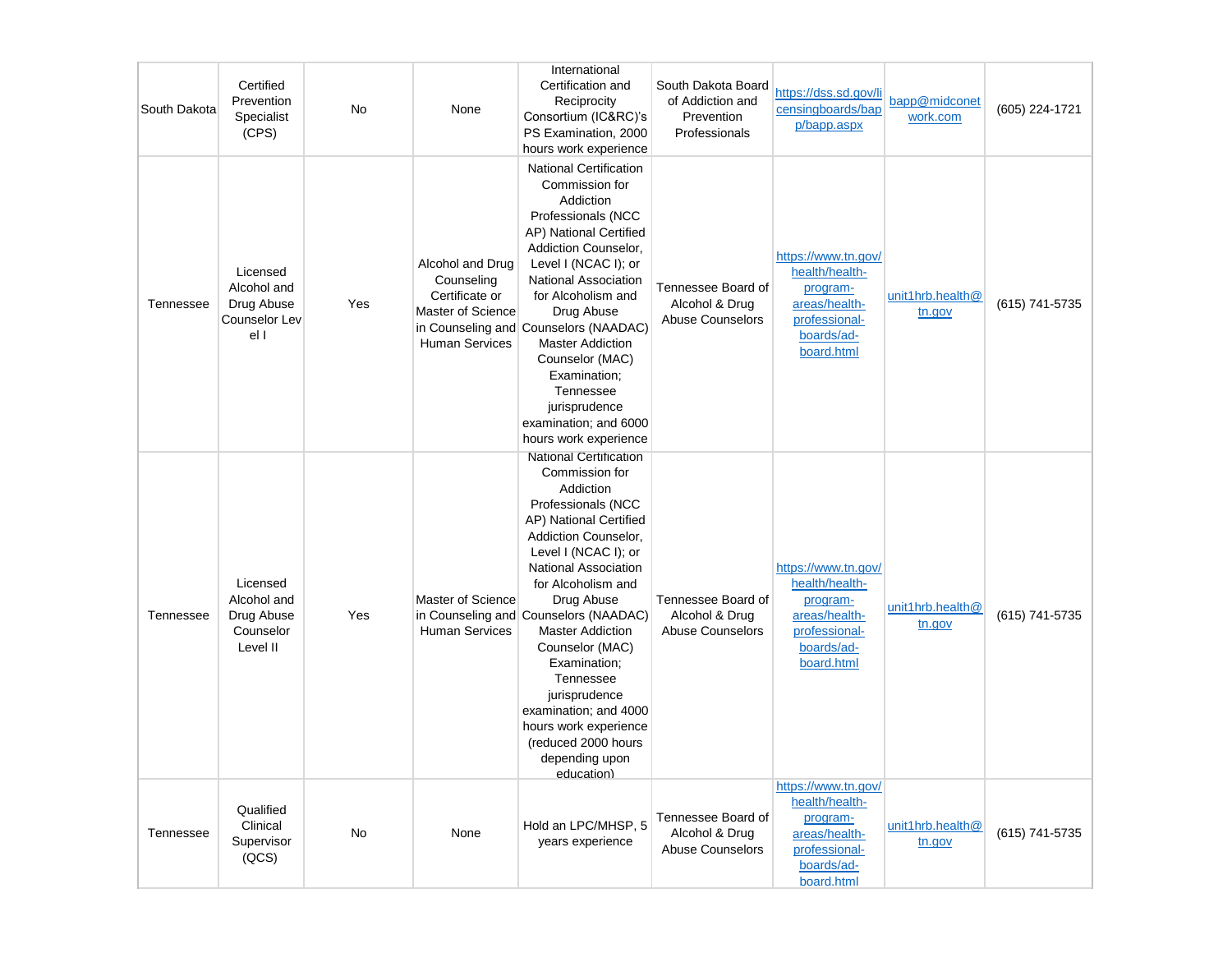| Tennessee | Certified<br>Prevention<br>Specialist I<br>(CPS I)                   | <b>No</b> | None                                                                                                                | International<br>Certification and<br>Reciprocity<br>Consortium (IC&RC)'s<br>PS Examination, 2000<br>hours work experience    | Tennessee<br><b>Certification Board</b>                                                                   | https://www.tncertif<br>ication.org/                                                                                                                                                                         | tcbadministration<br>@tncertification.<br>org | (615) 535-2705 |
|-----------|----------------------------------------------------------------------|-----------|---------------------------------------------------------------------------------------------------------------------|-------------------------------------------------------------------------------------------------------------------------------|-----------------------------------------------------------------------------------------------------------|--------------------------------------------------------------------------------------------------------------------------------------------------------------------------------------------------------------|-----------------------------------------------|----------------|
| Tennessee | Certified<br>Prevention<br>Specialist II<br>(CPS II)                 | No        | None                                                                                                                | International<br>Certification and<br>Reciprocity<br>Consortium (IC&RC)'s<br>PS Examination, 4000<br>hours work experience    | Tennessee<br><b>Certification Board</b>                                                                   | https://www.tncertif<br>ication.org/                                                                                                                                                                         | tcbadministration<br>@tncertification.<br>org | (615) 535-2705 |
| Tennessee | Certified<br>Alcohol and<br>Drug<br>Counselor I<br>(CADC I)          | Yes       | Alcohol and Drug<br>Counseling<br>Certificate or<br>Master of Science<br>in Counseling and<br><b>Human Services</b> | International<br>Certification &<br>Reciprocity<br>Consortium (IC&RC)'s<br>ADC Examination.<br>6000 hours work<br>experience  | Tennessee<br><b>Certification Board</b>                                                                   | https://www.tncertif<br>ication.org/                                                                                                                                                                         | tcbadministration<br>@tncertification.<br>org | (615) 535-2705 |
| Tennessee | Certified<br>Alcohol and<br>Drug<br>Counselor II<br>(CADC II)        | Yes       | Alcohol and Drug<br>Counseling<br>Certificate or<br>Master of Science<br>in Counseling and<br><b>Human Services</b> | International<br>Certification &<br>Reciprocity<br>Consortium (IC&RC)'s<br>ADC Examination,<br>4000 hours work<br>experience  | Tennessee<br><b>Certification Board</b>                                                                   | https://www.tncertif<br>ication.org/                                                                                                                                                                         | tcbadministration<br>@tncertification.<br>org | (615) 535-2705 |
| Tennessee | Certified<br>Advanced<br>Alcohol and<br>Drug<br>Counselor<br>(CAADC) | Yes       | Master of Science<br>in Counseling and<br><b>Human Services</b>                                                     | International<br>Certification &<br>Reciprocity<br>Consortium (IC&RC)'s<br>AADC Examination.<br>2000 hours work<br>experience | Tennessee<br><b>Certification Board</b>                                                                   | https://www.tncertif<br>ication.org/                                                                                                                                                                         | tcbadministration<br>@tncertification.<br>org | (615) 535-2705 |
| Texas     | Counselor<br>Intern (CI)                                             | Yes       | Alcohol and Drug<br>Counseling<br>Certificate or<br>Master of Science<br>in Counseling and<br><b>Human Services</b> | None                                                                                                                          | Texas Health and<br><b>Human Services</b><br>Commission.<br><b>Regulatory Services</b><br><b>Division</b> | https://hhs.texas.g<br>ov/doing-business-<br>hhs/licensing-<br>credentialing-<br>regulation/professi<br>onal-licensing-<br>certification-<br>unit/licensed-<br>chemical-<br>dependency-<br>counselor-program | lcdc@hhsc.state<br>tx.us                      | (512) 834-6605 |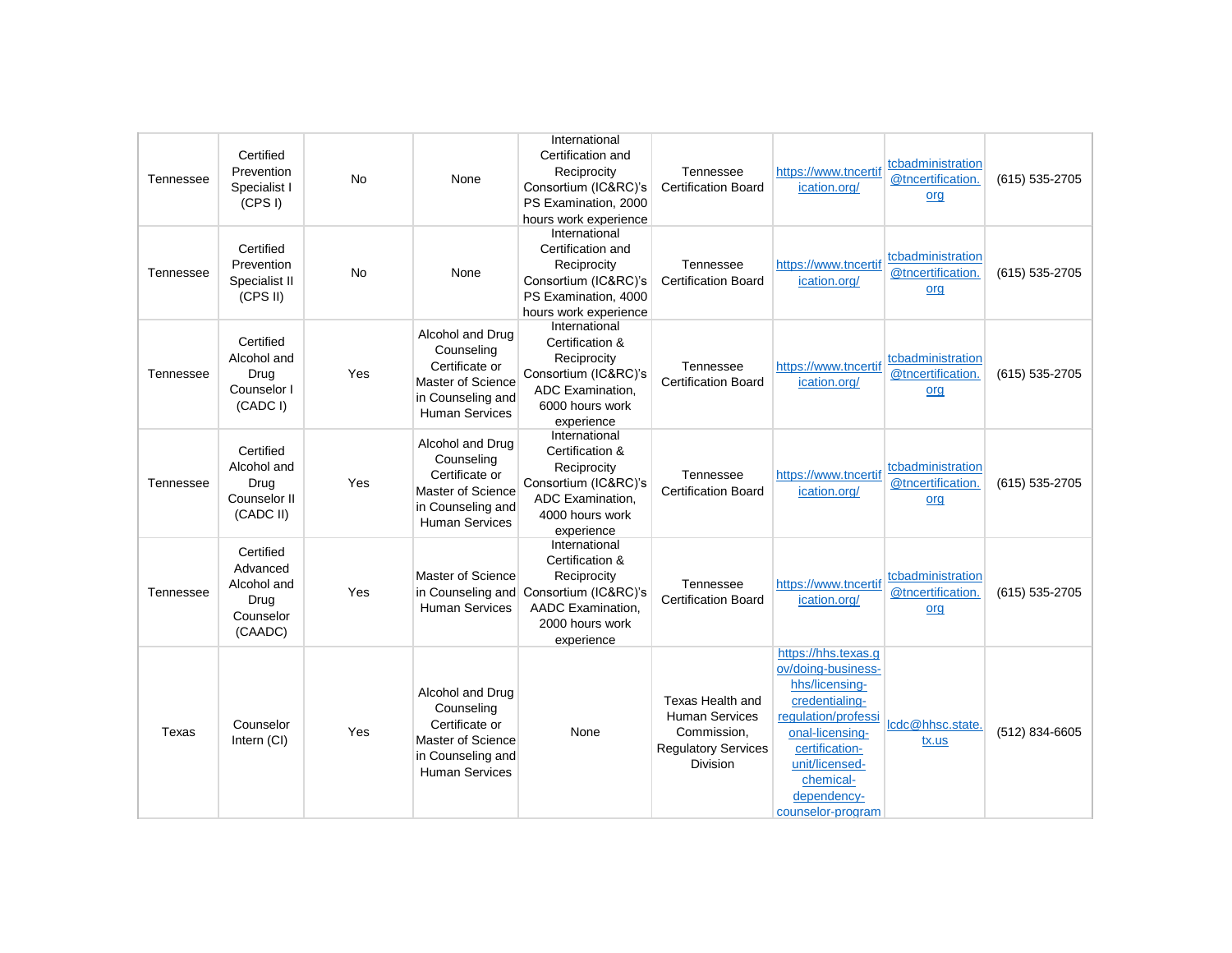| Texas | Licensed<br>Chemical<br>Dependency<br>Counselor (LC<br>DC)  | Yes | Master of Science<br>in Counseling and<br>Human Services                                       | <b>Texas LCDC</b><br>Examination, 4000<br>hours work experience                                                                                                                    | Texas Health and<br><b>Human Services</b><br>Commission,<br><b>Regulatory Services</b><br><b>Division</b> | https://hhs.texas.g<br>ov/doing-business-<br>hhs/licensing-<br>credentialing-<br>regulation/professi<br>onal-licensing-<br>certification-<br>unit/licensed-<br>chemical-<br>dependency-<br>counselor-program | lcdc@hhsc.state.<br>tx.us  | (512) 834-6605 |
|-------|-------------------------------------------------------------|-----|------------------------------------------------------------------------------------------------|------------------------------------------------------------------------------------------------------------------------------------------------------------------------------------|-----------------------------------------------------------------------------------------------------------|--------------------------------------------------------------------------------------------------------------------------------------------------------------------------------------------------------------|----------------------------|----------------|
| Texas | Certified<br>Clinical<br>Supervisor<br>(CCS)                | No  | None                                                                                           | Hold a International<br>Certification and<br>Reciprocity<br>Consortium (IC&RC)'s<br>CS certification                                                                               | Texas Health and<br><b>Human Services</b><br>Commission,<br><b>Regulatory Services</b><br><b>Division</b> | https://hhs.texas.g<br>ov/doing-business-<br>hhs/licensing-<br>credentialing-<br>regulation/professi<br>onal-licensing-<br>certification-<br>unit/licensed-<br>chemical-<br>dependency-<br>counselor-program | lcdc@hhsc.state.<br>tx.us  | (512) 834-6605 |
| Texas | Advanced<br>Alcohol and<br>Drug<br>Counselor<br>(AADC)      | Yes | Master of Science<br>in Counseling and<br><b>Human Services</b>                                | International<br>Certification &<br>Reciprocity<br>Consortium (IC&RC)'s<br>AADC Examination,<br>2000 hours work<br>experience                                                      | <b>Texas Certification</b><br>Board                                                                       | https://www.tcbap. admin@tcbap.or<br>org/                                                                                                                                                                    | $\mathbf{q}$               | (512) 708-0629 |
| Texas | Alcohol and<br>Other<br>Drug Abue Co<br>unselor<br>(ADC)    | Yes | Alcohol and Drug<br>Counseling<br>Certificate or<br>in Counseling and<br><b>Human Services</b> | International<br>Certification &<br>Reciprocity<br>Consortium (IC&RC)'s<br>Master of Science ADC Examination, 300<br>hours in a Chemical<br>Dependency<br>Counseling Program       | <b>Texas Certification</b><br>Board                                                                       | https://www.tcbap. admin@tcbap.or<br>org/                                                                                                                                                                    | $\mathbf{q}$               | (512)708-0629  |
| Texas | Advanced<br>Certified<br>Prevention<br>Specialist<br>(ACPS) | No  | None                                                                                           | International<br>Certification and<br>Reciprocity<br>Consortium (IC&RC)'s<br>PS Examination,<br>10000 hours work<br>experience (reduced<br>6000 hours depending<br>upon education) | <b>Texas Certification</b><br>Board                                                                       | https://www.tcbap. admin@tcbap.or<br>org/                                                                                                                                                                    | $\mathbf{q}$               | (512) 708-0629 |
| Texas | Certified<br>Prevention<br>Specialist<br>(CPS)              | No  | None                                                                                           | International<br>Certification and<br>Reciprocity<br>Consortium (IC&RC)'s<br>PS Examination, 2000<br>hours work experience                                                         | <b>Texas Certification</b><br>Board                                                                       | https://www.tcbap. admin@tcbap.or<br>org/                                                                                                                                                                    | $\underline{\mathfrak{g}}$ | (512)708-0629  |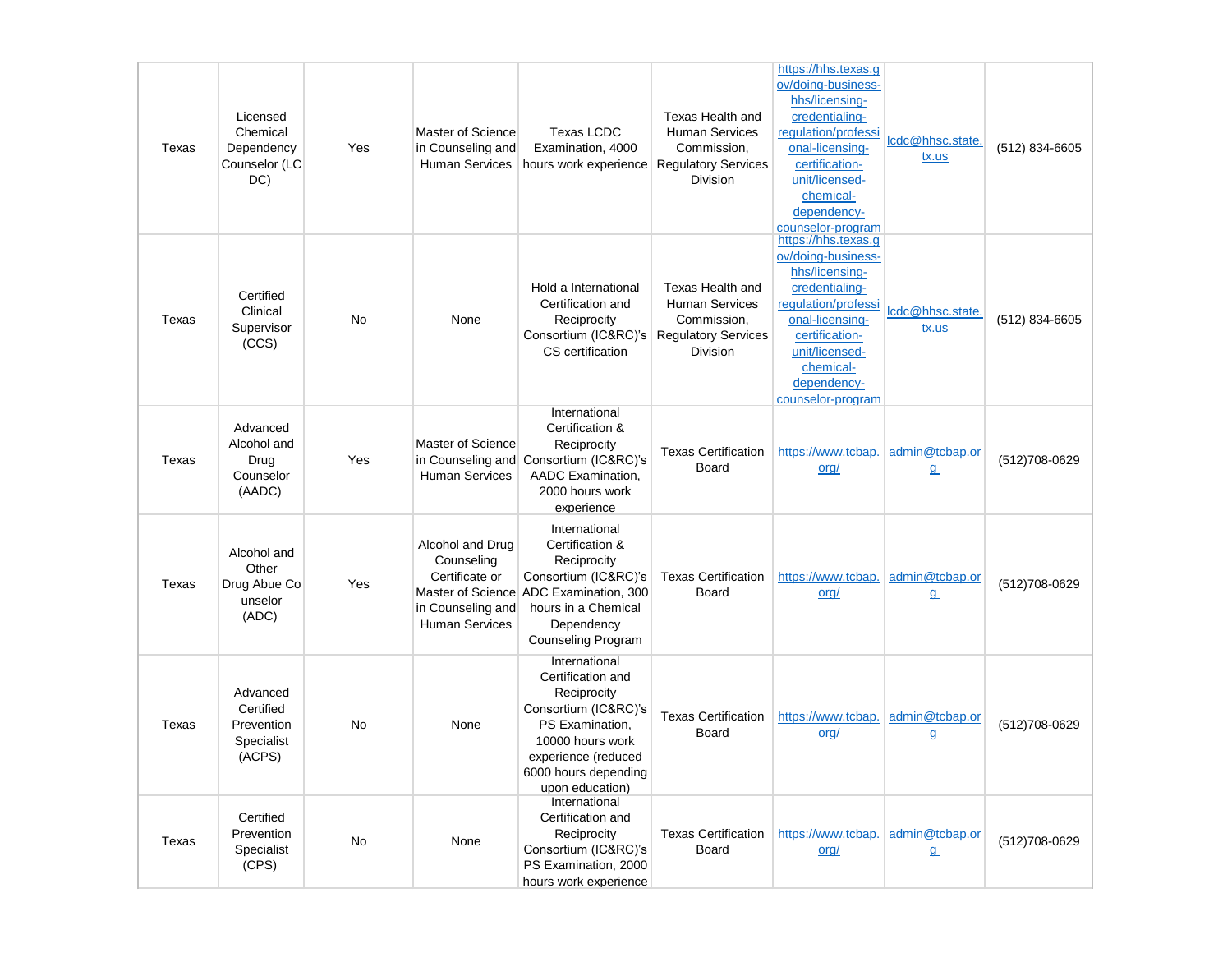| Texas | Associate<br>Prevention<br>Specialist<br>(APS)                            | No        | None | 3000 hours work<br>experience                                                                                                                                                                                                                                                                                                                                                                                                                                                                               | <b>Texas Certification</b><br><b>Board</b> | https://www.tcbap.<br>org/  | admin@tcbap.or<br>$\underline{q}$ | (512) 708-0629 |
|-------|---------------------------------------------------------------------------|-----------|------|-------------------------------------------------------------------------------------------------------------------------------------------------------------------------------------------------------------------------------------------------------------------------------------------------------------------------------------------------------------------------------------------------------------------------------------------------------------------------------------------------------------|--------------------------------------------|-----------------------------|-----------------------------------|----------------|
| Texas | Certified<br>Chemical<br>Dependency<br>Specialist<br>(CCDS)               | <b>No</b> | None | Hold a TX license, i.e.<br><b>Allied Health</b><br>Professionals such as<br>LCDC, ADC, LPC,<br>LMSW, LMFT,<br>licensed psychologist,<br>licensed physician,<br>certified addictions<br>registered nurse<br>(CARN) licensed<br>psychological<br>associate, or advanced<br>practice nurse<br>recognized by the<br><b>Board of Nurse</b><br>Examiners as a clinical<br>nurse specialist or<br>nurse practitioner with<br>a specialty in psyche-<br>mental health (APN-<br>P/MH); 4000 hours<br>work experience | <b>Texas Certification</b><br><b>Board</b> | https://www.tcbap.<br>$org$ | admin@tcbap.or<br>$\underline{q}$ | (512) 708-0629 |
| Texas | Certified<br>Criminal<br>Justice<br>Addictions<br>Professionals<br>(CCJP) | No        | None | International<br>Certification and<br>Reciprocity<br>Consortium (IC&RC)'s<br><b>ADC Examination and</b><br>CCJP Examination,<br>6000 hours work<br>experience (reduced<br>1000-5000 hours<br>depending upon<br>education)                                                                                                                                                                                                                                                                                   | <b>Texas Certification</b><br><b>Board</b> | https://www.tcbap.<br>org/  | admin@tcbap.or<br>$9$             | (512) 708-0629 |
| Texas | Certified<br>Clinical<br>Supervisor<br>(CCS)                              | <b>No</b> | None | Hold a CADC, AADC,<br>or CCJP; International<br>Certification and<br>Reciprocity<br>Consortium (IC&RC)'s<br>CS Examination;<br>10000 hours work<br>experience (reduced<br>1000-4000 hours<br>depending upon<br>education), 4000 hours<br>of which must be<br>supervisory experience                                                                                                                                                                                                                         | <b>Texas Certification</b><br>Board        | https://www.tcbap.<br>org/  | admin@tcbap.or<br>$\mathbf{a}$    | (512) 708-0629 |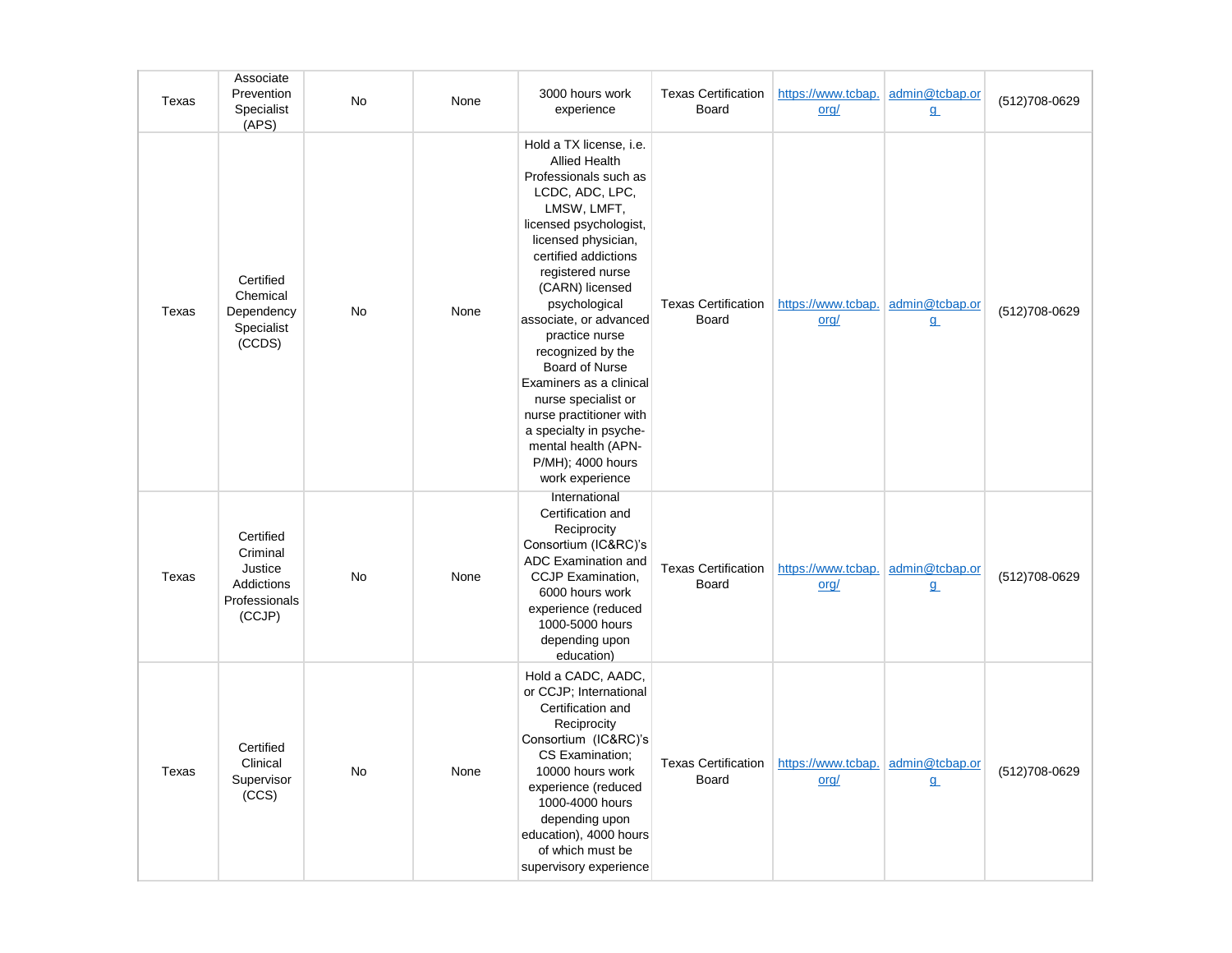| Texas                  | Clinical<br>Supervisor<br>Designation<br>(CSD)                      | <b>No</b> | None                                                                                                             | Hold a ADC, AADC,<br>CCJP, or LCDC, LPC,<br>LCSW, or other<br>approved LMHP; 3<br>years work experience                                                                                                                        | <b>Texas Certification</b><br>Board                                            | https://www.tcbap.<br>org/                                                       | admin@tcbap.or<br>$\underline{q}$ | (512)708-0629  |
|------------------------|---------------------------------------------------------------------|-----------|------------------------------------------------------------------------------------------------------------------|--------------------------------------------------------------------------------------------------------------------------------------------------------------------------------------------------------------------------------|--------------------------------------------------------------------------------|----------------------------------------------------------------------------------|-----------------------------------|----------------|
| Texas                  | Peer<br>Mentor/Peer<br>Recovery<br>Coach<br>Designation<br>(PM/PRC) | No        | None                                                                                                             | 500 hours volunteer or<br>work experience                                                                                                                                                                                      | <b>Texas Certification</b><br>Board                                            | https://www.tcbap.<br>org/                                                       | admin@tcbap.or<br>$\underline{q}$ | (512)708-0629  |
| Texas                  | Peer<br>Recovery<br>Support<br>Specialist<br>(PRSS)                 | <b>No</b> | None                                                                                                             | International<br>Certification and<br>Reciprocity<br>Consortium (IC&RC)'s<br>PRS Examination, 500<br>hours volunteer or<br>work experience                                                                                     | <b>Texas Certification</b><br>Board                                            | https://www.tcbap.<br>org/                                                       | admin@tcbap.or<br>$\underline{q}$ | (512)708-0629  |
| Texas                  | <b>Re-Entry Peer</b><br>Specialist (JI-<br>RPS)                     | <b>No</b> | None                                                                                                             | Lived experience with<br>incarceration                                                                                                                                                                                         | <b>Texas Certification</b><br>Board                                            | https://www.tcbap.<br>org/                                                       | admin@tcbap.or<br>${\bf q}$       | (512)708-0629  |
| Texas                  | Recovery<br><b>Support Peer</b><br>Specialist<br>(RSPS)             | <b>No</b> | None                                                                                                             | Lived experience,<br>initial online<br>experience, 250 hours<br>volunteer or work<br>experience                                                                                                                                | <b>Texas Certification</b><br>Board                                            | https://www.tcbap.<br>org/                                                       | admin@tcbap.or<br>$\underline{q}$ | (512)708-0629  |
| Texas                  | Peer<br>Specialist<br>Supervisor<br>(PSS)                           | <b>No</b> | None                                                                                                             | 4 years experience<br>(reduced 2 years<br>depending upon<br>education)                                                                                                                                                         | <b>Texas Certification</b><br>Board                                            | https://www.tcbap.<br>org/                                                       | admin@tcbap.or<br>$\underline{q}$ | (512) 708-0629 |
| U.S. Virgin<br>Islands | Licensed<br>Substance<br>Abuse<br>Counselor<br>(LSAC)               | Yes       | Master of Science<br>in Counseling and<br><b>Human Services</b><br>and Professional<br>Counseling<br>Certificate | National Board for<br><b>Certified Counselors</b><br>(NBCC)'s NCE<br>Examination or<br><b>NCMHCE</b><br>Examination; any<br>certification-level<br>substance<br>abuse/addictions<br>examination; 2500<br>hours work experience | U.S. Virgin Islands<br><b>Board of Licensed</b><br>Counselors and<br>Examiners | https://dlca.vi.gov/<br>boardcertifications/<br>steps/counselorreg<br>uirements/ |                                   |                |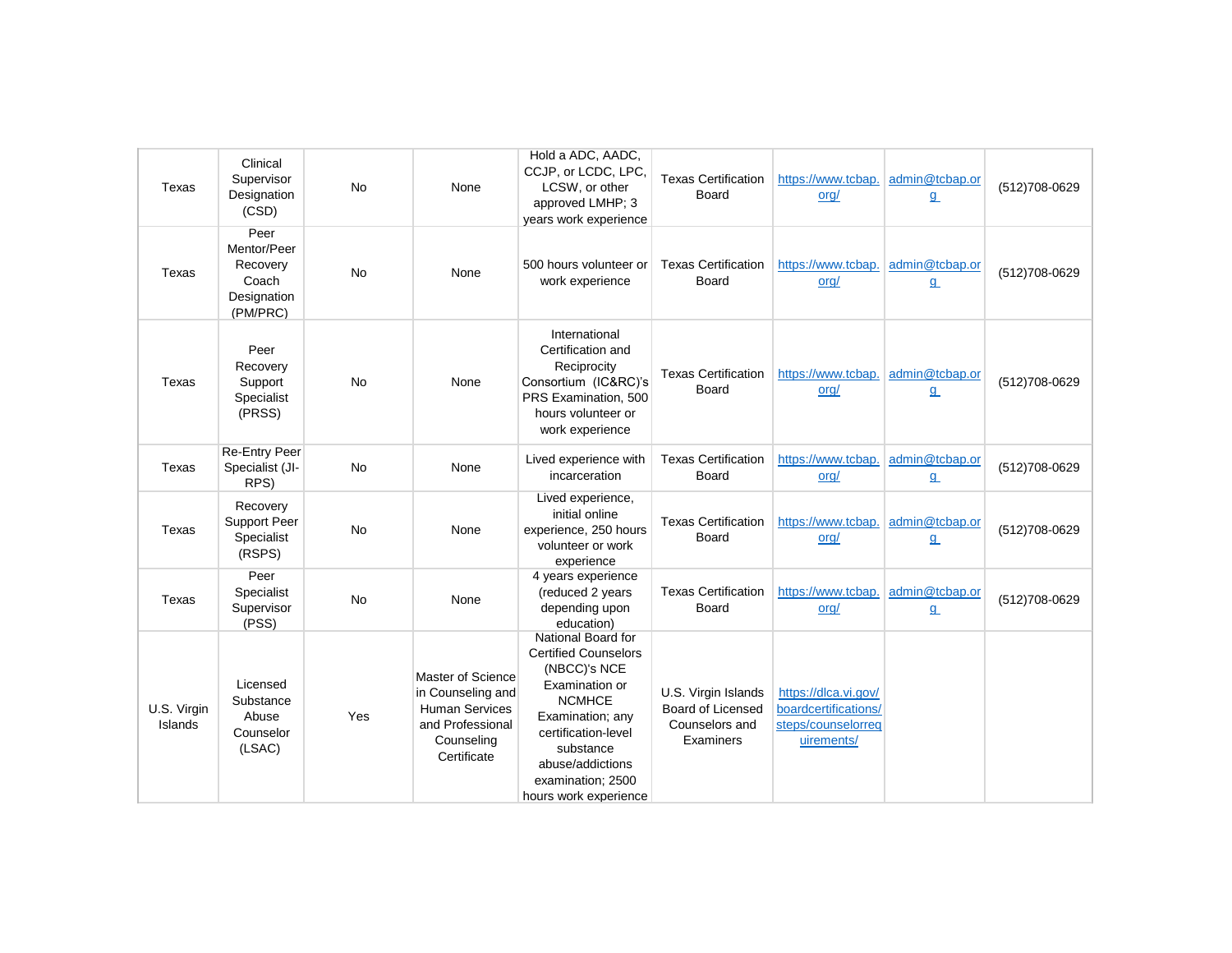| Utah | Certified<br>Substance<br>Use Disorder<br>Counselor<br>(CSUDC) | Yes | Master of Science<br>in Counseling and<br>Human Services        | National Association<br>for Alcoholism and<br>Drug Abuse<br>Counselors (NAADAC)<br>Level I Examination, or<br>Level II Examination,<br>or Master Addiction<br>Counselor (MAC)<br>Examination; or the<br>International<br>Certification and<br>Reciprocity<br>Consortium (ICRC),<br>the Alcohol Drug<br>Counselor (ADC), or<br>the Advanced Alcohol<br>Drug Counselor<br>(AADC) examination;<br>200 hours supervised<br>practicum         | Substance Use<br>Disorder Counselor<br><b>Licensing Board</b> | https://dopl.utah.go<br>v/sudc/ | b3@utah.gov | (801) 530-6628 |
|------|----------------------------------------------------------------|-----|-----------------------------------------------------------------|------------------------------------------------------------------------------------------------------------------------------------------------------------------------------------------------------------------------------------------------------------------------------------------------------------------------------------------------------------------------------------------------------------------------------------------|---------------------------------------------------------------|---------------------------------|-------------|----------------|
| Utah | Licensed<br>Substance<br>Use Disorder<br>Counselor<br>(LSUDC)  | Yes | Master of Science<br>in Counseling and<br><b>Human Services</b> | Possess a CSUDC;<br>National Association<br>for Alcoholism and<br>Drug Abuse<br>Counselors (NAADAC)<br>Level I Examination, or<br>Level II, or Master<br><b>Addiction Counselor</b><br>(MAC) Examination; or<br>the International<br>Certification and<br>Reciprocity<br>Consortium (ICRC),<br>the Alcohol Drug<br>Counselor (ADC), or<br>the Advanced Alcohol<br>Drug Counselor<br>(AADC) examination;<br>2000 hours work<br>experience | Substance Use<br>Disorder Counselor<br>Licensing Board        | https://dopl.utah.go<br>v/sudc/ | b3@utah.gov | (801) 530-6628 |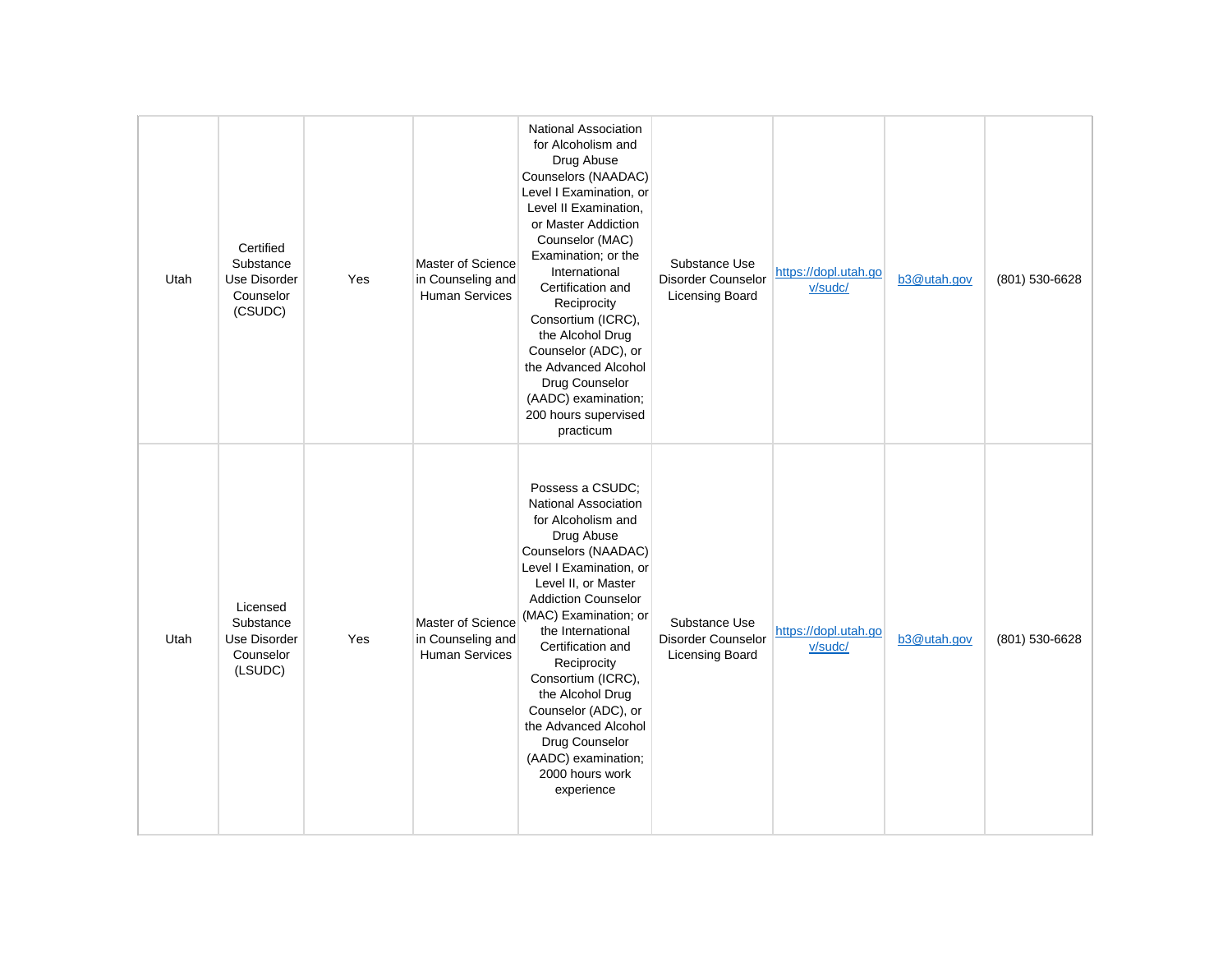| Utah | Certified<br>Advanced<br>Substance<br><b>Use Disorder</b><br>Counselor<br>(CASUDC) | Yes | in Counseling and<br><b>Human Services</b>                                                                          | <b>National Association</b><br>for Alcoholism and<br>Drug Abuse<br>Counselors (NAADAC)<br>LLevel II, or Master<br><b>Addiction Counselor</b><br>Master of Science (MAC) Examination; or<br>the International<br>Certification and<br>Reciprocity<br>Consortium<br>(ICRC)Advanced<br>Alcohol Drug<br>Counselor (AADC)<br>Examination                                                            | Substance Use<br>Disorder Counselor<br><b>Licensing Board</b> | https://dopl.utah.go<br>v/sudc/ | b3@utah.gov                    | (801) 530-6628 |
|------|------------------------------------------------------------------------------------|-----|---------------------------------------------------------------------------------------------------------------------|------------------------------------------------------------------------------------------------------------------------------------------------------------------------------------------------------------------------------------------------------------------------------------------------------------------------------------------------------------------------------------------------|---------------------------------------------------------------|---------------------------------|--------------------------------|----------------|
| Utah | Licensed<br>Advanced<br>Substance<br>Use Disorder<br>Counselor<br>(LASUDC)         | Yes | in Counseling and<br><b>Human Services</b>                                                                          | Possess a LASUDC;<br><b>National Association</b><br>for Alcoholism and<br>Drug Abuse<br>Counselors (NAADAC)<br>LLevel II, or Master<br><b>Addiction Counselor</b><br>Master of Science (MAC) Examination; or<br>the International<br>Certification and<br>Reciprocity<br>Consortium<br>(ICRC)Advanced<br><b>Alcohol Drug</b><br>Counselor (AADC)<br>Examination; 4000<br>hours work experience | Substance Use<br>Disorder Counselor<br>Licensing Board        | https://dopl.utah.go<br>v/sudc/ | b3@utah.gov                    | (801) 530-6628 |
| Utah | Alcohol &<br>Drug<br>Counselor<br>(ADC/CAC)                                        | Yes | Alcohol and Drug<br>Counseling<br>Certificate or<br>Master of Science<br>in Counseling and<br><b>Human Services</b> | International<br>Certification &<br>Reciprocity<br>Consortium (IC&RC)'s<br>ADC Examination.<br>6000 hours work<br>experience (reduced<br>1000-4000 hours<br>depending on<br>education)                                                                                                                                                                                                         | Association of Utah<br>Substance Abuse<br>Professionals       | https://ausap.org/              | ausap@ausap.or<br>$\mathbf{q}$ | (801) 558-3622 |
| Utah | Advanced<br>A&D<br>Counselor<br>(AADC)                                             | Yes | Master of Science<br><b>Human Services</b>                                                                          | International<br>Certification &<br>Reciprocity<br>in Counseling and Consortium (IC&RC)'s<br>AADC Examination,<br>2000 hours work<br>experience                                                                                                                                                                                                                                                | Association of Utah<br>Substance Abuse<br>Professionals       | https://ausap.org/              | ausap@ausap.or<br>$\mathbf{q}$ | (801) 558-3622 |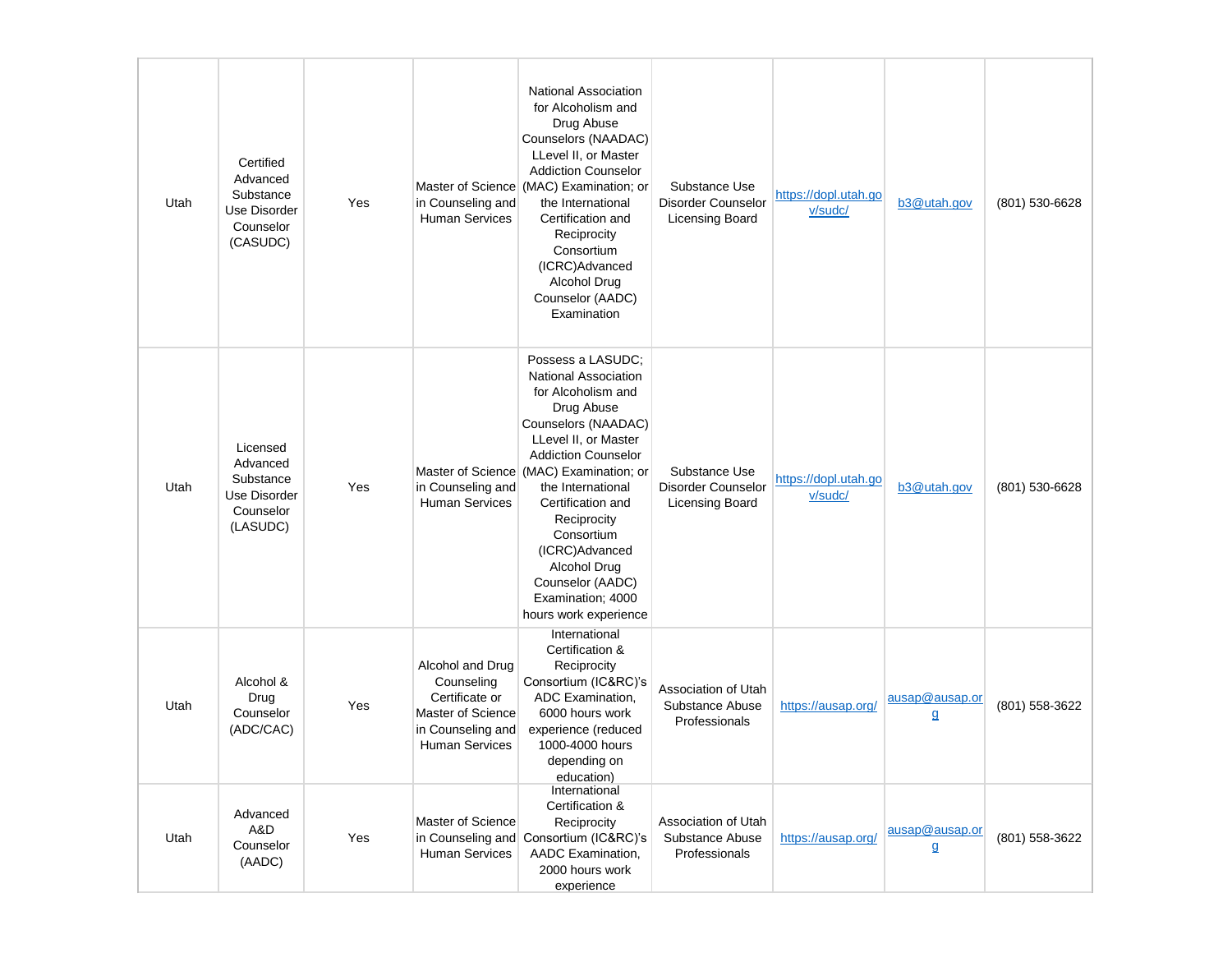|          |                                                                |           |                                                                 | International                                                                                                                                                                                                                                                  |                                                         |                                                                |                                |                |
|----------|----------------------------------------------------------------|-----------|-----------------------------------------------------------------|----------------------------------------------------------------------------------------------------------------------------------------------------------------------------------------------------------------------------------------------------------------|---------------------------------------------------------|----------------------------------------------------------------|--------------------------------|----------------|
| Utah     | Clinical<br>Supervisor<br>(CS)                                 | <b>No</b> | None                                                            | Certification &<br>Reciprocity<br>Consortium (IC&RC)<br>International Written<br>CS Examination; hold<br>a credential; 10000<br>hours work experience<br>(reduced 1000-4000<br>hours depending upon<br>experience and<br>education), 4000<br>supervisory hours | Association of Utah<br>Substance Abuse<br>Professionals | https://ausap.org/                                             | ausap@ausap.or<br>$\mathbf{q}$ | (801) 558-3622 |
| Utah     | Prevention<br>Specialist<br>(PS)                               | <b>No</b> | None                                                            | International<br>Certification and<br>Reciprocity<br>Consortium (IC&RC)'s<br>PS Examination, 2000<br>hours work experience                                                                                                                                     | Association of Utah<br>Substance Abuse<br>Professionals | https://ausap.org/                                             | ausap@ausap.or<br>$\mathbf{q}$ | (801) 558-3622 |
| Vermont  | Apprentice<br>Addiction<br>Profession<br>(AAP)                 | Yes       | Master of Science<br>in Counseling and<br><b>Human Services</b> | Vermont AAP<br>Examination, be<br>working in the field or<br>authorized to do so                                                                                                                                                                               | Vermont Office of<br>Professional<br>Regulation         | https://sos.vermont<br>.gov/alcohol-drug-<br>abuse-counselors/ |                                | (802) 828-1505 |
| Vermont  | Certified<br>Alcohol &<br>Drug Abuse<br>Counselor<br>(ADC)     | Yes       | Master of Science<br>in Counseling and<br><b>Human Services</b> | International<br>Certification &<br>Reciprocity<br>Consortium (IC&RC)'s<br>ADC Examination,<br>4000 hours work<br>experience                                                                                                                                   | Vermont Office of<br>Professional<br>Regulation         | https://sos.vermont<br>.gov/alcohol-drug-<br>abuse-counselors/ |                                | (802) 828-1505 |
| Vermont  | Licensed<br>Alcohol &<br>Drug Abuse<br>Counselor<br>(LADC)     | <b>No</b> | None                                                            | International<br>Certification &<br>Reciprocity<br>Consortium (IC&RC)'s<br><b>AADC</b> Examination:<br>hold an IC&RC<br>certification, an ADC,<br>or be qualified for the<br>ADC minus the<br>supervised work<br>experience; 2000<br>hours work experience     | Vermont Office of<br>Professional<br>Regulation         | https://sos.vermont<br>.gov/alcohol-drug-<br>abuse-counselors/ |                                | (802) 828-1505 |
| Virginia | Registered<br>Peer<br>Recovery<br><b>Specialists</b><br>(RPRS) | <b>No</b> | None                                                            | Hold a credential                                                                                                                                                                                                                                              | Virginia Board of<br>Counseling                         | https://www.dhp.vir<br>ginia.gov/counselin<br><u>g/</u>        | Coun@dhp.virgi<br>nia.gov      | (804) 367-4610 |
| Virginia | Certified<br>Substance<br>Abuse<br>Counselors<br>(CSAC)        | Yes       | Master of Science<br>in Counseling and<br><b>Human Services</b> | Virginia State<br><b>Constructed CSAC</b><br>Examination, 160<br>hours work experience                                                                                                                                                                         | Virginia Board of<br>Counseling                         | https://www.dhp.vir<br>ginia.gov/counselin<br><u>q/</u>        | Coun@dhp.virgi<br>nia.gov      | (804) 367-4610 |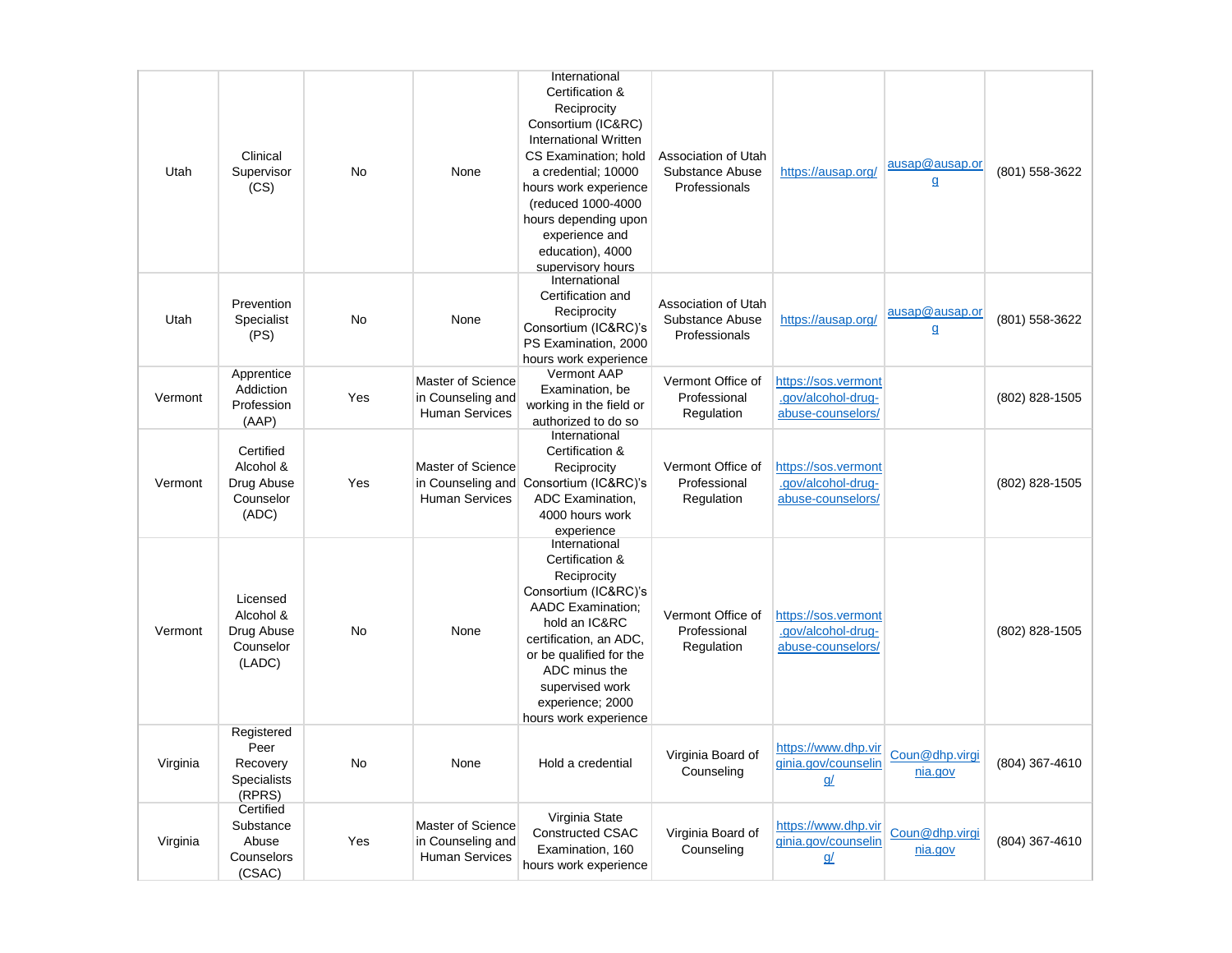| Virginia | Certified<br>Substance<br>Abuse<br>Counselor<br>Assistants<br>(CSAC-A)  | Yes       | Master of Science<br>in Counseling and<br><b>Human Services</b>                                                     | Virginia State<br><b>Constructed CSAC-A</b><br>Examination, 180<br>hours work experience                                                                                          | Virginia Board of<br>Counseling                                             | https://www.dhp.vir<br>ginia.gov/counselin<br><u>q/</u>                                | Coun@dhp.virgi<br>nia.gov | (804) 367-4610 |
|----------|-------------------------------------------------------------------------|-----------|---------------------------------------------------------------------------------------------------------------------|-----------------------------------------------------------------------------------------------------------------------------------------------------------------------------------|-----------------------------------------------------------------------------|----------------------------------------------------------------------------------------|---------------------------|----------------|
| Virginia | Licensed<br>Substance<br>Abuse<br>Treatment<br>Practitioners<br>(LSATP) | <b>No</b> | None                                                                                                                | National Association<br>for Alcoholism and<br>Drug Abuse<br>Counselors (NAADAC)<br><b>Master Addiction</b><br>Counselor (MAC)<br>Examination, 3400<br>hours work experience       | Virginia Board of<br>Counseling                                             | https://www.dhp.vir<br>ginia.gov/counselin<br><u>q/</u>                                | Coun@dhp.virgi<br>nia.gov | (804) 367-4610 |
| Virginia | Board<br>Approved<br><b>LPC</b><br>Supervisor                           | No        | None                                                                                                                | Hold a license, 2 years<br>experience                                                                                                                                             | Virginia Board of<br><b>Qualified Mental</b><br><b>Health Professionals</b> | https://www.dhp.vir<br>ginia.gov/counselin gmhp@dhp.virgi<br>g/counseling_QMH<br>P.htm | nia.gov                   | (804) 367-3053 |
| Virginia | Associate<br>Addiction<br>Counselor<br>(AAC)                            | Yes       | Alcohol and Drug<br>Counseling<br>Certificate or<br>Master of Science<br>in Counseling and<br><b>Human Services</b> | 4000 hours work<br>experience                                                                                                                                                     | Virginia Certification<br>Board                                             | https://www.vacert<br>board.org/certificati<br>ons                                     | info@vacertboar<br>d.org  | (804) 741-2319 |
| Virginia | Certified<br>Advanced<br>Alcohol and<br>Drug<br>Counselor<br>(CAADC)    | Yes       | Master of Science<br>in Counseling and<br><b>Human Services</b>                                                     | International<br>Certification &<br>Reciprocity<br>Consortium (IC&RC)'s<br>AADC Examination,<br>2000 hours work<br>experience                                                     | Virginia Certification<br>Board                                             | https://www.vacert<br>board.org/certificati<br>ons                                     | info@vacertboar<br>d.org  | (804) 741-2319 |
| Virginia | Certified<br>Alcohol and<br>Drug<br>Counselor<br>(CADC)                 | Yes       | Master of Science<br><b>Human Services</b>                                                                          | International<br>Certification &<br>Reciprocity<br>in Counseling and Consortium (IC&RC)'s<br>ADC Examination,<br>4000 hours of work<br>experience                                 | Virginia Certification<br>Board                                             | https://www.vacert<br>board.org/certificati<br>ons                                     | info@vacertboar<br>d.org  | (804) 741-2319 |
| Virginia | Associate<br>Prevention<br>Specialist<br>(APS)                          | No        | None                                                                                                                | 4000 hours work<br>experience                                                                                                                                                     | Virginia Certification<br>Board                                             | https://www.vacert<br>board.org/certificati<br>ons                                     | info@vacertboar<br>d.org  | (804) 741-2319 |
| Virginia | Certified<br>Prevention<br>Specialist<br>(CPS)                          | No        | None                                                                                                                | International<br>Certification and<br>Reciprocity<br>Consortium (IC&RC)'s<br>PS Examination, 6000<br>hours work experience<br>(reduced 2000 hours<br>depending upon<br>education) | Virginia Certification<br>Board                                             | https://www.vacert<br>board.org/certificati<br>ons                                     | info@vacertboar<br>d.org  | (804) 741-2319 |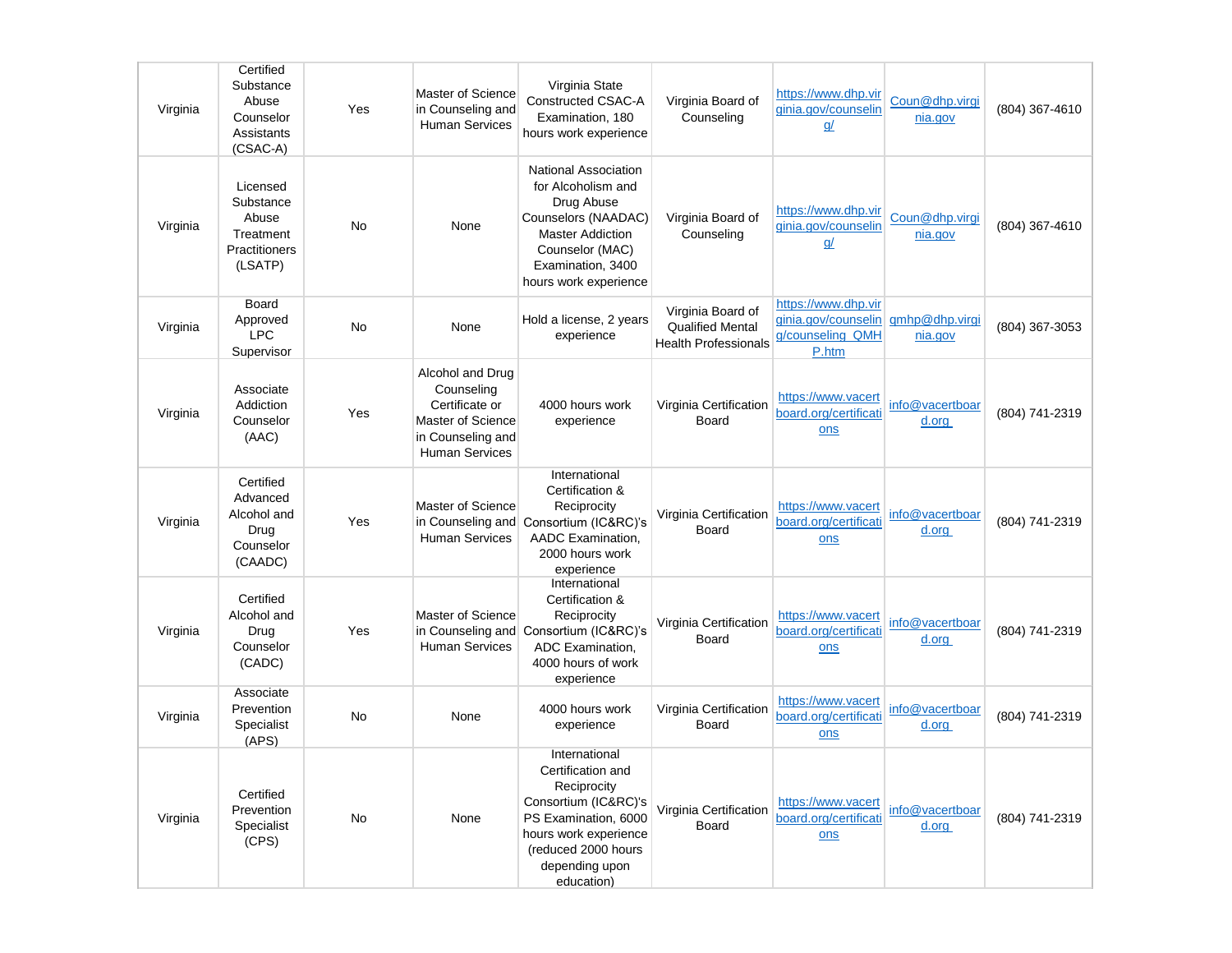| Virginia   | Certified<br>Clinical<br>Supervisor<br>(CCS)              | <b>No</b> | None | Hold a CADC,<br>CAADC, CCJP,<br>CCDP, or master's<br>degree; International<br>Certification and<br>Reciprocity<br>Consortium (IC&RC)'s<br>examination; 10000<br>hours work experience,<br>4000 hours of which<br>must be supervisory<br>experience                                                                                                                                                      | Virginia Certification<br><b>Board</b>             | https://www.vacert<br>board.org/certificati<br>ons                                                                                         | info@vacertboar<br>d.org | (804) 741-2319 |
|------------|-----------------------------------------------------------|-----------|------|---------------------------------------------------------------------------------------------------------------------------------------------------------------------------------------------------------------------------------------------------------------------------------------------------------------------------------------------------------------------------------------------------------|----------------------------------------------------|--------------------------------------------------------------------------------------------------------------------------------------------|--------------------------|----------------|
| Virginia   | <b>Certified Peer</b><br>Recovery<br>Specialist<br>(CPRS) | <b>No</b> | None | International<br>Certification and<br>Reciprocity<br>Consortium (IC&RC)'s<br>PRS Examination, 500<br>hours volunteer or<br>work experience                                                                                                                                                                                                                                                              | Virginia Certification<br><b>Board</b>             | https://www.vacert<br>board.org/certificati<br>ons                                                                                         | info@vacertboar<br>d.org | (804) 741-2319 |
| Washington | Substance<br>Use Disorder<br>Professional<br>(SUDP)       | <b>No</b> | None | National Association of<br>Alcoholism and Drug<br><b>Abuse Counselors</b><br>(NAADAC) level 1 or<br>higher; or the<br>International<br>Certification and<br>Reciprocity<br>Consortium (ICRC),<br>the Alcohol Drug<br>Counselor (ADC), or<br>the Advanced Alcohol<br>Drug Counselor<br>(AADC) examination;<br>2500 hours work<br>experience (reduced<br>up to 1500 hours<br>depending upon<br>education) | <b>Washington State</b><br>Department of<br>Health | https://www.doh.w<br>a.gov/LicensesPer<br>mitsandCertificates<br>/ProfessionsNewR<br>eneworUpdate/Sub<br>stanceUseDisorder<br>Professional | hsga.csc@doh.w<br>a.gov  | (360) 236-4700 |
| Washington | Supervisor                                                | No        | None | Hold a SUDP, 4000<br>hours experience<br>(reduced 1000 hours<br>depending upon<br>training)                                                                                                                                                                                                                                                                                                             | <b>Washington State</b><br>Department of<br>Health | https://www.doh.w<br>a.gov/LicensesPer<br>mitsandCertificates<br>/ProfessionsNewR<br>eneworUpdate/Sub<br>stanceUseDisorder<br>Professional | hsga.csc@doh.w<br>a.gov  | (360) 236-4700 |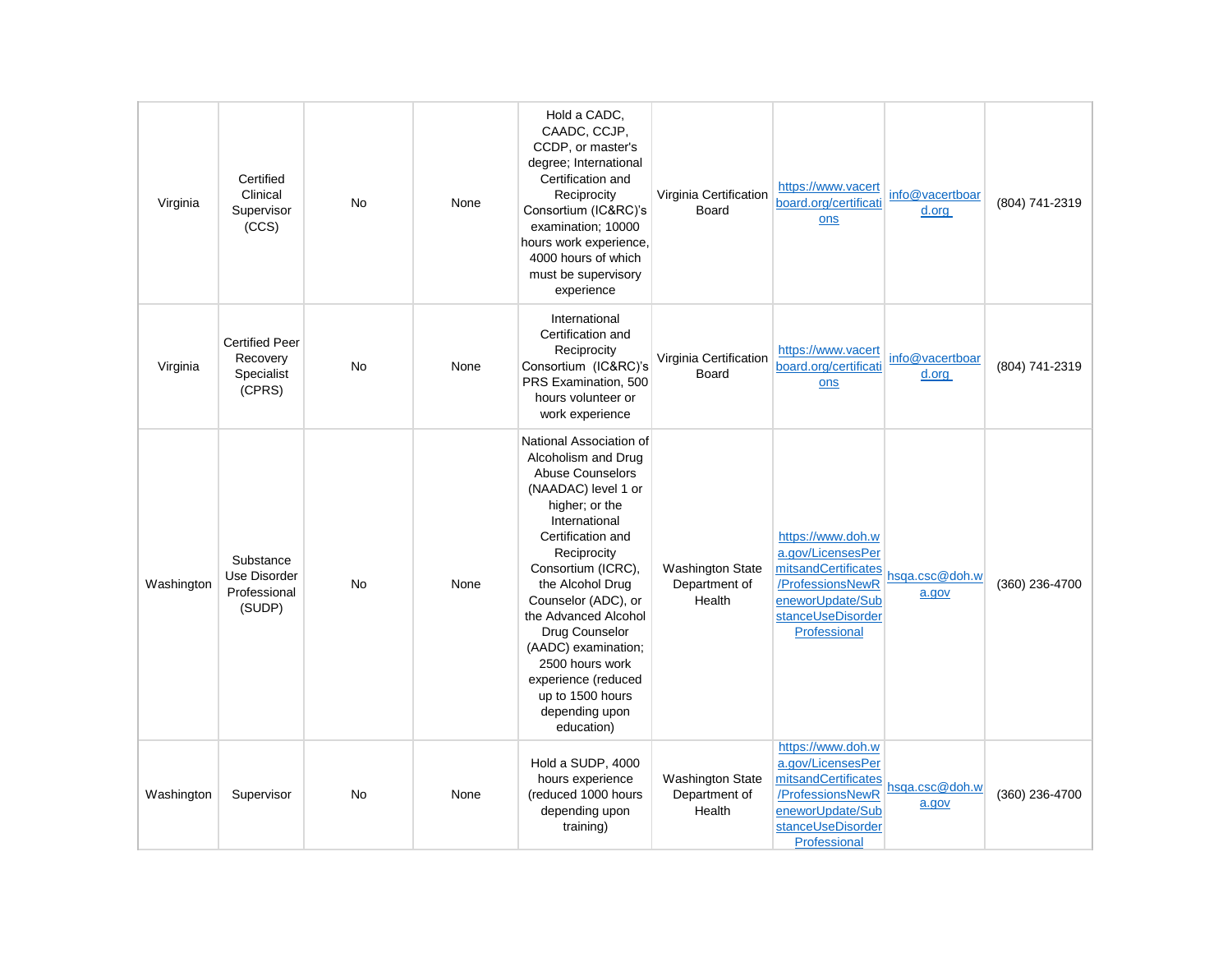| Washington    | Certified<br>Prevention<br>Professional<br>(CPP)           | <b>No</b> | None                                                                                                                | International<br>Certification &<br>Reciprocity<br>Consortium (IC&RC)'s<br><b>Prevention Specialist</b><br>Examination, 2000<br>hours work experience                                                                                                                       | Prevention<br>Specialist<br><b>Certification Board</b><br>of Washington                       | https://www.pscbw.<br>com/   |                         |                |
|---------------|------------------------------------------------------------|-----------|---------------------------------------------------------------------------------------------------------------------|-----------------------------------------------------------------------------------------------------------------------------------------------------------------------------------------------------------------------------------------------------------------------------|-----------------------------------------------------------------------------------------------|------------------------------|-------------------------|----------------|
| West Virginia | Alcohol and<br>Drug<br>Counselor<br>(ADC)                  | Yes       | Alcohol and Drug<br>Counseling<br>Certificate or<br>Master of Science<br>in Counseling and<br><b>Human Services</b> | International<br>Certification &<br>Reciprocity<br>Consortium (IC&RC)'s<br>ADC Examination; 6<br>years work experience,<br>3 years (6000 hours)<br>of which must be in<br>chemical and<br>behavioral dependency<br>(reduced 1000-4000<br>hours depending upon<br>education) | West Virginia<br><b>Certification Board</b><br>for Addiction &<br>Prevention<br>Professionals | https://www.wvcba<br>pp.org/ | wycbapp@wycb<br>app.org | (304) 768-2942 |
| West Virginia | Advanced<br>Alcohol and<br>Drug<br>Counselor<br>(AADC)     | Yes       | Master of Science<br>in Counseling and<br><b>Human Services</b>                                                     | International<br>Certification &<br>Reciprocity<br>Consortium (IC&RC)'s<br>AADC Examination; 6<br>years work experience,<br>3 years (6000 hours)<br>of which must be in<br>chemical and<br>behavioral dependency                                                            | West Virginia<br><b>Certification Board</b><br>for Addiction &<br>Prevention<br>Professionals | https://www.wvcba<br>pp.org/ | wycbapp@wycb<br>app.org | (304) 768-2942 |
| West Virginia | Certified<br>Criminal<br>Justice<br>Professional<br>(CCJP) | <b>No</b> | None                                                                                                                | International<br>Certification and<br>Reciprocity<br>Consortium (IC&RC)'s<br>CCJP Examination,<br>6000 hours work<br>experience (reduced<br>1000-4000 hours<br>depending upon<br>education)                                                                                 | West Virginia<br><b>Certification Board</b><br>for Addiction &<br>Prevention<br>Professionals | https://www.wvcba<br>pp.org/ | wycbapp@wycb<br>app.org | (304) 768-2942 |
|               | Prevention<br>West Virginia Specialist Lev<br>el I (PSI)   | <b>No</b> | None                                                                                                                | International<br>Certification and<br>Reciprocity<br>Consortium (IC&RC)'s<br>PS Examination, 2<br>years work experience                                                                                                                                                     | West Virginia<br><b>Certification Board</b><br>for Addiction &<br>Prevention<br>Professionals | https://www.wvcba<br>pp.org/ | wycbapp@wycb<br>app.org | (304) 768-2942 |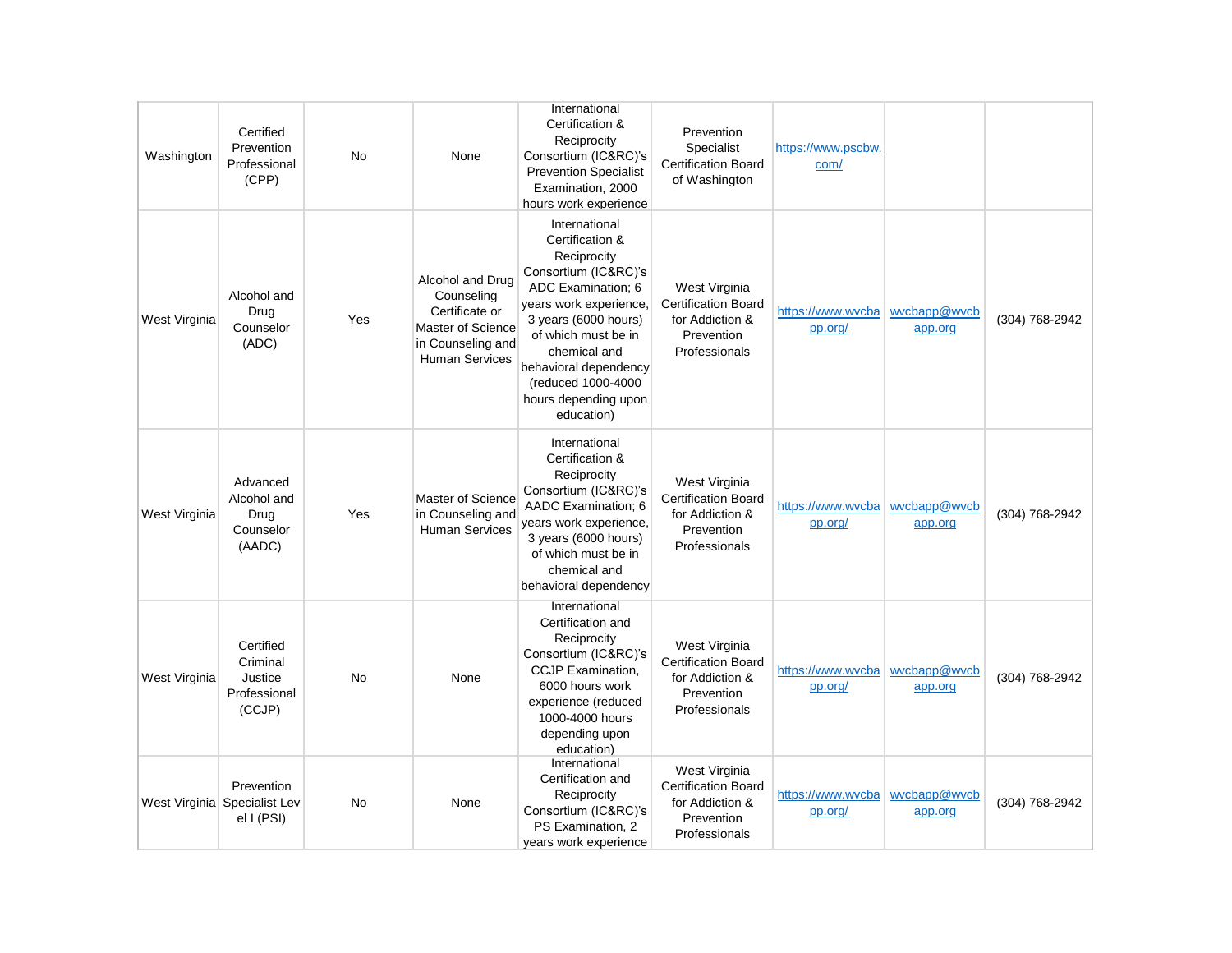| West Virginia | Prevention<br>Specialist<br>Level II (PSII)           | <b>No</b> | None                                                                                                                | International<br>Certification and<br>Reciprocity<br>Consortium (IC&RC)'s<br>PS Examination, 4<br>years work experience                                                                                          | West Virginia<br><b>Certification Board</b><br>for Addiction &<br>Prevention<br>Professionals | https://www.wvcba<br>pp.org/                                                                      | wycbapp@wycb<br>app.org | (304) 768-2942 |
|---------------|-------------------------------------------------------|-----------|---------------------------------------------------------------------------------------------------------------------|------------------------------------------------------------------------------------------------------------------------------------------------------------------------------------------------------------------|-----------------------------------------------------------------------------------------------|---------------------------------------------------------------------------------------------------|-------------------------|----------------|
| West Virginia | Clinical<br>Supervisor<br>(CS)                        | <b>No</b> | None                                                                                                                | Hold an ADC or<br>AADC; International<br>Certification and<br>Reciprocity<br>Consortium (IC&RC)'s<br>CS Examination:<br>10000 hours work<br>experience, 4000<br>hours of which must be<br>supervisory experience | West Virginia<br><b>Certification Board</b><br>for Addiction &<br>Prevention<br>Professionals | https://www.wvcba<br>pp.org/                                                                      | wycbapp@wycb<br>app.org | (304) 768-2942 |
| West Virginia | Peer<br>Recovery<br>(PR)                              | <b>No</b> | None                                                                                                                | International<br>Certification and<br>Reciprocity<br>Consortium (IC&RC)'s<br>PRS Examination, 500<br>hours volunteer or<br>work experience                                                                       | West Virginia<br><b>Certification Board</b><br>for Addiction &<br>Prevention<br>Professionals | https://www.wycba<br>pp.org/                                                                      | wycbapp@wycb<br>app.org | (304) 768-2942 |
| Wisconsin     | Substance<br>Abuse<br>Counselor<br>(SAC)              | Yes       | Alcohol and Drug<br>Counseling<br>Certificate or<br>Master of Science<br>in Counseling and<br><b>Human Services</b> | <b>National Association</b><br>for Alcoholism and<br>Drug<br>Abuse Counselors<br>(NAADAC)<br>examination, 3000<br>hours of work<br>experience                                                                    | Wisconsin<br>Department of<br>Safety and<br>Professional<br><b>Services</b>                   | https://dsps.wi.gov/<br>Pages/Professions<br>/SubstanceAbuseC<br>ounselor/Default.a<br><b>Spx</b> | dsps@wi.gov             | (608) 266-2112 |
| Wisconsin     | Clinical<br>Substance<br>Abuse<br>Counselor<br>(CSAC) | Yes       | Alcohol and Drug<br>Counseling<br>Certificate or<br>Master of Science<br>in Counseling and<br><b>Human Services</b> | <b>National Association</b><br>for Alcoholism and<br>Drug<br><b>Abuse Counselors</b><br>(NAADAC)<br>examination, 5000<br>hours of work<br>experience                                                             | Wisconsin<br>Department of<br>Safety and<br>Professional<br>Services                          | https://dsps.wi.gov/<br>Pages/Professions<br>/SubstanceAbuseC<br>ounselor/Default.a<br><b>Spx</b> | dsps@wi.gov             | (608) 266-2112 |
| Wisconsin     | Independent<br>Clinical<br>Supervisor                 | <b>No</b> | None                                                                                                                | Hold a credential,<br>National Association of<br><b>Alcoholism Counselors</b><br>and Trainers NCSE<br>exam, 5 years<br>experience                                                                                | Wisconsin<br>Department of<br>Safety and<br>Professional<br>Services                          | https://dsps.wi.gov/<br>Pages/Professions<br>/SubstanceAbuseC<br>ounselor/Default.a<br><b>SDX</b> | dsps@wi.gov             | (608) 266-2112 |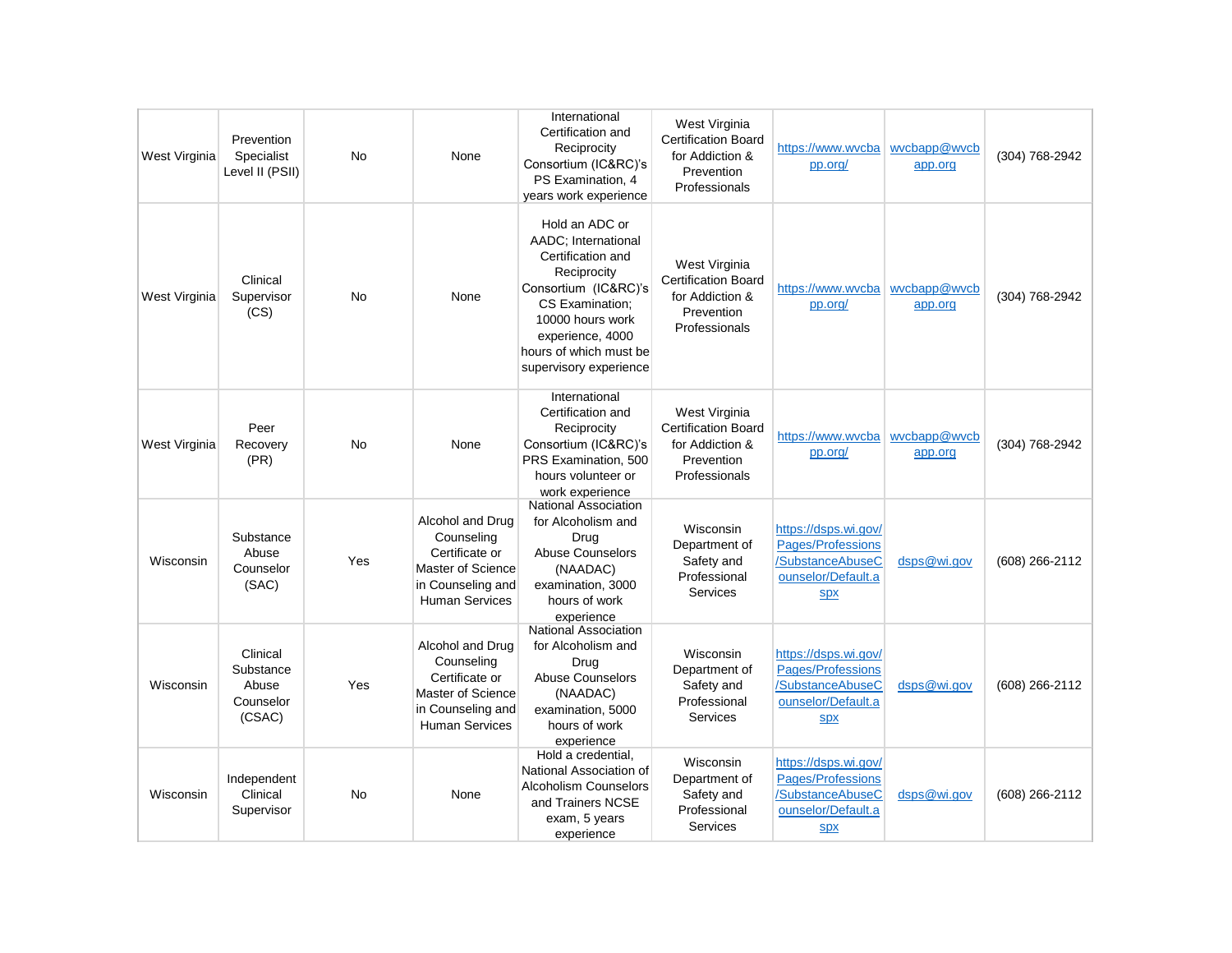|         |                                                                |     |                                                                 | International                                                                                                                                                                                                                                                                                                                                                                                                                                                                                                                       |                                                                              |                                                 |     |                |
|---------|----------------------------------------------------------------|-----|-----------------------------------------------------------------|-------------------------------------------------------------------------------------------------------------------------------------------------------------------------------------------------------------------------------------------------------------------------------------------------------------------------------------------------------------------------------------------------------------------------------------------------------------------------------------------------------------------------------------|------------------------------------------------------------------------------|-------------------------------------------------|-----|----------------|
| Wyoming | <b>Certified Addi</b><br>ctions<br>Practitioner<br>(CAP)       | No  | None                                                            | Certification and<br>Reciprocity<br>Consortium (IC&RC)<br>examination or<br><b>National Certified</b><br><b>Addiction Counselor II</b><br>(NCAC II)<br>administered by the<br>NAADAC-National<br>Certification<br>Commission<br>for Addiction<br>Professionals<br>(NAADAC-NCC AP)                                                                                                                                                                                                                                                   | <b>Wyoming Mental</b><br><b>Health Professions</b><br><b>Licensing Board</b> | https://mentalhealt wyomhplb@wyo.<br>h.wyo.gov/ | gov | (307) 777-7788 |
| Wyoming | Certified<br>Addictions<br>Practitioner<br>Assistant<br>(CAPA) | Yes | Master of Science<br>in Counseling and<br><b>Human Services</b> | <b>National Certification</b><br>Commission for<br>Addiction<br>Professionals (NCC<br>AP) National Certified<br>Addiction Counselor,<br>Level I (NCAC I)                                                                                                                                                                                                                                                                                                                                                                            | <b>Wyoming Mental</b><br><b>Health Professions</b><br><b>Licensing Board</b> | https://mentalhealt wyomhplb@wyo.<br>h.wyo.gov/ | gov | (307) 777-7788 |
| Wyoming | Designated<br>Qualified<br>Clinical<br>Supervisor<br>(DQCS)    | No  | None                                                            | Hold a license, 4 years<br>experience, 2 years<br>licensed for<br>independent practice                                                                                                                                                                                                                                                                                                                                                                                                                                              | <b>Wyoming Mental</b><br><b>Health Professions</b><br><b>Licensing Board</b> | https://mentalhealt wyomhplb@wyo.<br>h.wyo.gov/ | gov | (307) 777-7788 |
| Wyoming | Licensed<br>Addictions<br>Therapist<br>(LAT)                   | No  | None                                                            | Advanced Alcohol &<br>Drug Counselors<br>(AADC) Examination<br>administered by the<br>International<br>Certification and<br>Reciprocity<br>Consortium (IC&RC),<br>or Master Addiction<br>Counselor (MAC)<br>Examination<br>administered by the<br>NAADAC-National<br>Certification<br>Commission for<br>Addiction<br>Professionals<br>(NAADAC-NCC AP)<br>or Master Addiction<br>Counselor (MAC)<br>Examination<br>administered by the<br>National Board for<br><b>Certified Counselors</b><br>(NBCC); 3000 hours<br>work experience | <b>Wyoming Mental</b><br><b>Health Professions</b><br><b>Licensing Board</b> | https://mentalhealt wyomhplb@wyo.<br>h.wyo.gov/ | gov | (307) 777-7788 |